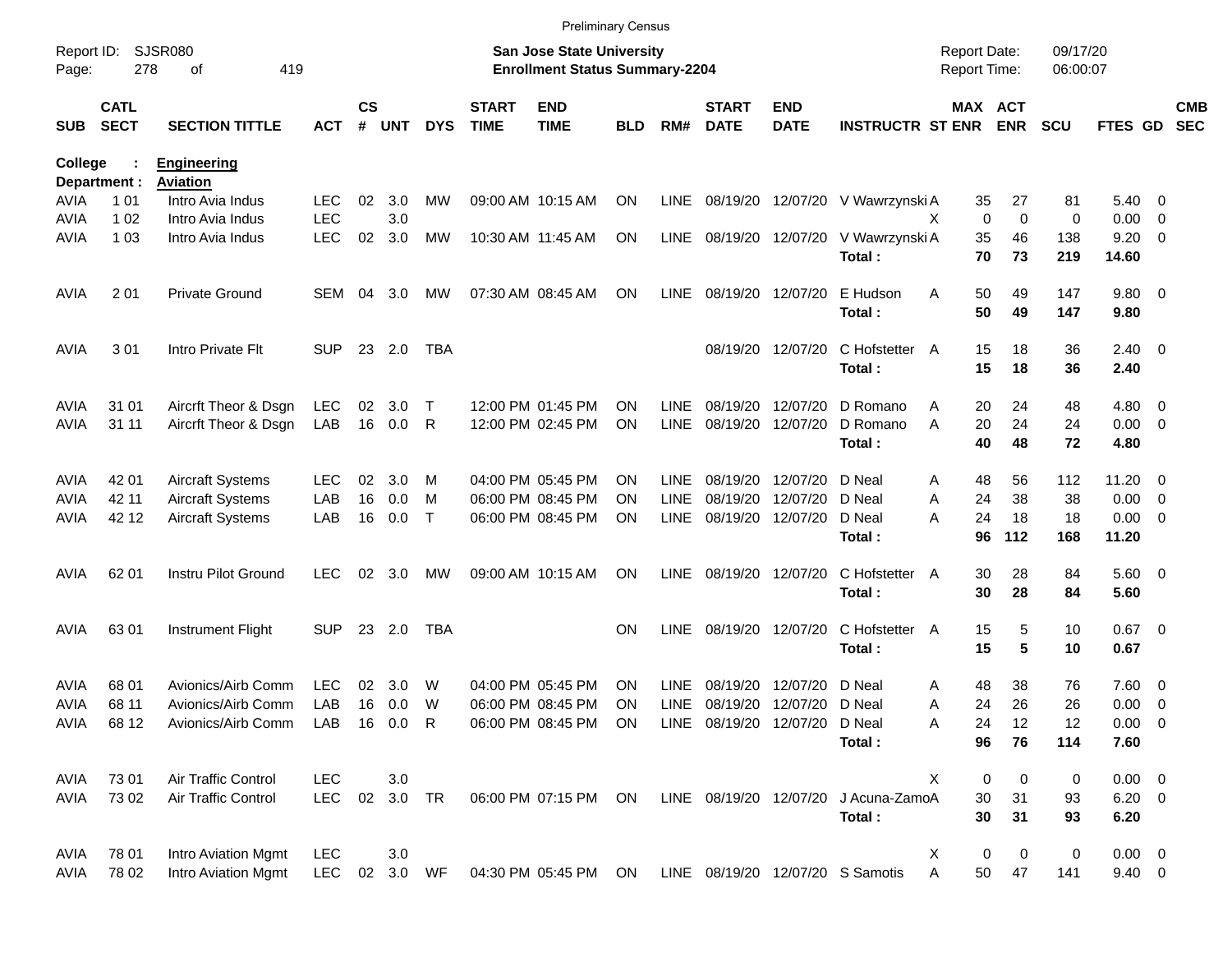|                     |                            |                                                        |                          |                    |                      |                   |                             |                                                                           | <b>Preliminary Census</b> |                     |                                 |                                                          |                          |                                     |                                      |                            |                                    |                          |                          |
|---------------------|----------------------------|--------------------------------------------------------|--------------------------|--------------------|----------------------|-------------------|-----------------------------|---------------------------------------------------------------------------|---------------------------|---------------------|---------------------------------|----------------------------------------------------------|--------------------------|-------------------------------------|--------------------------------------|----------------------------|------------------------------------|--------------------------|--------------------------|
| Report ID:<br>Page: | <b>SJSR080</b><br>279      | οf<br>419                                              |                          |                    |                      |                   |                             | <b>San Jose State University</b><br><b>Enrollment Status Summary-2204</b> |                           |                     |                                 |                                                          |                          | <b>Report Date:</b><br>Report Time: |                                      | 09/17/20<br>06:00:07       |                                    |                          |                          |
| <b>SUB</b>          | <b>CATL</b><br><b>SECT</b> | <b>SECTION TITTLE</b>                                  | <b>ACT</b>               | $\mathsf{cs}$<br># | <b>UNT</b>           | <b>DYS</b>        | <b>START</b><br><b>TIME</b> | <b>END</b><br><b>TIME</b>                                                 | <b>BLD</b>                | RM#                 | <b>START</b><br><b>DATE</b>     | <b>END</b><br><b>DATE</b>                                | <b>INSTRUCTR ST ENR</b>  |                                     | MAX ACT<br><b>ENR</b>                | <b>SCU</b>                 | FTES GD                            |                          | <b>CMB</b><br><b>SEC</b> |
|                     |                            |                                                        |                          |                    |                      |                   |                             |                                                                           |                           |                     |                                 |                                                          | Total:                   | 50                                  | 47                                   | 141                        | 9.40                               |                          |                          |
| AVIA                | 91 01                      | Air Turbine Engnes                                     | <b>LEC</b>               |                    | 02 3.0               | <b>TR</b>         |                             | 10:30 AM 11:45 AM                                                         | ON                        | LINE                | 08/19/20 12/07/20               |                                                          | D Romano<br>Total:       | 42<br>A<br>42                       | 38<br>38                             | 114<br>114                 | 7.60 0<br>7.60                     |                          |                          |
| AVIA                | 11301                      | Comm Prof Flight                                       | <b>SUP</b>               |                    | 23 2.0               | TBA               |                             |                                                                           |                           |                     |                                 | 08/19/20 12/07/20                                        | C Hofstetter A<br>Total: | 15<br>15                            | 2<br>$\mathbf{2}$                    | 4<br>4                     | 0.27 0<br>0.27                     |                          |                          |
| AVIA                | 141 01                     | Hum Fact Avia Envirn LEC                               |                          |                    | 02 3.0               | МW                |                             | 10:30 AM 11:45 AM                                                         | ON                        | LINE                | 08/19/20 12/07/20               |                                                          | E Hudson<br>Total:       | Α<br>40<br>40                       | 36<br>36                             | 108<br>108                 | $7.20 \t 0$<br>7.20                |                          |                          |
| <b>AVIA</b><br>AVIA | 176 01<br>176 02           | Airline Ops & Mgmt<br>Airline Ops & Mgmt               | LEC<br><b>LEC</b>        |                    | 3.0<br>3.0           |                   |                             |                                                                           |                           |                     |                                 |                                                          |                          | X<br>X                              | 0<br>0<br>$\mathbf 0$<br>$\mathbf 0$ | 0<br>0                     | $0.00 \t 0$<br>0.00                | $\overline{\phantom{0}}$ |                          |
| AVIA                | 176 03                     | Airline Ops & Mgmt                                     | <b>LEC</b>               | 02                 | 3.0                  | <b>TR</b>         |                             | 04:30 PM 05:45 PM                                                         | ON                        | LINE                | 08/19/20 12/07/20               |                                                          | M Kiehl<br>Total:        | A<br>40<br>40                       | 28<br>28                             | 84<br>84                   | 5.60 0<br>5.60                     |                          |                          |
| AVIA                | 17701                      | GenI Av Ops & Mgmt LEC 02 3.0 F                        |                          |                    |                      |                   |                             | 07:30 AM 10:15 AM                                                         | ON                        | LINE                | 08/19/20 12/07/20               |                                                          | V Collom<br>Total:       | Α<br>40<br>40                       | 38<br>38                             | 114<br>114                 | 7.60 0<br>7.60                     |                          |                          |
| AVIA                | 178 01                     | Airport Plan & Mgmt                                    | LEC                      |                    | 3.0                  |                   |                             |                                                                           |                           |                     |                                 |                                                          |                          | X                                   | $\mathbf 0$<br>0                     | 0                          | $0.00 \t 0$                        |                          |                          |
| AVIA                | 178 02                     | Airport Plan & Mgmt                                    | <b>LEC</b>               | 02                 | 3.0                  | MW                |                             | 04:30 PM 05:45 PM                                                         | ON                        |                     | LINE 08/19/20 12/07/20          |                                                          | R Swensen<br>Total:      | 40<br>A<br>40                       | 39<br>39                             | 117<br>117                 | 7.80 0<br>7.80                     |                          |                          |
| AVIA<br>AVIA        | 180 01<br>180 02           | <b>Individual Studies</b><br><b>Individual Studies</b> | <b>SUP</b><br><b>SUP</b> | 36<br>36           | 3.0<br>1.0           | TBA<br><b>TBA</b> |                             |                                                                           | <b>ON</b><br><b>ON</b>    | LINE<br>LINE        |                                 | 08/19/20 12/07/20<br>08/19/20 12/07/20 F Barez           | F Barez                  | 20<br>Α<br>20<br>A                  | 3<br>$\mathbf 0$                     | 9<br>0                     | $0.60 \quad 0$<br>$0.00 \t 0$      |                          |                          |
| AVIA                | 180 03                     | <b>Individual Studies</b>                              | <b>SUP</b>               | 36                 | 2.0                  | <b>TBA</b>        |                             |                                                                           | <b>ON</b>                 | <b>LINE</b>         |                                 | 08/19/20 12/07/20 F Barez                                | Total:                   | Α<br>20<br>60                       | 0<br>3                               | 0<br>9                     | $0.00 \t 0$<br>0.60                |                          |                          |
| AVIA                | 180H 01                    | Individual Studies                                     | <b>SUP</b>               | 36                 | 1.0                  | TBA               |                             |                                                                           | <b>ON</b>                 | LINE                |                                 | 08/19/20 12/07/20                                        | F Barez                  | 20<br>Α                             | 0                                    | 0                          | $0.00 \quad 0$                     |                          |                          |
| AVIA                |                            | 180H 02 Individual Studies                             | <b>SUP</b>               | 36                 | 2.0                  | <b>TBA</b>        |                             |                                                                           | <b>ON</b>                 | <b>LINE</b>         |                                 | 08/19/20 12/07/20 F Barez                                | Total:                   | 20<br>A<br>40                       | 0<br>0                               | 0<br>0                     | 0.00<br>0.00                       | $\overline{\phantom{0}}$ |                          |
| AVIA                | 190 01                     | Senior Capstone                                        | LEC.                     |                    | 02 3.0 MW            |                   |                             | 03:00 PM 04:15 PM                                                         | ON                        |                     | LINE 08/19/20 12/07/20          |                                                          | W Wei<br>Total:          | Α<br>30<br>30                       | 28<br>28                             | 84<br>84                   | 5.60 0<br>5.60                     |                          |                          |
| AVIA                | 19301                      | Aerodynamics                                           | <b>LEC</b>               |                    | 02 3.0               | TR                |                             | 08:00 AM 08:50 AM                                                         | <b>ON</b>                 |                     | LINE 08/19/20 12/07/20 P Kutler |                                                          |                          | 48<br>A                             | 21                                   | 42                         | $4.20 \ 0$                         |                          |                          |
| AVIA<br>AVIA        | 193 11<br>193 12           | Aerodynamics<br>Aerodynamics                           | LAB<br>LAB               |                    | 16 0.0<br>16  0.0  R | T                 |                             | 09:00 AM 11:45 AM<br>09:00 AM 11:45 AM                                    | ON<br><b>ON</b>           | <b>LINE</b><br>LINE |                                 | 08/19/20 12/07/20 P Kutler<br>08/19/20 12/07/20 P Kutler | Total:                   | Α<br>24<br>24<br>Α<br>96            | 17<br>4<br>42                        | 17<br>$\overline{4}$<br>63 | $0.00 \t 0$<br>$0.00 \t 0$<br>4.20 |                          |                          |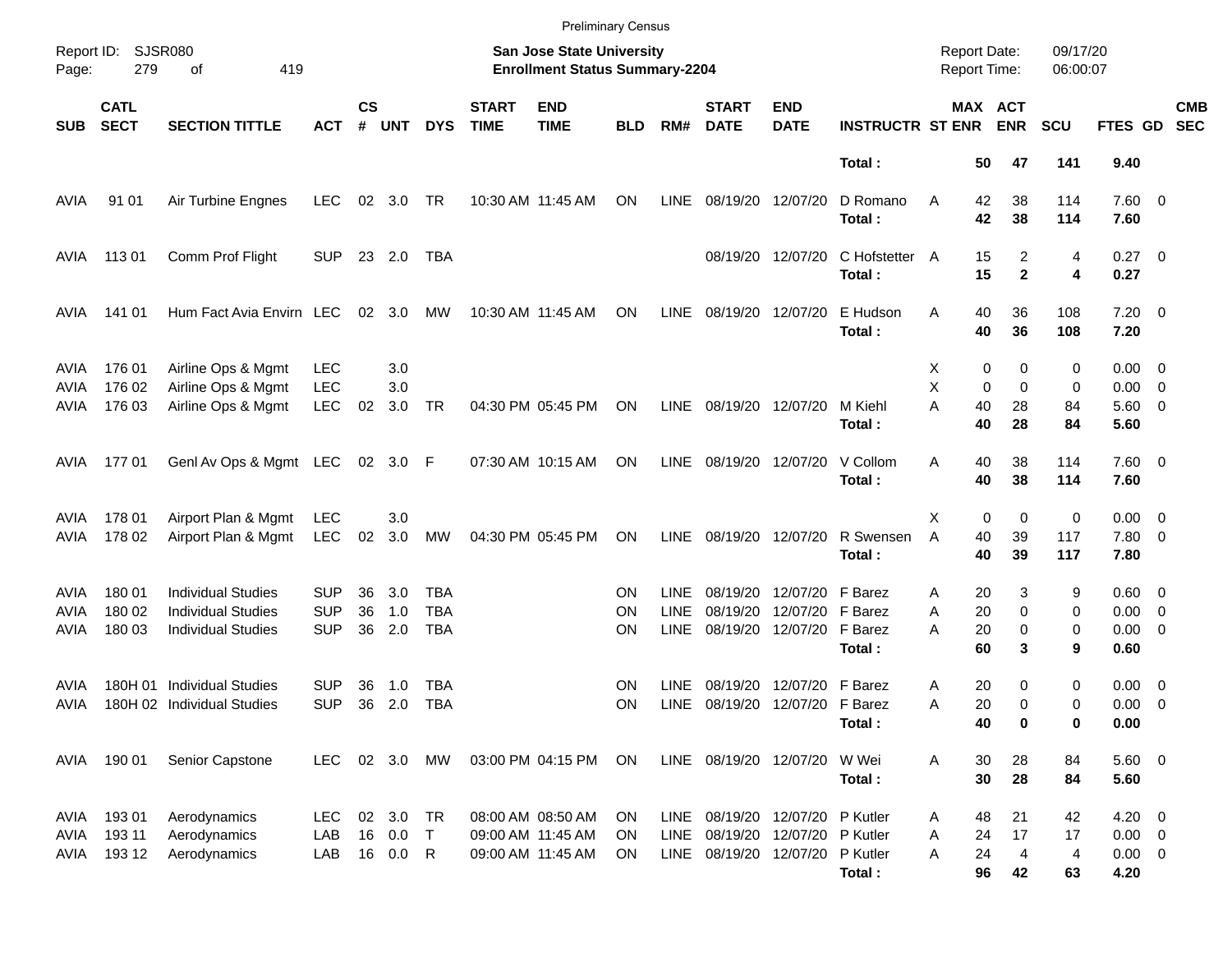|                      |                            |                                                                |                                        |                |                   |                   |                             |                                                                           | <b>Preliminary Census</b> |                               |                                  |                                                   |                                                       |                        |                                            |                          |                          |                                  |                   |                          |
|----------------------|----------------------------|----------------------------------------------------------------|----------------------------------------|----------------|-------------------|-------------------|-----------------------------|---------------------------------------------------------------------------|---------------------------|-------------------------------|----------------------------------|---------------------------------------------------|-------------------------------------------------------|------------------------|--------------------------------------------|--------------------------|--------------------------|----------------------------------|-------------------|--------------------------|
| Report ID:<br>Page:  | 280                        | SJSR080<br>419<br>οf                                           |                                        |                |                   |                   |                             | <b>San Jose State University</b><br><b>Enrollment Status Summary-2204</b> |                           |                               |                                  |                                                   |                                                       |                        | <b>Report Date:</b><br><b>Report Time:</b> |                          | 09/17/20<br>06:00:07     |                                  |                   |                          |
| <b>SUB</b>           | <b>CATL</b><br><b>SECT</b> | <b>SECTION TITTLE</b>                                          | <b>ACT</b>                             | <b>CS</b><br># | <b>UNT</b>        | <b>DYS</b>        | <b>START</b><br><b>TIME</b> | <b>END</b><br><b>TIME</b>                                                 | <b>BLD</b>                | RM#                           | <b>START</b><br><b>DATE</b>      | <b>END</b><br><b>DATE</b>                         | <b>INSTRUCTR ST ENR</b>                               |                        | MAX                                        | <b>ACT</b><br><b>ENR</b> | <b>SCU</b>               | <b>FTES</b>                      | <b>GD</b>         | <b>CMB</b><br><b>SEC</b> |
| AVIA<br>AVIA<br>AVIA | 195 01<br>195 02<br>195 03 | Intern Avia Indust<br>Intern Avia Indust<br>Intern Avia Indust | <b>SUP</b><br><b>SUP</b><br><b>SUP</b> | 36<br>36<br>36 | 3.0<br>4.0<br>1.0 | TBA<br>TBA<br>TBA |                             |                                                                           | ON<br>ON<br>ON            | <b>LINE</b><br>LINE.<br>LINE. | 08/19/20<br>08/19/20<br>08/19/20 | 12/07/20 F Barez<br>12/07/20<br>12/07/20          | F Barez<br>F Barez<br>Total :                         | $\mathsf{A}$<br>A<br>A | 20<br>20<br>20<br>60                       | 5<br>0<br>0<br>5         | 15<br>0<br>0<br>15       | 1.00<br>0.00<br>0.00<br>1.00     | - 0<br>- 0<br>- 0 |                          |
|                      | Department :               | <b>Aviation</b>                                                |                                        |                |                   |                   |                             |                                                                           |                           |                               |                                  | <b>Lower Division :</b><br><b>Upper Division:</b> | <b>Department Total:</b><br><b>Graduate Division:</b> |                        | 995<br>534<br>461<br>0                     | 746<br>525<br>221<br>0   | 1796<br>1198<br>598<br>0 | 119.73<br>79.87<br>39.87<br>0.00 |                   |                          |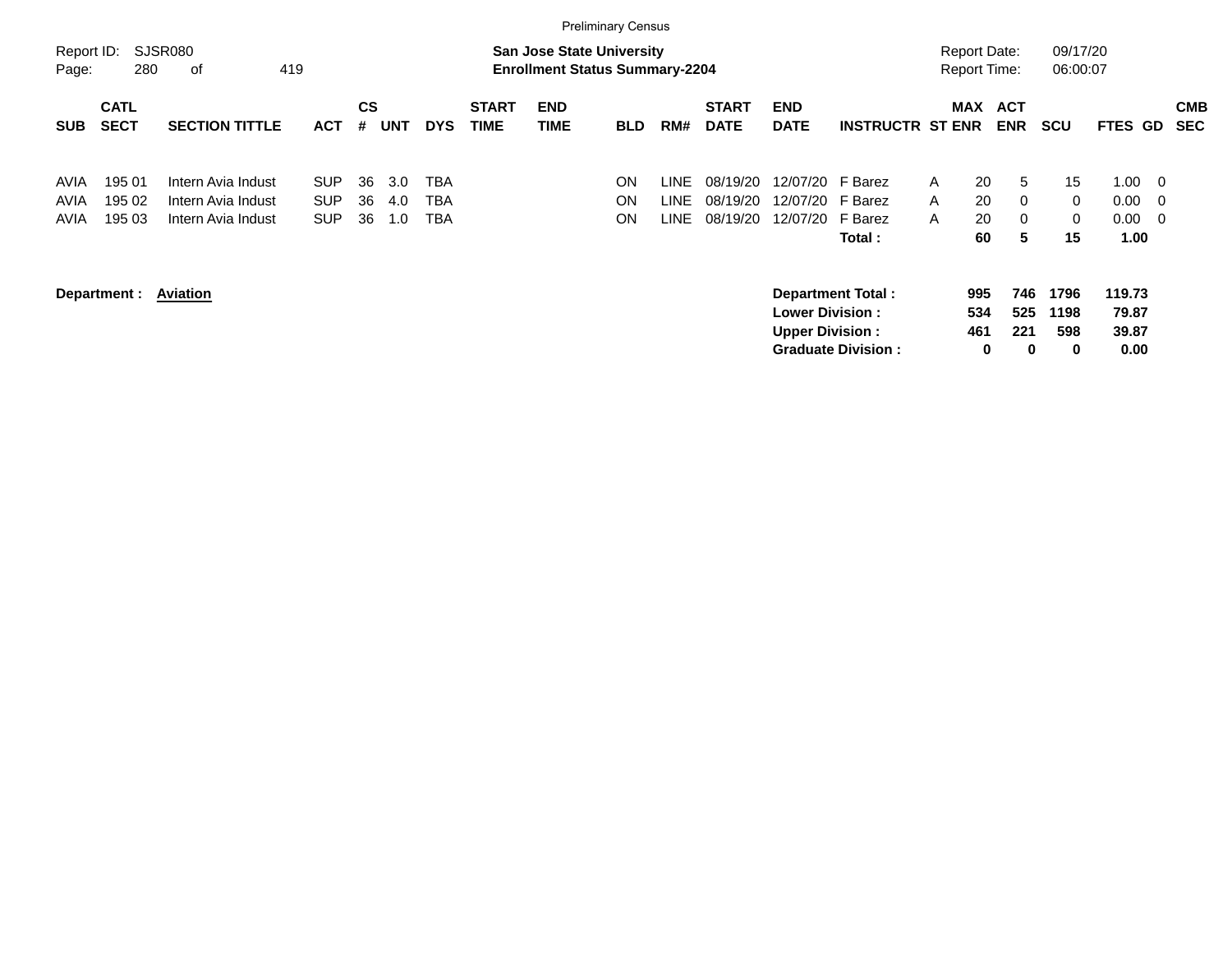|                     |                            |                               |              |                    |            |              |                             | <b>Preliminary Census</b>                                                 |            |             |                                 |                           |                                      |                                     |                              |                      |                  |                            |                          |
|---------------------|----------------------------|-------------------------------|--------------|--------------------|------------|--------------|-----------------------------|---------------------------------------------------------------------------|------------|-------------|---------------------------------|---------------------------|--------------------------------------|-------------------------------------|------------------------------|----------------------|------------------|----------------------------|--------------------------|
| Report ID:<br>Page: | 281                        | <b>SJSR080</b><br>419<br>οf   |              |                    |            |              |                             | <b>San Jose State University</b><br><b>Enrollment Status Summary-2204</b> |            |             |                                 |                           |                                      | <b>Report Date:</b><br>Report Time: |                              | 09/17/20<br>06:00:07 |                  |                            |                          |
| <b>SUB</b>          | <b>CATL</b><br><b>SECT</b> | <b>SECTION TITTLE</b>         | <b>ACT</b>   | $\mathsf{cs}$<br># | <b>UNT</b> | <b>DYS</b>   | <b>START</b><br><b>TIME</b> | <b>END</b><br><b>TIME</b>                                                 | <b>BLD</b> | RM#         | <b>START</b><br><b>DATE</b>     | <b>END</b><br><b>DATE</b> | <b>INSTRUCTR ST ENR</b>              | MAX ACT                             | <b>ENR</b>                   | <b>SCU</b>           | FTES GD          |                            | <b>CMB</b><br><b>SEC</b> |
| College             |                            | <b>Engineering</b>            |              |                    |            |              |                             |                                                                           |            |             |                                 |                           |                                      |                                     |                              |                      |                  |                            |                          |
|                     | Department :               | <b>Aerospace Engineering</b>  |              |                    |            |              |                             |                                                                           |            |             |                                 |                           |                                      |                                     |                              |                      |                  |                            |                          |
| AE                  | 15 01                      | Air & Space Flight            | <b>LEC</b>   | 01                 | 1.0        | W            |                             | 12:00 PM 12:50 PM                                                         | ON         | LINE        |                                 | 08/19/20 12/07/20         | S MontgomeryA<br>Total:              | 20<br>20                            | 7<br>$\overline{\mathbf{r}}$ | 7<br>$\overline{7}$  | $0.48$ 1<br>0.48 |                            |                          |
| AE                  | 20 01                      | CAD for AEs                   | <b>LEC</b>   |                    | 2.0        |              |                             |                                                                           |            |             |                                 |                           | Χ                                    | 0                                   | 0                            | 0                    | 0.00             | $\overline{\phantom{0}}$   |                          |
| AE                  | 20 02                      | CAD for AEs                   | LAB          | 16                 | 0.0        | $\mathsf{T}$ |                             | 01:30 PM 04:20 PM                                                         | <b>ON</b>  | <b>LINE</b> |                                 | 08/19/20 12/07/20         | A<br>R Benzio                        | 25                                  | 12                           | 12                   | 0.00             | $\overline{0}$             |                          |
| AE                  | 20 03                      | CAD for AEs                   | LAB          | 16                 | 0.0        | Τ            |                             | 06:00 PM 08:50 PM                                                         | <b>ON</b>  | <b>LINE</b> | 08/19/20                        | 12/07/20                  | R Benzio<br>A                        | 25                                  | 25                           | 25                   | 0.00             | $\overline{\mathbf{0}}$    |                          |
| AE                  | 20 04                      | CAD for AEs                   | LAB          | 16                 | 0.0        | R            |                             | 06:00 PM 08:50 PM                                                         | <b>ON</b>  | <b>LINE</b> | 08/19/20                        | 12/07/20                  | R Benzio<br>A                        | 25                                  | 19                           | 19                   | 0.00             | $\overline{0}$             |                          |
| AE                  | 20 05                      | CAD for AEs                   | <b>LEC</b>   | 01                 | 2.0        | T            |                             | 04:30 PM 05:20 PM                                                         | <b>ON</b>  | <b>LINE</b> | 08/19/20                        | 12/07/20                  | R Benzio<br>A                        | 50                                  | 46                           | 46                   | 6.13             | $\overline{0}$             |                          |
| AE                  | 20 06                      | CAD for AEs                   | <b>LEC</b>   | 01                 | 2.0        | R            |                             | 04:30 PM 05:20 PM                                                         | <b>ON</b>  | <b>LINE</b> | 08/19/20                        | 12/07/20                  | R Benzio<br>Α                        | 50                                  | 19                           | 19                   | 2.53             | $\mathbf 0$                |                          |
| AE                  | 20 07                      | CAD for AEs                   | LAB          | 16                 | 0.0        | R            |                             | 01:30 PM 04:20 PM                                                         | ON         | LINE        |                                 | 08/19/20 12/07/20         | R Benzio<br>A                        | 25                                  | 9                            | 9                    | 0.00             | $\overline{0}$             |                          |
|                     |                            |                               |              |                    |            |              |                             |                                                                           |            |             |                                 |                           | Total:                               | 200                                 | 130                          | 130                  | 8.67             |                            |                          |
| AE                  | 30 01                      | Program. for AEs              | <b>LEC</b>   | 01                 | 2.0        | M            |                             | 01:30 PM 02:20 PM                                                         | <b>ON</b>  | <b>LINE</b> | 08/19/20                        | 12/07/20                  | L Lu<br>A                            | 45                                  | 43                           | 43                   | 5.73             | $\overline{\phantom{0}}$   |                          |
| AE                  | 30 02                      | Program. for AEs              | LAB          | 16                 | 0.0        | W            |                             | 01:30 PM 04:20 PM                                                         | <b>ON</b>  | <b>LINE</b> | 08/19/20                        | 12/07/20                  | R AravamudhaA                        | 25                                  | 19                           | 19                   | 0.00             | $\overline{0}$             |                          |
| AE                  | 30 03                      | Program. for AEs              | LAB          | 16                 | 0.0        | м            |                             | 09:00 AM 11:50 AM                                                         | <b>ON</b>  | <b>LINE</b> | 08/19/20                        | 12/07/20                  | R AravamudhaA                        | 25                                  | 12                           | 12                   | 0.00             | $\mathbf 0$                |                          |
| AE                  | 30 04                      | Program. for AEs              | LAB          | 16                 | 0.0        | W            |                             | 09:00 AM 11:50 AM                                                         | <b>ON</b>  | <b>LINE</b> | 08/19/20                        | 12/07/20                  | L Lu<br>A                            | 25                                  | 12                           | 12                   | 0.00             | $\overline{\phantom{0}}$   |                          |
|                     |                            |                               |              |                    |            |              |                             |                                                                           |            |             |                                 |                           | Total:                               | 120                                 | 86                           | 86                   | 5.73             |                            |                          |
| AE                  | 100 01                     | Fund Aerospace Eng            | SEM 05       |                    | 3.0        | MW           |                             | 03:00 PM 04:15 PM                                                         | <b>ON</b>  | LINE        |                                 | 08/19/20 12/07/20         | S MontgomeryA                        | 30                                  | 3                            | 9                    | 0.60 0           |                            |                          |
|                     |                            |                               |              |                    |            |              |                             |                                                                           |            |             |                                 |                           | Total:                               | 30                                  | 3                            | 9                    | 0.60             |                            |                          |
| AE                  | 110 01                     | Space System Engr             | <b>LEC</b>   | 01                 | 3.0        | MW           |                             | 09:00 AM 09:50 AM                                                         | <b>ON</b>  | LINE        | 08/19/20                        | 12/07/20                  | A Guarneros-A                        | 30                                  | $\overline{7}$               | 14                   | 1.45             | $\overline{\phantom{1}}$   |                          |
| AE                  | 110 02                     | Space System Engr             | LAB          | 16                 | 0.0        | м            |                             | 10:00 AM 12:50 PM                                                         |            |             |                                 | 08/19/20 12/07/20         | A Guarneros-A                        | 30                                  | $\overline{7}$               | $\overline{7}$       | 0.00             | $\overline{\phantom{0}}$ 1 |                          |
|                     |                            |                               |              |                    |            |              |                             |                                                                           |            |             |                                 |                           | Total:                               | 60                                  | 14                           | 21                   | 1.45             |                            |                          |
| AE                  | 112 01                     | Aerostructures I              | <b>SEM</b>   |                    | 4.0        |              |                             |                                                                           |            |             |                                 |                           | X                                    | 0                                   | 0                            | 0                    | 0.00             | $\overline{\mathbf{0}}$    |                          |
| AE                  | 112 02                     | Aerostructures I              | <b>SEM</b>   | 04                 | 4.0        | <b>MW</b>    |                             | 10:30 AM 12:10 PM                                                         |            |             | 08/19/20                        | 12/07/20                  | J Rodriguez<br>Α                     | 50                                  | 57                           | 228                  | 15.27            | -1                         |                          |
| AE                  | 112 03                     | Aerostructures I              | <b>SEM</b>   |                    | 4.0        |              |                             |                                                                           |            |             |                                 |                           | X                                    | 0                                   | $\Omega$                     | 0                    | 0.00             | $\overline{0}$             |                          |
| <b>AE</b>           | 112 04                     | Aerostructures I              | SEM 04 4.0   |                    |            | <b>TR</b>    |                             | 10:30 AM 12:10 PM                                                         |            |             |                                 |                           | 08/19/20 12/07/20 J Rodriguez A      | 50                                  | 51                           | 204                  | 13.60 0          |                            |                          |
|                     |                            |                               |              |                    |            |              |                             |                                                                           |            |             |                                 |                           | Total:                               |                                     | 100 108                      | 432                  | 28.87            |                            |                          |
| AE                  |                            | 112W 01 AE Struc Analys I W   | SEM 05 1.0   |                    |            | M            |                             | 12:30 PM 01:20 PM                                                         | ON         |             |                                 |                           | LINE 08/19/20 12/07/20 N Grigoryan A | 30                                  | 13                           | 13                   | $0.87$ 0         |                            |                          |
| AE                  |                            | 112W 02 AE Struc Analys I W   | SEM 05 1.0 W |                    |            |              |                             | 12:30 PM 01:20 PM                                                         | <b>ON</b>  |             |                                 |                           | LINE 08/19/20 12/07/20 N Grigoryan A | 30                                  | 3                            | 3                    | $0.20 \ 0$       |                            |                          |
|                     |                            |                               |              |                    |            |              |                             |                                                                           |            |             |                                 |                           | Total:                               | 60                                  | 16                           | 16                   | 1.07             |                            |                          |
| AE                  | 138 01                     | Aerospace Dynamics LEC        |              |                    | 3.0        |              |                             |                                                                           |            |             |                                 |                           | X                                    | 0                                   | 0                            | $\mathbf 0$          | $0.00 \t 0$      |                            |                          |
| AE                  | 138 02                     | Aerospace Dynamics LEC 01 3.0 |              |                    |            | MW           |                             | 09:00 AM 10:15 AM ON                                                      |            |             | LINE 08/19/20 12/07/20 J Hunter |                           | A                                    | 50                                  | 51                           | 153                  | $10.20 \t 0$     |                            |                          |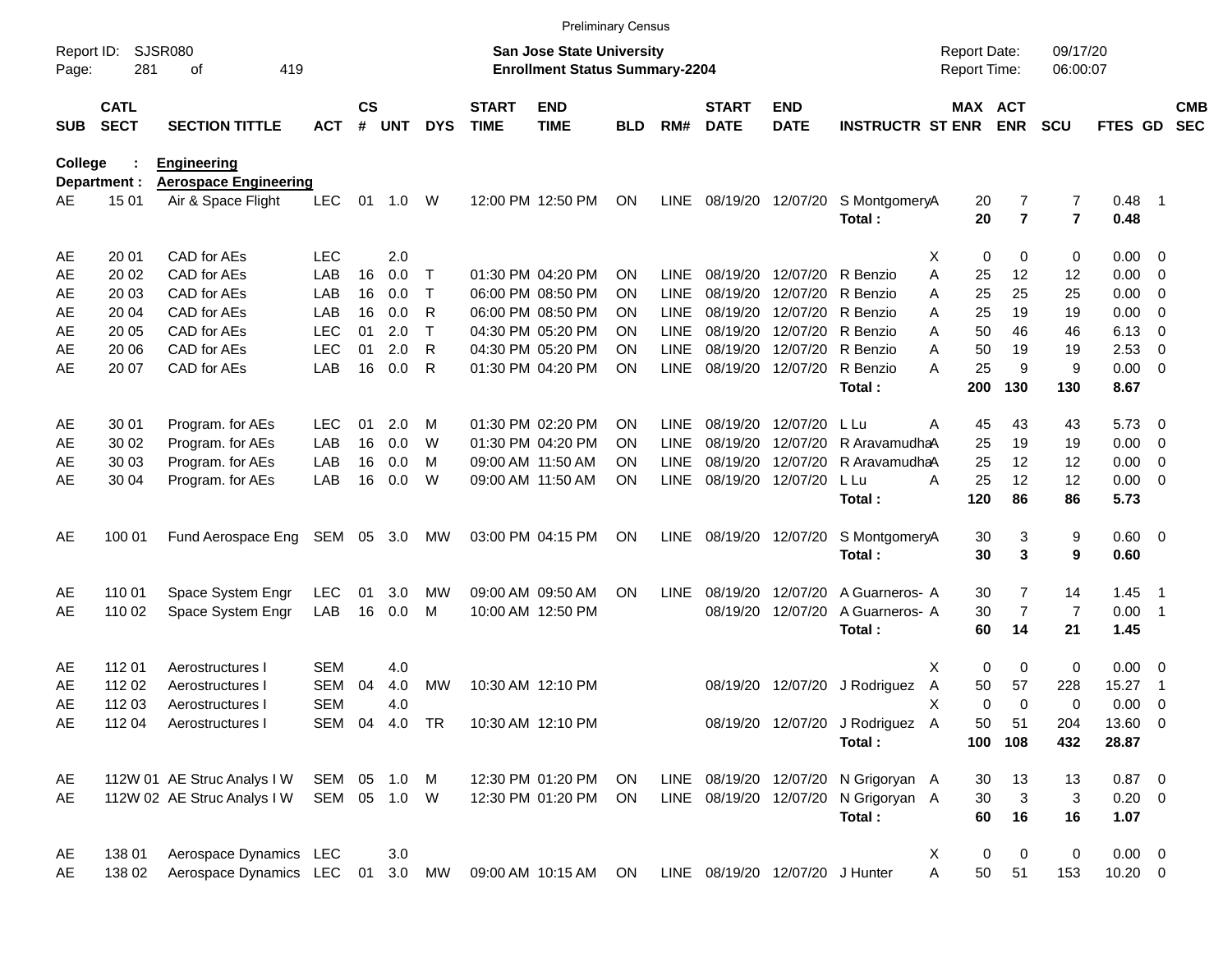|                     |                            |                                                                                     |                                        |                    |                         |                        |                             | <b>Preliminary Census</b>                                          |                |                     |                               |                                        |                                                |                                            |                            |                        |                                               |                          |            |
|---------------------|----------------------------|-------------------------------------------------------------------------------------|----------------------------------------|--------------------|-------------------------|------------------------|-----------------------------|--------------------------------------------------------------------|----------------|---------------------|-------------------------------|----------------------------------------|------------------------------------------------|--------------------------------------------|----------------------------|------------------------|-----------------------------------------------|--------------------------|------------|
| Report ID:<br>Page: | <b>SJSR080</b><br>282      | 419<br>οf                                                                           |                                        |                    |                         |                        |                             | San Jose State University<br><b>Enrollment Status Summary-2204</b> |                |                     |                               |                                        |                                                | <b>Report Date:</b><br><b>Report Time:</b> |                            | 09/17/20<br>06:00:07   |                                               |                          |            |
| <b>SUB</b>          | <b>CATL</b><br><b>SECT</b> | <b>SECTION TITTLE</b>                                                               | <b>ACT</b>                             | $\mathsf{cs}$<br># | <b>UNT</b>              | <b>DYS</b>             | <b>START</b><br><b>TIME</b> | <b>END</b><br><b>TIME</b>                                          | <b>BLD</b>     | RM#                 | <b>START</b><br><b>DATE</b>   | <b>END</b><br><b>DATE</b>              | <b>INSTRUCTR ST ENR</b>                        | MAX ACT                                    | <b>ENR</b>                 | <b>SCU</b>             | FTES GD SEC                                   |                          | <b>CMB</b> |
| AE                  | 138 03                     | Aerospace Dynamics LEC                                                              |                                        | 01                 | 3.0                     | MW                     |                             | 01:30 PM 02:45 PM                                                  | ON             | LINE                | 08/19/20                      | 12/07/20                               | J Hunter<br>Total:                             | 50<br>Α<br>100                             | 57<br>108                  | 171<br>324             | $11.40 \t 0$<br>21.60                         |                          |            |
| AE<br>AE            |                            | 138W 01 Vec Dynamics Wkshp SEM 05 1.0 M<br>138W 02 Vec Dynamics Wkshp SEM           |                                        |                    | 05 1.0 W                |                        |                             | 03:00 PM 03:50 PM<br>03:00 PM 03:50 PM                             | ΟN<br>ON       | <b>LINE</b><br>LINE | 08/19/20<br>08/19/20          | 12/07/20<br>12/07/20                   | T McCombs A<br>T McCombs A<br>Total:           | 30<br>30<br>60                             | 19<br>10<br>29             | 19<br>10<br>29         | $1.27 \t 0$<br>$0.67$ 0<br>1.93               |                          |            |
| AE<br>AE<br>AE      | 160 01<br>160 02<br>160 03 | Aerodynamics I<br>Aerodynamics I<br>Aerodynamics I                                  | <b>SEM</b><br><b>SEM</b><br><b>SEM</b> | 05<br>05           | 3.0<br>3.0<br>3.0       | <b>TR</b><br><b>MW</b> |                             | 04:30 PM 05:45 PM<br>04:30 PM 05:45 PM                             |                |                     | 08/19/20                      | 12/07/20<br>08/19/20 12/07/20          | <b>B</b> Andrade<br><b>B</b> Andrade<br>Total: | 0<br>Х<br>A<br>50<br>50<br>A<br>100        | 0<br>53<br>51<br>104       | 0<br>159<br>153<br>312 | $0.00 \t 0$<br>10.65<br>10.30 2<br>20.95      | $\overline{1}$           |            |
| AE<br>AE            |                            | 160W 01 Aerodynamics I Wkshp SEM 05 1.0 T<br>160W 02 Aerodynamics I Wkshp SEM       |                                        |                    | 05 1.0 R                |                        |                             | 06:00 PM 06:50 PM<br>06:00 PM 06:50 PM                             | ΟN<br>ON       | <b>LINE</b><br>LINE | 08/19/20<br>08/19/20 12/07/20 | 12/07/20                               | <b>B</b> Andrade<br><b>B</b> Andrade<br>Total: | 30<br>A<br>A<br>30<br>60                   | 11<br>9<br>20              | 11<br>9<br>20          | $0.73 \quad 0$<br>$0.60 \quad 0$<br>1.33      |                          |            |
| AE                  | 164 01                     | Aerothermodynamics SEM 05 5.0 TWR 01:00 PM 02:25 PM                                 |                                        |                    |                         |                        |                             |                                                                    | ON             | LINE                | 08/19/20 12/07/20             |                                        | F Vergine<br>Total:                            | Α<br>50<br>50                              | 52<br>52                   | 260<br>260             | 17.83 6<br>17.83                              |                          |            |
| AE<br>AE            |                            | 164W 01 Aerothermodyn Wkshp SEM 05 1.0 T<br>164W 02 Aerothermodyn Wkshp SEM         |                                        |                    | 05 1.0 R                |                        |                             | 12:00 PM 12:50 PM<br>12:00 PM 12:50 PM                             | OΝ<br>ON       | LINE<br>LINE        |                               | 08/19/20 12/07/20<br>08/19/20 12/07/20 | E Aguilar<br>E Aguilar<br>Total:               | 30<br>A<br>30<br>A<br>60                   | 14<br>$\overline{4}$<br>18 | 14<br>4<br>18          | $0.93$ 0<br>0.28<br>1.22                      | $\overline{\phantom{1}}$ |            |
| AE                  | 168 01                     | Aero Vehicle Control                                                                | SEM                                    | 04                 | 3.0                     | TR                     |                             | 10:30 AM 11:45 AM                                                  | ON             | <b>LINE</b>         |                               | 08/19/20 12/07/20                      | L Lu<br>Total:                                 | 50<br>Α<br>50                              | 40<br>40                   | 120<br>120             | $8.25$ 5<br>8.25                              |                          |            |
| AE                  |                            | 171A 01 Aircraft Design I                                                           | <b>LEC</b>                             | 02                 | 3.0                     | F                      |                             | 08:30 AM 11:15 AM                                                  |                |                     |                               | 08/19/20 12/07/20                      | G Mendoza<br>Total:                            | 50<br>A<br>50                              | 12<br>12                   | 36<br>36               | $2.40 \ 0$<br>2.40                            |                          |            |
| AE                  |                            | 172A 01 Spacecraft Dsgn I                                                           | LEC.                                   |                    | 02 3.0 TR               |                        |                             | 09:00 AM 10:15 AM                                                  |                |                     |                               |                                        | 08/19/20 12/07/20 P Papadopoul A<br>Total:     | 50<br>50                                   | 26<br>26                   | 78<br>78               | $5.20 \ 0$<br>5.20                            |                          |            |
| AE                  | 17301                      | UAV Deisgn                                                                          | LEC                                    |                    | 05 3.0 TR               |                        |                             | 04:30 PM 05:45 PM                                                  | ON             |                     | LINE 08/19/20 12/07/20        |                                        | N Cramer<br>Total:                             | 30<br>A<br>30                              | 16<br>16                   | 48<br>48               | $3.20 \ 0$<br>3.20                            |                          |            |
| AE<br>AE<br>AE      | 180 01<br>180 02<br>180 03 | <b>Individual Studies</b><br><b>Individual Studies</b><br><b>Individual Studies</b> | <b>SUP</b><br><b>SUP</b><br><b>SUP</b> | 36                 | 36 1.0<br>2.0<br>36 3.0 | TBA<br>TBA<br>TBA      |                             |                                                                    | ON<br>ON<br>ON | <b>LINE</b><br>LINE | LINE 08/19/20 12/07/20        | 08/19/20 12/07/20<br>08/19/20 12/07/20 | N Mourtos<br>N Mourtos<br>N Mourtos<br>Total:  | 20<br>A<br>20<br>Α<br>20<br>A<br>60        | 0<br>$\mathbf{2}$          | 1<br>0<br>3<br>4       | $0.08$ 1<br>$0.00 \t 0$<br>$0.20 \ 0$<br>0.28 |                          |            |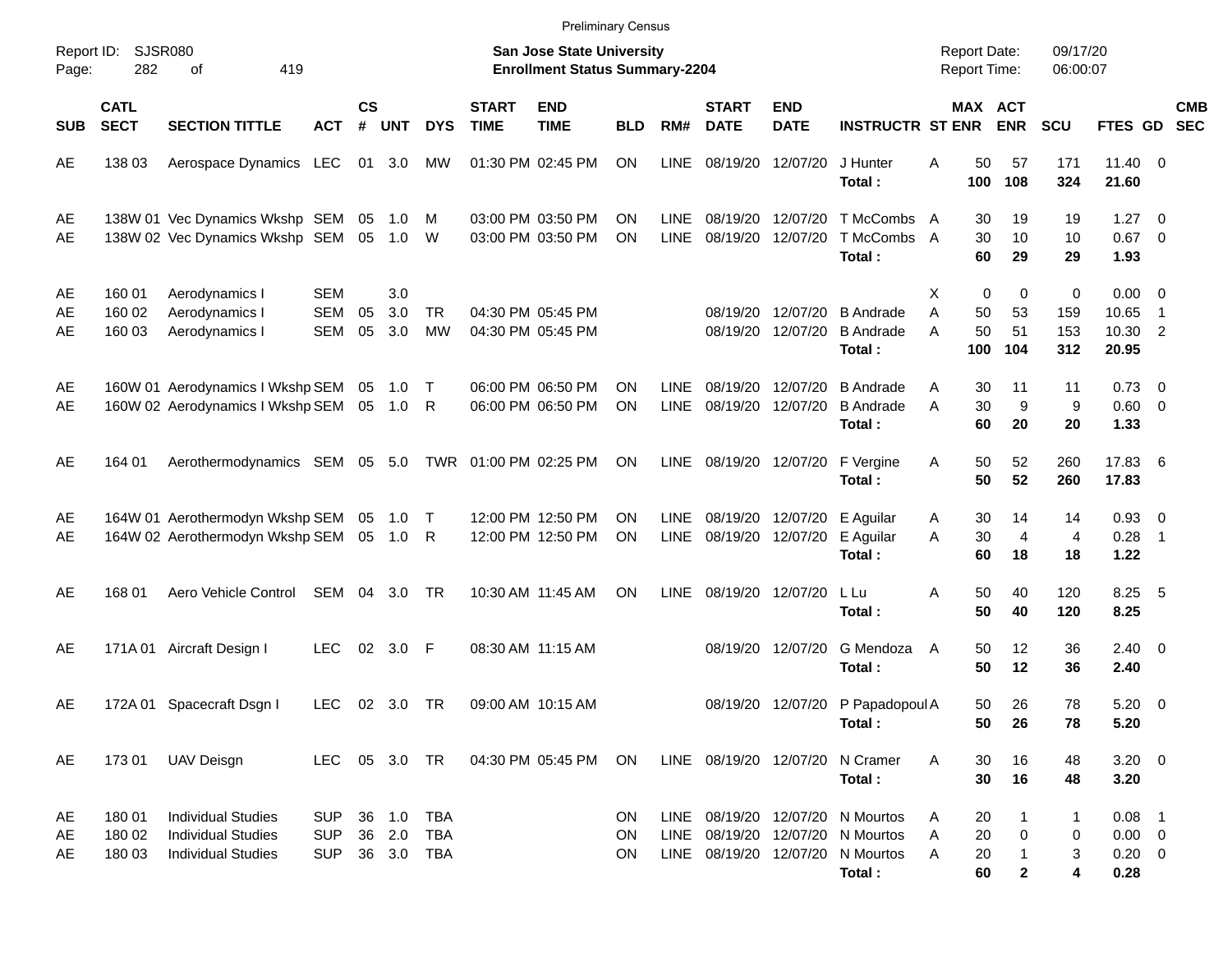|                            |                                                |                                                                                                                          |                                               |                    |                                    |                |                             | <b>Preliminary Census</b>                                          |                 |                     |                               |                                                        |                               |                                            |                                              |                       |                                                                  |                          |            |
|----------------------------|------------------------------------------------|--------------------------------------------------------------------------------------------------------------------------|-----------------------------------------------|--------------------|------------------------------------|----------------|-----------------------------|--------------------------------------------------------------------|-----------------|---------------------|-------------------------------|--------------------------------------------------------|-------------------------------|--------------------------------------------|----------------------------------------------|-----------------------|------------------------------------------------------------------|--------------------------|------------|
| Page:                      | Report ID: SJSR080<br>283                      | 419<br>of                                                                                                                |                                               |                    |                                    |                |                             | San Jose State University<br><b>Enrollment Status Summary-2204</b> |                 |                     |                               |                                                        |                               | <b>Report Date:</b><br><b>Report Time:</b> |                                              | 09/17/20<br>06:00:07  |                                                                  |                          |            |
| <b>SUB</b>                 | <b>CATL</b><br><b>SECT</b>                     | <b>SECTION TITTLE</b>                                                                                                    | <b>ACT</b>                                    | $\mathsf{cs}$<br># | <b>UNT</b>                         | <b>DYS</b>     | <b>START</b><br><b>TIME</b> | <b>END</b><br><b>TIME</b>                                          | <b>BLD</b>      | RM#                 | <b>START</b><br><b>DATE</b>   | <b>END</b><br><b>DATE</b>                              | <b>INSTRUCTR ST ENR</b>       |                                            | <b>MAX ACT</b><br><b>ENR</b>                 | <b>SCU</b>            | FTES GD SEC                                                      |                          | <b>CMB</b> |
| AE                         | 199 01                                         | <b>Special Topics AE</b>                                                                                                 | <b>LEC</b>                                    | 01                 | 3.0                                | МW             |                             | 04:30 PM 05:45 PM                                                  | ON              |                     | LINE 08/19/20 12/07/20        |                                                        | J Hunter<br>Total:            | 20<br>A<br>20                              | 13<br>13                                     | 39<br>39              | 2.60 0<br>2.60                                                   |                          |            |
| AE<br>AE<br>AE             | 200 01<br>200 02<br>200 03                     | Anal. of AE Syst.<br>Anal. of AE Syst.<br>Anal. of AE Syst.                                                              | <b>LEC</b><br><b>LEC</b><br><b>LEC</b>        | 01<br>01           | 3.0<br>3.0<br>3.0                  | <b>TR</b><br>F |                             | 04:30 PM 05:45 PM<br>04:30 PM 07:15 PM                             | OΝ<br><b>ON</b> | <b>LINE</b><br>LINE | 08/19/20<br>08/19/20 12/07/20 | 12/07/20                                               | L Capdevila<br>L Lu<br>Total: | X<br>Α<br>30<br>30<br>A<br>60              | $\mathbf 0$<br>$\mathbf 0$<br>35<br>25<br>60 | 0<br>105<br>75<br>180 | $0.00 \t 0$<br>8.75 35<br>6.10 22<br>14.85                       |                          |            |
| AE                         | 210 01                                         | Adv Space Sys Eng                                                                                                        | SEM 04 3.0 TR                                 |                    |                                    |                |                             | 07:30 PM 08:45 PM                                                  | ON              |                     | LINE 08/19/20 12/07/20        |                                                        | P Papadopoul A<br>Total:      | 30<br>30                                   | 22<br>22                                     | 66<br>66              | 5.50 22<br>5.50                                                  |                          |            |
| AE                         | 242 01                                         | Orb Mech Miss Des                                                                                                        | LEC                                           |                    | 04 3.0 TR                          |                |                             | 06:00 PM 07:15 PM                                                  | ON              |                     | LINE 08/19/20 12/07/20        |                                                        | L Capdevila A<br>Total:       | 30<br>30                                   | 29<br>29                                     | 87<br>87              | 7.00 24<br>7.00                                                  |                          |            |
| AE                         | 246 01                                         | Ad Adrft Stab Con                                                                                                        | <b>LEC</b>                                    | 04                 | 3.0                                | MW             |                             | 04:30 PM 05:45 PM                                                  | ON              | LINE                | 08/19/20 12/07/20             |                                                        | L Lu<br>Total:                | Α<br>30<br>30                              | 11<br>11                                     | 33<br>33              | 2.70 10<br>2.70                                                  |                          |            |
| AE                         | 251 01                                         | Struc Vibr for AE Ap                                                                                                     | <b>SEM</b>                                    |                    | 3.0                                |                |                             |                                                                    |                 |                     |                               |                                                        | Total:                        | X                                          | 0<br>0<br>$\bf{0}$<br>0                      | 0<br>0                | $0.00 \t 0$<br>0.00                                              |                          |            |
| AE                         | 269 01                                         | Advanced CFD                                                                                                             | <b>LEC</b>                                    | 01                 | 3.0                                | MW             |                             | 07:30 PM 08:45 PM                                                  | ON              | LINE                | 08/19/20 12/07/20             |                                                        | J Schulz<br>Total:            | 40<br>A<br>40                              | 32<br>32                                     | 96<br>96              | 7.95 31<br>7.95                                                  |                          |            |
| AE                         | 271 01                                         | Adv Air Design                                                                                                           | <b>LEC</b>                                    | 04                 | 3.0                                | МW             |                             | 06:00 PM 07:15 PM                                                  | ON              | LINE                | 08/19/20 12/07/20             |                                                        | S MontgomeryA<br>Total:       | 30<br>30                                   | 16<br>16                                     | 48<br>48              | 3.95 15<br>3.95                                                  |                          |            |
| AE                         |                                                | 295A 01 Project I                                                                                                        | <b>SUP</b>                                    |                    | 25 3.0                             | <b>TBA</b>     |                             |                                                                    | <b>ON</b>       | LINE                | 08/19/20 12/07/20             |                                                        | N Mourtos<br>Total:           | 25<br>A<br>25                              | 11<br>11                                     | 33<br>33              | 2.75 11<br>2.75                                                  |                          |            |
| AE                         |                                                | 295B 01 Project II                                                                                                       | SUP                                           |                    | 25 3.0 TBA                         |                |                             |                                                                    | <b>ON</b>       |                     | LINE 08/19/20 12/07/20        |                                                        | N Mourtos<br>Total:           | Α<br>25<br>25                              | 10<br>10                                     | 30<br>30              | 2.50 10<br>2.50                                                  |                          |            |
| AE<br>AE<br>AE<br>AE<br>AE | 298 01<br>298 02<br>298 03<br>298 04<br>298 05 | Spec Proj in Aerospa<br>Spec Proj in Aerospa<br>Spec Proj in Aerospa<br>Spec Proj in Aerospa<br>Spec Proj in Aerospa SUP | <b>SUP</b><br><b>SUP</b><br>SUP<br><b>SUP</b> | 25<br>25           | 3.0<br>2.0<br>3.0<br>1.0<br>25 2.0 | F<br>WF        | MWF 12:00 PM 12:50 PM       | 12:00 PM 12:50 PM<br>12:00 PM 12:50 PM                             |                 |                     |                               | 08/19/20 12/07/20 T Borda<br>08/19/20 12/07/20 T Borda | 08/19/20 12/07/20 N Mourtos   | Х<br>X<br>10<br>Α<br>15<br>Α<br>A<br>15    | 0<br>0<br>$\mathbf 0$<br>0<br>0<br>0         | 0<br>0<br>3<br>0<br>0 | $0.00 \t 0$<br>$0.00 \t 0$<br>0.25<br>$0.00 \t 0$<br>$0.00 \t 0$ | $\overline{\phantom{1}}$ |            |
|                            |                                                |                                                                                                                          |                                               |                    |                                    |                |                             |                                                                    |                 |                     |                               |                                                        | Total:                        | 40                                         |                                              | 3                     | 0.25                                                             |                          |            |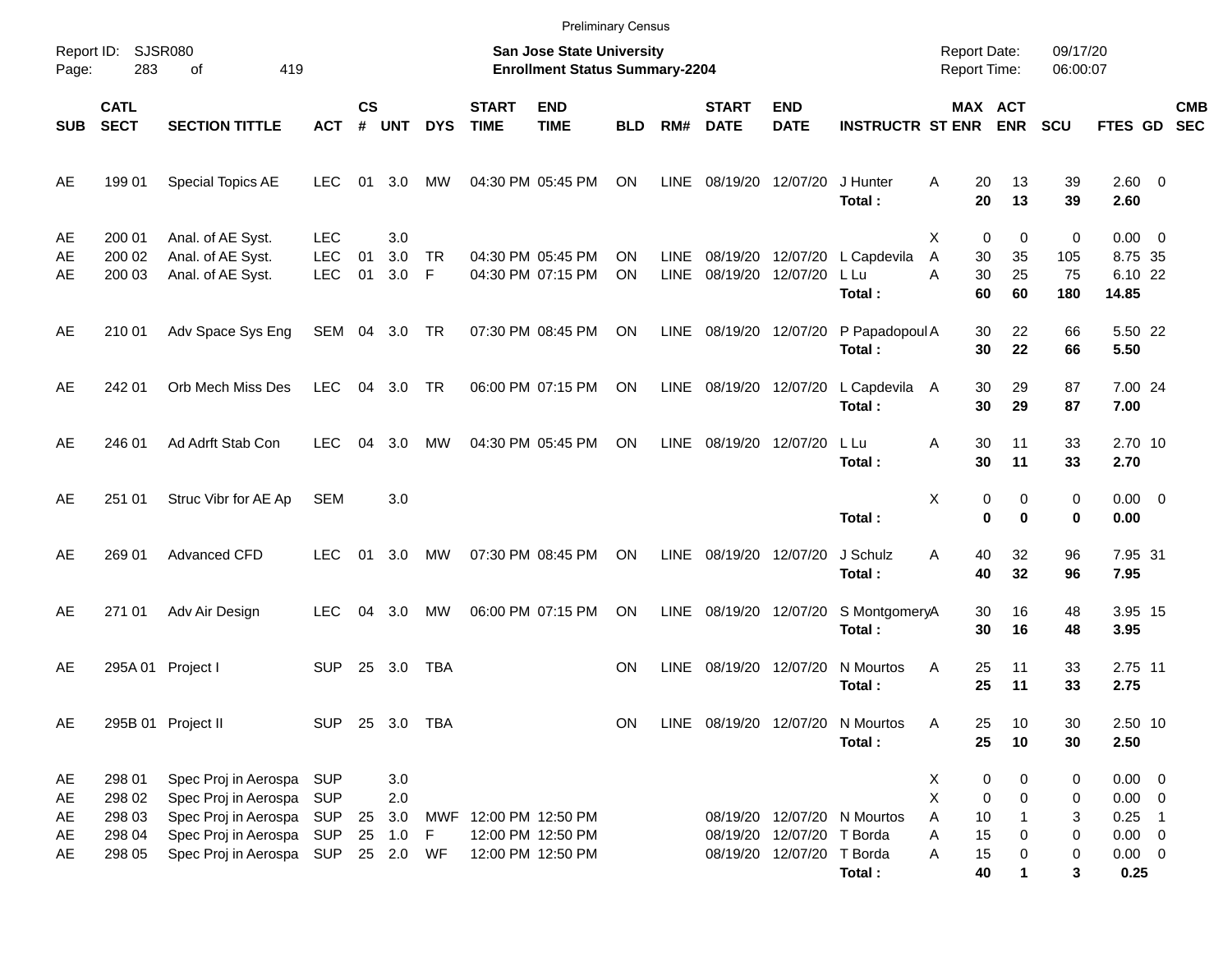|                             |                            |     |    |                       |     |         |    |     |            |                             |                           | Preliminary Census                                                        |     |                             |                           |                         |                              |            |                      |             |            |
|-----------------------------|----------------------------|-----|----|-----------------------|-----|---------|----|-----|------------|-----------------------------|---------------------------|---------------------------------------------------------------------------|-----|-----------------------------|---------------------------|-------------------------|------------------------------|------------|----------------------|-------------|------------|
| Report ID: SJSR080<br>Page: |                            | 284 | of |                       | 419 |         |    |     |            |                             |                           | <b>San Jose State University</b><br><b>Enrollment Status Summary-2204</b> |     |                             |                           |                         | Report Date:<br>Report Time: |            | 09/17/20<br>06:00:07 |             |            |
| <b>SUB</b>                  | <b>CATL</b><br><b>SECT</b> |     |    | <b>SECTION TITTLE</b> |     | $ACT$ # | СS | UNT | <b>DYS</b> | <b>START</b><br><b>TIME</b> | <b>END</b><br><b>TIME</b> | <b>BLD</b>                                                                | RM# | <b>START</b><br><b>DATE</b> | <b>END</b><br><b>DATE</b> | <b>INSTRUCTR ST ENR</b> | <b>MAX ACT</b>               | <b>ENR</b> | <b>SCU</b>           | FTES GD SEC | <b>CMB</b> |

| Department :<br><b>Aerospace Engineering</b> |  |
|----------------------------------------------|--|
|----------------------------------------------|--|

| <b>Department :</b> | <b>Aerospace Engineering</b> | Department Total:         | 1590 | 996 | 2565 | 181.12 |
|---------------------|------------------------------|---------------------------|------|-----|------|--------|
|                     |                              | <b>Lower Division:</b>    | 340  | 223 | 223  | 14.88  |
|                     |                              | <b>Upper Division:</b>    | 1000 | 641 | 1946 | 133.63 |
|                     |                              | <b>Graduate Division:</b> | 250  | 132 | 396  | 32.60  |
|                     |                              |                           |      |     |      |        |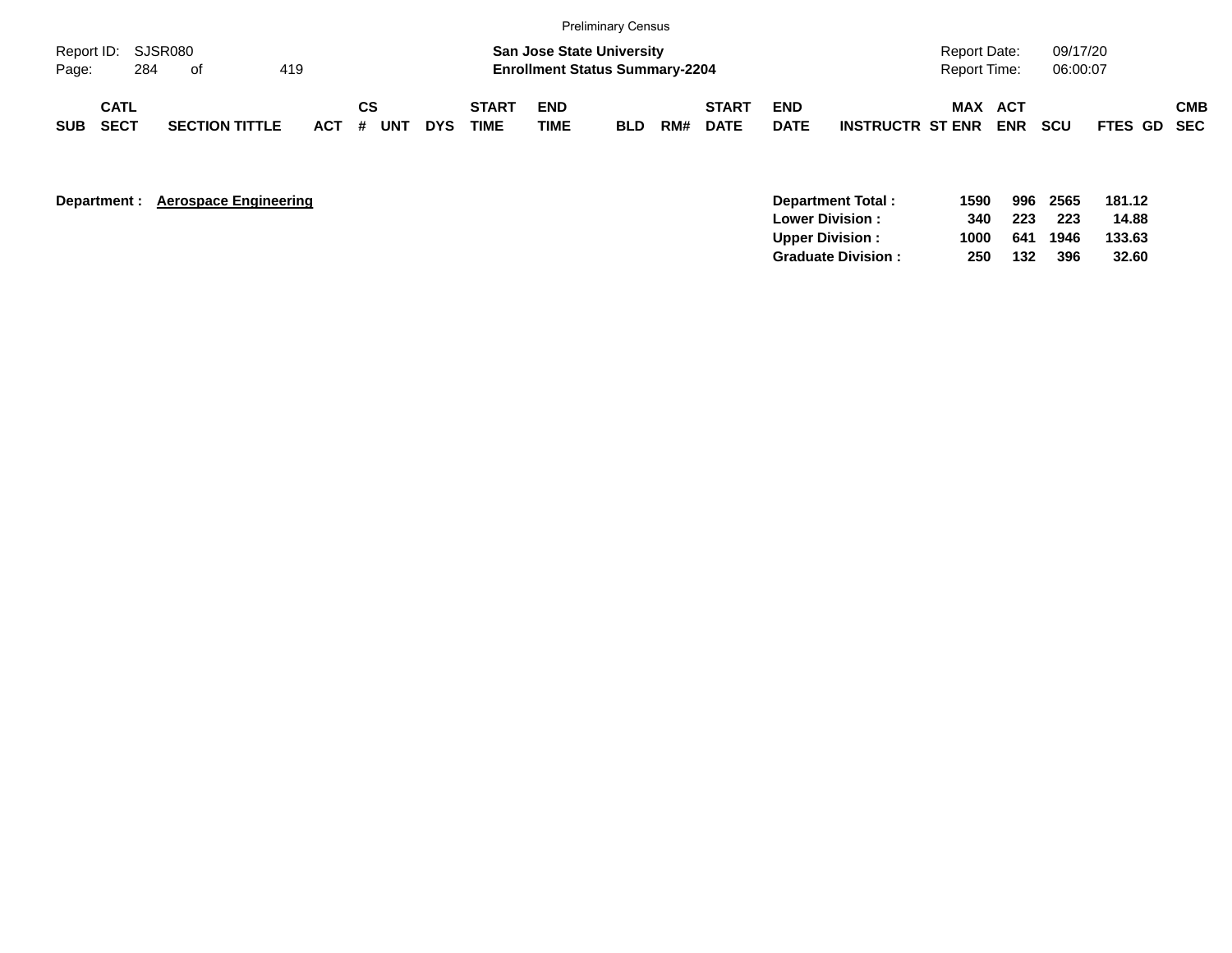|                          |                            |                                                |            |                    |            |              |                             | <b>Preliminary Census</b>                                          |            |                      |                             |                               |                                 |                                     |                             |                      |                |                                                     |                          |
|--------------------------|----------------------------|------------------------------------------------|------------|--------------------|------------|--------------|-----------------------------|--------------------------------------------------------------------|------------|----------------------|-----------------------------|-------------------------------|---------------------------------|-------------------------------------|-----------------------------|----------------------|----------------|-----------------------------------------------------|--------------------------|
| Report ID:<br>Page:      | 285                        | <b>SJSR080</b><br>419<br>οf                    |            |                    |            |              |                             | San Jose State University<br><b>Enrollment Status Summary-2204</b> |            |                      |                             |                               |                                 | <b>Report Date:</b><br>Report Time: |                             | 09/17/20<br>06:00:07 |                |                                                     |                          |
| <b>SUB</b>               | <b>CATL</b><br><b>SECT</b> | <b>SECTION TITTLE</b>                          | <b>ACT</b> | $\mathsf{cs}$<br># | <b>UNT</b> | <b>DYS</b>   | <b>START</b><br><b>TIME</b> | <b>END</b><br><b>TIME</b>                                          | <b>BLD</b> | RM#                  | <b>START</b><br><b>DATE</b> | <b>END</b><br><b>DATE</b>     | <b>INSTRUCTR ST ENR</b>         |                                     | MAX ACT<br><b>ENR</b>       | <b>SCU</b>           | <b>FTES GD</b> |                                                     | <b>CMB</b><br><b>SEC</b> |
| <b>College</b>           |                            | <b>Engineering</b>                             |            |                    |            |              |                             |                                                                    |            |                      |                             |                               |                                 |                                     |                             |                      |                |                                                     |                          |
| CHE.                     | Department :<br>115 02     | <b>Chemical Engineering</b><br>Indus Chem Calc | <b>LEC</b> | 02                 | 3.0        |              |                             |                                                                    |            |                      | 08/19/20                    | 12/07/20                      |                                 | X.                                  | 0<br>0                      | 0                    | $0.00 \t 0$    |                                                     |                          |
| <b>CHE</b>               | 115 03                     | Indus Chem Calc                                | <b>LEC</b> | 02                 | 3.0        | TR           |                             | 01:30 PM 02:45 PM                                                  | ON         | <b>LINE</b>          | 08/19/20                    | 12/07/20                      | C Komives                       | A                                   | 45<br>90                    | 135                  | 9.20           | $\overline{4}$                                      |                          |
|                          |                            |                                                |            |                    |            |              |                             |                                                                    |            |                      |                             |                               | Total:                          |                                     | 45<br>90                    | 135                  | 9.20           |                                                     |                          |
| <b>CHE</b>               | 137 01                     | Pollution Ctrl Eng                             | <b>LEC</b> | 02                 | 3.0        | $\top$       |                             | 06:00 PM 08:45 PM                                                  | ON         | LINE                 | 08/19/20 12/07/20           |                               | D Wagner                        | Α                                   | 35<br>25                    | 75                   | 5.95 19        |                                                     |                          |
|                          |                            |                                                |            |                    |            |              |                             |                                                                    |            |                      |                             |                               | Total:                          |                                     | 35<br>25                    | 75                   | 5.95           |                                                     |                          |
| <b>CHE</b>               | 158 01                     | Kin and React Des                              | SEM        | 04                 | 3.0        | W            |                             | 04:00 PM 05:45 PM                                                  | ΟN         | <b>LINE</b>          | 08/19/20                    | 12/07/20                      | A Ramasubran                    |                                     | 55<br>48                    | 96                   | $9.70$ 2       |                                                     |                          |
| <b>CHE</b>               | 158 02                     | Kin and React Des                              | LAB        | 16                 | 0.0        | $\top$       |                             | 09:00 AM 11:45 AM                                                  | ΟN         | <b>LINE</b>          | 08/19/20                    | 12/07/20                      | A Ramasubrana                   |                                     | 25<br>26                    | 26                   | 0.00           | $\overline{2}$                                      |                          |
| <b>CHE</b>               | 158 03                     | Kin and React Des                              | LAB        | 16                 | 0.0        | $\top$       |                             | 01:30 PM 04:15 PM                                                  | ΟN         | <b>LINE</b>          |                             | 08/19/20 12/07/20             | A Ramasubran                    |                                     | 25<br>22                    | 22                   | $0.00 \t 0$    |                                                     |                          |
|                          |                            |                                                |            |                    |            |              |                             |                                                                    |            |                      |                             |                               | Total:                          | 105                                 | 96                          | 144                  | 9.70           |                                                     |                          |
| <b>CHE</b>               |                            | 160B 01 Unit Oper II                           | SEM        | 04                 | 4.0        | МW           |                             | 12:00 PM 01:15 PM                                                  | ΟN         | <b>LINE</b>          | 08/19/20                    | 12/07/20                      | K Kao                           | Α                                   | 55<br>49                    | 147                  | 13.27          | $\overline{\mathbf{3}}$                             |                          |
| <b>CHE</b>               |                            | 160B 02 Unit Oper II                           | LAB        | 16                 | 0.0        | R            |                             | 09:00 AM 11:45 AM                                                  | ΟN         | <b>LINE</b>          | 08/19/20                    | 12/07/20                      | K Kao                           | Α                                   | 25<br>24                    | 24                   | 0.00           | $\overline{2}$                                      |                          |
| <b>CHE</b>               |                            | 160B 03 Unit Oper II                           | LAB        | 16                 | 0.0        | R            |                             | 01:30 PM 04:15 PM                                                  | ΟN         | <b>LINE</b>          |                             | 08/19/20 12/07/20             | K Kao                           | А                                   | 25<br>25                    | 25                   | 0.00           | $\overline{\phantom{1}}$                            |                          |
|                          |                            |                                                |            |                    |            |              |                             |                                                                    |            |                      |                             |                               | Total:                          | 105                                 | 98                          | 196                  | 13.27          |                                                     |                          |
| <b>CHE</b>               | 161 01                     | Proc Sfty Engr Ethic                           | SEM        | 04                 | 1.0        | $\top$       |                             | 04:30 PM 05:20 PM                                                  | ΟN         | <b>LINE</b>          | 08/19/20                    | 12/07/20 X Sinha              |                                 | Α                                   | 12<br>45                    | 12                   | $0.80 \ 0$     |                                                     |                          |
| <b>CHE</b>               | 161 02                     | Proc Sfty Engr Ethic                           | <b>SEM</b> | 04                 | 1.0        | W            |                             | 04:30 PM 05:20 PM                                                  | ΟN         | <b>LINE</b>          | 08/19/20                    | 12/07/20 X Sinha              |                                 | Α                                   | 20<br>7                     | $\overline{7}$       | $0.47 \quad 0$ |                                                     |                          |
|                          |                            |                                                |            |                    |            |              |                             |                                                                    |            |                      |                             |                               | Total:                          |                                     | 65<br>19                    | 19                   | 1.27           |                                                     |                          |
| <b>CHE</b>               | 161L01                     | UG Chem Engr Lab                               | <b>LEC</b> | 02                 | 2.0        | M            |                             | 01:30 PM 02:20 PM                                                  | ΟN         | <b>LINE</b>          | 08/19/20                    | 12/07/20                      | M Mcneil                        | Α                                   | 48<br>46                    | 46                   | $6.13 \quad 0$ |                                                     |                          |
| <b>CHE</b>               | 161L 02                    | UG Chem Engr Lab                               | LAB        | 16                 | 0.0        | M            |                             | 03:00 PM 05:45 PM                                                  | ΟN         | LINE                 | 08/19/20                    | 12/07/20                      | M Mcneil                        | Α                                   | 12<br>12                    | 12                   | 0.00           | $\overline{\phantom{0}}$                            |                          |
| <b>CHE</b>               | 161L03                     | UG Chem Engr Lab                               | LAB        | 16                 | 0.0        | $\mathsf{T}$ |                             | 01:30 PM 04:15 PM                                                  | ON         | <b>LINE</b>          |                             | 08/19/20 12/07/20 M Mcneil    |                                 | Α                                   | 12<br>11                    | 11                   | 0.00           | $\overline{\phantom{0}}$                            |                          |
| <b>CHE</b>               | 161L 04                    | UG Chem Engr Lab                               | LAB        |                    | 0.0        |              |                             |                                                                    |            |                      |                             |                               |                                 | х                                   | 0<br>0                      | 0                    | 0.00           | $\overline{\mathbf{0}}$                             |                          |
| <b>CHE</b><br><b>CHE</b> | 161L05<br>161L06           | UG Chem Engr Lab<br>UG Chem Engr Lab           | LAB<br>LAB | 16<br>16           | 0.0<br>0.0 | -F<br>R      |                             | 09:00 AM 11:45 AM<br>09:00 AM 11:45 AM                             | ΟN<br>ΟN   | LINE.<br><b>LINE</b> | 08/19/20<br>08/19/20        | 12/07/20 A Chetty<br>12/07/20 |                                 | Α<br>Α                              | 12<br>12<br>60<br>$\Omega$  | 12<br>0              | 0.00<br>0.00   | $\overline{\mathbf{0}}$<br>$\overline{\phantom{0}}$ |                          |
| <b>CHE</b>               |                            | 161L 07 UG Chem Engr Lab                       | LAB        | 16                 | 0.0        | M            |                             | 03:00 PM 05:45 PM                                                  | ON         | <b>LINE</b>          |                             |                               | 08/19/20 12/07/20 M Abriam      | Α                                   | 12<br>11                    | 11                   | 0.00           | $\overline{\phantom{0}}$                            |                          |
|                          |                            |                                                |            |                    |            |              |                             |                                                                    |            |                      |                             |                               | Total:                          | 156                                 | 92                          | 92                   | 6.13           |                                                     |                          |
| <b>CHE</b>               | 162 01                     | <b>Engr Stat Analysis</b>                      | <b>LEC</b> | 01                 | 2.0        | W            |                             | 04:30 PM 05:20 PM                                                  | ON         | LINE                 |                             | 08/19/20 12/07/20 S Amin      |                                 | Α                                   | 90<br>55                    | 55                   | 7.33 0 C       |                                                     |                          |
| <b>ISE</b>               | 162 01                     | <b>Engr Stat Analysis</b>                      | <b>LEC</b> | 01                 | 2.0        | W            |                             | 04:30 PM 05:20 PM                                                  | ON         | <b>LINE</b>          |                             | 08/19/20 12/07/20 S Amin      |                                 | Α                                   | $\mathbf 0$<br>$\mathbf{1}$ | $\mathbf{1}$         | 0.17 1 C       |                                                     |                          |
| <b>CHE</b>               | 162 02                     | <b>Engr Stat Analysis</b>                      | LAB        | 16                 | 0.0        | W            |                             | 05:30 PM 08:15 PM                                                  | <b>ON</b>  | <b>LINE</b>          |                             | 08/19/20 12/07/20 S Amin      |                                 | Α                                   | 90<br>55                    | 55                   | 0.00           | $0\,$ C                                             |                          |
| <b>ISE</b>               | 162 02                     | <b>Engr Stat Analysis</b>                      | LAB        |                    | 16  0.0  W |              |                             | 05:30 PM 08:15 PM                                                  | ON         | LINE                 |                             | 08/19/20 12/07/20             | S Amin                          | A                                   | $\pmb{0}$<br>$\mathbf{1}$   | $\mathbf{1}$         | $0.00$ 1 C     |                                                     |                          |
|                          |                            |                                                |            |                    |            |              |                             |                                                                    |            |                      |                             |                               | Total:                          | 180                                 | 112                         | 112                  | 7.50           |                                                     |                          |
| <b>CHE</b>               |                            | 165A 01 Plant Design I                         | LEC        |                    | 02  2.0  W |              |                             | 09:00 AM 09:50 AM                                                  | ON         |                      |                             |                               | LINE 08/19/20 12/07/20 D Wagner | Α                                   | 50<br>46                    | 46                   | $6.13 \quad 0$ |                                                     |                          |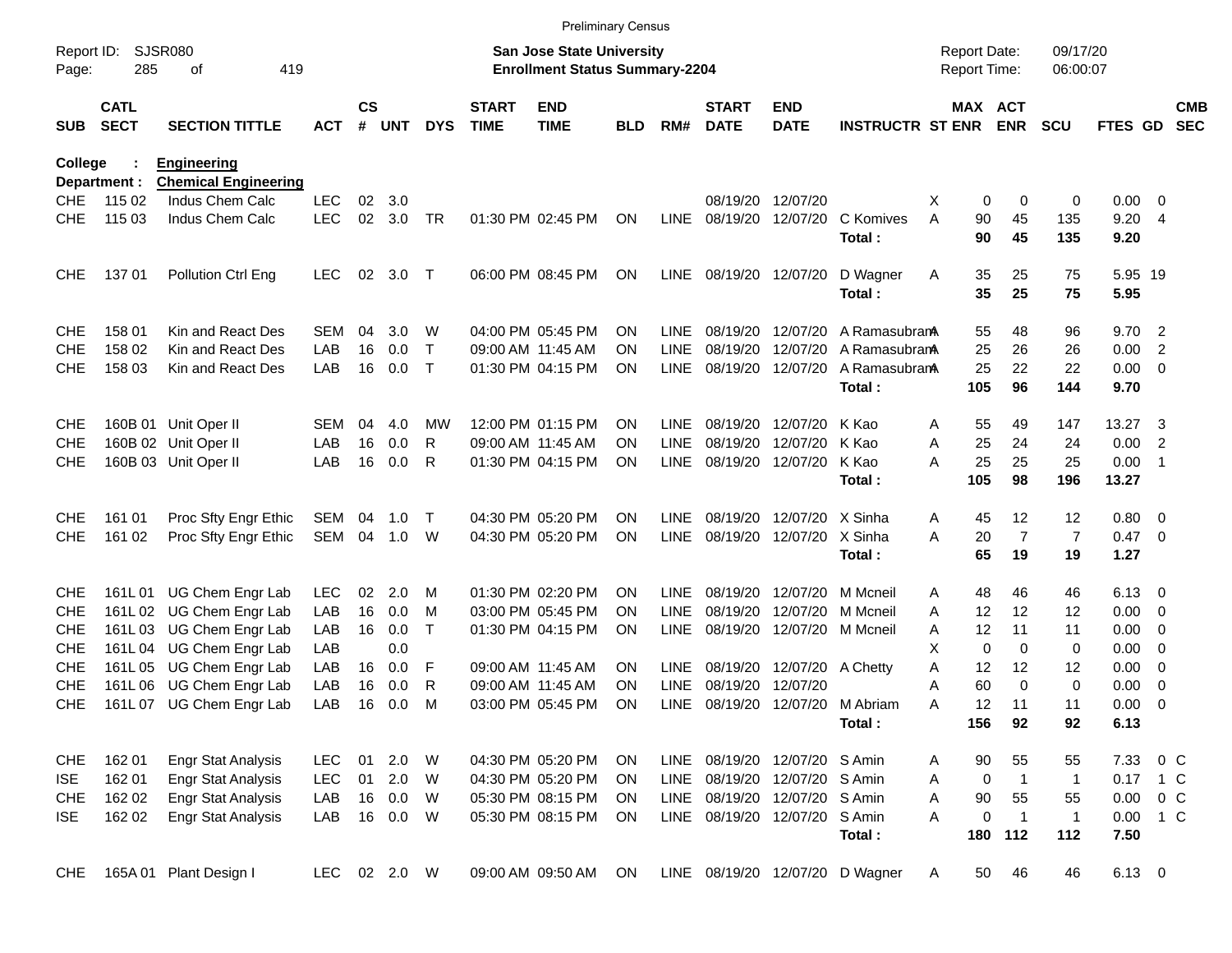| 286                        | οf<br>419                                                                           |                                                                                                                                                                                                       |                                                                                                                                 |                       |                                        |                                                                            |                           |                                                                                                                                                                                                                                                                                                    |                            |                                                                                                     |                                                   |                                                                   |                                                                                                                                                                                                                                         |                                                                                                                                                                                                                                                               |                                                                                                                                                                                                                                                                      |                    |                      |                                                                                                                                                                                                                                                     |
|----------------------------|-------------------------------------------------------------------------------------|-------------------------------------------------------------------------------------------------------------------------------------------------------------------------------------------------------|---------------------------------------------------------------------------------------------------------------------------------|-----------------------|----------------------------------------|----------------------------------------------------------------------------|---------------------------|----------------------------------------------------------------------------------------------------------------------------------------------------------------------------------------------------------------------------------------------------------------------------------------------------|----------------------------|-----------------------------------------------------------------------------------------------------|---------------------------------------------------|-------------------------------------------------------------------|-----------------------------------------------------------------------------------------------------------------------------------------------------------------------------------------------------------------------------------------|---------------------------------------------------------------------------------------------------------------------------------------------------------------------------------------------------------------------------------------------------------------|----------------------------------------------------------------------------------------------------------------------------------------------------------------------------------------------------------------------------------------------------------------------|--------------------|----------------------|-----------------------------------------------------------------------------------------------------------------------------------------------------------------------------------------------------------------------------------------------------|
| <b>CATL</b><br><b>SECT</b> | <b>SECTION TITTLE</b>                                                               | <b>ACT</b>                                                                                                                                                                                            | $\mathsf{cs}$<br>#                                                                                                              |                       | <b>DYS</b>                             | <b>START</b><br><b>TIME</b>                                                | <b>END</b><br><b>TIME</b> | <b>BLD</b>                                                                                                                                                                                                                                                                                         | RM#                        | <b>START</b><br><b>DATE</b>                                                                         | <b>END</b><br><b>DATE</b>                         |                                                                   |                                                                                                                                                                                                                                         | <b>ENR</b>                                                                                                                                                                                                                                                    | <b>SCU</b>                                                                                                                                                                                                                                                           |                    |                      | <b>CMB</b><br><b>SEC</b>                                                                                                                                                                                                                            |
|                            |                                                                                     | LAB                                                                                                                                                                                                   | 16                                                                                                                              | $0.0\,$               | F                                      |                                                                            |                           | <b>ON</b>                                                                                                                                                                                                                                                                                          | <b>LINE</b>                | 08/19/20                                                                                            |                                                   |                                                                   | Α                                                                                                                                                                                                                                       | 26                                                                                                                                                                                                                                                            | 26                                                                                                                                                                                                                                                                   |                    |                      |                                                                                                                                                                                                                                                     |
|                            |                                                                                     | LAB                                                                                                                                                                                                   | 16                                                                                                                              | 0.0                   | F                                      |                                                                            |                           | <b>ON</b>                                                                                                                                                                                                                                                                                          | <b>LINE</b>                | 08/19/20                                                                                            |                                                   | Total:                                                            | A                                                                                                                                                                                                                                       | 20<br>92                                                                                                                                                                                                                                                      | 20<br>92                                                                                                                                                                                                                                                             | 6.13               |                      |                                                                                                                                                                                                                                                     |
| 174 01                     | <b>Hazardous Materials</b>                                                          | SEM                                                                                                                                                                                                   | 04                                                                                                                              | 3.0                   | R                                      |                                                                            |                           | ON                                                                                                                                                                                                                                                                                                 | <b>LINE</b>                | 08/19/20                                                                                            |                                                   |                                                                   |                                                                                                                                                                                                                                         | 15                                                                                                                                                                                                                                                            | 45                                                                                                                                                                                                                                                                   | 3.15               | 3 C                  |                                                                                                                                                                                                                                                     |
|                            | <b>Hazardous Materials</b>                                                          | <b>SEM</b>                                                                                                                                                                                            | 04                                                                                                                              | 3.0                   | R                                      |                                                                            |                           | <b>ON</b>                                                                                                                                                                                                                                                                                          | <b>LINE</b>                | 08/19/20                                                                                            | 12/07/20                                          | Total:                                                            |                                                                                                                                                                                                                                         | 4<br>19                                                                                                                                                                                                                                                       | 12<br>57                                                                                                                                                                                                                                                             | 0.90<br>4.05       | 2 C                  |                                                                                                                                                                                                                                                     |
| 178 01                     |                                                                                     |                                                                                                                                                                                                       | 02                                                                                                                              | 3.0                   | R                                      |                                                                            |                           | ON                                                                                                                                                                                                                                                                                                 | <b>LINE</b>                | 08/19/20                                                                                            |                                                   |                                                                   |                                                                                                                                                                                                                                         | 5                                                                                                                                                                                                                                                             | 10                                                                                                                                                                                                                                                                   | 1.05               |                      |                                                                                                                                                                                                                                                     |
|                            |                                                                                     |                                                                                                                                                                                                       | 16                                                                                                                              |                       |                                        |                                                                            |                           |                                                                                                                                                                                                                                                                                                    |                            |                                                                                                     |                                                   | Total:                                                            |                                                                                                                                                                                                                                         | 10                                                                                                                                                                                                                                                            | 15                                                                                                                                                                                                                                                                   | 1.05               |                      |                                                                                                                                                                                                                                                     |
| 180 01                     | <b>Individual Studies</b>                                                           | SUP                                                                                                                                                                                                   | 36                                                                                                                              | 1.0                   | TBA                                    |                                                                            |                           | ΟN                                                                                                                                                                                                                                                                                                 | <b>LINE</b>                | 08/19/20                                                                                            |                                                   |                                                                   |                                                                                                                                                                                                                                         | -1                                                                                                                                                                                                                                                            | 1                                                                                                                                                                                                                                                                    |                    |                      |                                                                                                                                                                                                                                                     |
|                            | <b>Individual Studies</b>                                                           |                                                                                                                                                                                                       |                                                                                                                                 |                       |                                        |                                                                            |                           | <b>ON</b>                                                                                                                                                                                                                                                                                          |                            |                                                                                                     |                                                   | Total:                                                            |                                                                                                                                                                                                                                         | 0<br>$\mathbf 1$                                                                                                                                                                                                                                              | $\mathbf 0$<br>1                                                                                                                                                                                                                                                     | 0.07               |                      |                                                                                                                                                                                                                                                     |
|                            |                                                                                     | <b>SUP</b>                                                                                                                                                                                            | 36                                                                                                                              | 1.0                   | TBA                                    |                                                                            |                           | ON                                                                                                                                                                                                                                                                                                 | <b>LINE</b>                | 08/19/20                                                                                            |                                                   |                                                                   |                                                                                                                                                                                                                                         |                                                                                                                                                                                                                                                               | 1                                                                                                                                                                                                                                                                    |                    |                      |                                                                                                                                                                                                                                                     |
|                            |                                                                                     |                                                                                                                                                                                                       |                                                                                                                                 |                       |                                        |                                                                            |                           | <b>ON</b>                                                                                                                                                                                                                                                                                          |                            | 08/19/20                                                                                            |                                                   | Total:                                                            | A                                                                                                                                                                                                                                       | $\mathbf 1$<br>$\mathbf{2}$                                                                                                                                                                                                                                   | $\mathbf{1}$<br>$\mathbf 2$                                                                                                                                                                                                                                          | 0.13               |                      |                                                                                                                                                                                                                                                     |
| 190 02                     | Intro to Tran Phen                                                                  | LEC.                                                                                                                                                                                                  | 02                                                                                                                              |                       | . TR                                   |                                                                            |                           | <b>ON</b>                                                                                                                                                                                                                                                                                          | <b>LINE</b>                |                                                                                                     |                                                   | L Rosenfeld<br>Total:                                             |                                                                                                                                                                                                                                         | 57<br>57                                                                                                                                                                                                                                                      | 171<br>171                                                                                                                                                                                                                                                           | 11.75              |                      |                                                                                                                                                                                                                                                     |
| 192 01                     | Intro Biochem Engr                                                                  |                                                                                                                                                                                                       | 04                                                                                                                              | 3.0                   | R                                      |                                                                            |                           | <b>ON</b>                                                                                                                                                                                                                                                                                          | <b>LINE</b>                |                                                                                                     | 12/07/20                                          | C Komives<br>Total:                                               |                                                                                                                                                                                                                                         | 22<br>22                                                                                                                                                                                                                                                      | 66<br>66                                                                                                                                                                                                                                                             | 5.00               |                      |                                                                                                                                                                                                                                                     |
| 200 01                     | <b>Research Methods</b>                                                             | <b>LEC</b>                                                                                                                                                                                            | 02                                                                                                                              | 3.0                   | F                                      |                                                                            |                           | <b>ON</b>                                                                                                                                                                                                                                                                                          | <b>LINE</b>                | 08/19/20                                                                                            |                                                   |                                                                   |                                                                                                                                                                                                                                         | 38                                                                                                                                                                                                                                                            | 76                                                                                                                                                                                                                                                                   |                    |                      |                                                                                                                                                                                                                                                     |
| 200 03                     | <b>Research Methods</b>                                                             | LAB                                                                                                                                                                                                   | 16                                                                                                                              | 0.0                   | F                                      |                                                                            |                           | ON<br>ΟN                                                                                                                                                                                                                                                                                           | <b>LINE</b><br><b>LINE</b> | 08/19/20                                                                                            |                                                   |                                                                   |                                                                                                                                                                                                                                         | 18                                                                                                                                                                                                                                                            | 18                                                                                                                                                                                                                                                                   |                    |                      |                                                                                                                                                                                                                                                     |
|                            |                                                                                     |                                                                                                                                                                                                       |                                                                                                                                 |                       |                                        |                                                                            |                           |                                                                                                                                                                                                                                                                                                    |                            |                                                                                                     |                                                   | Total :                                                           |                                                                                                                                                                                                                                         | 76                                                                                                                                                                                                                                                            | 114                                                                                                                                                                                                                                                                  | 9.50               |                      |                                                                                                                                                                                                                                                     |
|                            |                                                                                     |                                                                                                                                                                                                       |                                                                                                                                 | 3.0                   |                                        |                                                                            |                           |                                                                                                                                                                                                                                                                                                    |                            |                                                                                                     |                                                   | Total:                                                            |                                                                                                                                                                                                                                         | 0<br>0                                                                                                                                                                                                                                                        | 0<br>0                                                                                                                                                                                                                                                               | 0.00               |                      |                                                                                                                                                                                                                                                     |
|                            |                                                                                     |                                                                                                                                                                                                       |                                                                                                                                 |                       |                                        |                                                                            |                           |                                                                                                                                                                                                                                                                                                    |                            |                                                                                                     |                                                   |                                                                   |                                                                                                                                                                                                                                         |                                                                                                                                                                                                                                                               |                                                                                                                                                                                                                                                                      |                    |                      |                                                                                                                                                                                                                                                     |
|                            |                                                                                     |                                                                                                                                                                                                       |                                                                                                                                 |                       |                                        |                                                                            |                           |                                                                                                                                                                                                                                                                                                    |                            |                                                                                                     |                                                   | Total:                                                            |                                                                                                                                                                                                                                         | 22                                                                                                                                                                                                                                                            | 66                                                                                                                                                                                                                                                                   | 5.50               |                      |                                                                                                                                                                                                                                                     |
| 280 01<br>280 02           | <b>Graduate Research</b>                                                            | <b>SUP</b>                                                                                                                                                                                            |                                                                                                                                 |                       |                                        |                                                                            |                           | ON<br>ON                                                                                                                                                                                                                                                                                           |                            |                                                                                                     |                                                   |                                                                   |                                                                                                                                                                                                                                         | 0                                                                                                                                                                                                                                                             | 0                                                                                                                                                                                                                                                                    |                    |                      |                                                                                                                                                                                                                                                     |
| Page:                      | Report ID:<br>GEOL 174 01<br>178 02<br>180 02<br>200 02<br>CHE 211 01<br>CHE 219 01 | SJSR080<br>165A 02 Plant Design I<br>165A 03 Plant Design I<br>180R 01 UG Res & Projects<br>180R 02 UG Res & Projects<br><b>Research Methods</b><br><b>Transport Proc</b><br><b>Graduate Research</b> | Smart Sensors/Biosen LEC<br>Smart Sensors/Biosen LAB<br><b>SUP</b><br><b>SUP</b><br>LAB<br>Adv Ch Engr Thermo SEM<br><b>SUP</b> | 36<br>36<br>SEM<br>16 | UNT<br>0.0<br>2.0<br>1.0<br>3.0<br>0.0 | R<br><b>TBA</b><br><b>TBA</b><br>F<br>SEM 05 3.0 W<br>25 3.0 F<br>25 3.0 F |                           | 12:00 PM 02:45 PM<br>12:00 PM 02:45 PM<br>06:00 PM 08:45 PM<br>06:00 PM 08:45 PM<br>04:30 PM 06:20 PM<br>06:30 PM 09:15 PM<br>03:00 PM 04:15 PM<br>06:00 PM 08:45 PM<br>03:00 PM 04:50 PM<br>05:00 PM 07:45 PM<br>05:00 PM 07:45 PM<br>06:00 PM 08:45 PM<br>03:00 PM 05:45 PM<br>03:00 PM 05:45 PM | ON<br>ON                   | <b>Preliminary Census</b><br><b>San Jose State University</b><br>LINE<br><b>LINE</b><br><b>LINE</b> | <b>Enrollment Status Summary-2204</b><br>08/19/20 | 08/19/20<br>12/07/20<br>08/19/20<br>08/19/20 12/07/20<br>08/19/20 | 12/07/20 D Wagner<br>12/07/20 X Sinha<br>12/07/20<br>12/07/20<br>12/07/20 L Rosenfeld<br>12/07/20 L Rosenfeld<br>12/07/20 L Rosenfeld<br>D Wagner<br>12/07/20<br>LINE 08/19/20 12/07/20 L Rosenfeld<br>LINE 08/19/20 12/07/20 C Komives | <b>INSTRUCTR ST ENR</b><br>J Oberdorfer A<br>J Oberdorfer A<br>A Termeh You A<br>A Termeh You A<br>A<br>A<br>A<br>A<br>Α<br>12/07/20 Y Schneider A<br>12/07/20 Y Schneider A<br>12/07/20 Y Pedram RazA<br>X<br>A<br>A<br>LINE 08/19/20 12/07/20 A RamasubranA | <b>Report Date:</b><br><b>Report Time:</b><br>MAX ACT<br>25<br>25<br>100<br>25<br>0<br>25<br>20<br>5<br>25<br>45<br>20<br>20<br>40<br>20<br>20<br>40<br>90<br>90<br>35<br>35<br>40<br>20<br>20<br>20<br>80<br>0<br>0<br>22<br>35<br>35<br>10<br>10<br>$\overline{2}$ | 5<br>20<br>66<br>6 | 09/17/20<br>06:00:07 | FTES GD<br>$0.00 \t 0$<br>$0.00 \t 0$<br>$\overline{\phantom{1}}$<br>$0.00$ 1<br>$0.07 \quad 0$<br>$0.00 \t 0$<br>$0.07$ 0<br>$0.07$ 0<br>11.75 7<br>5.00 12<br>9.50 38<br>0.0020<br>$0.00$ 18<br>$0.00 \t 0$<br>5.50 22<br>$0.00 \t 0$<br>$0.50$ 2 |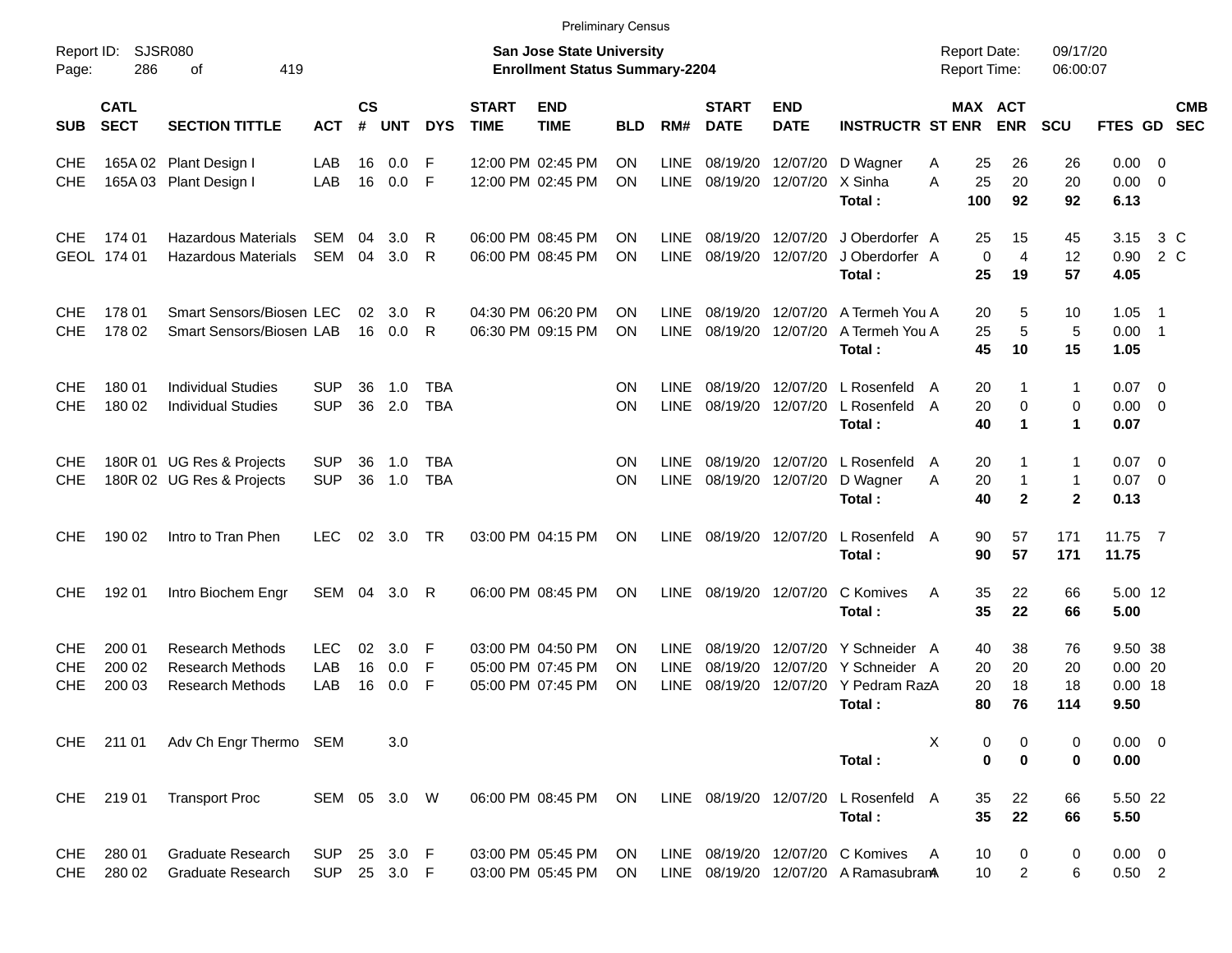|                                                      |                                             |                                                                                          |                                                      |                      |                          |                               |                             | <b>Preliminary Census</b>                                                 |                                                  |                                                          |                                                       |                                                  |                                                       |                     |                                                       |                                 |                                      |                                                              |                          |
|------------------------------------------------------|---------------------------------------------|------------------------------------------------------------------------------------------|------------------------------------------------------|----------------------|--------------------------|-------------------------------|-----------------------------|---------------------------------------------------------------------------|--------------------------------------------------|----------------------------------------------------------|-------------------------------------------------------|--------------------------------------------------|-------------------------------------------------------|---------------------|-------------------------------------------------------|---------------------------------|--------------------------------------|--------------------------------------------------------------|--------------------------|
| Report ID:<br>Page:                                  | 287                                         | <b>SJSR080</b><br>419<br>οf                                                              |                                                      |                      |                          |                               |                             | <b>San Jose State University</b><br><b>Enrollment Status Summary-2204</b> |                                                  |                                                          |                                                       |                                                  |                                                       |                     | <b>Report Date:</b><br>Report Time:                   | 09/17/20<br>06:00:07            |                                      |                                                              |                          |
| <b>SUB</b>                                           | <b>CATL</b><br><b>SECT</b>                  | <b>SECTION TITTLE</b>                                                                    | <b>ACT</b>                                           | $\mathsf{cs}$<br>#   | <b>UNT</b>               | <b>DYS</b>                    | <b>START</b><br><b>TIME</b> | <b>END</b><br><b>TIME</b>                                                 | <b>BLD</b>                                       | RM#                                                      | <b>START</b><br><b>DATE</b>                           | <b>END</b><br><b>DATE</b>                        | <b>INSTRUCTR ST ENR</b>                               |                     | <b>MAX ACT</b><br><b>ENR</b>                          | SCU                             | FTES GD                              |                                                              | <b>CMB</b><br><b>SEC</b> |
| <b>CHE</b><br><b>CHE</b>                             | 280 03<br>280 04                            | <b>Graduate Research</b><br><b>Graduate Research</b>                                     | <b>SUP</b><br><b>SUP</b>                             | 25<br>25             | 3.0<br>3.0               | F<br>F                        |                             | 03:00 PM 05:45 PM<br>03:00 PM 05:45 PM                                    | <b>ON</b><br><b>ON</b>                           |                                                          | LINE 08/19/20 12/07/20<br>LINE 08/19/20 12/07/20      |                                                  | D Wagner<br>K Kao<br>Total:                           | Α<br>A              | 10<br>-1<br>10<br>0<br>40<br>3                        | 3<br>0<br>9                     | 0.25<br>0.00<br>0.75                 | $\overline{\phantom{0}}$ 1<br>$\overline{0}$                 |                          |
| <b>CHE</b><br><b>CHE</b><br><b>CHE</b><br><b>CHE</b> | 280101<br>280102<br>280103<br><b>280104</b> | Graduate Research I<br>Graduate Research I<br>Graduate Research I<br>Graduate Research I | <b>SUP</b><br><b>SUP</b><br><b>SUP</b><br><b>SUP</b> | 25<br>25<br>25<br>25 | 1.0<br>2.0<br>3.0<br>2.0 | F<br>F<br>F<br><b>TBA</b>     |                             | 03:00 PM 05:45 PM<br>03:00 PM 05:45 PM<br>03:00 PM 05:45 PM               | <b>ON</b><br><b>ON</b><br><b>ON</b><br><b>ON</b> | <b>LINE</b><br><b>LINE</b><br><b>LINE</b><br><b>LINE</b> | 08/19/20<br>08/19/20<br>08/19/20<br>08/19/20 12/07/20 | 12/07/20<br>12/07/20<br>12/07/20                 | M Mcneil<br>M Mcneil<br>M Mcneil<br>D Oh<br>Total:    | A<br>A<br>A<br>A    | 10<br>0<br>10<br>0<br>10<br>2<br>6<br>10<br>40<br>8   | 0<br>0<br>6<br>$\mathbf 0$<br>6 | 0.00<br>0.00<br>0.50<br>1.00<br>1.50 | - 0<br>0<br>$\overline{2}$<br>6                              |                          |
| <b>CHE</b><br><b>CHE</b><br><b>CHE</b>               | 298 01<br>298 02<br>298 03                  | <b>MS Res Project</b><br><b>MS Res Project</b><br><b>MS Res Project</b>                  | <b>SUP</b><br><b>SUP</b><br><b>SUP</b>               | 25<br>25<br>25       | 1.0<br>2.0<br>2.0        | <b>TBA</b><br><b>TBA</b><br>F |                             | 03:00 PM 05:45 PM                                                         | <b>ON</b><br><b>ON</b><br><b>ON</b>              | LINE<br><b>LINE</b><br>LINE                              | 08/19/20<br>08/19/20<br>08/19/20                      | 12/07/20<br>12/07/20<br>12/07/20 X Sinha         | X Sinha<br>X Sinha<br>Total:                          | A<br>A<br>A         | 0<br>10<br>2<br>10<br>$\overline{1}$<br>40<br>60<br>3 | 0<br>4<br>$\overline{c}$<br>6   | 0.00<br>0.33<br>0.17<br>0.50         | $\overline{0}$<br>$\overline{2}$<br>$\overline{\phantom{0}}$ |                          |
| CHE                                                  | 298101                                      | MS Res/Pro Intern                                                                        | <b>SUP</b>                                           | 25                   | 2.0                      | -F                            |                             | 03:00 PM 05:45 PM                                                         | <b>ON</b>                                        | LINE                                                     | 08/19/20 12/07/20                                     |                                                  | X Sinha<br>Total:                                     | A                   | 10<br>0<br>10<br>$\bf{0}$                             | 0<br>$\mathbf 0$                | 0.00<br>0.00                         | $\overline{\mathbf{0}}$                                      |                          |
| <b>CHE</b><br><b>CHE</b>                             | 299 01<br>299 02                            | <b>Master's Thesis</b><br><b>Master's Thesis</b>                                         | <b>SUP</b><br><b>SUP</b>                             | 25<br>25             | 3.0<br>3.0               | <b>TBA</b><br>F               |                             | 03:00 PM 05:45 PM                                                         | <b>ON</b><br><b>ON</b>                           | <b>LINE</b><br><b>LINE</b>                               | 08/19/20                                              | 08/19/20 12/07/20<br>12/07/20 X Sinha            | X Sinha<br>Total:                                     | A<br>A              | 10<br>0<br>10<br>0<br>$\bf{0}$<br>20                  | 0<br>0<br>0                     | 0.00<br>0.00<br>0.00                 | $\overline{0}$<br>$\overline{0}$                             |                          |
| CHE                                                  | 299101                                      | MS Thesis Intern.                                                                        | <b>SUP</b>                                           | 25                   | 3.0                      | F                             |                             | 03:00 PM 05:45 PM                                                         | <b>ON</b>                                        | LINE                                                     | 08/19/20                                              | 12/07/20                                         | X Sinha<br>Total:                                     | A                   | 10<br>0<br>$\bf{0}$<br>10                             | 0<br>$\mathbf 0$                | 0.00<br>0.00                         | $\overline{\mathbf{0}}$                                      |                          |
|                                                      | Department :                                | <b>Chemical Engineering</b>                                                              |                                                      |                      |                          |                               |                             |                                                                           |                                                  |                                                          |                                                       | <b>Lower Division:</b><br><b>Upper Division:</b> | <b>Department Total:</b><br><b>Graduate Division:</b> | 1406<br>1191<br>215 | 802<br>0<br>0<br>766<br>36                            | 1378<br>0<br>1291<br>87         | 98.95<br>0.00<br>90.70<br>8.25       |                                                              |                          |

**Graduate Division : 215 36 87 8.25**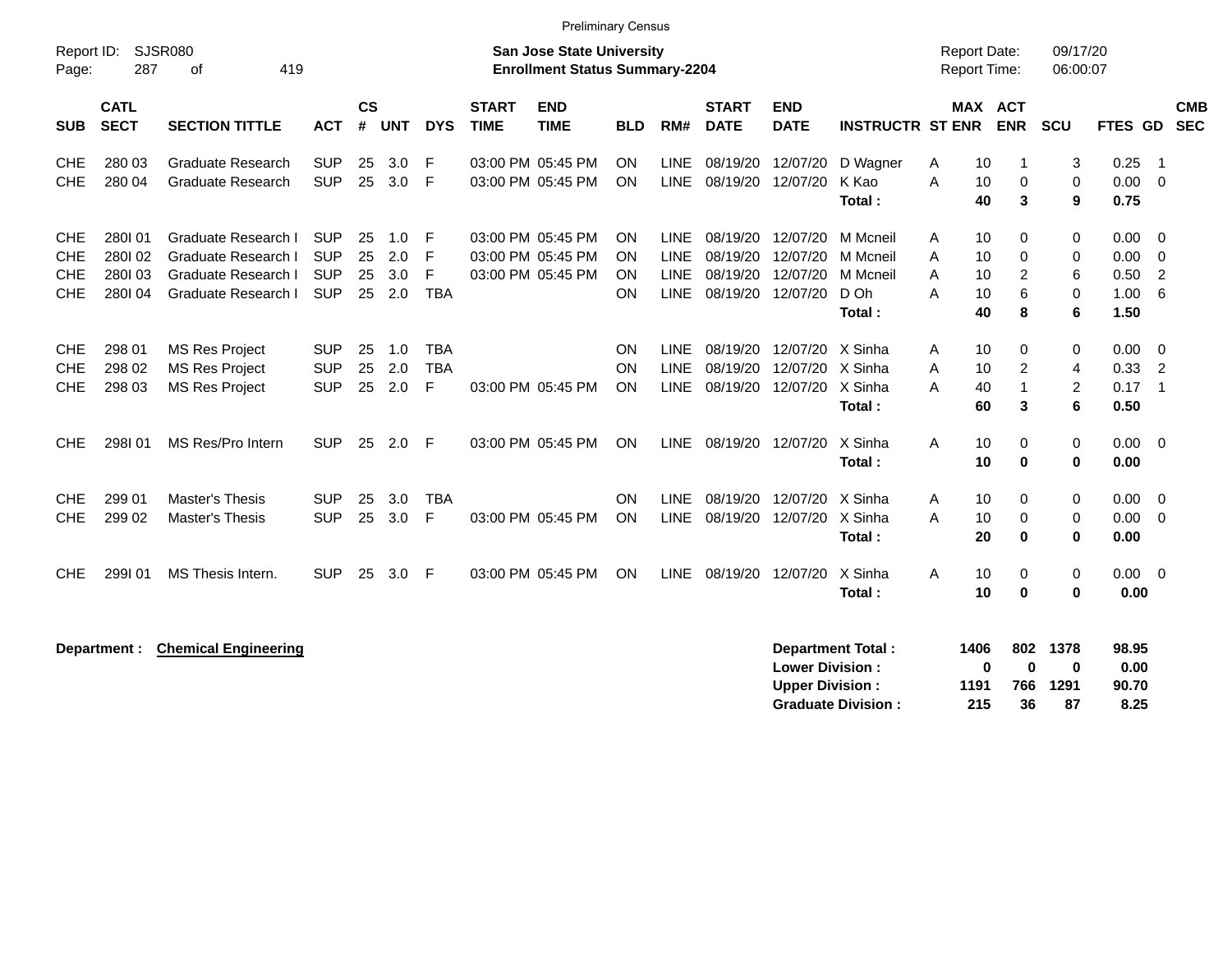|                     |                            |                                              |              |                   |            |            |                             |                                                                           | <b>Preliminary Census</b> |             |                             |                           |                                       |                                     |             |                       |                      |             |                         |                          |
|---------------------|----------------------------|----------------------------------------------|--------------|-------------------|------------|------------|-----------------------------|---------------------------------------------------------------------------|---------------------------|-------------|-----------------------------|---------------------------|---------------------------------------|-------------------------------------|-------------|-----------------------|----------------------|-------------|-------------------------|--------------------------|
| Report ID:<br>Page: | 288                        | <b>SJSR080</b><br>419<br>of                  |              |                   |            |            |                             | <b>San Jose State University</b><br><b>Enrollment Status Summary-2204</b> |                           |             |                             |                           |                                       | <b>Report Date:</b><br>Report Time: |             |                       | 09/17/20<br>06:00:07 |             |                         |                          |
| <b>SUB</b>          | <b>CATL</b><br><b>SECT</b> | <b>SECTION TITTLE</b>                        | <b>ACT</b>   | <b>CS</b><br>$\#$ | <b>UNT</b> | <b>DYS</b> | <b>START</b><br><b>TIME</b> | <b>END</b><br><b>TIME</b>                                                 | <b>BLD</b>                | RM#         | <b>START</b><br><b>DATE</b> | <b>END</b><br><b>DATE</b> | <b>INSTRUCTR ST ENR</b>               |                                     |             | MAX ACT<br><b>ENR</b> | <b>SCU</b>           | FTES GD     |                         | <b>CMB</b><br><b>SEC</b> |
| College             |                            | <b>Engineering</b>                           |              |                   |            |            |                             |                                                                           |                           |             |                             |                           |                                       |                                     |             |                       |                      |             |                         |                          |
|                     | Department :               | <b>Civil &amp; Environmental Engineering</b> |              |                   |            |            |                             |                                                                           |                           |             |                             |                           |                                       |                                     |             |                       |                      |             |                         |                          |
| <b>CE</b>           | 801                        | Plane Surveying                              | <b>SEM</b>   | 02                | 3.0        | TBA        |                             |                                                                           | ΟN                        | <b>LINE</b> | 08/19/20                    | 12/07/20                  | G Awoke                               | A                                   | 72          | 71                    | 142                  | 14.35       | -3                      |                          |
| <b>CE</b>           | 802                        | Plane Surveying                              | LAB          | 16                | 0.0        | <b>TBA</b> |                             |                                                                           | ON                        | <b>LINE</b> | 08/19/20                    | 12/07/20                  | E Jackson                             | A                                   | 14          | 18                    | 18                   | 0.00        | 0                       |                          |
| <b>CE</b>           | 803                        | Plane Surveying                              | LAB          | 16                | 0.0        | <b>TBA</b> |                             |                                                                           | ON                        | <b>LINE</b> | 08/19/20                    | 12/07/20                  | E Jackson                             | A                                   | 14          | 18                    | 18                   | 0.00        | $\mathbf 0$             |                          |
| <b>CE</b>           | 8 0 4                      | Plane Surveying                              | LAB          | 16                | 0.0        | <b>TBA</b> |                             |                                                                           | ON                        | <b>LINE</b> | 08/19/20                    | 12/07/20                  | S Koosha                              | А                                   | 14          | 15                    | 15                   | 0.00        | $\mathbf 0$             |                          |
| <b>CE</b>           | 805                        | Plane Surveying                              | LAB          | 16                | 0.0        | <b>TBA</b> |                             |                                                                           | ON                        | <b>LINE</b> |                             | 08/19/20 12/07/20         | S Koosha                              | A                                   | 14          | 20                    | 20                   | 0.00        | 3                       |                          |
| CE                  | 8 0 6                      | Plane Surveying                              | LAB          |                   | 0.0        |            |                             |                                                                           |                           |             |                             |                           |                                       | X                                   | $\mathbf 0$ | $\mathbf 0$           | $\pmb{0}$            | 0.00        | $\mathbf 0$             |                          |
|                     |                            |                                              |              |                   |            |            |                             |                                                                           |                           |             |                             |                           | Total:                                |                                     | 128         | 142                   | 213                  | 14.35       |                         |                          |
| <b>CE</b>           | 20 01                      | Graphics/CAD/Prog                            | <b>SEM</b>   | 02                | 3.0        | <b>TBA</b> |                             |                                                                           | ΟN                        | <b>LINE</b> |                             | 08/19/20 12/07/20         | A Wong                                | A                                   | 64          | 64                    | 128                  | 12.85       | -1                      |                          |
| <b>CE</b>           | 20 02                      | Graphics/CAD/Prog                            | LAB          | 16                | 0.0        | <b>TBA</b> |                             |                                                                           | ΟN                        | <b>LINE</b> | 08/19/20                    | 12/07/20                  | A Wong                                | Α                                   | 14          | 16                    | 16                   | 0.00        | $\overline{\mathbf{1}}$ |                          |
| <b>CE</b>           | 20 03                      | Graphics/CAD/Prog                            | LAB          | 16                | 0.0        | <b>TBA</b> |                             |                                                                           | ON                        | <b>LINE</b> | 08/19/20                    | 12/07/20                  | A Wong                                | Α                                   | 14          | 16                    | 16                   | 0.00        | $\overline{\mathbf{0}}$ |                          |
| <b>CE</b>           | 20 04                      | Graphics/CAD/Prog                            | LAB          | 16                | 0.0        | <b>TBA</b> |                             |                                                                           | ON                        | <b>LINE</b> |                             | 08/19/20 12/07/20         | A Wong                                | A                                   | 14          | 16                    | 16                   | 0.00        | $\mathbf 0$             |                          |
| <b>CE</b>           | 20 05                      | Graphics/CAD/Prog                            | LAB          | 16                | 0.0        | <b>TBA</b> |                             |                                                                           | ON                        | <b>LINE</b> |                             | 08/19/20 12/07/20         | A Wong                                | A                                   | 14          | 16                    | 16                   | 0.00        | $\overline{\mathbf{0}}$ |                          |
|                     |                            |                                              |              |                   |            |            |                             |                                                                           |                           |             |                             |                           | Total:                                |                                     | 120         | 128                   | 192                  | 12.85       |                         |                          |
| <b>CE</b>           | 95 01                      | <b>Theory App Statics</b>                    | <b>LEC</b>   | 02                | 3.0        | <b>TR</b>  |                             | 09:00 AM 10:15 AM                                                         | ΟN                        | <b>LINE</b> |                             | 08/19/20 12/07/20         | A Boylan-Ash A                        |                                     | 45          | 42                    | 126                  | 8.40        | $\overline{\mathbf{0}}$ |                          |
| <b>CE</b>           | 95 03                      | <b>Theory App Statics</b>                    | <b>LEC</b>   | 02                | 3.0        | <b>TR</b>  |                             | 10:30 AM 11:45 AM                                                         | ΟN                        | <b>LINE</b> | 08/19/20                    | 12/07/20                  | R Lukkoor                             | A                                   | 45          | 47                    | 141                  | 9.45        | $\overline{\mathbf{1}}$ |                          |
| <b>CE</b>           | 95 04                      | <b>Theory App Statics</b>                    | <b>LEC</b>   | 02                | 3.0        | <b>MW</b>  |                             | 09:00 AM 10:15 AM                                                         | ΟN                        | <b>LINE</b> | 08/19/20 12/07/20           |                           | M Maaz                                | A                                   | 45          | 44                    | 132                  | 8.85        | $\overline{\mathbf{1}}$ |                          |
|                     |                            |                                              |              |                   |            |            |                             |                                                                           |                           |             |                             |                           | Total:                                |                                     | 135         | 133                   | 399                  | 26.70       |                         |                          |
|                     |                            |                                              |              |                   |            |            |                             |                                                                           |                           |             |                             |                           |                                       |                                     |             |                       |                      |             |                         |                          |
| <b>CE</b>           | 99 01                      | Intro Statics                                | <b>LEC</b>   | 02                | 2.0        | MW         |                             | 08:00 AM 08:50 AM                                                         | ΟN                        | <b>LINE</b> | 08/19/20 12/07/20           |                           | M Maaz                                | A                                   | 60          | 23                    | 46                   | $3.07$ 0    |                         |                          |
|                     |                            |                                              |              |                   |            |            |                             |                                                                           |                           |             |                             |                           | Total:                                |                                     | 60          | 23                    | 46                   | 3.07        |                         |                          |
| <b>CE</b>           | 104 01                     | Intro GIS Civil Eng                          | <b>LEC</b>   | 02                | 3.0        | TBA        |                             |                                                                           | ΟN                        | <b>LINE</b> |                             | 08/19/20 12/07/20         | I Jeyachandr A                        |                                     | 30          | 16                    | 48                   | 3.70 10     |                         |                          |
|                     |                            |                                              |              |                   |            |            |                             |                                                                           |                           |             |                             |                           | Total:                                |                                     | 30          | 16                    | 48                   | 3.70        |                         |                          |
| CE.                 | 11201                      | Mech of Matls                                | <b>LEC</b>   | 02                | 3.0        | MW         |                             | 10:30 AM 11:45 AM                                                         | ΟN                        | <b>LINE</b> | 08/19/20                    | 12/07/20                  | H Habib                               | Α                                   | 45          | 47                    | 141                  | 9.50        | $\overline{c}$          |                          |
| CE                  | 112 02                     | Mech of Matls                                | <b>LEC</b>   | 02                | 3.0        | <b>TR</b>  |                             | 12:00 PM 01:15 PM                                                         | ΟN                        | <b>LINE</b> |                             | 08/19/20 12/07/20         | A Boylan-Ash A                        |                                     | 45          | 43                    | 129                  | 8.65        | $\overline{\mathbf{1}}$ |                          |
| CE                  | 112 03                     | Mech of Matls                                | <b>LEC</b>   | 02                | 3.0        | MW         |                             | 09:00 AM 10:15 AM                                                         | 0N                        |             | LINE 08/19/20 12/07/20      |                           | H Habib                               | Α                                   | 45          | 46                    | 138                  | $9.20 \ 0$  |                         |                          |
| CE                  | 112 04                     | Mech of Matls                                | <b>LEC</b>   | 02                | 3.0        | <b>TR</b>  |                             | 04:30 PM 05:45 PM                                                         | <b>ON</b>                 | LINE        |                             | 08/19/20 12/07/20         | M Soliman                             | Α                                   | 45          | 44                    | 132                  | 8.85 1      |                         |                          |
| <b>CE</b>           | 112 05                     | Mech of Matls                                | <b>LEC</b>   |                   | 02 3.0 TR  |            |                             | 09:00 AM 10:15 AM                                                         | <b>ON</b>                 |             |                             |                           | LINE 08/19/20 12/07/20 A Ghafooripo A |                                     | 45          | 24                    | 72                   | 4.80 0      |                         |                          |
|                     |                            |                                              |              |                   |            |            |                             |                                                                           |                           |             |                             |                           | Total:                                |                                     | 225         | 204                   | 612                  | 41.00       |                         |                          |
|                     |                            |                                              |              |                   |            |            |                             |                                                                           |                           |             |                             |                           |                                       |                                     |             |                       |                      |             |                         |                          |
| CE                  | 120 01                     | <b>Construc Matl Lab</b>                     | LAB          | 16                | 1.0        | M          |                             | 06:00 PM 08:45 PM                                                         |                           |             |                             | 08/19/20 12/07/20         | M Maaz                                | A                                   | 14          | 14                    | 14                   | $0.93$ 0    |                         |                          |
| CE                  | 120 02                     | <b>Construc Matl Lab</b>                     | LAB          |                   | 16 1.0     | $\top$     |                             | 06:00 PM 08:45 PM                                                         |                           |             |                             | 08/19/20 12/07/20         | M Maaz                                | Α                                   | 14          | 15                    | 15                   | $1.00 \t 0$ |                         |                          |
| CE                  | 120 03                     | Construc Matl Lab                            | LAB          | 16                | 1.0        | W          |                             | 06:00 PM 08:45 PM                                                         |                           |             |                             | 08/19/20 12/07/20         | M Maaz                                | A                                   | 14          | 14                    | 14                   | $0.93 \ 0$  |                         |                          |
| CE                  | 120 04                     | Construc Matl Lab                            | LAB 16 1.0 R |                   |            |            |                             | 06:00 PM 08:45 PM                                                         |                           |             |                             | 08/19/20 12/07/20 M Maaz  |                                       | A                                   | 14          | 14                    | 14                   | $0.93 \ 0$  |                         |                          |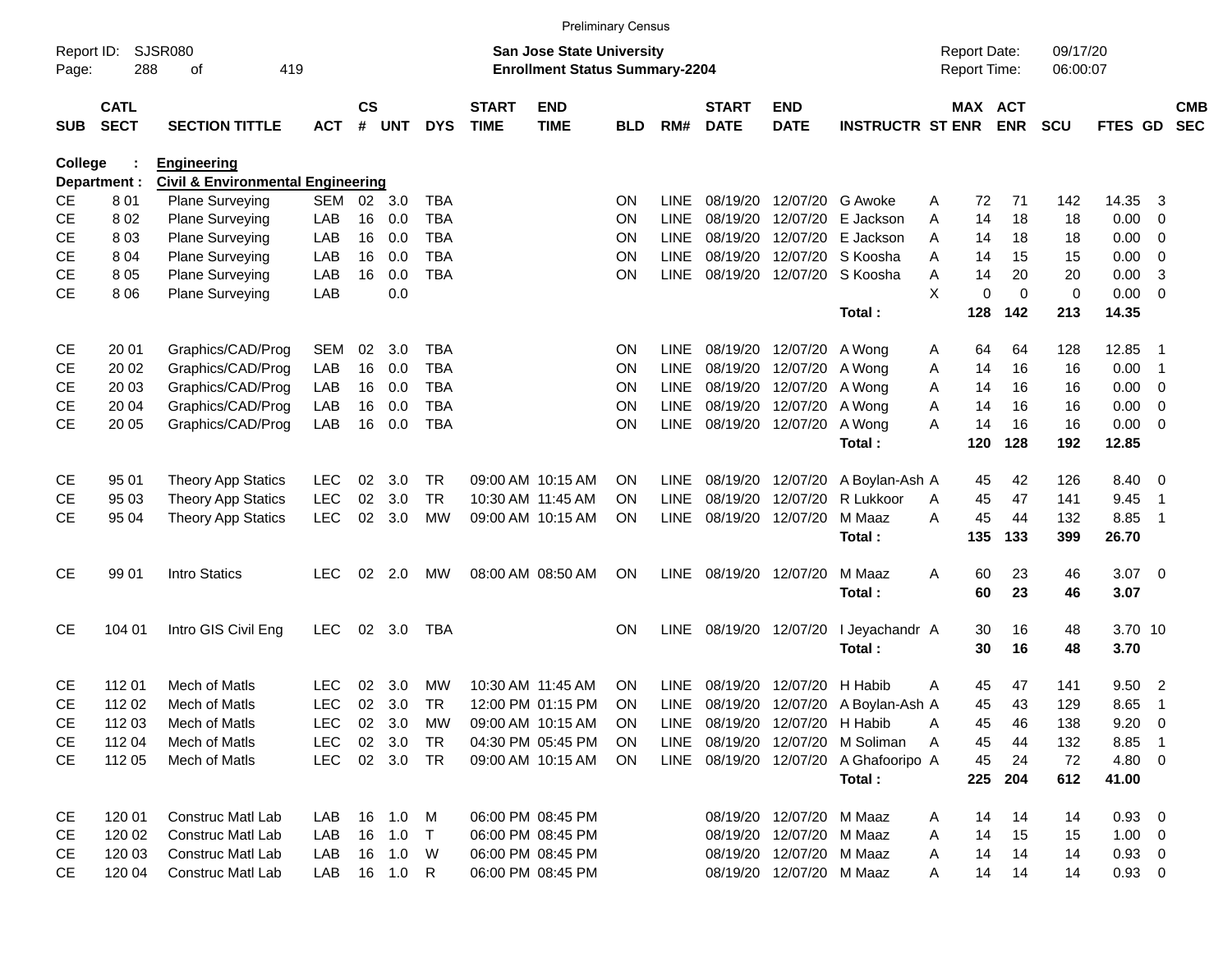|                                                                            | <b>Preliminary Census</b>                                |                                                                                                                                        |                                                      |                                  |                                                     |                                                           |                             |                                                                                                                            |                                                |                                                                                        |                                                                      |                                                                      |                                                                                                                                                         |                                                                       |                                         |                                         |                                                                        |                                                                      |                          |
|----------------------------------------------------------------------------|----------------------------------------------------------|----------------------------------------------------------------------------------------------------------------------------------------|------------------------------------------------------|----------------------------------|-----------------------------------------------------|-----------------------------------------------------------|-----------------------------|----------------------------------------------------------------------------------------------------------------------------|------------------------------------------------|----------------------------------------------------------------------------------------|----------------------------------------------------------------------|----------------------------------------------------------------------|---------------------------------------------------------------------------------------------------------------------------------------------------------|-----------------------------------------------------------------------|-----------------------------------------|-----------------------------------------|------------------------------------------------------------------------|----------------------------------------------------------------------|--------------------------|
| Report ID:<br>Page:                                                        | 289                                                      | SJSR080<br>419<br>οf                                                                                                                   |                                                      |                                  |                                                     |                                                           |                             | <b>San Jose State University</b><br><b>Enrollment Status Summary-2204</b>                                                  |                                                |                                                                                        |                                                                      |                                                                      |                                                                                                                                                         | <b>Report Date:</b><br><b>Report Time:</b>                            |                                         | 09/17/20<br>06:00:07                    |                                                                        |                                                                      |                          |
| <b>SUB</b>                                                                 | <b>CATL</b><br><b>SECT</b>                               | <b>SECTION TITTLE</b>                                                                                                                  | <b>ACT</b>                                           | <b>CS</b><br>#                   | <b>UNT</b>                                          | <b>DYS</b>                                                | <b>START</b><br><b>TIME</b> | <b>END</b><br><b>TIME</b>                                                                                                  | <b>BLD</b>                                     | RM#                                                                                    | <b>START</b><br><b>DATE</b>                                          | <b>END</b><br><b>DATE</b>                                            | <b>INSTRUCTR ST ENR</b>                                                                                                                                 |                                                                       | MAX ACT<br><b>ENR</b>                   | SCU                                     | FTES GD                                                                |                                                                      | <b>CMB</b><br><b>SEC</b> |
| <b>CE</b>                                                                  | 120 05                                                   | <b>Construc Matl Lab</b>                                                                                                               | LAB                                                  | 16                               | 1.0                                                 | F                                                         |                             | 01:30 PM 04:15 PM                                                                                                          |                                                |                                                                                        |                                                                      | 08/19/20 12/07/20                                                    | M Maaz<br>Total:                                                                                                                                        | A<br>14<br>70                                                         | 14<br>71                                | 14<br>71                                | 0.93 0<br>4.73                                                         |                                                                      |                          |
| <b>CE</b><br><b>CE</b><br><b>CE</b><br><b>CE</b><br><b>CE</b><br><b>CE</b> | 121 01<br>121 02<br>121 03<br>121 04<br>121 05<br>121 06 | <b>Transp Engrg</b><br><b>Transp Engrg</b><br><b>Transp Engrg</b><br><b>Transp Engrg</b><br><b>Transp Engrg</b><br><b>Transp Engrg</b> | <b>LEC</b><br>LAB<br>LAB<br><b>LEC</b><br>LAB<br>LAB | 02<br>16<br>16<br>02<br>16<br>16 | 3.0<br>0.0<br>0.0<br>3.0<br>0.0<br>0.0              | МW<br>M<br>W<br><b>TR</b><br>$\mathsf{T}$<br>$\mathsf{R}$ |                             | 10:30 AM 11:20 AM<br>01:30 PM 04:15 PM<br>01:30 PM 04:15 PM<br>12:00 PM 12:50 PM<br>01:30 PM 04:15 PM<br>06:00 PM 08:45 PM | ΟN<br>ΟN<br>ΟN<br>ΟN<br>ΟN<br>ON               | <b>LINE</b><br><b>LINE</b><br><b>LINE</b><br><b>LINE</b><br><b>LINE</b><br><b>LINE</b> | 08/19/20<br>08/19/20<br>08/19/20<br>08/19/20<br>08/19/20<br>08/19/20 | 12/07/20<br>12/07/20<br>12/07/20<br>12/07/20<br>12/07/20<br>12/07/20 | J Botha<br>J Botha<br>J Botha<br>S Koosha<br>S Koosha<br>S Koosha<br>Total:                                                                             | 32<br>A<br>14<br>Α<br>Α<br>14<br>32<br>Α<br>14<br>А<br>A<br>14<br>120 | 30<br>15<br>15<br>26<br>14<br>12<br>112 | 60<br>15<br>15<br>52<br>14<br>12<br>168 | $6.00 \quad 0$<br>0.00<br>0.00<br>5.20<br>0.00<br>$0.00 \t 0$<br>11.20 | $\overline{0}$<br>$\overline{0}$<br>$\overline{0}$<br>$\overline{0}$ |                          |
| <b>CE</b>                                                                  | 122 01                                                   | <b>Traffic Engrg</b>                                                                                                                   | SEM 04                                               |                                  | 3.0                                                 | R                                                         |                             | 01:30 PM 04:15 PM                                                                                                          | ΟN                                             | <b>LINE</b>                                                                            | 08/19/20 12/07/20                                                    |                                                                      | D Pitton<br>Total:                                                                                                                                      | A<br>30<br>30                                                         | 30<br>30                                | 90<br>90                                | 6.45<br>6.45                                                           | - 9                                                                  |                          |
| <b>CE</b>                                                                  | 123 01                                                   | Highway & Stree Des SEM 04                                                                                                             |                                                      |                                  | 3.0                                                 | $\top$                                                    |                             | 06:00 PM 08:45 PM                                                                                                          | ΟN                                             | <b>LINE</b>                                                                            | 08/19/20 12/07/20                                                    |                                                                      | S Koosha<br>Total:                                                                                                                                      | A<br>32<br>32                                                         | 32<br>32                                | 96<br>96                                | 6.45<br>6.45                                                           | $\overline{\phantom{0}}$                                             |                          |
| <b>CE</b><br><b>CE</b>                                                     | 130 01<br>130 02                                         | <b>CE Econ Analysis</b><br><b>CE Econ Analysis</b>                                                                                     | <b>LEC</b><br><b>LEC</b>                             | 02<br>02                         | 2.0<br>2.0                                          | M<br>M                                                    |                             | 06:00 PM 07:50 PM<br>08:00 PM 09:50 PM                                                                                     | ΟN<br>ON                                       | <b>LINE</b><br><b>LINE</b>                                                             | 08/19/20                                                             | 08/19/20 12/07/20<br>12/07/20                                        | J Tang<br>J Tang<br>Total:                                                                                                                              | Α<br>40<br>40<br>A<br>80                                              | 45<br>44<br>89                          | 90<br>88<br>178                         | 6.07<br>5.87<br>11.93                                                  | $\overline{\phantom{a}}$<br>$\overline{\phantom{0}}$                 |                          |
| <b>CE</b><br><b>CE</b>                                                     | 131 01<br>131 02                                         | Intr to Const Engr<br>Intr to Const Engr                                                                                               | <b>LEC</b><br><b>LEC</b>                             | 02<br>02                         | 3.0<br>3.0                                          | <b>MW</b><br><b>MW</b>                                    |                             | 06:00 PM 07:15 PM<br>07:30 PM 08:45 PM                                                                                     | ΟN<br>ON                                       | <b>LINE</b><br><b>LINE</b>                                                             | 08/19/20                                                             | 08/19/20 12/07/20<br>12/07/20                                        | J Pyeon<br>J Pyeon<br>Total:                                                                                                                            | 40<br>Α<br>40<br>A<br>80                                              | 39<br>10<br>49                          | 117<br>30<br>147                        | 7.85<br>$2.00 \t 0$<br>9.85                                            | $\overline{\phantom{0}}$                                             |                          |
| <b>CE</b>                                                                  | 134 01                                                   | Proj Mgt Const                                                                                                                         | SEM 04                                               |                                  | 3.0                                                 | $\top$                                                    |                             | 01:30 PM 04:15 PM                                                                                                          | <b>ON</b>                                      | <b>LINE</b>                                                                            |                                                                      | 08/19/20 12/07/20                                                    | J Pyeon<br>Total:                                                                                                                                       | 30<br>A<br>30                                                         | 30<br>30                                | 90<br>90                                | 6.55 11<br>6.55                                                        |                                                                      |                          |
| CE<br><b>CE</b><br>CЕ<br><b>CE</b><br>CE<br><b>CE</b>                      | 140 01<br>140 02<br>140 03<br>140 04<br>140 05<br>140 06 | Geotech Engr<br>Geotech Engr<br>Geotech Engr<br>Geotech Engr<br>Geotech Engr<br>Geotech Engr                                           | SEM<br>LAB<br>LAB<br>SEM<br>LAB<br>LAB               | 02<br>16<br>16                   | 3.0<br>0.0<br>0.0<br>02 3.0<br>16 0.0<br>16  0.0  T | <b>TR</b><br>$\mathsf{T}$<br>W<br>TR<br>$\mathsf{R}$      |                             | 09:00 AM 09:50 AM<br>01:30 PM 04:15 PM<br>01:30 PM 04:15 PM<br>08:00 AM 08:50 AM<br>01:30 PM 04:15 PM<br>06:00 PM 08:45 PM | ΟN<br>ON<br>ON<br>ON<br><b>ON</b><br><b>ON</b> | LINE<br><b>LINE</b><br>LINE<br>LINE                                                    | 08/19/20<br>LINE 08/19/20 12/07/20 S Huang                           | 12/07/20                                                             | S Huang<br>08/19/20 12/07/20 R Lukkoor<br>08/19/20 12/07/20 R Lukkoor<br>08/19/20 12/07/20 M ThummaluruA<br>LINE 08/19/20 12/07/20 R Lukkoor<br>Total : | 32<br>Α<br>A<br>14<br>14<br>Α<br>32<br>14<br>A<br>14<br>Α<br>120      | 32<br>16<br>16<br>31<br>15<br>16<br>126 | 64<br>16<br>16<br>62<br>15<br>16<br>189 | 6.50<br>0.00<br>$0.00 \t 0$<br>6.35 3<br>$0.00$ 1<br>0.00 2<br>12.85   | $\overline{2}$<br>$\overline{2}$                                     |                          |
| <b>CE</b>                                                                  | 145 01                                                   | <b>Foundation Engr</b>                                                                                                                 | LEC.                                                 |                                  | 02 3.0 W                                            |                                                           |                             | 06:00 PM 08:45 PM                                                                                                          | ON                                             |                                                                                        |                                                                      |                                                                      | LINE 08/19/20 12/07/20 M ThummaluruA<br>Total:                                                                                                          | 32<br>32                                                              | 22<br>22                                | 66<br>66                                | 4.55 3<br>4.55                                                         |                                                                      |                          |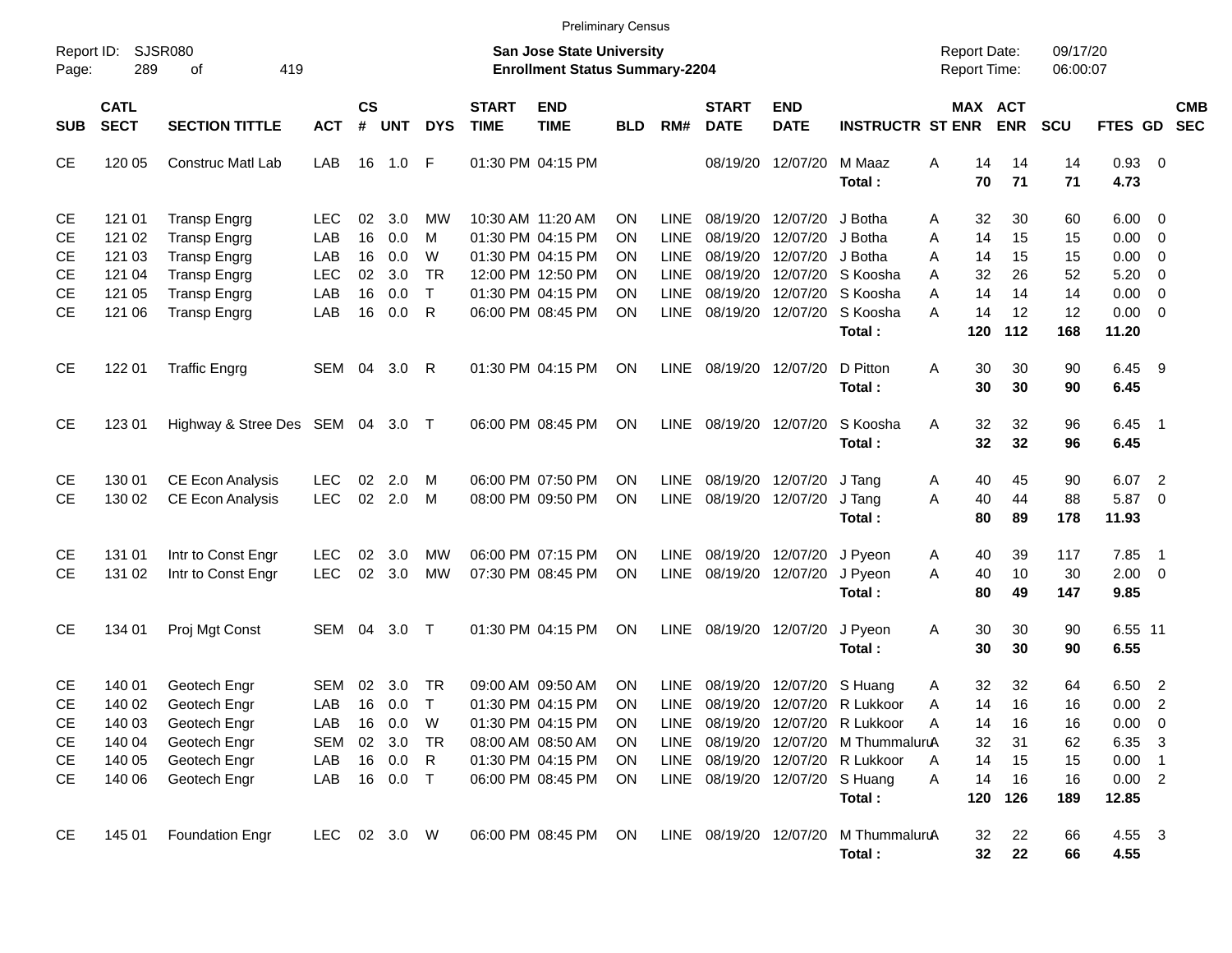|                     |                            |                             |              |                   |            |              |                             |                                                                           | <b>Preliminary Census</b> |             |                             |                               |                                       |   |                                            |            |                      |              |                          |                          |
|---------------------|----------------------------|-----------------------------|--------------|-------------------|------------|--------------|-----------------------------|---------------------------------------------------------------------------|---------------------------|-------------|-----------------------------|-------------------------------|---------------------------------------|---|--------------------------------------------|------------|----------------------|--------------|--------------------------|--------------------------|
| Report ID:<br>Page: | 290                        | <b>SJSR080</b><br>419<br>of |              |                   |            |              |                             | <b>San Jose State University</b><br><b>Enrollment Status Summary-2204</b> |                           |             |                             |                               |                                       |   | <b>Report Date:</b><br><b>Report Time:</b> |            | 09/17/20<br>06:00:07 |              |                          |                          |
| <b>SUB</b>          | <b>CATL</b><br><b>SECT</b> | <b>SECTION TITTLE</b>       | <b>ACT</b>   | <b>CS</b><br>$\#$ | <b>UNT</b> | <b>DYS</b>   | <b>START</b><br><b>TIME</b> | <b>END</b><br><b>TIME</b>                                                 | <b>BLD</b>                | RM#         | <b>START</b><br><b>DATE</b> | <b>END</b><br><b>DATE</b>     | <b>INSTRUCTR ST ENR</b>               |   | <b>MAX ACT</b>                             | <b>ENR</b> | SCU                  | <b>FTES</b>  | GD                       | <b>CMB</b><br><b>SEC</b> |
| <b>CE</b>           | 150 01                     | Hydro and Hydrau            | <b>SEM</b>   | 02                | 3.0        | MW           |                             | 12:00 PM 12:50 PM                                                         | <b>ON</b>                 | <b>LINE</b> | 08/19/20                    | 12/07/20                      | O Hoang                               | A | 32                                         | 28         | 56                   | 5.85         | 5                        |                          |
| <b>CE</b>           | 150 02                     | Hydro and Hydrau            | LAB          | 16                | 0.0        | M            |                             | 01:30 PM 04:15 PM                                                         | ON                        | <b>LINE</b> | 08/19/20                    | 12/07/20                      | O Hoang                               | A | 14                                         | 14         | 14                   | 0.00         | $\overline{2}$           |                          |
| <b>CE</b>           | 150 03                     | Hydro and Hydrau            | LAB          | 16                | 0.0        | R            |                             | 01:30 PM 04:15 PM                                                         | <b>ON</b>                 | <b>LINE</b> | 08/19/20                    | 12/07/20                      | O Hoang                               | A | 14                                         | 14         | 14                   | 0.00         | 3                        |                          |
| <b>CE</b>           | 150 04                     | Hydro and Hydrau            | <b>SEM</b>   | 02                | 3.0        | <b>MW</b>    |                             | 04:30 PM 05:20 PM                                                         | <b>ON</b>                 | <b>LINE</b> | 08/19/20                    | 12/07/20                      | W Wang                                | A | 32                                         | 28         | 56                   | 5.65         | $\overline{\phantom{1}}$ |                          |
| <b>CE</b>           | 150 05                     | Hydro and Hydrau            | LAB          | 16                | 0.0        | W            |                             | 01:30 PM 04:15 PM                                                         | <b>ON</b>                 | <b>LINE</b> | 08/19/20                    | 12/07/20                      | W Wang                                | A | 14                                         | 14         | 14                   | 0.00         | $\mathbf 0$              |                          |
| <b>CE</b>           | 150 06                     | Hydro and Hydrau            | LAB          | 16                | 0.0        | M            |                             | 06:00 PM 08:45 PM                                                         | ON                        | <b>LINE</b> | 08/19/20                    | 12/07/20                      | W Wang                                | A | 14                                         | 14         | 14                   | 0.00         | $\overline{\phantom{0}}$ |                          |
|                     |                            |                             |              |                   |            |              |                             |                                                                           |                           |             |                             |                               | Total:                                |   | 120                                        | 112        | 168                  | 11.50        |                          |                          |
| <b>CE</b>           | 152 01                     | Engr Hydrology              | <b>SEM</b>   | 04                | 3.0        | <b>TBA</b>   |                             |                                                                           | ON                        | LINE        | 08/19/20 12/07/20           |                               | W Wang<br>Total:                      | A | 30<br>30                                   | 20<br>20   | 60<br>60             | 4.30<br>4.30 | 6                        |                          |
| <b>CE</b>           | 154 01                     | <b>Hydraulic Design</b>     | <b>SEM</b>   | 04                | 3.0        | R            |                             | 06:00 PM 08:45 PM                                                         | ON                        | <b>LINE</b> | 08/19/20 12/07/20           |                               | <b>B</b> Kassab<br>Total:             | A | 32<br>32                                   | 32<br>32   | 96<br>96             | 6.40<br>6.40 | $\overline{0}$           |                          |
| <b>CE</b>           | 160 01                     | <b>Struc Anlys</b>          | <b>SEM</b>   | 02                | 3.0        | <b>TR</b>    |                             | 10:30 AM 11:20 AM                                                         | ON                        | <b>LINE</b> | 08/19/20                    | 12/07/20                      | S Vukazich                            | A | 32                                         | 30         | 60                   | 6.10         | $\overline{2}$           |                          |
| <b>CE</b>           | 160 02                     | <b>Struc Anlys</b>          | LAB          | 16                | 0.0        | M            |                             | 01:30 PM 04:15 PM                                                         | ON                        | <b>LINE</b> | 08/19/20                    | 12/07/20                      | S Vukazich                            | A | 14                                         | 15         | 15                   | 0.00         | $\mathbf 0$              |                          |
| <b>CE</b>           | 160 03                     | <b>Struc Anlys</b>          | LAB          | 16                | 0.0        | R            |                             | 01:30 PM 04:15 PM                                                         | <b>ON</b>                 | <b>LINE</b> | 08/19/20                    | 12/07/20                      | S Vukazich                            | A | 14                                         | 15         | 15                   | 0.00         | $\overline{2}$           |                          |
| <b>CE</b>           | 160 04                     | <b>Struc Anlys</b>          | <b>SEM</b>   | 02                | 3.0        | <b>TR</b>    |                             | 04:30 PM 05:20 PM                                                         | <b>ON</b>                 | <b>LINE</b> | 08/19/20                    | 12/07/20                      | H Park                                | A | 32                                         | 27         | 54                   | 5.40         | $\mathbf 0$              |                          |
| <b>CE</b>           | 160 05                     | <b>Struc Anlys</b>          | LAB          | 16                | 0.0        | $\mathsf{T}$ |                             | 01:30 PM 04:15 PM                                                         | <b>ON</b>                 | <b>LINE</b> | 08/19/20                    | 12/07/20                      | A Ghafooripo A                        |   | 14                                         | 13         | 13                   | 0.00         | $\mathbf 0$              |                          |
| <b>CE</b>           | 160 06                     | <b>Struc Anlys</b>          | LAB          | 16                | 0.0        | $\mathsf{T}$ |                             | 06:00 PM 08:45 PM                                                         | ON                        | <b>LINE</b> | 08/19/20                    | 12/07/20                      | H Park                                | A | 14                                         | 14         | 14                   | 0.00         | $\overline{0}$           |                          |
|                     |                            |                             |              |                   |            |              |                             |                                                                           |                           |             |                             |                               | Total:                                |   | 120                                        | 114        | 171                  | 11.50        |                          |                          |
| <b>CE</b>           | 162 01                     | Concrete Design             | <b>LEC</b>   | 02                | 3.0        | <b>TR</b>    |                             | 10:30 AM 11:20 AM                                                         | ON                        | <b>LINE</b> | 08/19/20                    | 12/07/20                      | A Al-Manasee A                        |   | 32                                         | 21         | 42                   | 4.30         | $\overline{2}$           |                          |
| <b>CE</b>           | 162 02                     | Concrete Design             | LAB          | 16                | 0.0        | <b>TBA</b>   |                             |                                                                           | ON                        | LINE        | 08/19/20                    | 12/07/20                      | M Soliman                             | A | 14                                         | 11         | 11                   | 0.00         | $\mathbf 0$              |                          |
| <b>CE</b>           | 162 03                     | Concrete Design             | LAB          | 16                | 0.0        | <b>TBA</b>   |                             |                                                                           | ON                        | <b>LINE</b> | 08/19/20                    | 12/07/20                      | M Soliman                             | A | 14                                         | 10         | 10                   | 0.00         | $\overline{2}$           |                          |
| <b>CE</b>           | 162 04                     | Concrete Design             | <b>LEC</b>   | 02                | 3.0        | <b>TR</b>    |                             | 10:30 AM 11:20 AM                                                         | ON                        | <b>LINE</b> | 08/19/20                    | 12/07/20                      | M Soliman                             | A | 32                                         | 28         | 56                   | 5.60         | $\mathbf 0$              |                          |
| <b>CE</b>           | 162 05                     | Concrete Design             | LAB          | 16                | 0.0        | <b>TBA</b>   |                             |                                                                           | ON                        | <b>LINE</b> | 08/19/20                    | 12/07/20                      | M Soliman                             | A | 14                                         | 14         | 14                   | 0.00         | $\mathbf 0$              |                          |
| <b>CE</b>           | 162 06                     | Concrete Design             | LAB          | 16                | 0.0        | <b>TBA</b>   |                             |                                                                           | ON                        | LINE        | 08/19/20                    | 12/07/20                      | M Soliman                             | A | 14                                         | 14         | 14                   | 0.00         | 0                        |                          |
|                     |                            |                             |              |                   |            |              |                             |                                                                           |                           |             |                             |                               | Total:                                |   | 120                                        | 98         | 147                  | 9.90         |                          |                          |
| CE                  | 164 01                     | Design Wood Struc           | SEM 04 3.0 W |                   |            |              |                             | 01:30 PM 04:15 PM ON                                                      |                           |             |                             |                               | LINE 08/19/20 12/07/20 A Ghafooripo A |   | 32                                         | 32         | 96                   | 6.85 9       |                          |                          |
|                     |                            |                             |              |                   |            |              |                             |                                                                           |                           |             |                             |                               | Total:                                |   | 32                                         | 32         | 96                   | 6.85         |                          |                          |
| <b>CE</b>           | 165 01                     | Erthquk Resis Dsgn          | SEM 05 3.0 M |                   |            |              |                             | 01:30 PM 04:15 PM                                                         | ON                        |             |                             |                               | LINE 08/19/20 12/07/20 A Ghafooripo A |   | 30                                         | 18         | 54                   | 3.85 5       |                          |                          |
|                     |                            |                             |              |                   |            |              |                             |                                                                           |                           |             |                             |                               | Total:                                |   | 30                                         | 18         | 54                   | 3.85         |                          |                          |
| CE                  | 170 01                     | Prin Environ Engr           | <b>LEC</b>   |                   | 02 3.0     | <b>TBA</b>   |                             |                                                                           | ON                        |             |                             | LINE 08/19/20 12/07/20        | U Ndon                                | A | 32                                         | 28         | 56                   | $5.60$ 0     |                          |                          |
| <b>CE</b>           | 170 02                     | Prin Environ Engr           | LAB          |                   | 16 0.0     | <b>TBA</b>   |                             |                                                                           | ON                        |             |                             | LINE 08/19/20 12/07/20        | U Ndon                                | A | 14                                         | 13         | 13                   | $0.00 \t 0$  |                          |                          |
| <b>CE</b>           | 170 03                     | Prin Environ Engr           | LAB          |                   |            | 16  0.0  TBA |                             |                                                                           | ON                        |             |                             | LINE 08/19/20 12/07/20 U Ndon |                                       | Α | 14                                         | 15         | 15                   | $0.00 \t 0$  |                          |                          |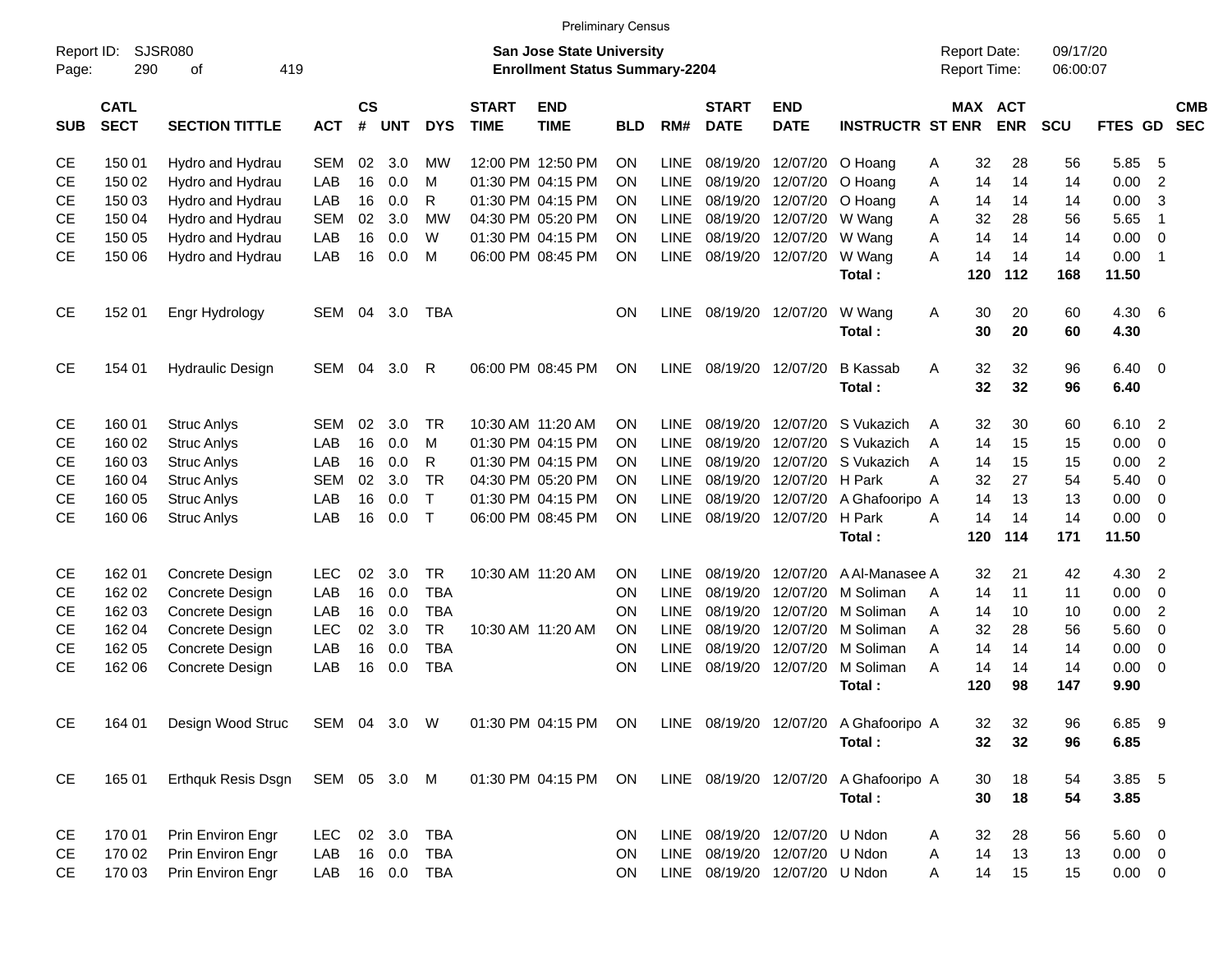|                     |                            |                                                                                            |                |                |                |                |                             |                                                                           | <b>Preliminary Census</b> |             |                                |                           |                                   |                                            |                              |                      |             |                          |            |
|---------------------|----------------------------|--------------------------------------------------------------------------------------------|----------------|----------------|----------------|----------------|-----------------------------|---------------------------------------------------------------------------|---------------------------|-------------|--------------------------------|---------------------------|-----------------------------------|--------------------------------------------|------------------------------|----------------------|-------------|--------------------------|------------|
| Report ID:<br>Page: | 291                        | <b>SJSR080</b><br>419<br>οf                                                                |                |                |                |                |                             | <b>San Jose State University</b><br><b>Enrollment Status Summary-2204</b> |                           |             |                                |                           |                                   | <b>Report Date:</b><br><b>Report Time:</b> |                              | 09/17/20<br>06:00:07 |             |                          |            |
| <b>SUB</b>          | <b>CATL</b><br><b>SECT</b> | <b>SECTION TITTLE</b>                                                                      | <b>ACT</b>     | <b>CS</b><br># | <b>UNT</b>     | <b>DYS</b>     | <b>START</b><br><b>TIME</b> | <b>END</b><br><b>TIME</b>                                                 | <b>BLD</b>                | RM#         | <b>START</b><br><b>DATE</b>    | <b>END</b><br><b>DATE</b> | <b>INSTRUCTR ST ENR</b>           |                                            | <b>MAX ACT</b><br><b>ENR</b> | <b>SCU</b>           | FTES GD SEC |                          | <b>CMB</b> |
| <b>CE</b>           | 170 04                     | Prin Environ Engr                                                                          | <b>LEC</b>     | 02             | 3.0            | TBA            |                             |                                                                           | ΟN                        | <b>LINE</b> | 08/19/20                       | 12/07/20                  | U Ndon                            | 32<br>Α                                    | 30                           | 60                   | $6.10$ 2    |                          |            |
| <b>CE</b>           | 170 05                     | Prin Environ Engr                                                                          | LAB            | 16             | 0.0            | <b>TBA</b>     |                             |                                                                           | ΟN                        | <b>LINE</b> | 08/19/20                       | 12/07/20                  | U Ndon                            | A<br>14                                    | 15                           | 15                   | 0.00        | $\overline{\phantom{0}}$ |            |
| <b>CE</b>           | 170 06                     | Prin Environ Engr                                                                          | LAB            | 16             | 0.0            | <b>TBA</b>     |                             |                                                                           | ΟN                        | <b>LINE</b> |                                | 08/19/20 12/07/20         | U Ndon                            | A<br>14                                    | 15                           | 15                   | $0.00$ 1    |                          |            |
|                     |                            |                                                                                            |                |                |                |                |                             |                                                                           |                           |             |                                |                           | Total:                            | 120                                        | 116                          | 174                  | 11.70       |                          |            |
| CE                  | 174 01                     | Wtr Dist WW Coll                                                                           | SEM 05         |                | -3.0           | м              |                             | 06:00 PM 08:45 PM                                                         | ΟN                        | <b>LINE</b> | 08/19/20 12/07/20              |                           | <b>B</b> Kassab                   | 32<br>A                                    | 31                           | 93                   | 6.30 2      |                          |            |
|                     |                            |                                                                                            |                |                |                |                |                             |                                                                           |                           |             |                                |                           | Total:                            | 32                                         | 31                           | 93                   | 6.30        |                          |            |
| СE                  | 181 01                     | Civ Eng Systems                                                                            | SEM            | 05             | 3.0            | <b>TBA</b>     |                             |                                                                           | ON                        | <b>LINE</b> |                                |                           | 08/19/20 12/07/20 V De Loza He A  | 18                                         | 16                           | 48                   | $3.20 \ 0$  |                          |            |
| <b>CE</b>           | 181 02                     | Civ Eng Systems                                                                            | SEM            | 05             | 3.0            | м              |                             | 06:00 PM 08:45 PM                                                         | ON                        | <b>LINE</b> | 08/19/20                       |                           | 12/07/20 V De Loza He A           | 18                                         | 17                           | 51                   | 3.40        | $\overline{\phantom{0}}$ |            |
| <b>CE</b>           | 181 03                     | Civ Eng Systems                                                                            | SEM            | 05             | 3.0            | W              |                             | 06:00 PM 08:45 PM                                                         | ΟN                        | <b>LINE</b> | 08/19/20                       |                           | 12/07/20 V De Loza He A           | 18                                         | 15                           | 45                   | 3.00        | $\overline{\phantom{0}}$ |            |
| <b>CE</b>           | 181 04                     | Civ Eng Systems                                                                            | SEM            | 05             | 3.0            | <b>MW</b>      |                             | 10:30 AM 11:45 AM                                                         | ON                        | <b>LINE</b> |                                | 08/19/20 12/07/20         | I Jeyachandr A                    | 18                                         | 18                           | 54                   | $3.60 \ 0$  |                          |            |
|                     |                            |                                                                                            |                |                |                |                |                             |                                                                           |                           |             |                                |                           | Total:                            | 72                                         | 66                           | 198                  | 13.20       |                          |            |
| <b>CE</b>           | 190 01                     | Numer Solu CE Prob                                                                         | <b>LEC</b>     | 02             | -2.0           | <b>TBA</b>     |                             |                                                                           | ΟN                        | LINE.       |                                | 08/19/20 12/07/20 A Wong  |                                   | 45<br>A                                    | 35                           | 70                   | 4.77        | $\overline{\mathbf{3}}$  |            |
| <b>CE</b>           | 190 02                     | Numer Solu CE Prob LEC                                                                     |                |                | $02 \quad 2.0$ | <b>TBA</b>     |                             |                                                                           | ON                        | <b>LINE</b> |                                | 08/19/20 12/07/20         | A Wong                            | 45<br>A                                    | 26                           | 52                   | 3.50        | $\overline{\phantom{1}}$ |            |
|                     |                            |                                                                                            |                |                |                |                |                             |                                                                           |                           |             |                                |                           | Total:                            | 90                                         | 61                           | 122                  | 8.27        |                          |            |
| <b>CE</b>           | 192 01                     | Prob Models for CE                                                                         | SEM            | 02             | 2.0            | R              |                             | 06:00 PM 07:50 PM                                                         | ΟN                        | <b>LINE</b> |                                | 08/19/20 12/07/20         | S Huang                           | 50<br>A                                    | 49                           | 98                   | $6.57$ 1    |                          |            |
| <b>CE</b>           | 192 02                     | Prob Models for CE                                                                         | SEM            |                | 02 2.0         | <b>TBA</b>     |                             |                                                                           | ON                        | <b>LINE</b> |                                | 08/19/20 12/07/20         | A Wong                            | 40<br>A                                    | 34                           | 68                   | $4.57$ 1    |                          |            |
|                     |                            |                                                                                            |                |                |                |                |                             |                                                                           |                           |             |                                |                           | Total:                            | 90                                         | 83                           | 166                  | 11.13       |                          |            |
| <b>CE</b>           | 212 01                     | <b>Struct Dynamics</b>                                                                     | SEM 05         |                | 3.0            | R              |                             | 06:00 PM 08:45 PM                                                         | ON                        | LINE        |                                | 08/19/20 12/07/20         | A Singhal                         | 35<br>Α                                    | 20                           | 60                   | 5.00 20     |                          |            |
|                     |                            |                                                                                            |                |                |                |                |                             |                                                                           |                           |             |                                |                           | Total:                            | 35                                         | 20                           | 60                   | 5.00        |                          |            |
| <b>CE</b>           | 221 01                     | ADV HWY DESIGN                                                                             | SEM 05 3.0     |                |                | TBA            |                             |                                                                           | ON                        | <b>LINE</b> |                                | 08/19/20 12/07/20         | S Koosha                          | 35<br>Α                                    | 14                           | 42                   | 3.50 14     |                          |            |
|                     |                            |                                                                                            |                |                |                |                |                             |                                                                           |                           |             |                                |                           | Total:                            | 35                                         | 14                           | 42                   | 3.50        |                          |            |
| <b>CE</b>           | 224 01                     | <b>Traffic Operations</b>                                                                  | SEM            | 05             | 3.0            | W              |                             | 06:00 PM 08:45 PM                                                         | ON                        | <b>LINE</b> |                                | 08/19/20 12/07/20         | J Bhattachar A                    | 35                                         | 28                           | 84                   | 7.00 28     |                          |            |
|                     |                            |                                                                                            |                |                |                |                |                             |                                                                           |                           |             |                                |                           | Total:                            | 35                                         | 28                           | 84                   | 7.00        |                          |            |
| CE                  |                            | 237 01 Sustainable Constr                                                                  | SEM 05 3.0 TBA |                |                |                |                             |                                                                           | ON.                       |             |                                |                           | LINE 08/19/20 12/07/20 H Tooryani | $\mathsf{A}$<br>30                         | 26                           | 78                   | 6.50 26     |                          |            |
|                     |                            |                                                                                            |                |                |                |                |                             |                                                                           |                           |             |                                |                           | Total:                            | 30                                         | 26                           | 78                   | 6.50        |                          |            |
| CE                  | 239 01                     | Info Tech in Const                                                                         |                |                |                | SEM 05 3.0 TBA |                             |                                                                           | ON                        |             | LINE 08/19/20 12/07/20 J Pyeon |                           |                                   | Α<br>35                                    | 35                           | 105                  | 8.75 35     |                          |            |
|                     |                            |                                                                                            |                |                |                |                |                             |                                                                           |                           |             |                                |                           | Total:                            | 35                                         | 35                           | 105                  | 8.75        |                          |            |
| CE                  |                            | 246 01 Geotech Erthqk Eng LEC 02 3.0 M 06:00 PM 08:45 PM ON LINE 08/19/20 12/07/20 S Huang |                |                |                |                |                             |                                                                           |                           |             |                                |                           |                                   | 35<br>A                                    | 10                           | 30                   | $2.45$ 9    |                          |            |
|                     |                            |                                                                                            |                |                |                |                |                             |                                                                           |                           |             |                                |                           | Total:                            | 35                                         | 10                           | 30                   | 2.45        |                          |            |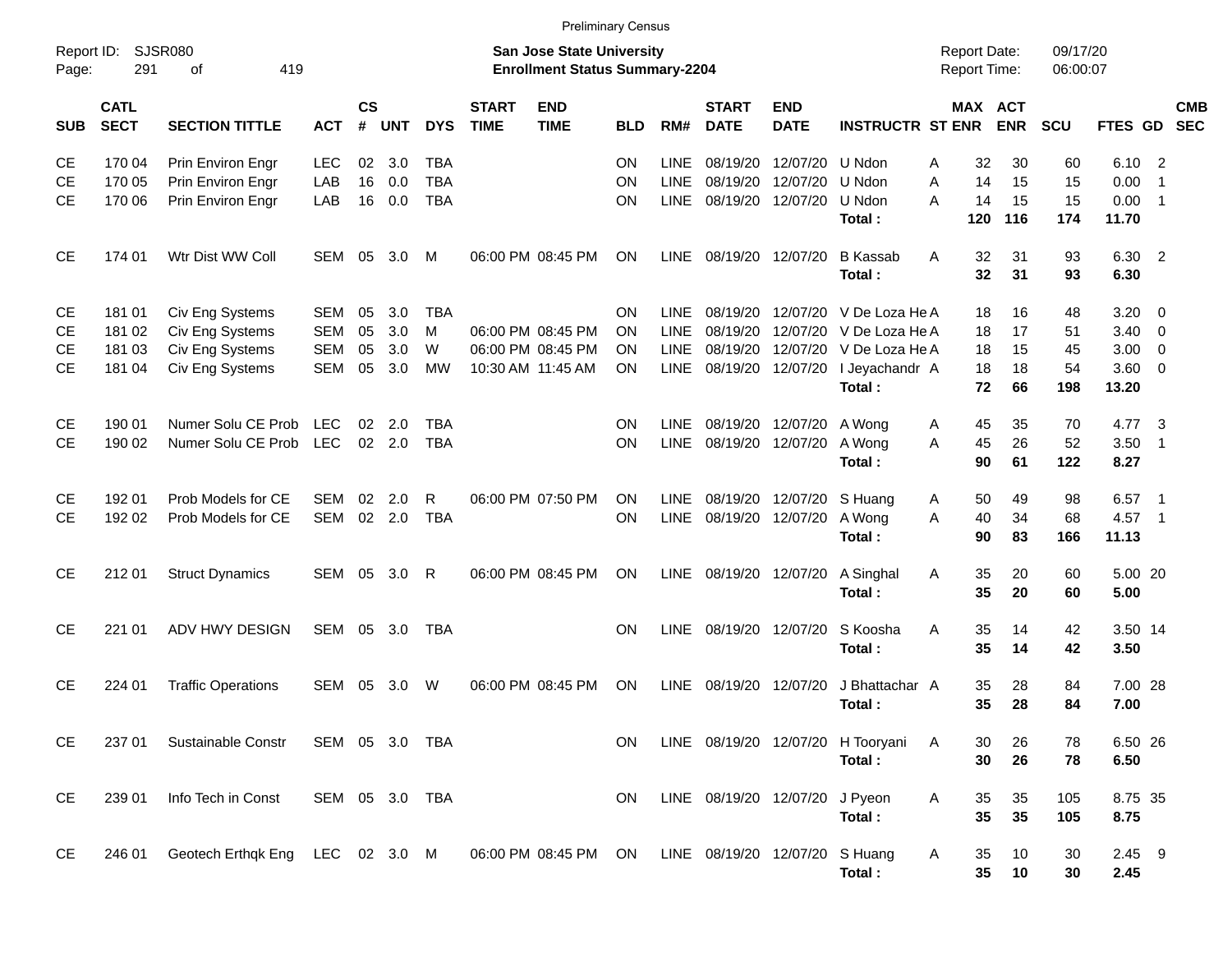|                        |                            |                                                    |                          |                    |            |                          |                             | <b>Preliminary Census</b>                                                 |            |                            |                             |                                                  |                                                       |                                            |                                |                            |                                    |                            |  |
|------------------------|----------------------------|----------------------------------------------------|--------------------------|--------------------|------------|--------------------------|-----------------------------|---------------------------------------------------------------------------|------------|----------------------------|-----------------------------|--------------------------------------------------|-------------------------------------------------------|--------------------------------------------|--------------------------------|----------------------------|------------------------------------|----------------------------|--|
| Report ID:<br>Page:    | 292                        | <b>SJSR080</b><br>419<br>οf                        |                          |                    |            |                          |                             | <b>San Jose State University</b><br><b>Enrollment Status Summary-2204</b> |            |                            |                             |                                                  |                                                       | <b>Report Date:</b><br><b>Report Time:</b> |                                | 09/17/20<br>06:00:07       |                                    |                            |  |
| <b>SUB</b>             | <b>CATL</b><br><b>SECT</b> | <b>SECTION TITTLE</b>                              | <b>ACT</b>               | $\mathsf{cs}$<br># | <b>UNT</b> | <b>DYS</b>               | <b>START</b><br><b>TIME</b> | <b>END</b><br><b>TIME</b>                                                 | <b>BLD</b> | RM#                        | <b>START</b><br><b>DATE</b> | <b>END</b><br><b>DATE</b>                        | <b>INSTRUCTR ST ENR</b>                               |                                            | MAX ACT<br><b>ENR</b>          | <b>SCU</b>                 | FTES GD                            | <b>CMB</b><br><b>SEC</b>   |  |
| <b>CE</b>              | 248 01                     | Forensic Engr                                      | <b>LEC</b>               | 02                 | 3.0        | W                        |                             | 06:00 PM 08:45 PM                                                         | ON         | <b>LINE</b>                | 08/19/20                    | 12/07/20                                         | R Lukkoor<br>Total:                                   | 30<br>A<br>30                              | 24<br>24                       | 72<br>72                   | 5.95 23<br>5.95                    |                            |  |
| <b>CE</b>              | 255 01                     | <b>Sediment Transport</b>                          | SEM                      | 05                 | 3.0        | TBA                      |                             |                                                                           | ON         | <b>LINE</b>                |                             | 08/19/20 12/07/20                                | W Wang<br>Total:                                      | 35<br>A<br>35                              | 19<br>19                       | 57<br>57                   | 4.65 17<br>4.65                    |                            |  |
| <b>CE</b>              | 264 01                     | Prestress Conc Des                                 | SEM 05 3.0               |                    |            | TBA                      |                             |                                                                           | <b>ON</b>  | <b>LINE</b>                |                             | 08/19/20 12/07/20                                | A Al-Manasee A<br>Total:                              | 35<br>35                                   | 21<br>21                       | 63<br>63                   | 5.25 21<br>5.25                    |                            |  |
| <b>CE</b>              | 27701                      | Env Sustainability                                 | SEM                      | 05                 | 3.0        | $\top$                   |                             | 06:00 PM 08:45 PM                                                         | <b>ON</b>  | <b>LINE</b>                | 08/19/20                    | 12/07/20                                         | R Mukhar<br>Total:                                    | 35<br>A<br>35                              | 27<br>27                       | 81<br>81                   | 6.75 27<br>6.75                    |                            |  |
| <b>CE</b><br><b>CE</b> | 298 01<br>298 02           | <b>Special Problems</b><br><b>Special Problems</b> | <b>SUP</b><br><b>SUP</b> | 25<br>25           | 1.0<br>3.0 | <b>TBA</b><br><b>TBA</b> |                             |                                                                           | ON<br>ON   | <b>LINE</b><br><b>LINE</b> | 08/19/20<br>08/19/20        | 12/07/20<br>12/07/20                             | J Pyeon<br>J Pyeon<br>Total:                          | 10<br>Α<br>10<br>A<br>20                   | $\mathbf{1}$<br>$\overline{2}$ | 1<br>3<br>4                | $0.08$ 1<br>$0.25$ 1<br>0.33       |                            |  |
| <b>CE</b><br><b>CE</b> | 299 01<br>299 02           | <b>Masters Thesis</b><br><b>Masters Thesis</b>     | <b>SUP</b><br><b>SUP</b> | 25<br>25           | 3.0<br>3.0 | <b>TBA</b><br><b>TBA</b> |                             |                                                                           | ON<br>ON   | <b>LINE</b><br><b>LINE</b> | 08/19/20<br>08/19/20        | 12/07/20<br>12/07/20                             | A Al-Manasee A<br>Total:                              | 10<br>10<br>A<br>20                        | 0<br>$\blacktriangleleft$      | 3<br>0<br>3                | 0.25<br>$0.00 \t 0$<br>0.25        | $\overline{\phantom{0}}$ 1 |  |
|                        | Department :               | <b>Civil &amp; Environmental Engineering</b>       |                          |                    |            |                          |                             |                                                                           |            |                            |                             | <b>Lower Division:</b><br><b>Upper Division:</b> | <b>Department Total:</b><br><b>Graduate Division:</b> | 2560<br>443<br>1737<br>380                 | 2217<br>426<br>1564<br>227     | 4829<br>850<br>3300<br>679 | 337.52<br>56.97<br>224.17<br>56.38 |                            |  |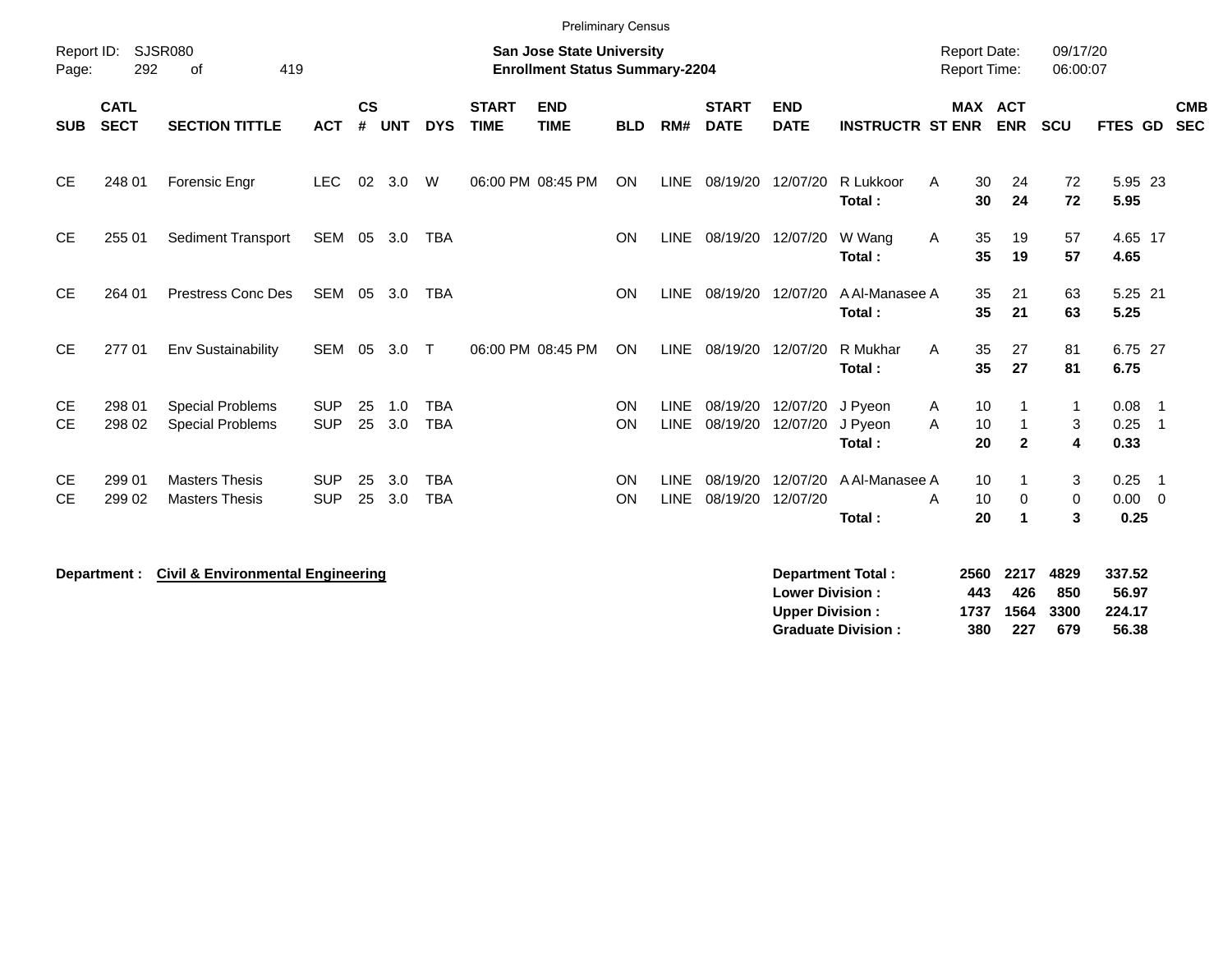|                     |                            |                                   |            |                |            |              |                             | <b>Preliminary Census</b>                                                 |            |             |                             |                                 |                                   |                                     |     |                       |                      |                |                         |                          |
|---------------------|----------------------------|-----------------------------------|------------|----------------|------------|--------------|-----------------------------|---------------------------------------------------------------------------|------------|-------------|-----------------------------|---------------------------------|-----------------------------------|-------------------------------------|-----|-----------------------|----------------------|----------------|-------------------------|--------------------------|
| Report ID:<br>Page: | 293                        | <b>SJSR080</b><br>419<br>оf       |            |                |            |              |                             | <b>San Jose State University</b><br><b>Enrollment Status Summary-2204</b> |            |             |                             |                                 |                                   | <b>Report Date:</b><br>Report Time: |     |                       | 09/17/20<br>06:00:07 |                |                         |                          |
| <b>SUB</b>          | <b>CATL</b><br><b>SECT</b> | <b>SECTION TITTLE</b>             | <b>ACT</b> | <b>CS</b><br># | <b>UNT</b> | <b>DYS</b>   | <b>START</b><br><b>TIME</b> | <b>END</b><br><b>TIME</b>                                                 | <b>BLD</b> | RM#         | <b>START</b><br><b>DATE</b> | <b>END</b><br><b>DATE</b>       | <b>INSTRUCTR ST ENR</b>           |                                     |     | MAX ACT<br><b>ENR</b> | <b>SCU</b>           | <b>FTES GD</b> |                         | <b>CMB</b><br><b>SEC</b> |
| <b>College</b>      |                            | <b>Engineering</b>                |            |                |            |              |                             |                                                                           |            |             |                             |                                 |                                   |                                     |     |                       |                      |                |                         |                          |
|                     | Department :               | <b>Computer Engineering</b>       |            |                |            |              |                             |                                                                           |            |             |                             |                                 |                                   |                                     |     |                       |                      |                |                         |                          |
|                     | CMPE 30 01                 | Programming Concept LEC           |            | 01             | 3.0        | TR           |                             | 08:00 AM 08:50 AM                                                         | <b>ON</b>  | <b>LINE</b> | 08/19/20                    | 12/07/20                        | F Mortezaie                       | A                                   | 60  | 56                    | 112                  | 11.20          | $\overline{\mathbf{0}}$ |                          |
|                     | CMPE 30 02                 | Programming Concept LAB           |            | 16             | 0.0        | R            |                             | 05:45 PM 08:35 PM                                                         | <b>ON</b>  | <b>LINE</b> | 08/19/20                    | 12/07/20                        | C Abboud                          | Α                                   | 30  | 29                    | 29                   | 0.00           | 0                       |                          |
| CMPE                | 30 03                      | Programming Concept LAB           |            | 16             | 0.0        | W            |                             | 05:45 PM 08:35 PM                                                         | <b>ON</b>  | <b>LINE</b> | 08/19/20                    | 12/07/20                        | C Abboud                          | Α                                   | 30  | 27                    | 27                   | 0.00           | 0                       |                          |
|                     | CMPE 30 04                 | Programming Concept LEC           |            | 01             | 3.0        | <b>TR</b>    |                             | 08:00 AM 08:50 AM                                                         | <b>ON</b>  | <b>LINE</b> | 08/19/20                    | 12/07/20                        | I Cokgor                          | Α                                   | 60  | 28                    | 56                   | 5.60           | 0                       |                          |
|                     | CMPE 30 05                 | Programming Concept LAB           |            | 16             | 0.0        | $\mathsf{T}$ |                             | 04:30 PM 07:20 PM                                                         | <b>ON</b>  | <b>LINE</b> | 08/19/20                    | 12/07/20                        | I Cokgor                          | A                                   | 30  | 28                    | 28                   | 0.00           | $\mathbf 0$             |                          |
|                     | CMPE 30 06                 | Programming Concept LAB           |            | 16             | 0.0        | R            |                             | 04:30 PM 07:20 PM                                                         | <b>ON</b>  | LINE        |                             | 08/19/20 12/07/20               | I Cokgor                          | A                                   | 30  | 0                     | 0                    | 0.00           | $\overline{0}$          |                          |
|                     |                            |                                   |            |                |            |              |                             |                                                                           |            |             |                             |                                 | Total:                            |                                     | 240 | 168                   | 252                  | 16.80          |                         |                          |
|                     | CMPE 50 01                 | Object Orient Concep LEC          |            | 01             | 3.0        | TR           |                             | 04:30 PM 05:20 PM                                                         | <b>ON</b>  | LINE        | 08/19/20                    | 12/07/20                        | C Tarng                           | A                                   | 60  | 59                    | 118                  | 11.80          | $\overline{\mathbf{0}}$ |                          |
|                     | CMPE 50 02                 | Object Orient Concep LAB          |            | 16             | 0.0        | Т            |                             | 01:30 PM 04:20 PM                                                         | <b>ON</b>  | <b>LINE</b> | 08/19/20                    | 12/07/20                        | C Tarng                           | Α                                   | 30  | 28                    | 28                   | 0.00           | 0                       |                          |
|                     | CMPE 50 03                 | Object Orient Concep LAB          |            | 16             | 0.0        | R            |                             | 01:30 PM 04:20 PM                                                         | <b>ON</b>  | <b>LINE</b> | 08/19/20                    | 12/07/20                        | C Tarng                           | A                                   | 30  | 31                    | 31                   | 0.00           | 0                       |                          |
|                     | CMPE 50 04                 | Object Orient Concep LAB          |            | 16             | 0.0        | W            |                             | 01:30 PM 04:20 PM                                                         | <b>ON</b>  | <b>LINE</b> |                             | 08/19/20 12/07/20               | C Tarng                           | Α                                   | 30  | 0                     | 0                    | 0.00           | $\overline{\mathbf{0}}$ |                          |
|                     |                            |                                   |            |                |            |              |                             |                                                                           |            |             |                             |                                 | Total:                            |                                     | 150 | 118                   | 177                  | 11.80          |                         |                          |
|                     |                            |                                   |            |                |            |              |                             |                                                                           |            |             |                             |                                 |                                   |                                     |     |                       |                      |                |                         |                          |
|                     | CMPE 102 01                | Assembly Language PrSEM           |            | 04             | 3.0        | <b>TR</b>    |                             | 09:00 AM 10:15 AM                                                         | <b>ON</b>  | <b>LINE</b> | 08/19/20                    | 12/07/20                        | F Mortezaie                       | A                                   | 50  | 49                    | 147                  | 9.80           | $\overline{\mathbf{0}}$ |                          |
|                     | CMPE 102 02                | Assembly Language PrSEM           |            | 04             | 3.0        | MW           |                             | 10:30 AM 11:45 AM                                                         | <b>ON</b>  | <b>LINE</b> | 08/19/20                    | 12/07/20                        | I Cokgor                          | Α                                   | 50  | 50                    | 150                  | 10.00          | 0                       |                          |
|                     | CMPE 102 03                | Assembly Language PrSEM           |            | 04             | 3.0        | Т            |                             | 06:00 PM 08:45 PM                                                         | <b>ON</b>  | <b>LINE</b> | 08/19/20                    | 12/07/20                        | K Nguyen                          | A                                   | 50  | 49                    | 147                  | 9.80           | $\overline{0}$          |                          |
|                     |                            |                                   |            |                |            |              |                             |                                                                           |            |             |                             |                                 | Total:                            |                                     | 150 | 148                   | 444                  | 29.60          |                         |                          |
|                     | CMPE 110 01                | <b>Electronics Comp</b>           | <b>LEC</b> | 01             | 3.0        | MW           |                             | 12:00 PM 12:50 PM                                                         | <b>ON</b>  | <b>LINE</b> | 08/19/20                    | 12/07/20                        | A Bindal                          | A                                   | 40  | 31                    | 62                   | 6.20           | $\overline{\mathbf{0}}$ |                          |
|                     | CMPE 110 02                | <b>Electronics Comp</b>           | LAB        | 16             | 0.0        | т            |                             | 01:30 PM 04:20 PM                                                         | <b>ON</b>  | <b>LINE</b> | 08/19/20                    | 12/07/20                        | A Bindal                          | Α                                   | 20  | 18                    | 18                   | 0.00           | 0                       |                          |
|                     | CMPE 110 03                | <b>Electronics Comp</b>           | LAB        | 16             | 0.0        | т            |                             | 04:30 PM 07:20 PM                                                         | <b>ON</b>  | <b>LINE</b> | 08/19/20                    | 12/07/20                        | A Bindal                          | А                                   | 20  | 13                    | 13                   | 0.00           | 0                       |                          |
|                     | CMPE 110 04                | <b>Electronics Comp</b>           | LEC        | 01             | 3.0        | MW           |                             | 06:00 PM 06:50 PM                                                         | <b>ON</b>  | <b>LINE</b> | 08/19/20                    | 12/07/20                        | J Ghofraniha A                    |                                     | 40  | 24                    | 48                   | 4.80           | $\mathbf 0$             |                          |
|                     | CMPE 110 05                | <b>Electronics Comp</b>           | LAB        | 16             | 0.0        | M            |                             | 07:00 PM 09:50 PM                                                         | <b>ON</b>  | <b>LINE</b> | 08/19/20                    | 12/07/20                        | J Ghofraniha A                    |                                     | 20  | 8                     | 8                    | 0.00           | $\mathbf 0$             |                          |
|                     | CMPE 110 06                | <b>Electronics Comp</b>           | LAB        | 16             | 0.0        | W            |                             | 07:00 PM 09:50 PM                                                         | ON         | <b>LINE</b> | 08/19/20                    | 12/07/20                        | J Ghofraniha A                    |                                     | 20  | 16                    | 16                   | 0.00           | $\overline{\mathbf{0}}$ |                          |
|                     |                            |                                   |            |                |            |              |                             |                                                                           |            |             |                             |                                 | Total:                            |                                     | 160 | 110                   | 165                  | 11.00          |                         |                          |
|                     | CMPE 120 01                | Computer Org & Arch SEM 04        |            |                | 3.0        | МW           |                             | 01:30 PM 02:45 PM                                                         | <b>ON</b>  | LINE        | 08/19/20 12/07/20           |                                 | J Ghofraniha A                    |                                     | 60  | 59                    | 177                  | 11.80          | $\overline{\mathbf{0}}$ |                          |
|                     | CMPE 120 02                | Computer Org & Arch SEM 04 3.0 TR |            |                |            |              |                             | 03:00 PM 04:15 PM ON                                                      |            |             | LINE 08/19/20 12/07/20      |                                 | H Li                              | Α                                   | 50  | 50                    | 150                  | $10.00 \t 0$   |                         |                          |
|                     |                            |                                   |            |                |            |              |                             |                                                                           |            |             |                             |                                 | Total:                            |                                     | 110 | 109                   | 327                  | 21.80          |                         |                          |
|                     |                            |                                   |            |                |            |              |                             |                                                                           |            |             |                             |                                 |                                   |                                     |     |                       |                      |                |                         |                          |
|                     | CMPE 124 01                | Digital Design I                  | SEM        | 01             | 3.0        | MW           |                             | 01:30 PM 02:20 PM                                                         | ON         |             |                             | LINE 08/19/20 12/07/20 A Bindal |                                   | A                                   | 40  | 23                    | 46                   | $4.60$ 0       |                         |                          |
|                     | CMPE 124 02                | Digital Design I                  | LAB        |                | 16 0.0     | M            |                             | 02:30 PM 05:20 PM                                                         | <b>ON</b>  |             |                             | LINE 08/19/20 12/07/20          | A Bindal                          | Α                                   | 20  | 10                    | 10                   | $0.00 \t 0$    |                         |                          |
|                     | CMPE 124 03                | Digital Design I                  | LAB        |                | 16 0.0     | W            |                             | 02:30 PM 05:20 PM                                                         | <b>ON</b>  |             |                             | LINE 08/19/20 12/07/20          | A Bindal                          | Α                                   | 20  | 13                    | 13                   | $0.00 \t 0$    |                         |                          |
|                     | CMPE 124 04                | Digital Design I                  | <b>SEM</b> | 01             | 3.0        | <b>TR</b>    |                             | 12:00 PM 12:50 PM                                                         | <b>ON</b>  |             |                             | LINE 08/19/20 12/07/20          | A Uludemir                        | A                                   | 40  | 37                    | 74                   | $7.40 \ 0$     |                         |                          |
|                     | CMPE 124 05                | Digital Design I                  | LAB        | 16             | 0.0        | $\top$       |                             | 09:00 AM 11:50 AM                                                         | ON         |             |                             | LINE 08/19/20 12/07/20          | A Uludemir                        | A                                   | 20  | 15                    | 15                   | $0.00 \t 0$    |                         |                          |
|                     | CMPE 124 06                | Digital Design I                  | LAB        |                | 16 0.0     | $\mathsf{R}$ |                             | 01:30 PM 04:20 PM                                                         | ON         |             |                             |                                 | LINE 08/19/20 12/07/20 A Uludemir | A                                   | 20  | 22                    | 22                   | $0.00 \t 0$    |                         |                          |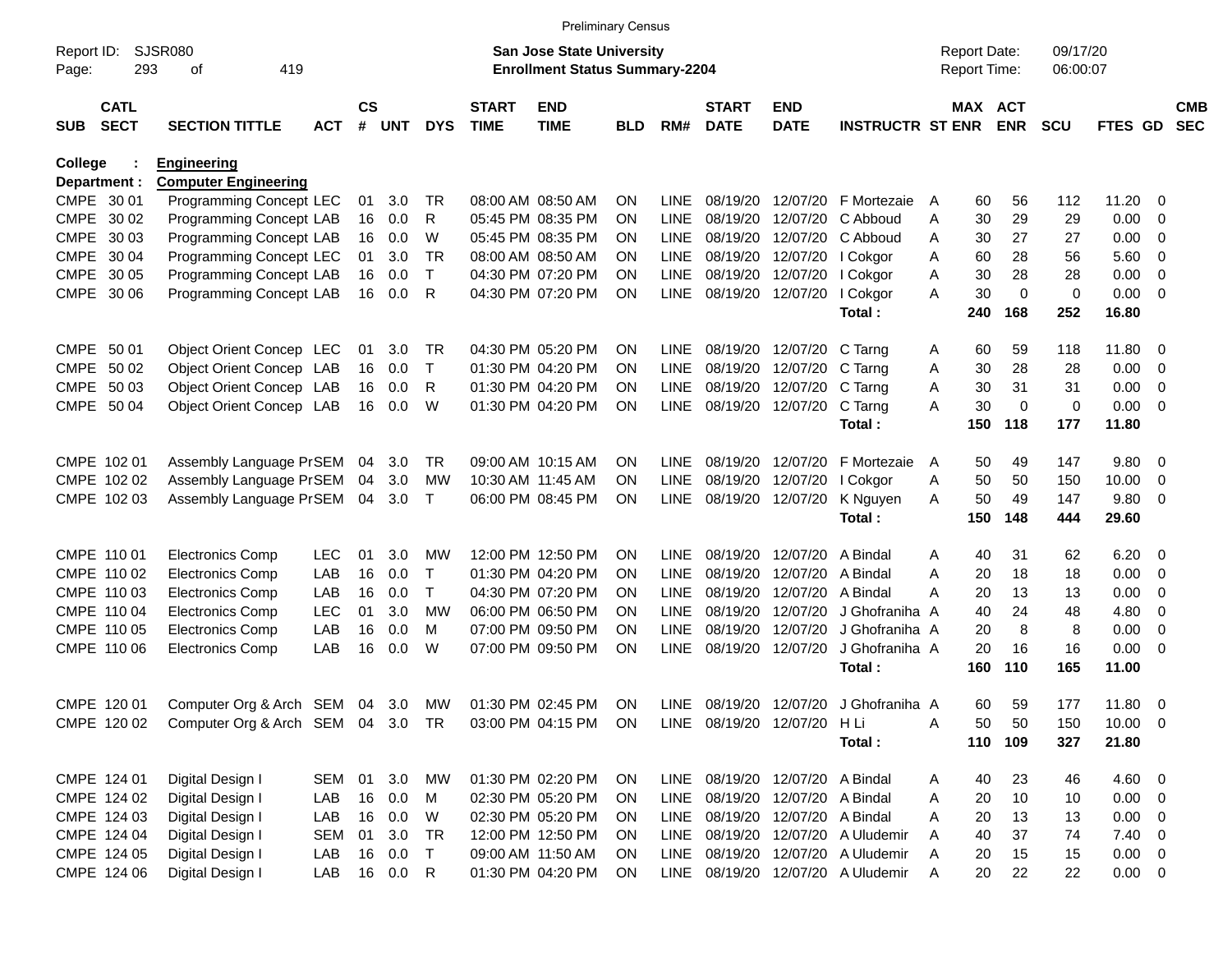|                                          |                             |               |                |              |              |                             | <b>Preliminary Census</b>                                                 |            |             |                                |                           |                                      |                                            |             |                      |              |                         |                          |
|------------------------------------------|-----------------------------|---------------|----------------|--------------|--------------|-----------------------------|---------------------------------------------------------------------------|------------|-------------|--------------------------------|---------------------------|--------------------------------------|--------------------------------------------|-------------|----------------------|--------------|-------------------------|--------------------------|
| Report ID:<br>294<br>Page:               | <b>SJSR080</b><br>419<br>of |               |                |              |              |                             | <b>San Jose State University</b><br><b>Enrollment Status Summary-2204</b> |            |             |                                |                           |                                      | <b>Report Date:</b><br><b>Report Time:</b> |             | 09/17/20<br>06:00:07 |              |                         |                          |
| <b>CATL</b><br><b>SECT</b><br><b>SUB</b> | <b>SECTION TITTLE</b>       | <b>ACT</b>    | <b>CS</b><br># | <b>UNT</b>   | <b>DYS</b>   | <b>START</b><br><b>TIME</b> | <b>END</b><br><b>TIME</b>                                                 | <b>BLD</b> | RM#         | <b>START</b><br><b>DATE</b>    | <b>END</b><br><b>DATE</b> | <b>INSTRUCTR ST ENR</b>              | MAX ACT                                    | <b>ENR</b>  | SCU                  | FTES GD      |                         | <b>CMB</b><br><b>SEC</b> |
|                                          |                             |               |                |              |              |                             |                                                                           |            |             |                                |                           | Total:                               | 160                                        | 120         | 180                  | 12.00        |                         |                          |
| CMPE 125 01                              | Digital Design 2            | SEM           | 04             | 3.0          | <b>TR</b>    |                             | 09:00 AM 09:50 AM                                                         | ΟN         | <b>LINE</b> | 08/19/20                       | 12/07/20                  | N Karimianba A                       | 75                                         | 50          | 100                  | $10.00 \t 0$ |                         |                          |
| CMPE 125 02                              | Digital Design 2            | LAB           | 16             | 0.0          | $\mathsf{T}$ |                             | 01:30 PM 04:20 PM                                                         | ON         | <b>LINE</b> | 08/19/20                       | 12/07/20                  | N Karimianba A                       | 25                                         | 25          | 25                   | 0.00         | $\overline{0}$          |                          |
| CMPE 125 03                              | Digital Design 2            | LAB           | 16             | 0.0          | $\mathsf{R}$ |                             | 01:30 PM 04:20 PM                                                         | ΟN         | <b>LINE</b> | 08/19/20                       | 12/07/20                  | N Karimianba A                       | 25                                         | 25          | 25                   | 0.00         | $\overline{0}$          |                          |
| CMPE 125 04                              | Digital Design 2            | LAB           | 16             | 0.0          | $\mathsf{T}$ |                             | 02:30 PM 05:20 PM                                                         | ON         | <b>LINE</b> | 08/19/20                       | 12/07/20                  | A                                    | 25                                         | $\mathbf 0$ | $\mathbf 0$          | 0.00         | $\overline{0}$          |                          |
|                                          |                             |               |                |              |              |                             |                                                                           |            |             |                                |                           | Total:                               | 150                                        | 100         | 150                  | 10.00        |                         |                          |
| CMPE 126 01                              | Alg & Data Str Des          | <b>LEC</b>    | 01             | 3.0          | <b>TR</b>    |                             | 10:30 AM 11:20 AM                                                         | ΟN         | <b>LINE</b> | 08/19/20                       | 12/07/20                  | M Agumbe SurA                        | 50                                         | 27          | 54                   | $5.40 \ 0$   |                         |                          |
| CMPE 126 02                              | Alg & Data Str Des          | LAB           | 16             | 0.0          | $\mathsf{T}$ |                             | 02:30 PM 05:20 PM                                                         | ON         | LINE        | 08/19/20                       | 12/07/20                  | M Agumbe SurA                        | 25                                         | 27          | 27                   | 0.00         | $\overline{0}$          |                          |
| CMPE 126 03                              | Alg & Data Str Des          | LAB           | 16             | 0.0          | R            |                             | 02:30 PM 05:20 PM                                                         | ON         | LINE        | 08/19/20                       | 12/07/20                  | M Agumbe SurA                        | 25                                         | 0           | $\mathbf 0$          | 0.00         | $\overline{0}$          |                          |
| CMPE 126 04                              | Alg & Data Str Des          | <b>LEC</b>    | 01             | 3.0          | <b>MW</b>    |                             | 01:30 PM 02:20 PM                                                         | ON         | <b>LINE</b> | 08/19/20                       | 12/07/20                  | F Lin<br>A                           | 50                                         | 32          | 64                   | 6.40         | $\overline{0}$          |                          |
| CMPE 126 05                              | Alg & Data Str Des          | LAB           | 16             | 0.0          | M            |                             | 03:00 PM 05:50 PM                                                         | ON         | <b>LINE</b> | 08/19/20                       | 12/07/20                  | F Lin<br>A                           | 25                                         | 13          | 13                   | 0.00         | $\overline{0}$          |                          |
| CMPE 126 06                              | Alg & Data Str Des          | LAB           | 16             | 0.0          | W            |                             | 03:00 PM 05:50 PM                                                         | ON         | <b>LINE</b> | 08/19/20                       | 12/07/20                  | A<br>F Lin                           | 25                                         | 19          | 19                   | 0.00         | $\overline{\mathbf{0}}$ |                          |
|                                          |                             |               |                |              |              |                             |                                                                           |            |             |                                |                           | Total:                               | 200                                        | 118         | 177                  | 11.80        |                         |                          |
| CMPE 127 01                              | Microproc Design 1          | SEM           | 04             | 3.0          | МW           |                             | 08:00 AM 08:50 AM                                                         | ΟN         | LINE        | 08/19/20                       | 12/07/20                  | I Cokgor<br>Α                        | 72                                         | 65          | 130                  | 13.45        | - 9                     |                          |
| CMPE 127 02                              | Microproc Design 1          | LAB           | 16             | 0.0          | M            |                             | 06:00 PM 08:50 PM                                                         | ON         | LINE        | 08/19/20                       | 12/07/20                  | A<br>I Cokgor                        | 24                                         | 27          | 27                   | 0.00         | $\overline{1}$          |                          |
| CMPE 127 03                              | Microproc Design 1          | LAB           | 16             | 0.0          | W            |                             | 06:00 PM 08:50 PM                                                         | ON         | LINE        | 08/19/20                       | 12/07/20                  | Α<br>I Cokgor                        | 24                                         | 30          | 30                   | 0.00         | $\overline{2}$          |                          |
| CMPE 127 04                              | Microproc Design 1          | <b>SEM</b>    | 04             | 3.0          | <b>MW</b>    |                             | 09:00 AM 09:50 AM                                                         | ON         | LINE        | 08/19/20                       | 12/07/20                  | Α                                    | 48                                         | 0           | 0                    | 0.00         | $\overline{0}$          |                          |
| CMPE 127 05                              | Microproc Design 1          | LAB           | 16             | 0.0          | $\top$       |                             | 09:00 AM 11:50 AM                                                         | ΟN         | LINE        | 08/19/20                       | 12/07/20                  | Α                                    | 24                                         | 0           | 0                    | 0.00         | $\overline{0}$          |                          |
| CMPE 127 06                              | Microproc Design 1          | LAB           | 16             | 0.0          | $\mathsf{T}$ |                             | 01:30 PM 04:20 PM                                                         | ON         | LINE        | 08/19/20                       | 12/07/20                  | Α                                    | 24                                         | $\Omega$    | 0                    | 0.00         | $\overline{0}$          |                          |
| CMPE 127 07                              | Microproc Design 1          | LAB           | 16             | 0.0          | M            |                             | 01:30 PM 04:20 PM                                                         | ON         | LINE        | 08/19/20                       | 12/07/20                  | Α                                    | 24                                         | 0           | $\mathbf 0$          | 0.00         | $\overline{0}$          |                          |
| CMPE 127 08                              | Microproc Design 1          | LAB           | 16             | 0.0          | $\top$       |                             | 09:00 AM 11:50 AM                                                         | ON         | <b>LINE</b> | 08/19/20                       | 12/07/20                  | A<br>I Cokgor                        | 24                                         | 8           | 8                    | 0.00         | - 6                     |                          |
|                                          |                             |               |                |              |              |                             |                                                                           |            |             |                                |                           | Total:                               | 264                                        | 130         | 195                  | 13.45        |                         |                          |
| CMPE 130 01                              | Adv Alg Des                 | <b>LEC</b>    | 02             | 3.0          | R            |                             | 06:00 PM 08:45 PM                                                         | ΟN         | <b>LINE</b> | 08/19/20                       | 12/07/20                  | G Saldamli<br>A                      | 50                                         | 25          | 75                   | 5.00         | $\overline{\mathbf{0}}$ |                          |
| CMPE 130 02                              | Adv Alg Des                 | <b>LEC</b>    | 02             | 3.0          | <b>TR</b>    |                             | 10:30 AM 11:45 AM                                                         | ON         | LINE        | 08/19/20                       | 12/07/20                  | F Mortezaie<br>A                     | 50                                         | 28          | 84                   | 5.60         | $\overline{\mathbf{0}}$ |                          |
|                                          |                             |               |                |              |              |                             |                                                                           |            |             |                                |                           | Total:                               | 100                                        | 53          | 159                  | 10.60        |                         |                          |
| CMPE 131 01                              | Software Engr I             | SEM 04        |                | 3.0          | МW           |                             | 03:00 PM 04:15 PM                                                         | ON         | LINE        | 08/19/20 12/07/20 B Eswar      |                           | Α                                    | 60                                         | 59          | 177                  | 11.80 0      |                         |                          |
| CMPE 131 02                              | Software Engr I             | SEM 04        |                | 3.0          | TR           |                             | 01:30 PM 02:45 PM                                                         | ON         | LINE        |                                | 08/19/20 12/07/20 HLi     | Α                                    | 50                                         | 50          | 150                  | $10.00 \t 0$ |                         |                          |
| CMPE 131 03                              | Software Engr I             | SEM 04 3.0    |                |              | R            |                             | 06:00 PM 08:45 PM                                                         | ON         |             | LINE 08/19/20 12/07/20 F Butt  |                           | Α                                    | 60                                         | 52          | 156                  | $10.40 \ 0$  |                         |                          |
| CMPE 131 04                              | Software Engr I             |               |                | SEM 04 3.0 M |              |                             | 06:00 PM 08:45 PM                                                         | ON.        |             |                                |                           | LINE 08/19/20 12/07/20 K Nguyen<br>A | 50                                         | 46          | 138                  | $9.20 \ 0$   |                         |                          |
|                                          |                             |               |                |              |              |                             |                                                                           |            |             |                                |                           | Total:                               | 220                                        | 207         | 621                  | 41.40        |                         |                          |
| CMPE 132 01                              | Inf Security                | SEM 04 3.0 MW |                |              |              |                             | 04:30 PM 05:45 PM                                                         | ON         |             | LINE 08/19/20 12/07/20 C Tarng |                           | A                                    | 50                                         | 34          | 102                  | $6.80$ 0     |                         |                          |
|                                          |                             |               |                |              |              |                             |                                                                           |            |             |                                |                           | Total:                               | 50                                         | 34          | 102                  | 6.80         |                         |                          |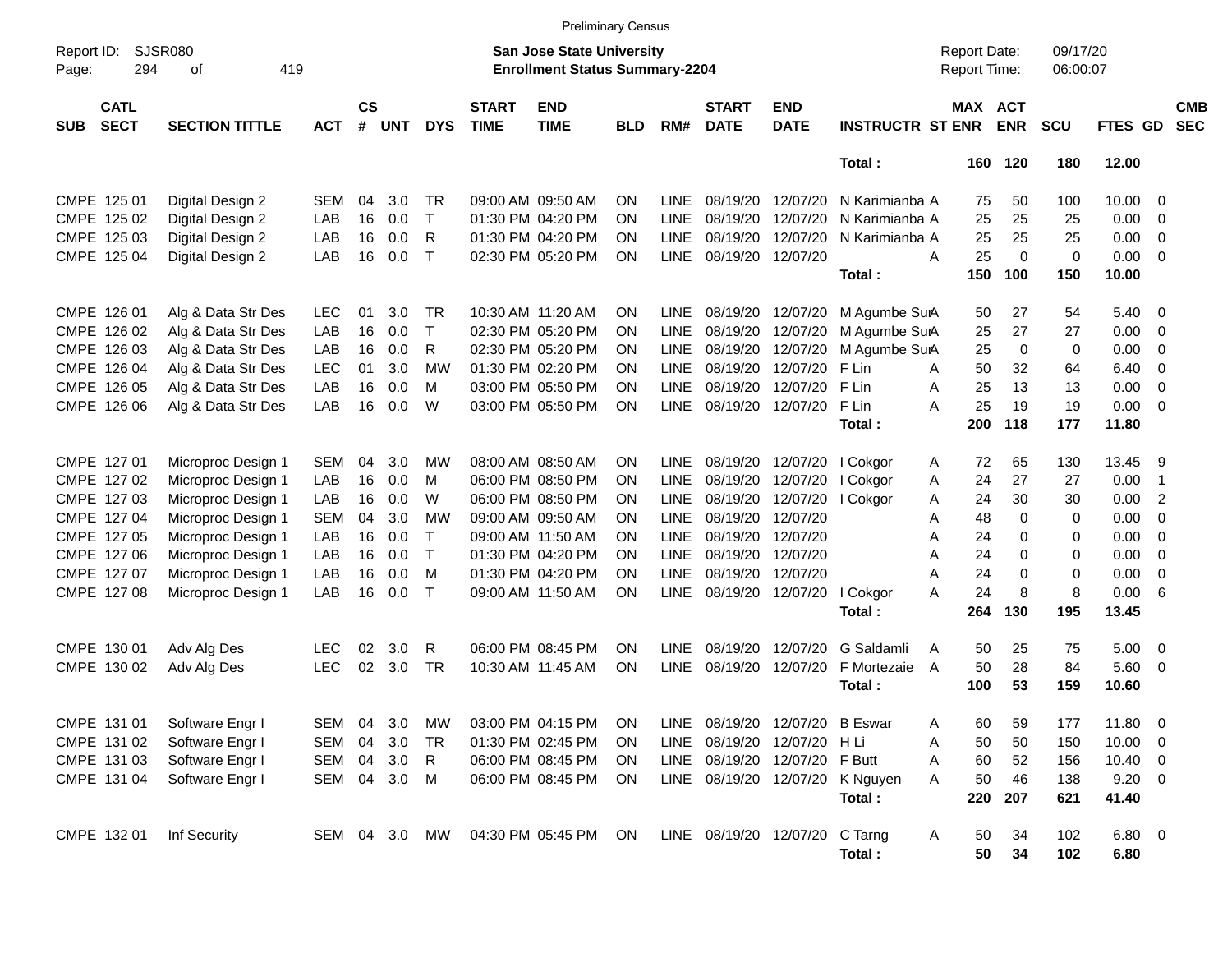|                                                                         |                                                                                                                           |                            |                      |                                    |                             |                             | <b>Preliminary Census</b>                                                                             |                                       |                                                                         |                                                               |                                                                                                         |                                                                  |                       |                                            |                                   |                                       |                                                             |                                                             |            |
|-------------------------------------------------------------------------|---------------------------------------------------------------------------------------------------------------------------|----------------------------|----------------------|------------------------------------|-----------------------------|-----------------------------|-------------------------------------------------------------------------------------------------------|---------------------------------------|-------------------------------------------------------------------------|---------------------------------------------------------------|---------------------------------------------------------------------------------------------------------|------------------------------------------------------------------|-----------------------|--------------------------------------------|-----------------------------------|---------------------------------------|-------------------------------------------------------------|-------------------------------------------------------------|------------|
| Report ID:<br>295<br>Page:                                              | <b>SJSR080</b><br>419<br>οf                                                                                               |                            |                      |                                    |                             |                             | <b>San Jose State University</b><br><b>Enrollment Status Summary-2204</b>                             |                                       |                                                                         |                                                               |                                                                                                         |                                                                  |                       | <b>Report Date:</b><br><b>Report Time:</b> |                                   | 09/17/20<br>06:00:07                  |                                                             |                                                             |            |
| <b>CATL</b><br><b>SECT</b><br><b>SUB</b>                                | <b>SECTION TITTLE</b>                                                                                                     | <b>ACT</b>                 | <b>CS</b><br>#       | <b>UNT</b>                         | <b>DYS</b>                  | <b>START</b><br><b>TIME</b> | <b>END</b><br><b>TIME</b>                                                                             | <b>BLD</b>                            | RM#                                                                     | <b>START</b><br><b>DATE</b>                                   | <b>END</b><br><b>DATE</b>                                                                               | <b>INSTRUCTR ST ENR</b>                                          |                       | MAX ACT                                    | <b>ENR</b>                        | <b>SCU</b>                            | FTES GD SEC                                                 |                                                             | <b>CMB</b> |
| CMPE 133 01<br>CMPE 133 02                                              | Soft Eng II<br>Soft Eng II                                                                                                | <b>LEC</b><br><b>LEC</b>   | 01<br>01             | 3.0<br>3.0                         | W<br>$\top$                 |                             | 06:00 PM 08:45 PM<br>06:00 PM 08:45 PM                                                                | <b>ON</b><br><b>ON</b>                | <b>LINE</b><br><b>LINE</b>                                              | 08/19/20                                                      | 12/07/20 B Eswar<br>08/19/20 12/07/20 Y Edalat                                                          | Total:                                                           | A<br>A                | 50<br>50<br>100                            | 48<br>48<br>96                    | 144<br>144<br>288                     | $9.60 \quad 0$<br>$9.60 \quad 0$<br>19.20                   |                                                             |            |
| CMPE 135 01                                                             | Obj Orient Anl Des                                                                                                        | SEM                        | 04                   | 3.0                                | TR                          |                             | 01:30 PM 02:45 PM                                                                                     | <b>ON</b>                             | LINE                                                                    | 08/19/20 12/07/20                                             |                                                                                                         | R Mak<br>Total:                                                  | A                     | 50<br>50                                   | 23<br>23                          | 69<br>69                              | $4.65$ 1<br>4.65                                            |                                                             |            |
| CMPE 137 01                                                             | Mobile Softwr Engr                                                                                                        | SEM                        | 05                   | 3.0                                | W                           |                             | 03:00 PM 05:45 PM                                                                                     | ON                                    | LINE                                                                    | 08/19/20 12/07/20 K Perry                                     |                                                                                                         | Total:                                                           | Α                     | 50<br>50                                   | 16<br>16                          | 48<br>48                              | $3.20 \ 0$<br>3.20                                          |                                                             |            |
| CMPE 138 01                                                             | Database Systems I                                                                                                        | SEM                        |                      | 04 3.0                             | TR                          |                             | 04:30 PM 05:45 PM                                                                                     | ON                                    | <b>LINE</b>                                                             | 08/19/20 12/07/20 KLi                                         |                                                                                                         | Total:                                                           | Α                     | 45<br>45                                   | 34<br>34                          | 102<br>102                            | $6.85$ 1<br>6.85                                            |                                                             |            |
| CMPE 140 01<br>CMPE 140 02<br>CMPE 140 03<br>CMPE 140 04                | Comp Arch & Design<br>Comp Arch & Design<br>Comp Arch & Design<br>Comp Arch & Design LAB                                  | SEM<br><b>LAB</b><br>LAB   | 04<br>16<br>16<br>16 | 3.0<br>0.0<br>0.0<br>0.0           | МW<br>$\top$<br>M<br>$\top$ |                             | 03:00 PM 03:50 PM<br>08:30 AM 11:20 AM<br>11:30 AM 02:20 PM<br>11:30 AM 02:20 PM                      | <b>ON</b><br>ON.<br>ON.<br>ON.        | <b>LINE</b><br><b>LINE</b><br><b>LINE</b><br><b>LINE</b>                | 08/19/20 12/07/20                                             | 08/19/20 12/07/20 H Wang<br>08/19/20 12/07/20 H Wang<br>08/19/20 12/07/20 H Wang                        | Total:                                                           | A<br>A<br>A<br>A      | 75<br>25<br>25<br>25<br>150                | 56<br>31<br>25<br>$\Omega$<br>112 | 112<br>31<br>25<br>$\mathbf 0$<br>168 | $11.20 \t 0$<br>$0.00 \t 0$<br>0.00<br>$0.00 \t 0$<br>11.20 | $\overline{\phantom{0}}$                                    |            |
| CMPE 142 01<br>CMPE 142 02                                              | <b>Operating Systems</b><br><b>Operating Systems</b>                                                                      | <b>SEM</b><br>SEM          | 04<br>04             | 3.0<br>3.0                         | МW<br>$\top$                |                             | 12:00 PM 01:15 PM<br>06:00 PM 08:45 PM                                                                | ON.<br><b>ON</b>                      | <b>LINE</b><br><b>LINE</b>                                              |                                                               |                                                                                                         | 08/19/20 12/07/20 J Gomez<br>08/19/20 12/07/20 J Gomez<br>Total: | A<br>A                | 50<br>50<br>100                            | 25<br>27<br>52                    | 75<br>81<br>156                       | 5.05<br>$5.40 \ 0$<br>10.45                                 | $\overline{\phantom{1}}$                                    |            |
| CMPE 146 01<br>CMPE 146 02<br>CMPE 146 03<br>CMPE 146 04<br>CMPE 146 05 | RT Embedded CoDes SEM<br>RT Embedded CoDes LAB<br>RT Embedded CoDes SEM<br>RT Embedded CoDes LAB<br>RT Embedded CoDes LAB |                            | 04<br>16<br>04<br>16 | 3.0<br>0.0<br>3.0<br>0.0<br>16 0.0 | F<br>м<br>МW<br>м<br>W      |                             | 08:00 AM 09:40 AM<br>06:00 PM 08:45 PM<br>10:30 AM 11:20 AM<br>11:30 AM 02:20 PM<br>11:30 AM 02:20 PM | <b>ON</b><br>ON.<br>ON.<br>ON.<br>ON. | <b>LINE</b><br><b>LINE</b><br><b>LINE</b><br><b>LINE</b><br><b>LINE</b> | 08/19/20<br>08/19/20<br>08/19/20                              | 08/19/20 12/07/20 P Kang<br>12/07/20 P Kang<br>12/07/20 W Wu<br>12/07/20 W Wu<br>08/19/20 12/07/20 W Wu | Total:                                                           | A<br>A<br>A<br>A<br>A | 30<br>30<br>48<br>24<br>24<br>156          | 26<br>26<br>50<br>25<br>25<br>152 | 52<br>26<br>100<br>25<br>25<br>228    | $5.20 \ 0$<br>0.00<br>10.00<br>0.00<br>$0.00 \t 0$<br>15.20 | $\overline{\phantom{0}}$<br>- 0<br>$\overline{\phantom{0}}$ |            |
| CMPE 148 01<br>CMPE 148 02<br>CMPE 148 03                               | Computer Networks I SEM<br>Computer Networks I<br><b>Computer Networks I</b>                                              | SEM 04<br>SEM              | 04                   | 3.0<br>3.0<br>3.0                  | <b>TR</b><br>МW             |                             | 10:30 AM 11:45 AM<br>10:30 AM 11:45 AM                                                                | <b>ON</b><br>ON.                      |                                                                         | LINE 08/19/20 12/07/20 A Bond<br>LINE 08/19/20 12/07/20 F Lin |                                                                                                         | Total:                                                           | Α<br>Α<br>X           | 90<br>70<br>0<br>160                       | 95<br>70<br>0<br>165              | 285<br>210<br>0<br>495                | 19.00 0<br>14.00 0<br>$0.00 \t 0$<br>33.00                  |                                                             |            |
| CMPE 152 01<br>CMPE 152 02                                              | <b>Compiler Design</b><br>Compiler Design                                                                                 | <b>LEC</b><br>LEC 01 3.0 R |                      | 01 3.0 TR                          |                             |                             | 03:00 PM 04:15 PM<br>06:30 PM 09:15 PM                                                                | ON.<br>ON                             |                                                                         | LINE 08/19/20 12/07/20 R Mak<br>LINE 08/19/20 12/07/20 Y Li   |                                                                                                         | Total:                                                           | A<br>A                | 50<br>50<br>100                            | 33<br>23<br>56                    | 99<br>69<br>168                       | $6.60$ 0<br>$4.60$ 0<br>11.20                               |                                                             |            |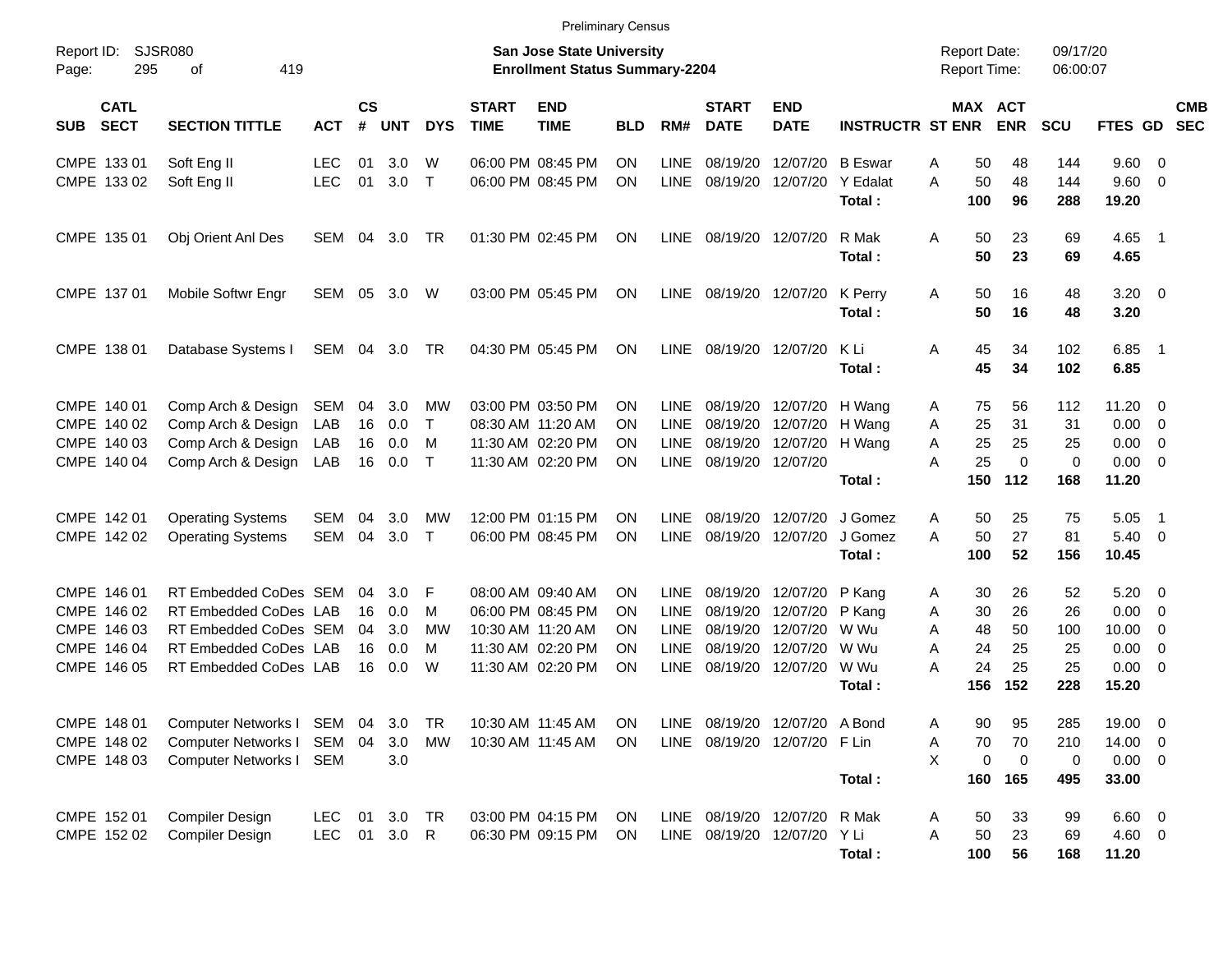|                                                |                            |                                                                                                                  |                                                      |                      |                          |                                                      |                             | <b>Preliminary Census</b>                                                 |                             |                                                          |                                                       |                                  |                                                                      |                  |                                              |                                            |                         |                                           |                                                        |            |
|------------------------------------------------|----------------------------|------------------------------------------------------------------------------------------------------------------|------------------------------------------------------|----------------------|--------------------------|------------------------------------------------------|-----------------------------|---------------------------------------------------------------------------|-----------------------------|----------------------------------------------------------|-------------------------------------------------------|----------------------------------|----------------------------------------------------------------------|------------------|----------------------------------------------|--------------------------------------------|-------------------------|-------------------------------------------|--------------------------------------------------------|------------|
| Page:                                          | Report ID: SJSR080<br>296  | 419<br>of                                                                                                        |                                                      |                      |                          |                                                      |                             | <b>San Jose State University</b><br><b>Enrollment Status Summary-2204</b> |                             |                                                          |                                                       |                                  |                                                                      |                  | <b>Report Date:</b><br><b>Report Time:</b>   |                                            | 09/17/20<br>06:00:07    |                                           |                                                        |            |
| SUB                                            | <b>CATL</b><br><b>SECT</b> | <b>SECTION TITTLE</b>                                                                                            | <b>ACT</b>                                           | $\mathsf{cs}$<br>#   | <b>UNT</b>               | <b>DYS</b>                                           | <b>START</b><br><b>TIME</b> | <b>END</b><br><b>TIME</b>                                                 | <b>BLD</b>                  | RM#                                                      | <b>START</b><br><b>DATE</b>                           | <b>END</b><br><b>DATE</b>        | <b>INSTRUCTR ST ENR</b>                                              |                  | MAX ACT                                      | <b>ENR</b>                                 | SCU                     | FTES GD SEC                               |                                                        | <b>CMB</b> |
| CMPE 163 01                                    |                            | Intro CG & AR                                                                                                    | <b>SEM</b>                                           |                      | 3.0                      |                                                      |                             |                                                                           |                             |                                                          |                                                       |                                  | Total:                                                               | X                | 0<br>$\bf{0}$                                | 0<br>$\bf{0}$                              | 0<br>0                  | $0.00 \t 0$<br>0.00                       |                                                        |            |
| CMPE 165 01<br>CMPE 165 02                     |                            | SW Eng Process Mng SEM 05<br>SW Eng Process Mng SEM 05 3.0 T                                                     |                                                      |                      | 3.0                      | M                                                    |                             | 06:00 PM 08:45 PM<br>06:00 PM 08:45 PM                                    | ΟN<br>ON                    | <b>LINE</b><br>LINE                                      | 08/19/20<br>08/19/20                                  | 12/07/20<br>12/07/20             | <b>B</b> Eswar<br>R Tsou<br>Total:                                   | Α<br>A           | 50<br>50<br>100                              | 48<br>50<br>98                             | 144<br>150<br>294       | $9.60 \quad 0$<br>$10.00 \t 0$<br>19.60   |                                                        |            |
| CMPE 172 01<br>CMPE 172 02                     |                            | <b>Enterprise Software</b><br><b>Enterprise Software</b>                                                         | <b>LEC</b><br><b>LEC</b>                             | 02<br>02             | 3.0<br>3.0               | M<br>R                                               |                             | 06:00 PM 08:45 PM<br>06:00 PM 08:45 PM                                    | ΟN<br>ON                    | <b>LINE</b><br><b>LINE</b>                               | 08/19/20<br>08/19/20                                  | 12/07/20<br>12/07/20             | <b>B</b> Thomas<br><b>B</b> Thomas<br>Total:                         | A<br>A           | 49<br>49<br>98                               | 37<br>37<br>74                             | 111<br>111<br>222       | $7.40 \quad 0$<br>$7.40 \quad 0$<br>14.80 |                                                        |            |
| CMPE 180 01<br>SE.<br>CMPE 180 02<br><b>SE</b> | 180 01<br>180 02           | <b>Individual Studies</b><br><b>Individual Studies</b><br><b>Individual Studies</b><br><b>Individual Studies</b> | <b>SUP</b><br><b>SUP</b><br><b>SUP</b><br><b>SUP</b> | 36<br>36<br>36<br>36 | 1.0<br>1.0<br>3.0<br>3.0 | <b>TBA</b><br><b>TBA</b><br><b>TBA</b><br><b>TBA</b> |                             |                                                                           | <b>ON</b><br>ON<br>OΝ<br>ON | <b>LINE</b><br><b>LINE</b><br><b>LINE</b><br><b>LINE</b> | 08/19/20<br>08/19/20<br>08/19/20<br>08/19/20 12/07/20 | 12/07/20<br>12/07/20<br>12/07/20 | <b>B</b> Eswar<br><b>B</b> Eswar<br>R Fatoohi<br>R Fatoohi<br>Total: | A<br>A<br>A<br>A | 15<br>$\mathbf 0$<br>15<br>$\mathbf 0$<br>30 | 5<br>$\Omega$<br>$\Omega$<br>$\Omega$<br>5 | 5<br>0<br>0<br>0<br>5   | 0.33<br>0.00<br>0.00<br>0.00<br>0.33      | $0\,$ C<br>$0\,$ C<br>0 <sup>o</sup><br>0 <sup>o</sup> |            |
|                                                | CMPE 180A 01               | Data Struc/Alg C++<br>CMPE 180A 02 Data Struc/Alg C++                                                            | <b>LEC</b><br><b>LEC</b>                             | 01                   | 3.0<br>3.0               | $\top$                                               |                             | 06:00 PM 08:45 PM                                                         | ON                          | LINE                                                     |                                                       | 08/19/20 12/07/20                | R Mak<br>Total:                                                      | Α<br>X           | 45<br>$\mathbf 0$<br>45                      | 49<br>$\mathbf 0$<br>49                    | 147<br>$\pmb{0}$<br>147 | 12.25 49<br>$0.00 \t 0$<br>12.25          |                                                        |            |
|                                                |                            | CMPE 180B 01 Database Systems                                                                                    | <b>LEC</b>                                           | 01                   | 3.0                      | <b>TR</b>                                            |                             | 04:30 PM 05:45 PM                                                         | ON                          | LINE                                                     | 08/19/20 12/07/20                                     |                                  | K Li<br>Total:                                                       | Α                | 45<br>45                                     | 14<br>14                                   | 42<br>42                | 3.50 14<br>3.50                           |                                                        |            |
|                                                |                            | CMPE 180C 01 Operating Systems                                                                                   | <b>LEC</b>                                           | 01                   | $3.0$ F                  |                                                      |                             | 01:00 PM 03:45 PM                                                         | ON                          | LINE                                                     | 08/19/20 12/07/20                                     |                                  | H Li<br>Total:                                                       | Α                | 70<br>70                                     | 44<br>44                                   | 132<br>132              | 11.00 44<br>11.00                         |                                                        |            |
| CMPE 182 01                                    |                            | <b>IoT Security</b>                                                                                              | <b>LEC</b>                                           |                      | 3.0                      |                                                      |                             |                                                                           |                             |                                                          |                                                       |                                  | Total:                                                               | X                | 0<br>0                                       | 0<br>$\bf{0}$                              | 0<br>0                  | $0.00 \t 0$<br>0.00                       |                                                        |            |
|                                                |                            | CMPE 185 01 Auto Mobile Robots                                                                                   | SEM                                                  |                      | 3.0                      |                                                      |                             |                                                                           |                             |                                                          |                                                       |                                  | Total:                                                               | х                | 0<br>0                                       | 0<br>0                                     | 0                       | $0.00 \t 0$<br>0.00                       |                                                        |            |
| CMPE 187 01                                    |                            | Soft Quality Engr                                                                                                | SEM 04 3.0 R                                         |                      |                          |                                                      |                             | 03:00 PM 05:45 PM ON                                                      |                             |                                                          | LINE 08/19/20 12/07/20                                |                                  | Z Gao<br>Total:                                                      | A                | 70<br>70                                     | 53<br>53                                   | 159<br>159              | 10.60 0<br>10.60                          |                                                        |            |
| CMPE 188 01                                    |                            | Machine Learn/BD                                                                                                 | LEC 02 3.0 R                                         |                      |                          |                                                      |                             | 06:00 PM 08:45 PM ON                                                      |                             |                                                          |                                                       |                                  | LINE 08/19/20 12/07/20 V Pendyala A<br>Total:                        |                  | 50<br>50                                     | 42<br>42                                   | 126<br>126              | 8.40 0<br>8.40                            |                                                        |            |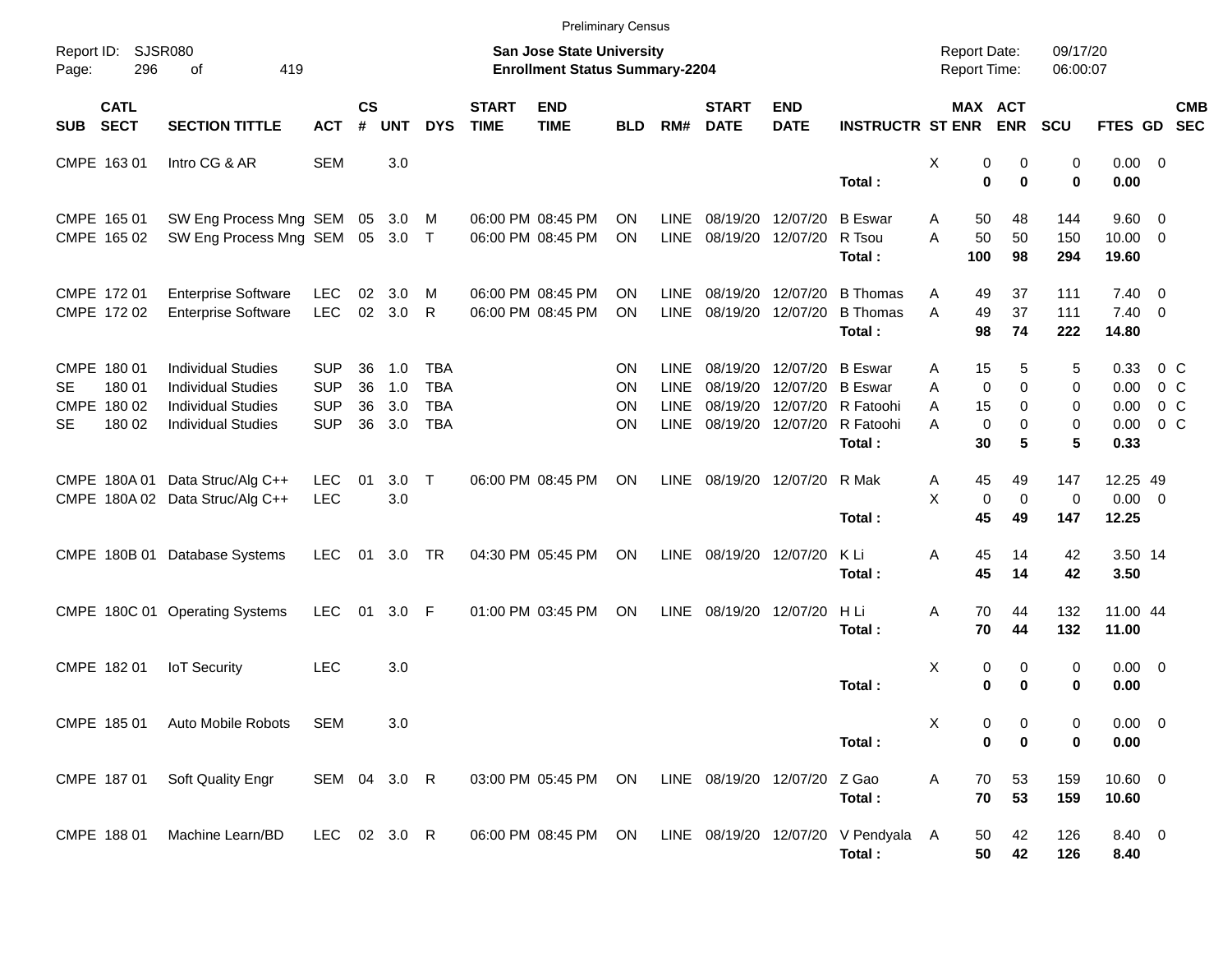|                                                                                           |                                                                                                                                                                |                                                                           |                |                                        |                          |                             | <b>Preliminary Census</b>                                                 |                |                             |                                  |                               |                                                                             |                                            |                                                             |                                    |                                                                                            |            |
|-------------------------------------------------------------------------------------------|----------------------------------------------------------------------------------------------------------------------------------------------------------------|---------------------------------------------------------------------------|----------------|----------------------------------------|--------------------------|-----------------------------|---------------------------------------------------------------------------|----------------|-----------------------------|----------------------------------|-------------------------------|-----------------------------------------------------------------------------|--------------------------------------------|-------------------------------------------------------------|------------------------------------|--------------------------------------------------------------------------------------------|------------|
| Report ID:<br>297<br>Page:                                                                | <b>SJSR080</b><br>419<br>0f                                                                                                                                    |                                                                           |                |                                        |                          |                             | <b>San Jose State University</b><br><b>Enrollment Status Summary-2204</b> |                |                             |                                  |                               |                                                                             | <b>Report Date:</b><br><b>Report Time:</b> |                                                             | 09/17/20<br>06:00:07               |                                                                                            |            |
| <b>CATL</b><br><b>SECT</b><br><b>SUB</b>                                                  | <b>SECTION TITTLE</b>                                                                                                                                          | <b>ACT</b>                                                                | <b>CS</b><br># | <b>UNT</b>                             | <b>DYS</b>               | <b>START</b><br><b>TIME</b> | <b>END</b><br><b>TIME</b>                                                 | <b>BLD</b>     | RM#                         | <b>START</b><br><b>DATE</b>      | <b>END</b><br><b>DATE</b>     | <b>INSTRUCTR ST ENR</b>                                                     |                                            | MAX ACT<br><b>ENR</b>                                       | <b>SCU</b>                         | FTES GD SEC                                                                                | <b>CMB</b> |
| CMPE 195A 01                                                                              | Sr Design Project                                                                                                                                              | LAB                                                                       | 16             | 2.0                                    | W                        |                             | 06:00 PM 08:45 PM                                                         | ON             | LINE                        | 08/19/20                         | 12/07/20                      | W Wu<br>Total:                                                              | Α<br>90<br>90                              | 83<br>83                                                    | 166<br>166                         | $11.07$ 0<br>11.07                                                                         |            |
|                                                                                           | CMPE 195B 01 Sr Design Project II                                                                                                                              | LAB                                                                       | 16             | 3.0                                    | W                        |                             | 06:00 PM 08:45 PM                                                         | ON             | LINE                        | 08/19/20 12/07/20                |                               | W Wu<br>Total:                                                              | Α<br>70<br>70                              | 39<br>39                                                    | 117<br>117                         | 7.80 0<br>7.80                                                                             |            |
|                                                                                           | CMPE 195E 01 Sr Design Project                                                                                                                                 | LAB                                                                       | 16             | 1.0                                    | W                        |                             | 06:00 PM 08:45 PM                                                         | ON             | LINE                        | 08/19/20 12/07/20                |                               | W Wu<br>Total:                                                              | Α<br>90<br>90                              | 56<br>56                                                    | 56<br>56                           | $3.73 \quad 0$<br>3.73                                                                     |            |
|                                                                                           | CMPE 195F 01 Snr Design Proj II                                                                                                                                | LAB                                                                       | 16             | 3.0                                    | W                        |                             | 06:00 PM 08:45 PM                                                         | ON             | LINE                        | 08/19/20 12/07/20                |                               | W Wu<br>Total:                                                              | A<br>75<br>75                              | 73<br>73                                                    | 219<br>219                         | 14.60 0<br>14.60                                                                           |            |
| CMPE 200 01                                                                               | <b>Comp Architecture</b>                                                                                                                                       | <b>LEC</b>                                                                | 01             | 3.0                                    | M                        |                             | 06:30 PM 09:15 PM                                                         | ON             | <b>LINE</b>                 | 08/19/20 12/07/20                |                               | B Yu<br>Total:                                                              | Α<br>30<br>30                              | 30<br>30                                                    | 90<br>90                           | 7.50 30<br>7.50                                                                            |            |
| CMPE 202 01<br>CMPE 202 02<br>CMPE 202 03                                                 | SW Systems Engr<br>SW Systems Engr<br>SW Systems Engr                                                                                                          | <b>LEC</b><br>LEC<br>LEC                                                  | 01<br>01<br>01 | 3.0<br>3.0<br>3.0                      | -S<br>-S<br>$\mathsf{R}$ |                             | 12:00 PM 02:45 PM<br>12:00 PM 02:45 PM<br>06:00 PM 08:45 PM               | ΟN<br>ON<br>ON | LINE<br><b>LINE</b><br>LINE | 08/19/20<br>08/19/20<br>08/19/20 | 12/07/20<br>12/07/20          | P Nguyen<br>12/07/20 G Vinodh<br>G Vinodh<br>Total:                         | 90<br>A<br>50<br>A<br>A<br>48<br>188       | 12<br>55<br>50<br>117                                       | 36<br>165<br>150<br>351            | 3.00 12<br>13.75 55<br>12.50 50<br>29.25                                                   |            |
| CMPE 206 01                                                                               | Comp Netwk Design LEC                                                                                                                                          |                                                                           | 01             | $3.0$ T                                |                          |                             | 06:00 PM 08:45 PM                                                         | <b>ON</b>      | LINE                        | 08/19/20 12/07/20                |                               | <b>B</b> Vinnakota<br>Total:                                                | 48<br>A<br>48                              | 10<br>10                                                    | 30<br>30                           | 2.50 10<br>2.50                                                                            |            |
| CMPE 207 01                                                                               | Net Prog & Appl                                                                                                                                                | <b>LEC</b>                                                                | 04             | 3.0                                    | R                        |                             | 06:00 PM 08:45 PM                                                         | ON             | LINE                        | 08/19/20 12/07/20                |                               | A Bond<br>Total:                                                            | 49<br>Α<br>49                              | 14<br>14                                                    | 42<br>42                           | 3.50 14<br>3.50                                                                            |            |
| CMPE 208 01                                                                               | Net Arch & Proto                                                                                                                                               | <b>LEC</b>                                                                | 04             | 3.0                                    | W                        |                             | 06:00 PM 08:45 PM                                                         | ON             | <b>LINE</b>                 | 08/19/20                         | 12/07/20                      | S Silberman A<br>Total:                                                     | 49<br>49                                   | 11<br>11                                                    | 33<br>33                           | 2.75 11<br>2.75                                                                            |            |
| CMPE 209 01<br>EE<br>209 01<br>CMPE 209 02<br>209 02<br>EE<br>CMPE 209 03<br>209 03<br>EE | <b>Network Security</b><br><b>Network Security</b><br><b>Network Security</b><br><b>Network Security</b><br><b>Network Security</b><br><b>Network Security</b> | <b>LEC</b><br><b>LEC</b><br><b>LEC</b><br><b>LEC</b><br>LEC<br><b>LEC</b> | 01<br>01       | 3.0<br>3.0<br>3.0<br>3.0<br>3.0<br>3.0 | $\top$<br>Т              |                             | 06:00 PM 08:45 PM<br>06:00 PM 08:45 PM ON                                 | ON             | LINE                        |                                  |                               | 08/19/20 12/07/20 G Saldamli<br>LINE 08/19/20 12/07/20 G Saldamli<br>Total: | 50<br>A<br>A<br>Χ<br>Χ<br>Χ<br>X<br>50     | 17<br>0<br>11<br>0<br>0<br>0<br>0<br>0<br>0<br>0<br>0<br>28 | 51<br>33<br>0<br>0<br>0<br>0<br>84 | 4.25 17 C<br>2.75 11 C<br>$0.00 \t 0$<br>$0.00 \t 0$<br>$0.00 \t 0$<br>$0.00 \t 0$<br>7.00 |            |
| CMPE 210 01                                                                               | SDN and NFV                                                                                                                                                    | LEC                                                                       |                | 01 3.0 W                               |                          |                             | 04:30 PM 07:15 PM                                                         | ON             |                             |                                  | LINE 08/19/20 12/07/20 Y Park | Total:                                                                      | 40<br>A<br>40                              | 9<br>9                                                      | 27<br>27                           | $2.25$ 9<br>2.25                                                                           |            |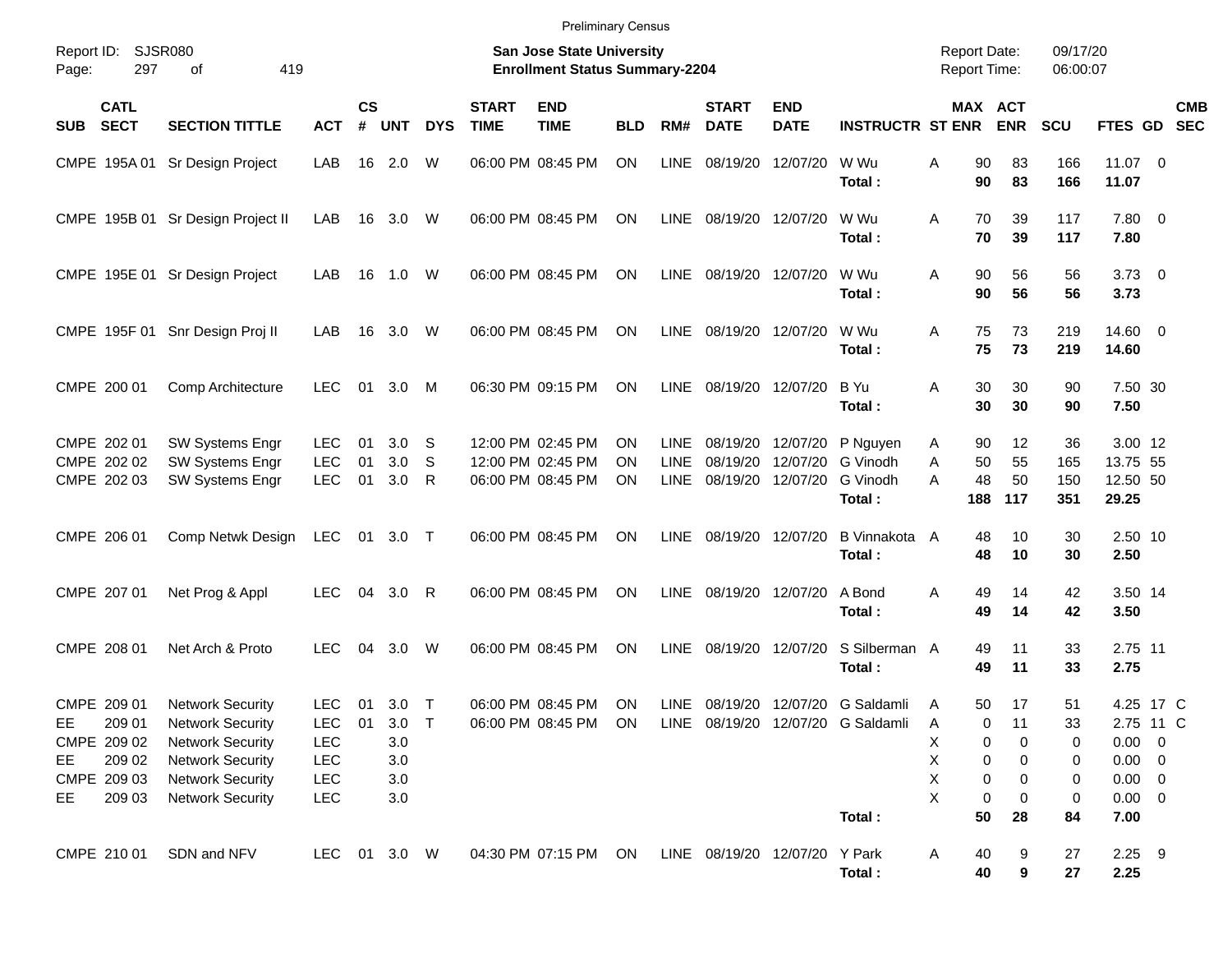|                     |                                           |                                                          |                                        |                    |                   |                        |                             | <b>Preliminary Census</b>                                                 |                        |                            |                                         |                           |                                                |                                     |                                        |                       |                                             |                                            |
|---------------------|-------------------------------------------|----------------------------------------------------------|----------------------------------------|--------------------|-------------------|------------------------|-----------------------------|---------------------------------------------------------------------------|------------------------|----------------------------|-----------------------------------------|---------------------------|------------------------------------------------|-------------------------------------|----------------------------------------|-----------------------|---------------------------------------------|--------------------------------------------|
| Report ID:<br>Page: | 298                                       | <b>SJSR080</b><br>419<br>οf                              |                                        |                    |                   |                        |                             | <b>San Jose State University</b><br><b>Enrollment Status Summary-2204</b> |                        |                            |                                         |                           |                                                | <b>Report Date:</b><br>Report Time: |                                        | 09/17/20<br>06:00:07  |                                             |                                            |
| SUB                 | <b>CATL</b><br><b>SECT</b>                | <b>SECTION TITTLE</b>                                    | <b>ACT</b>                             | $\mathsf{cs}$<br># | <b>UNT</b>        | <b>DYS</b>             | <b>START</b><br><b>TIME</b> | <b>END</b><br><b>TIME</b>                                                 | <b>BLD</b>             | RM#                        | <b>START</b><br><b>DATE</b>             | <b>END</b><br><b>DATE</b> | <b>INSTRUCTR ST ENR</b>                        |                                     | MAX ACT<br><b>ENR</b>                  | <b>SCU</b>            | FTES GD                                     | <b>CMB</b><br><b>SEC</b>                   |
|                     | CMPE 220 01<br>CMPE 220 02                | <b>System Software</b><br><b>System Software</b>         | <b>LEC</b><br><b>LEC</b>               | 01                 | 3.0<br>3.0        | R                      |                             | 03:00 PM 05:45 PM                                                         | ON                     | <b>LINE</b>                | 08/19/20                                | 12/07/20                  | W Yu                                           | Α<br>48<br>X                        | 40<br>0<br>$\mathbf 0$                 | 120<br>0              | 10.00 40<br>0.00                            | $\overline{\phantom{0}}$                   |
|                     | CMPE 220 03                               | <b>System Software</b>                                   | <b>LEC</b>                             | 01                 | 3.0               | W                      |                             | 06:00 PM 08:45 PM                                                         | ON                     | <b>LINE</b>                | 08/19/20                                | 12/07/20                  | R Nicholson<br>Total:                          | $\overline{A}$<br>50<br>98          | 31<br>71                               | 93<br>213             | 7.75 31<br>17.75                            |                                            |
|                     | CMPE 226 01                               | Database Design                                          | <b>LEC</b>                             | 01                 | 3.0               | MW                     |                             | 01:30 PM 02:45 PM                                                         | ΟN                     | <b>LINE</b>                | 08/19/20                                | 12/07/20                  | K Li<br>Total:                                 | Α<br>40<br>40                       | 12<br>12                               | 36<br>36              | 3.00 12<br>3.00                             |                                            |
|                     | CMPE 240 01<br>CMPE 240 02<br>CMPE 240 03 | Adv Comp Design<br>Adv Comp Design<br>Adv Comp Design    | <b>LEC</b><br><b>LEC</b><br><b>LEC</b> | 01                 | 3.0<br>3.0<br>3.0 | R                      |                             | 06:30 PM 09:15 PM                                                         | ON                     | LINE                       | 08/19/20 12/07/20                       |                           | B Yu<br>Total:                                 | X<br>X<br>A<br>40<br>40             | 0<br>0<br>0<br>$\mathbf 0$<br>34<br>34 | 0<br>0<br>102<br>102  | 0.00<br>0.00<br>8.45 33<br>8.45             | $\overline{\phantom{0}}$<br>$\overline{0}$ |
|                     | CMPE 244 01                               | <b>Embedded Software</b>                                 | LEC                                    | 01                 | 3.0               | $\top$                 |                             | 06:00 PM 08:45 PM                                                         | ON                     | LINE                       | 08/19/20                                | 12/07/20                  | P Kang<br>Total:                               | 40<br>Α<br>40                       | 35<br>35                               | 105<br>105            | 8.70 34<br>8.70                             |                                            |
|                     | CMPE 245 01                               | <b>Embd Wireless Arch</b>                                | LEC                                    | 01                 | 3.0               | <b>MW</b>              |                             | 04:30 PM 05:50 PM                                                         | ON                     | <b>LINE</b>                | 08/19/20 12/07/20                       |                           | Total:                                         | Α<br>40<br>40                       | 0<br>$\bf{0}$                          | 0<br>0                | $0.00 \t 0$<br>0.00                         |                                            |
|                     | CMPE 249 01                               | IA Systems                                               | SEM                                    | 05                 | 3.0               | W                      |                             | 06:00 PM 08:45 PM                                                         | ΟN                     | <b>LINE</b>                | 08/19/20                                | 12/07/20                  | K Liu<br>Total:                                | Α<br>50<br>50                       | 15<br>15                               | 45<br>45              | 3.75 15<br>3.75                             |                                            |
|                     | CMPE 255 01<br>CMPE 255 02<br>CMPE 255 03 | Data Mining<br>Data Mining<br>Data Mining                | <b>LEC</b><br><b>LEC</b><br><b>LEC</b> | 02<br>02           | 3.0<br>3.0<br>3.0 | $\top$<br><b>TR</b>    |                             | 06:00 PM 08:45 PM<br>10:30 AM 11:45 AM                                    | ΟN<br>ΟN               | <b>LINE</b><br><b>LINE</b> | 08/19/20<br>08/19/20                    | 12/07/20<br>12/07/20      | C Rojas<br>G Guzun                             | 40<br>A<br>40<br>A<br>X             | 26<br>39<br>0<br>$\mathbf 0$           | 78<br>117<br>0        | 6.50 26<br>9.75 39<br>0.00                  | $\overline{\phantom{0}}$                   |
|                     | CMPE 255 04<br>CMPE 255 05                | Data Mining<br>Data Mining                               | <b>LEC</b><br><b>LEC</b>               | 02<br>02           | 3.0<br>3.0        | <b>TR</b><br><b>TR</b> |                             | 03:00 PM 04:15 PM<br>09:00 AM 10:15 AM                                    | ON<br>ΟN               | <b>LINE</b><br><b>LINE</b> | 08/19/20<br>08/19/20                    | 12/07/20<br>12/07/20      | J Jetcheva<br>J Jetcheva<br>Total:             | A<br>30<br>30<br>A<br>140           | 24<br>20<br>109                        | 72<br>60<br>327       | 6.00 24<br>5.00 20<br>27.25                 |                                            |
|                     | CMPE 256 01<br>CMPE 256 02                | Lrg Scale Analytic<br>Web & Big Data Minin LEC           | <b>LEC</b>                             | 01<br>01           | 3.0<br>$3.0$ T    | TR                     |                             | 10:30 AM 11:45 AM<br>06:00 PM 08:45 PM                                    | <b>ON</b><br><b>ON</b> |                            | LINE 08/19/20 12/07/20<br>LINE 08/19/20 | 12/07/20                  | M Eirinaki<br>W Wu<br>Total:                   | Α<br>40<br>40<br>Α<br>80            | 37<br>26<br>63                         | 111<br>78<br>189      | 9.25 37<br>6.50 26<br>15.75                 |                                            |
|                     | CMPE 257 01<br>CMPE 257 02<br>CMPE 257 03 | Machine Learning<br>Machine Learning<br>Machine Learning | <b>LEC</b><br><b>LEC</b><br><b>LEC</b> | 01<br>01           | 3.0<br>3.0<br>3.0 | R<br>M                 |                             | 03:00 PM 05:45 PM<br>03:00 PM 05:45 PM                                    | ON<br>ON               |                            | LINE 08/19/20 12/07/20 S Shim           |                           | LINE 08/19/20 12/07/20 M Agumbe SurA<br>Total: | 50<br>A<br>X<br>50<br>100           | 22<br>0<br>0<br>50<br>72               | 66<br>0<br>150<br>216 | 5.50 22<br>$0.00 \t 0$<br>12.50 50<br>18.00 |                                            |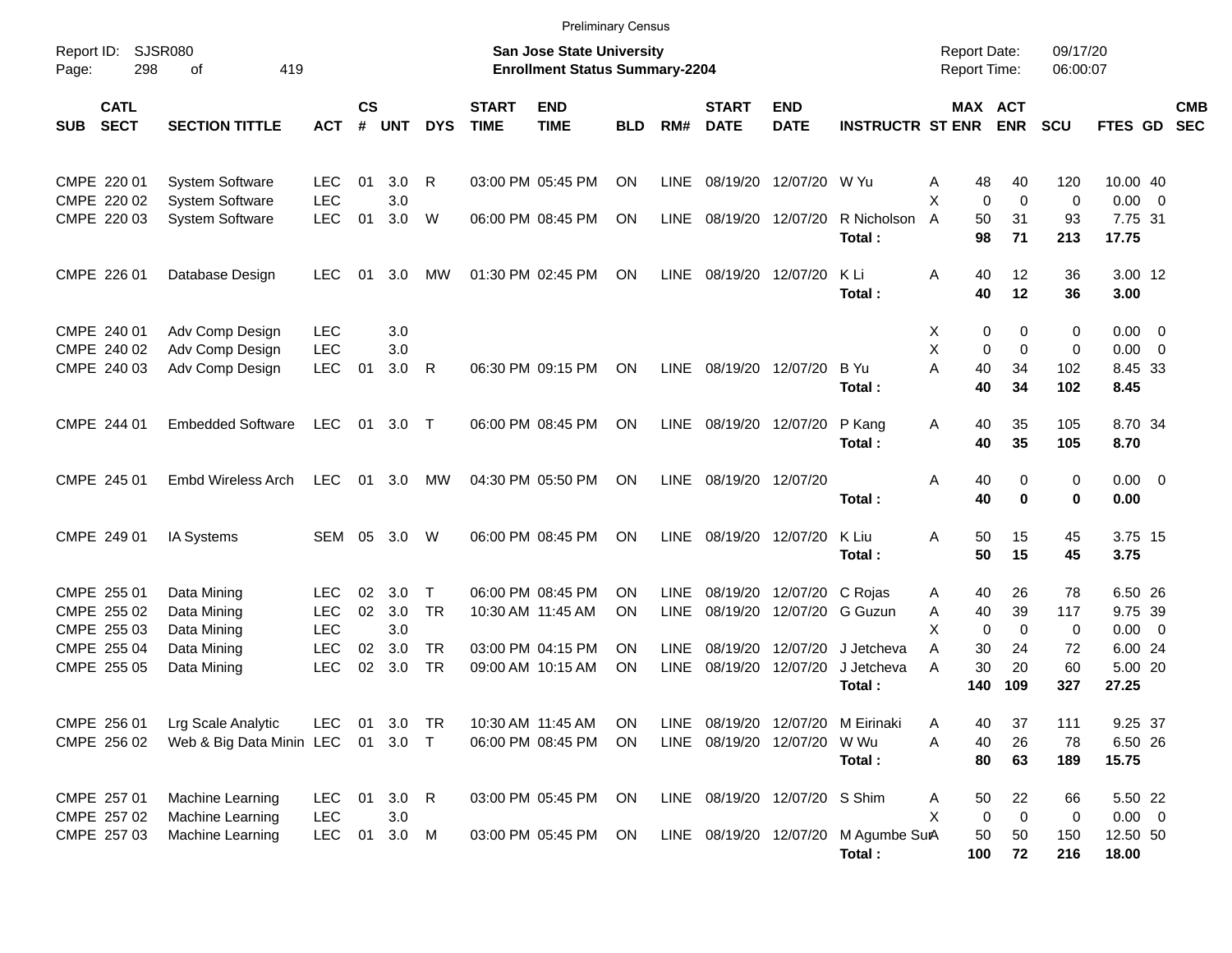|                                          |                                                        |                          |                |                      |            |                             | <b>Preliminary Census</b>                                                 |            |                            |                              |                              |                                                 |                                            |                       |                         |                                |    |                          |
|------------------------------------------|--------------------------------------------------------|--------------------------|----------------|----------------------|------------|-----------------------------|---------------------------------------------------------------------------|------------|----------------------------|------------------------------|------------------------------|-------------------------------------------------|--------------------------------------------|-----------------------|-------------------------|--------------------------------|----|--------------------------|
| Report ID:<br>299<br>Page:               | SJSR080<br>419<br>οf                                   |                          |                |                      |            |                             | <b>San Jose State University</b><br><b>Enrollment Status Summary-2204</b> |            |                            |                              |                              |                                                 | <b>Report Date:</b><br><b>Report Time:</b> |                       | 09/17/20<br>06:00:07    |                                |    |                          |
| <b>CATL</b><br><b>SECT</b><br><b>SUB</b> | <b>SECTION TITTLE</b>                                  | <b>ACT</b>               | <b>CS</b><br># | <b>UNT</b>           | <b>DYS</b> | <b>START</b><br><b>TIME</b> | <b>END</b><br><b>TIME</b>                                                 | <b>BLD</b> | RM#                        | <b>START</b><br><b>DATE</b>  | <b>END</b><br><b>DATE</b>    | <b>INSTRUCTR ST ENR</b>                         |                                            | MAX ACT<br><b>ENR</b> | SCU                     | <b>FTES GD</b>                 |    | <b>CMB</b><br><b>SEC</b> |
| CMPE 258 01<br>CMPE 258 02               | Deep Learning<br>Deep Learning                         | <b>LEC</b><br>LEC        | 01             | 3.0<br>3.0           | -F         |                             | 12:00 PM 02:45 PM                                                         | <b>ON</b>  | LINE                       | 08/19/20                     | 12/07/20 S Shim              | Total:                                          | 50<br>Α<br>X<br>$\mathbf 0$<br>50          | 9<br>$\mathbf 0$<br>9 | 27<br>$\mathbf 0$<br>27 | 2.25<br>$0.00 \t 0$<br>2.25    | -9 |                          |
| CMPE 260 01                              | Reinforcmnt Learning LEC                               |                          |                | 02 3.0 R             |            |                             | 06:00 PM 08:45 PM                                                         | ON         | <b>LINE</b>                | 08/19/20 12/07/20            |                              | J Ghofraniha A<br>Total:                        | 48<br>48                                   | 6<br>6                | 18<br>18                | 1.506<br>1.50                  |    |                          |
| CMPE 266 01                              | Big Data Eng/Analyt                                    | LEC                      |                | 01 3.0               | W          |                             | 03:00 PM 05:45 PM                                                         | ON         | <b>LINE</b>                | 08/19/20 12/07/20            |                              | W Yu<br>Total:                                  | 60<br>A<br>60                              | 32<br>32              | 96<br>96                | 8.00 32<br>8.00                |    |                          |
| CMPE 272 01<br>CMPE 272 02               | <b>Enterprise SW Plat</b><br><b>Enterprise SW Plat</b> | <b>LEC</b><br><b>LEC</b> | 01<br>01       | 3.0<br>3.0           | W<br>-S    |                             | 06:00 PM 08:45 PM<br>09:15 AM 12:00 PM                                    | ON<br>ON   | <b>LINE</b><br><b>LINE</b> | 08/19/20<br>08/19/20         | 12/07/20 R Sinn              | 12/07/20 R Ranjan<br>Total:                     | 90<br>A<br>A<br>90<br>180                  | 28<br>44<br>72        | 84<br>132<br>216        | 7.00 28<br>11.00 44<br>18.00   |    |                          |
| CMPE 273 01<br>CMPE 273 02               | Ent Dist Systems<br>Ent Dist Systems                   | <b>LEC</b><br><b>LEC</b> | 01<br>01       | 3.0<br>3.0           | -F<br>R    |                             | 03:00 PM 05:45 PM<br>06:30 PM 09:15 PM                                    | ON<br>ON   | <b>LINE</b><br><b>LINE</b> | 08/19/20<br>08/19/20         | 12/07/20 S Shim<br>12/07/20  | S Aung<br>Total:                                | 90<br>Α<br>A<br>60<br>150                  | 48<br>18<br>66        | 144<br>54<br>198        | 12.00 48<br>4.50 18<br>16.50   |    |                          |
| CMPE 274 01                              | <b>Bus Intel Tech</b>                                  | <b>LEC</b>               | 04             | $3.0$ T              |            |                             | 03:00 PM 05:45 PM                                                         | ON         | <b>LINE</b>                | 08/19/20 12/07/20            |                              | W Yu<br>Total:                                  | A<br>70<br>70                              | 42<br>42              | 126<br>126              | 10.50 42<br>10.50              |    |                          |
| CMPE 275 01<br>CMPE 275 02               | Enterprise App Dev<br>Enterprise App Dev               | <b>LEC</b><br><b>LEC</b> | 01<br>01       | 3.0<br>3.0           | R<br>M     |                             | 06:00 PM 08:45 PM<br>06:00 PM 08:45 PM                                    | ON<br>ON   | <b>LINE</b><br><b>LINE</b> | 08/19/20<br>08/19/20         | 12/07/20 C Zhang<br>12/07/20 | J Gash<br>Total:                                | 50<br>A<br>50<br>A<br>100                  | 49<br>13<br>62        | 147<br>39<br>186        | 12.25 49<br>3.25 13<br>15.50   |    |                          |
| CMPE 277 01                              | Smartphone App Dev LEC                                 |                          |                | 01 3.0 R             |            |                             | 06:00 PM 08:45 PM                                                         | ΟN         | <b>LINE</b>                |                              | 08/19/20 12/07/20 HLi        | Total:                                          | 50<br>A<br>50                              | 28<br>28              | 84<br>84                | 7.00 28<br>7.00                |    |                          |
| CMPE 279 01                              | <b>SW Security Techs</b>                               | <b>LEC</b>               | 01             | 3.0                  | $\top$     |                             | 06:00 PM 08:45 PM                                                         | ON         | <b>LINE</b>                | 08/19/20                     | 12/07/20                     | M Larkin<br>Total:                              | 60<br>Α<br>60                              | 46<br>46              | 138<br>138              | 11.50 46<br>11.50              |    |                          |
| CMPE 280 01<br>CMPE 280 02               | Web UI Design<br>Web UI Design                         | <b>LEC</b><br><b>LEC</b> | 01             | 3.0 R<br>3.0         |            |                             | 06:00 PM 08:45 PM ON                                                      |            |                            |                              |                              | LINE 08/19/20 12/07/20 C Vuppalapat A<br>Total: | 50<br>X<br>0<br>50                         | 28<br>0<br>28         | 84<br>0<br>84           | 7.00 28<br>$0.00 \t 0$<br>7.00 |    |                          |
| CMPE 281 01<br>CMPE 281 02               | <b>Cloud Technologies</b><br>Cloud Technologies        | LEC<br><b>LEC</b>        |                | 01 3.0 S<br>01 3.0 T |            |                             | 09:00 AM 11:45 AM<br>06:00 PM 08:45 PM                                    | ON<br>ON   |                            | LINE 08/19/20 12/07/20 Z Gao |                              | LINE 08/19/20 12/07/20 P Nguyen<br>Total:       | 50<br>A<br>A<br>50<br>100                  | 28<br>17<br>45        | 84<br>51<br>135         | 7.00 28<br>4.25 17<br>11.25    |    |                          |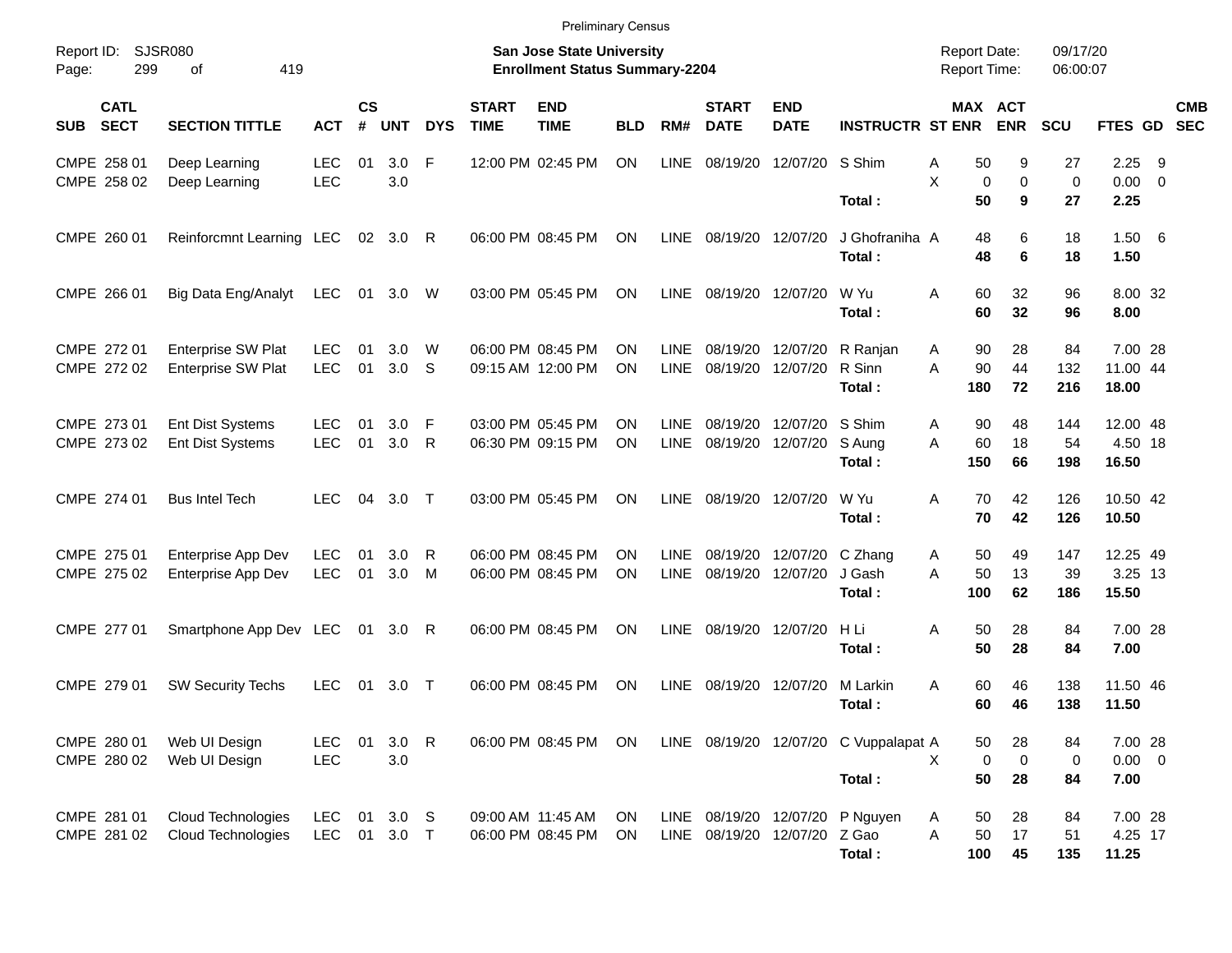| <b>Preliminary Census</b> |  |
|---------------------------|--|
|---------------------------|--|

| Report ID:<br>300<br>Page:               | SJSR080<br>419<br>οf                       |                   |                    |            |              |                             | San Jose State University<br><b>Enrollment Status Summary-2204</b> |            |                            |                                 |                           |                                                  | <b>Report Date:</b><br><b>Report Time:</b> |             | 09/17/20<br>06:00:07 |                    |                          |
|------------------------------------------|--------------------------------------------|-------------------|--------------------|------------|--------------|-----------------------------|--------------------------------------------------------------------|------------|----------------------------|---------------------------------|---------------------------|--------------------------------------------------|--------------------------------------------|-------------|----------------------|--------------------|--------------------------|
| <b>CATL</b><br><b>SECT</b><br><b>SUB</b> | <b>SECTION TITTLE</b>                      | <b>ACT</b>        | $\mathsf{cs}$<br># | <b>UNT</b> | <b>DYS</b>   | <b>START</b><br><b>TIME</b> | <b>END</b><br><b>TIME</b>                                          | <b>BLD</b> | RM#                        | <b>START</b><br><b>DATE</b>     | <b>END</b><br><b>DATE</b> | <b>INSTRUCTR ST ENR</b>                          | MAX ACT                                    | <b>ENR</b>  | SCU                  | <b>FTES GD</b>     | <b>CMB</b><br><b>SEC</b> |
| CMPE 283 01                              | <b>Virtual Techniques</b>                  | <b>LEC</b>        | 01                 | 3.0        | W            |                             | 06:00 PM 08:45 PM                                                  | ON         | <b>LINE</b>                | 08/19/20                        | 12/07/20                  | M Larkin<br>Total:                               | Α<br>50<br>50                              | 20<br>20    | 60<br>60             | 5.00 20<br>5.00    |                          |
| CMPE 285 01                              | Sw Engr Processes                          | <b>LEC</b>        | 01                 | 3.0        | M            |                             | 06:00 PM 08:45 PM                                                  | ON         | LINE                       | 08/19/20 12/07/20               |                           | R Sinn<br>Total:                                 | 60<br>A<br>60                              | 28<br>28    | 84<br>84             | 7.00 28<br>7.00    |                          |
| CMPE 286 01                              | Internet of Things                         | <b>LEC</b>        | 02                 | 3.0        | M            |                             | 06:00 PM 08:45 PM                                                  | ON         | LINE                       | 08/19/20 12/07/20               |                           | A Rayes<br>Total:                                | Α<br>50<br>50                              | 45<br>45    | 135<br>135           | 11.25 45<br>11.25  |                          |
| CMPE 287 01                              | <b>SW Qual Assur Test</b>                  | <b>LEC</b>        | 01                 | 3.0        | R            |                             | 06:00 PM 08:45 PM                                                  | ΟN         | <b>LINE</b>                | 08/19/20 12/07/20               |                           | Z Gao<br>Total:                                  | Α<br>40<br>40                              | 12<br>12    | 36<br>36             | 3.00 12<br>3.00    |                          |
| CMPE 294 01<br>CMPE 294 02               | <b>CMPE Seminar</b><br><b>CMPE Seminar</b> | SEM<br><b>SEM</b> | 04<br>04           | 3.0<br>3.0 | M<br>W       |                             | 04:00 PM 06:45 PM<br>04:00 PM 06:45 PM                             | ΟN<br>ΟN   | <b>LINE</b><br><b>LINE</b> | 08/19/20                        | 12/07/20                  | 08/19/20 12/07/20 T Chatterjee A<br>T Chatteriee | 25<br>25<br>A                              | 25<br>25    | 75<br>75             | 6.25 25<br>6.25 25 |                          |
| CMPE 294 03                              | <b>CMPE Seminar</b>                        | <b>SEM</b>        | 04                 | 3.0        | M            |                             | 12:00 PM 02:45 PM                                                  | ΟN         | LINE                       | 08/19/20                        | 12/07/20                  | R Bruce                                          | 25<br>A                                    | 25          | 75                   | 6.25 25            |                          |
| CMPE 294 04                              | <b>CMPE Seminar</b>                        | <b>SEM</b>        | 04                 | 3.0        | $\mathsf{T}$ |                             | 06:30 PM 09:15 PM                                                  | ΟN         | LINE                       | 08/19/20                        | 12/07/20                  | R Bruce                                          | 25<br>A                                    | 14          | 42                   | 3.50 14            |                          |
| CMPE 294 05                              | <b>CMPE Seminar</b>                        | <b>SEM</b>        | 04                 | 3.0        | W            |                             | 06:00 PM 08:45 PM                                                  | ΟN         | <b>LINE</b>                | 08/19/20                        | 12/07/20                  | M Highby                                         | 25<br>A                                    | 25          | 75                   | 6.25 25            |                          |
| CMPE 294 06                              | <b>CMPE Seminar</b>                        | <b>SEM</b>        | 04                 | 3.0        | R            |                             | 12:00 PM 02:45 PM                                                  | ΟN         | LINE                       | 08/19/20                        | 12/07/20                  | J Leih                                           | 25<br>Α                                    | 25          | 75                   | 6.25 25            |                          |
| CMPE 294 07                              | <b>CMPE Seminar</b>                        | <b>SEM</b>        | 04                 | 3.0        | $\mathsf{T}$ |                             | 12:00 PM 02:45 PM                                                  | ΟN         | <b>LINE</b>                | 08/19/20                        | 12/07/20                  | A Megwalu                                        | 25<br>Α                                    | 22          | 66                   | 5.50 22            |                          |
| CMPE 294 08                              | <b>CMPE Seminar</b>                        | <b>SEM</b>        | 04                 | 3.0        | R            |                             | 06:00 PM 08:45 PM                                                  | ΟN         | LINE                       | 08/19/20 12/07/20               |                           |                                                  | Α<br>25                                    | $\Omega$    | 0                    | $0.00 \t 0$        |                          |
|                                          |                                            |                   |                    |            |              |                             |                                                                    |            |                            |                                 |                           | Total:                                           | 200                                        | 161         | 483                  | 40.25              |                          |
|                                          | CMPE 295A 01 Master Project I              | LAB               | 16                 | 3.0        | -F           |                             | 06:00 PM 08:45 PM                                                  | ΟN         | <b>LINE</b>                | 08/19/20 12/07/20               |                           | D Harkey                                         | 30<br>Α                                    | 12          | 36                   | 3.00 12            |                          |
|                                          | CMPE 295A 02 Master Project I              | LAB               | 16                 | 3.0        | F            |                             | 06:00 PM 08:45 PM                                                  | ΟN         | <b>LINE</b>                | 08/19/20                        | 12/07/20                  | D Harkey                                         | 30<br>Α                                    | 16          | 48                   | 4.00 16            |                          |
|                                          | CMPE 295A 03 Master Project I              | LAB               | 16                 | 3.0        | F            |                             | 06:00 PM 08:45 PM                                                  | ΟN         | <b>LINE</b>                | 08/19/20                        | 12/07/20                  | D Harkey                                         | 30<br>A                                    | 12          | 36                   | 3.00 12            |                          |
|                                          | CMPE 295A 04 Master Project I              | LAB               | 16                 | 3.0        | F            |                             | 06:00 PM 08:45 PM                                                  | ΟN         | <b>LINE</b>                | 08/19/20 12/07/20               |                           | D Harkey                                         | 30<br>A                                    | 30          | 90                   | 7.50 30            |                          |
|                                          | CMPE 295A 05 Master Project I              | LAB               | 16                 | 3.0        | F            |                             | 06:00 PM 08:45 PM                                                  | ΟN         | <b>LINE</b>                | 08/19/20                        | 12/07/20                  | D Harkey                                         | 30<br>Α                                    | 32          | 96                   | 8.00 32            |                          |
|                                          | CMPE 295A 06 Master Project I              | LAB               | 16                 | 3.0        | F            |                             | 06:00 PM 08:45 PM                                                  | ΟN         | <b>LINE</b>                | 08/19/20                        | 12/07/20                  | D Harkey                                         | 30<br>Α                                    | $\mathbf 0$ | 0                    | $0.00 \ 0$         |                          |
|                                          | CMPE 295A 07 Master Project I              | LAB               | 16                 | 3.0        | F            |                             | 06:00 PM 08:45 PM                                                  | ΟN         | <b>LINE</b>                | 08/19/20                        | 12/07/20                  | D Harkey                                         | 30<br>Α                                    | 24          | 72                   | 6.00 24            |                          |
| CMPE 295A 08                             | Master Project I                           | LAB               | 16                 | 3.0        | F            |                             | 06:00 PM 08:45 PM                                                  | ΟN         | LINE                       | 08/19/20                        | 12/07/20                  | D Harkey                                         | 30<br>A                                    | 24          | 72                   | 6.00 24            |                          |
|                                          | CMPE 295A 09 Master Project I              | LAB               | 16                 | 3.0        | F            |                             | 06:00 PM 08:45 PM                                                  | ΟN         | <b>LINE</b>                | 08/19/20 12/07/20               |                           | D Harkey                                         | 30<br>Α                                    | 28          | 84                   | 7.00 28            |                          |
|                                          | CMPE 295A 10 Master Project I              | LAB               |                    | 16 3.0 F   |              |                             | 06:00 PM 08:45 PM                                                  | ON         |                            | LINE 08/19/20 12/07/20          |                           | D Harkey                                         | Α<br>30                                    | 0           | 0                    | $0.00 \t 0$        |                          |
|                                          | CMPE 295A 11 Master Project I              | LAB               | 16                 | 3.0 F      |              |                             | 06:00 PM 08:45 PM                                                  | <b>ON</b>  |                            | LINE 08/19/20 12/07/20          |                           | D Harkey                                         | 30<br>Α                                    | 0           | 0                    | $0.00 \t 0$        |                          |
|                                          | CMPE 295A 12 Master Project I              | LAB               |                    | 16 3.0 F   |              |                             | 06:00 PM 08:45 PM                                                  | ON         |                            | LINE 08/19/20 12/07/20          |                           | D Harkey                                         | 30<br>A                                    | 0           | 0                    | $0.00 \t 0$        |                          |
|                                          |                                            |                   |                    |            |              |                             |                                                                    |            |                            |                                 |                           | Total:                                           |                                            | 360 178     | 534                  | 44.50              |                          |
|                                          | CMPE 295B 01 Master Project II             | LAB               |                    | 16 3.0 F   |              |                             | 06:00 PM 08:45 PM                                                  | <b>ON</b>  |                            | LINE 08/19/20 12/07/20          |                           | D Harkey                                         | 30<br>A                                    | 30          | 90                   | 7.50 30            |                          |
|                                          | CMPE 295B 02 Master Project II             | LAB               |                    | 16 3.0 F   |              |                             | 06:00 PM 08:45 PM                                                  | <b>ON</b>  |                            | LINE 08/19/20 12/07/20 D Harkey |                           |                                                  | 30<br>Α                                    | 30          | 90                   | 7.50 30            |                          |
|                                          | CMPE 295B 03 Master Project II             | LAB               |                    | 16 3.0 F   |              |                             | 06:00 PM 08:45 PM                                                  | ON         |                            | LINE 08/19/20 12/07/20 D Harkey |                           |                                                  | 30<br>Α                                    | 29          | 87                   | 7.25 29            |                          |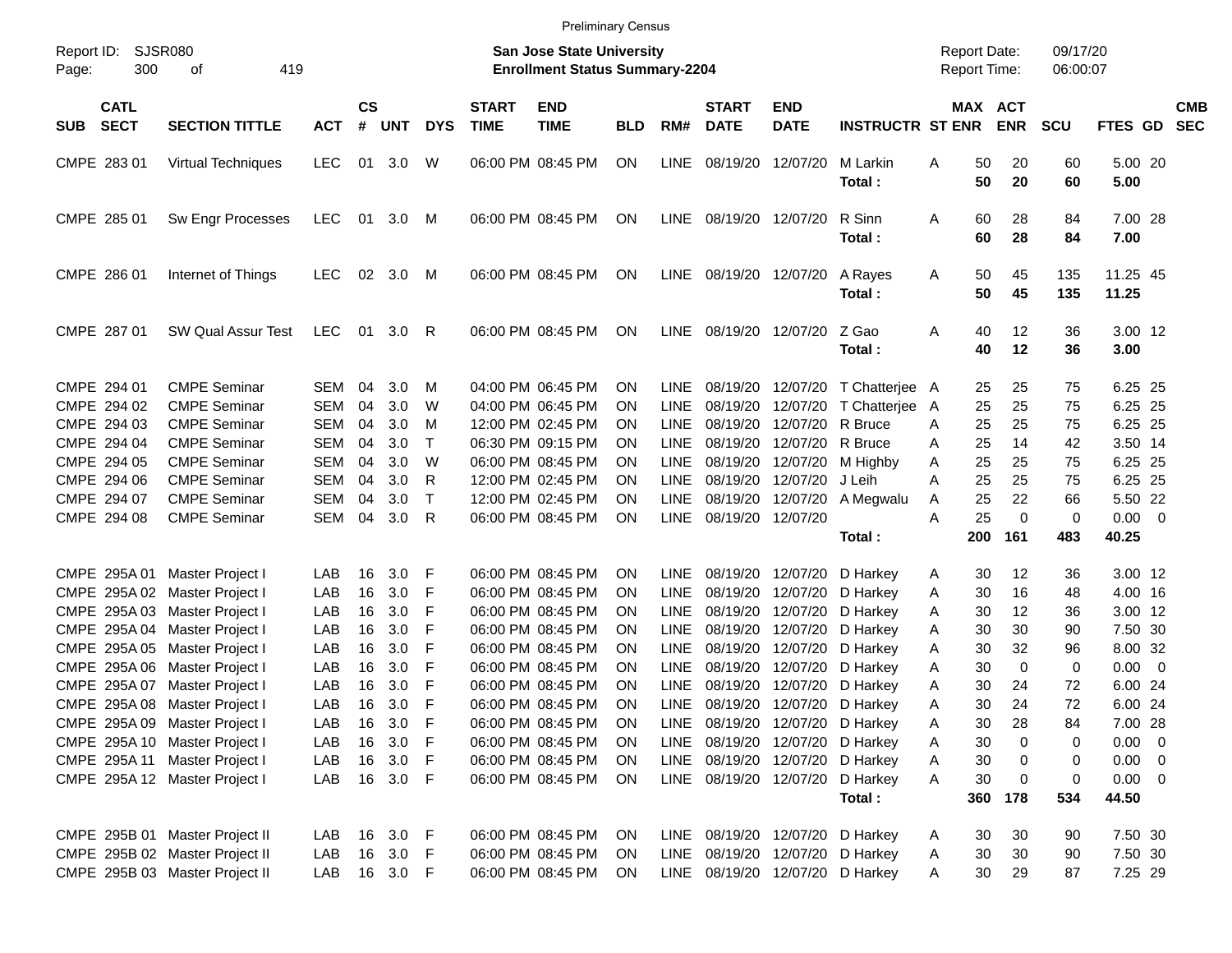|                                          |                                                |                |                    |            |            |                             | <b>Preliminary Census</b>                                                 |            |             |                             |                                |                                 |   |                                     |                |                      |            |                |                          |
|------------------------------------------|------------------------------------------------|----------------|--------------------|------------|------------|-----------------------------|---------------------------------------------------------------------------|------------|-------------|-----------------------------|--------------------------------|---------------------------------|---|-------------------------------------|----------------|----------------------|------------|----------------|--------------------------|
| Report ID:<br>301<br>Page:               | SJSR080<br>419<br>οf                           |                |                    |            |            |                             | <b>San Jose State University</b><br><b>Enrollment Status Summary-2204</b> |            |             |                             |                                |                                 |   | <b>Report Date:</b><br>Report Time: |                | 09/17/20<br>06:00:07 |            |                |                          |
| <b>CATL</b><br><b>SECT</b><br><b>SUB</b> | <b>SECTION TITTLE</b>                          | <b>ACT</b>     | $\mathsf{cs}$<br># | <b>UNT</b> | <b>DYS</b> | <b>START</b><br><b>TIME</b> | <b>END</b><br><b>TIME</b>                                                 | <b>BLD</b> | RM#         | <b>START</b><br><b>DATE</b> | <b>END</b><br><b>DATE</b>      | <b>INSTRUCTR ST ENR</b>         |   | MAX ACT                             | <b>ENR</b>     | <b>SCU</b>           | FTES GD    |                | <b>CMB</b><br><b>SEC</b> |
|                                          | CMPE 295B 04 Master Project II                 | LAB            | 16                 | 3.0        | F          |                             | 06:00 PM 08:45 PM                                                         | ON.        | <b>LINE</b> | 08/19/20                    | 12/07/20                       | D Harkey                        | A | 30                                  | 30             | 90                   | 7.50 30    |                |                          |
| CMPE 295B 05                             | Master Project II                              | LAB            | 16                 | 3.0        | F          |                             | 06:00 PM 08:45 PM                                                         | <b>ON</b>  | <b>LINE</b> | 08/19/20                    | 12/07/20                       | D Harkey                        | Α | 30                                  | 20             | 60                   | 5.00 20    |                |                          |
| CMPE 295B 06                             | Master Project II                              | LAB            | 16                 | 3.0        | F          |                             | 06:00 PM 08:45 PM                                                         | <b>ON</b>  | <b>LINE</b> | 08/19/20                    | 12/07/20                       | D Harkey                        | A | 30                                  | $\overline{1}$ | 3                    | 0.25       | - 1            |                          |
| CMPE 295B 07                             | Master Project II                              | LAB            | 16                 | 3.0        | F          |                             | 06:00 PM 08:45 PM                                                         | <b>ON</b>  | <b>LINE</b> | 08/19/20                    | 12/07/20                       | D Harkey                        | A | 30                                  | 9              | 27                   | 2.25       | - 9            |                          |
|                                          | CMPE 295B 08 Master Project II                 | LAB            | 16                 | 3.0        | F          |                             | 06:00 PM 08:45 PM                                                         | <b>ON</b>  | <b>LINE</b> | 08/19/20                    | 12/07/20                       | D Harkey                        | Α | 30                                  | 17             | 51                   | 4.25 17    |                |                          |
|                                          | CMPE 295B 09 Master Project II                 | LAB            | 16                 | 3.0        | F          |                             | 06:00 PM 08:45 PM                                                         | <b>ON</b>  | <b>LINE</b> | 08/19/20                    | 12/07/20                       | D Harkey                        | Α | 30                                  | 12             | 36                   | 3.00 12    |                |                          |
|                                          | CMPE 295B 10 Master Project II                 | LAB            | 16                 | 3.0        | F          |                             | 06:00 PM 08:45 PM                                                         | <b>ON</b>  | <b>LINE</b> | 08/19/20                    | 12/07/20                       | D Harkey                        | Α | 30                                  | 11             | 33                   | 2.75 11    |                |                          |
| CMPE 295B 11                             | Master Project II                              | LAB            | 16                 | 3.0        | F          |                             | 06:00 PM 08:45 PM                                                         | <b>ON</b>  | <b>LINE</b> | 08/19/20                    | 12/07/20                       | D Harkey                        | Α | 30                                  | 4              | 12                   | 1.00       | $\overline{4}$ |                          |
|                                          | CMPE 295B 12 Master Project II                 | LAB            | 16                 | 3.0        | F          |                             | 06:00 PM 08:45 PM                                                         | ON         | LINE        | 08/19/20                    | 12/07/20                       | D Harkey                        | A | 30                                  | 4              | 12                   | 1.00       | 4              |                          |
|                                          |                                                |                |                    |            |            |                             |                                                                           |            |             |                             |                                | Total:                          |   | 360                                 | 197            | 591                  | 49.25      |                |                          |
| CMPE 297 01                              | <b>Special Topics</b>                          | <b>SEM</b>     | 02                 | 3.0        | TR         |                             | 03:00 PM 04:15 PM                                                         | <b>ON</b>  | LINE        | 08/19/20                    | 12/07/20                       | G Guzun                         | A | 50                                  | 9              | 27                   | 2.25       | - 9            |                          |
| CMPE 297 02                              | <b>Special Topics</b>                          | <b>SEM</b>     |                    | 3.0        |            |                             |                                                                           |            |             |                             |                                |                                 | X | 0                                   | 0              | 0                    | 0.00       | 0              |                          |
| CMPE 297 03                              | <b>Special Topics</b>                          | <b>SEM</b>     | 02                 | 3.0        | м          |                             | 06:00 PM 08:45 PM                                                         | <b>ON</b>  | LINE        | 08/19/20 12/07/20           |                                | R Bruce                         | A | 40                                  | $\overline{7}$ | 21                   | 1.75       | - 7            |                          |
|                                          |                                                |                |                    |            |            |                             |                                                                           |            |             |                             |                                | Total:                          |   | 90                                  | 16             | 48                   | 4.00       |                |                          |
| CMPE 298 01                              | <b>Special Problems</b>                        | <b>SUP</b>     | 25                 | 1.0        | <b>TBA</b> |                             |                                                                           | <b>ON</b>  | LINE        | 08/19/20 12/07/20           |                                | D Harkey                        | Α | 20                                  | 7              | $\overline{7}$       | 0.58       | $\overline{7}$ |                          |
|                                          |                                                |                |                    |            |            |                             |                                                                           |            |             |                             |                                | Total:                          |   | 20                                  | $\overline{7}$ | $\overline{7}$       | 0.58       |                |                          |
| CMPE 298131                              | <b>CMPE/SE Internship</b>                      | <b>SUP</b>     | 48                 | 1.0        | <b>TBA</b> |                             |                                                                           | ON         | LINE        | 08/19/20                    | 12/07/20                       | <b>B</b> Eswar                  | A | 25                                  | 25             | 25                   | 2.08 25    |                |                          |
| CMPE 298132                              | <b>CMPE/SE Internship</b>                      | <b>SUP</b>     | 48                 | 1.0        | <b>TBA</b> |                             |                                                                           | ON         | <b>LINE</b> | 08/19/20                    | 12/07/20                       | <b>B</b> Eswar                  | A | 25                                  | 25             | 25                   | 2.08       | - 25           |                          |
| CMPE 2981 33                             | <b>CMPE/SE Internship</b>                      | <b>SUP</b>     | 48                 | 1.0        | <b>TBA</b> |                             |                                                                           | ON         | <b>LINE</b> | 08/19/20                    | 12/07/20                       | <b>B</b> Eswar                  | A | 25                                  | 22             | 22                   | 1.83 22    |                |                          |
| CMPE 298134                              | <b>CMPE/SE Internship</b>                      | <b>SUP</b>     | 48                 | 1.0        | <b>TBA</b> |                             |                                                                           | ON         | <b>LINE</b> | 08/19/20                    | 12/07/20                       | <b>B</b> Eswar                  | A | 25                                  | 8              | 8                    | 0.67       | -8             |                          |
| CMPE 2981 35                             | <b>CMPE/SE Internship</b>                      | <b>SUP</b>     | 48                 | 1.0        | <b>TBA</b> |                             |                                                                           | ON         | <b>LINE</b> | 08/19/20                    | 12/07/20                       | <b>B</b> Eswar                  | A | 25                                  | 0              | 0                    | 0.00       | 0              |                          |
| CMPE 298136                              | <b>CMPE/SE Internship</b>                      | <b>SUP</b>     | 48                 | 1.0        | <b>TBA</b> |                             |                                                                           | ON         | <b>LINE</b> | 08/19/20                    | 12/07/20                       | <b>B</b> Eswar                  | A | 25                                  | 0              | 0                    | 0.00       | 0              |                          |
| CMPE 298137                              | <b>CMPE/SE Internship</b>                      | <b>SUP</b>     | 48                 | 1.0        | <b>TBA</b> |                             |                                                                           | ON         | <b>LINE</b> | 08/19/20                    | 12/07/20                       | <b>B</b> Eswar                  | A | 25                                  | 0              | 0                    | 0.00       | 0              |                          |
| CMPE 298138                              | CMPE/SE Internship                             | <b>SUP</b>     | 48                 | 1.0        | <b>TBA</b> |                             |                                                                           | ON         | <b>LINE</b> | 08/19/20                    | 12/07/20                       | <b>B</b> Eswar                  | A | 25                                  | 0              | 0                    | 0.00       | 0              |                          |
| CMPE 298I 39                             | <b>CMPE/SE Internship</b>                      | <b>SUP</b>     | 48                 | 1.0        | <b>TBA</b> |                             |                                                                           | ON         | <b>LINE</b> | 08/19/20                    | 12/07/20                       | <b>B</b> Eswar                  | A | 25                                  | 0              | 0                    | 0.00       | 0              |                          |
| CMPE 2981 40                             | <b>CMPE/SE Internship</b>                      | <b>SUP</b>     | 48                 | 1.0        | <b>TBA</b> |                             |                                                                           | ON         | <b>LINE</b> | 08/19/20                    | 12/07/20                       | <b>B</b> Eswar                  | A | 25                                  | 0              | 0                    | 0.00       | 0              |                          |
| CMPE 298141                              | <b>CMPE/SE Internship</b>                      | <b>SUP</b>     | 48                 | 3.0        | <b>TBA</b> |                             |                                                                           | <b>ON</b>  | LINE        | 08/19/20                    | 12/07/20 B Eswar               |                                 | A | 25                                  | 0              | 0                    | 0.00       | 0              |                          |
|                                          | CMPE 298I 42 CMPE/SE Internship SUP 48 3.0 TBA |                |                    |            |            |                             |                                                                           | ON.        |             |                             | LINE 08/19/20 12/07/20 B Eswar |                                 | A | 25                                  | $\overline{c}$ | 6                    | $0.50$ 2   |                |                          |
|                                          |                                                |                |                    |            |            |                             |                                                                           |            |             |                             |                                | Total:                          |   | 300                                 | 82             | 86                   | 7.17       |                |                          |
| CMPE 299A 01 Master Thesis I             |                                                | SUP 25 3.0 TBA |                    |            |            |                             |                                                                           | <b>ON</b>  |             |                             |                                | LINE 08/19/20 12/07/20 D Harkey | A | 15                                  | 5              | 15                   | $1.25 - 5$ |                |                          |
|                                          |                                                |                |                    |            |            |                             |                                                                           |            |             |                             |                                | Total:                          |   | 15                                  | 5              | 15                   | 1.25       |                |                          |
|                                          | CMPE 299B 01 Master Thesis II                  | SUP 25 3.0 TBA |                    |            |            |                             |                                                                           | <b>ON</b>  |             |                             |                                | LINE 08/19/20 12/07/20 D Harkey | A | 10                                  | 8              | 24                   | 2.00 8     |                |                          |
|                                          |                                                |                |                    |            |            |                             |                                                                           |            |             |                             |                                | Total:                          |   | 10                                  | 8              | 24                   | 2.00       |                |                          |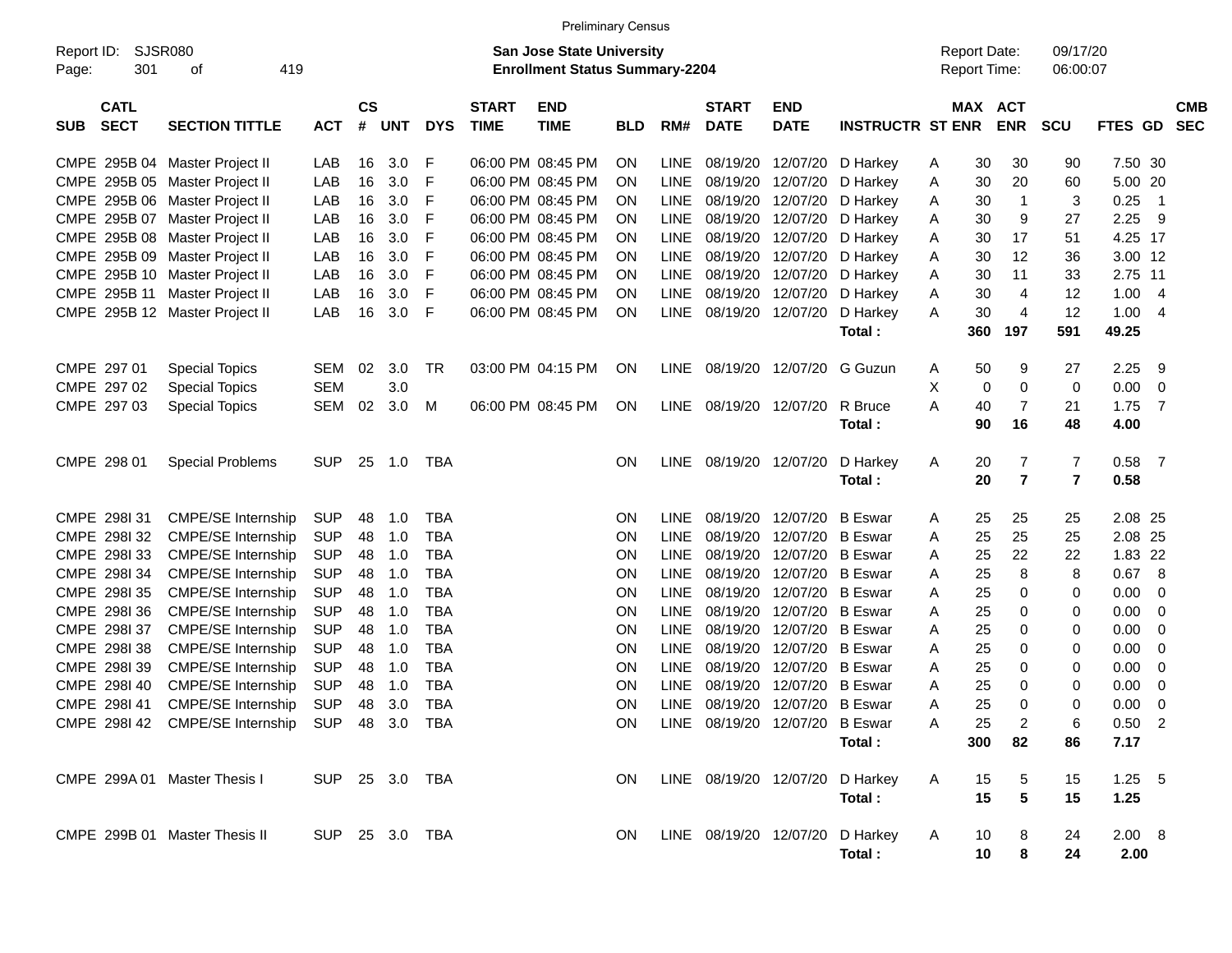|                                          |                             |            |                              |            |                             |                                                                           | <b>Preliminary Census</b> |     |                             |                           |                                                                                                    |                                            |                     |                                   |                                     |                   |
|------------------------------------------|-----------------------------|------------|------------------------------|------------|-----------------------------|---------------------------------------------------------------------------|---------------------------|-----|-----------------------------|---------------------------|----------------------------------------------------------------------------------------------------|--------------------------------------------|---------------------|-----------------------------------|-------------------------------------|-------------------|
| Report ID:<br>302<br>Page:               | SJSR080<br>419<br>of        |            |                              |            |                             | <b>San Jose State University</b><br><b>Enrollment Status Summary-2204</b> |                           |     |                             |                           |                                                                                                    | <b>Report Date:</b><br><b>Report Time:</b> |                     | 09/17/20<br>06:00:07              |                                     |                   |
| <b>CATL</b><br><b>SECT</b><br><b>SUB</b> | <b>SECTION TITTLE</b>       | <b>ACT</b> | <b>CS</b><br>#<br><b>UNT</b> | <b>DYS</b> | <b>START</b><br><b>TIME</b> | <b>END</b><br><b>TIME</b>                                                 | <b>BLD</b>                | RM# | <b>START</b><br><b>DATE</b> | <b>END</b><br><b>DATE</b> | <b>INSTRUCTR ST ENR</b>                                                                            | MAX                                        | ACT<br><b>ENR</b>   | <b>SCU</b>                        | FTES GD                             | <b>CMB</b><br>SEC |
| Department :                             | <b>Computer Engineering</b> |            |                              |            |                             |                                                                           |                           |     |                             |                           | Department Total:<br><b>Lower Division:</b><br><b>Upper Division:</b><br><b>Graduate Division:</b> | 7253<br>390<br>3338<br>3525                | 286<br>2495<br>1795 | 4576 11657<br>429<br>6017<br>5211 | 871.33<br>28.60<br>408.58<br>434.15 |                   |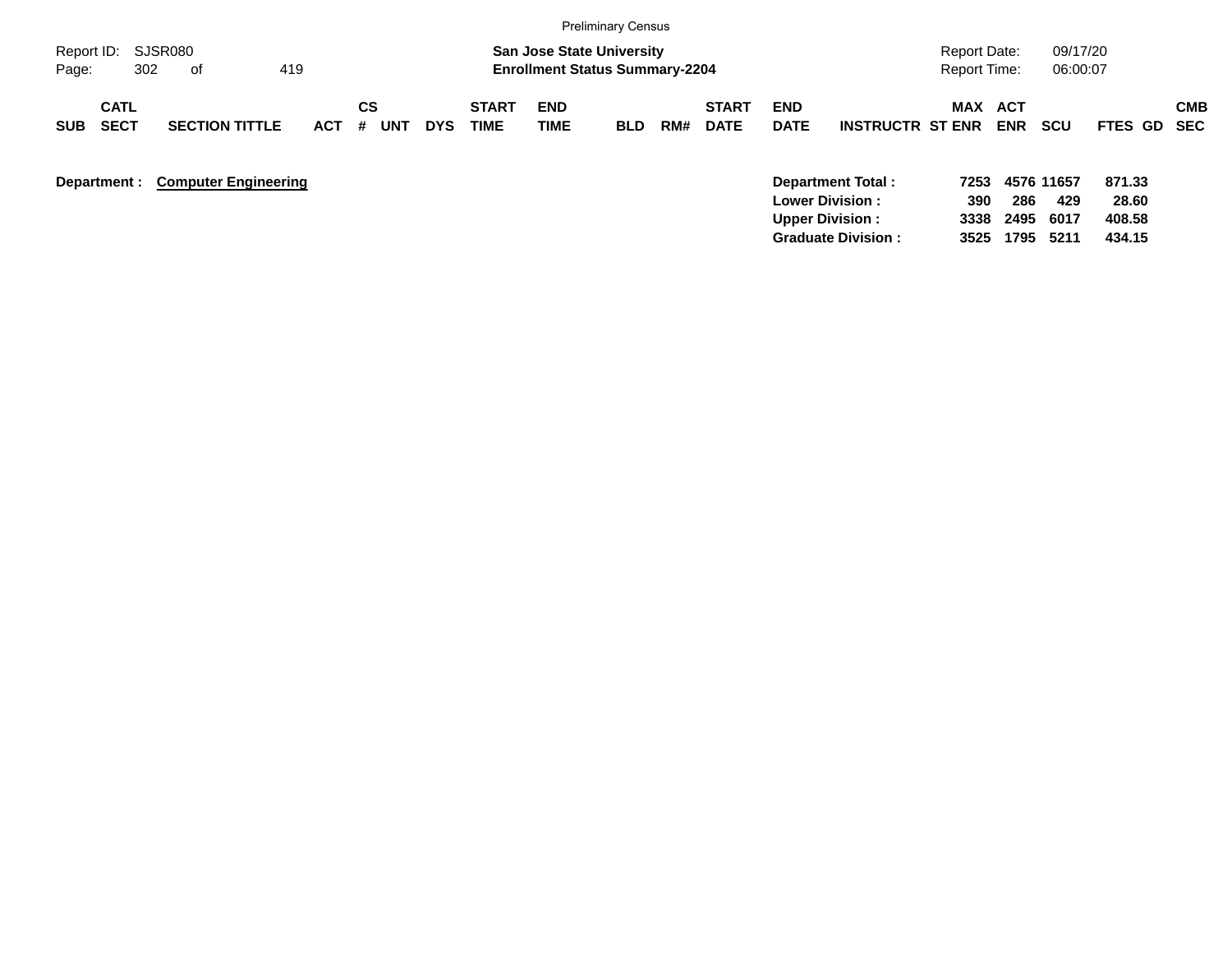|                     |                            |                               |               |                    |            |              |                             |                                                                           | <b>Preliminary Census</b> |             |                             |                           |                                       |                                     |             |                      |                  |                          |                          |
|---------------------|----------------------------|-------------------------------|---------------|--------------------|------------|--------------|-----------------------------|---------------------------------------------------------------------------|---------------------------|-------------|-----------------------------|---------------------------|---------------------------------------|-------------------------------------|-------------|----------------------|------------------|--------------------------|--------------------------|
| Report ID:<br>Page: | 303                        | SJSR080<br>419<br>οf          |               |                    |            |              |                             | <b>San Jose State University</b><br><b>Enrollment Status Summary-2204</b> |                           |             |                             |                           |                                       | <b>Report Date:</b><br>Report Time: |             | 09/17/20<br>06:00:07 |                  |                          |                          |
| <b>SUB</b>          | <b>CATL</b><br><b>SECT</b> | <b>SECTION TITTLE</b>         | <b>ACT</b>    | $\mathsf{cs}$<br># | <b>UNT</b> | <b>DYS</b>   | <b>START</b><br><b>TIME</b> | <b>END</b><br><b>TIME</b>                                                 | <b>BLD</b>                | RM#         | <b>START</b><br><b>DATE</b> | <b>END</b><br><b>DATE</b> | <b>INSTRUCTR ST ENR</b>               | MAX ACT                             | <b>ENR</b>  | <b>SCU</b>           | FTES GD          |                          | <b>CMB</b><br><b>SEC</b> |
| College             |                            | <b>Engineering</b>            |               |                    |            |              |                             |                                                                           |                           |             |                             |                           |                                       |                                     |             |                      |                  |                          |                          |
|                     | Department :               | <b>Biomedical Engineering</b> |               |                    |            |              |                             |                                                                           |                           |             |                             |                           |                                       |                                     |             |                      |                  |                          |                          |
| <b>BME</b>          | 25 01                      | Intro BioMed                  | <b>LEC</b>    | 04                 | 3.0        | M            |                             | 06:00 PM 07:50 PM                                                         | <b>ON</b>                 | LINE        |                             | 08/19/20 12/07/20         | C Rappleye                            | 90<br>A                             | 92          | 184                  | 18.40 0          |                          |                          |
| <b>BME</b>          | 25 02                      | Intro BioMed                  | LAB           | 16                 | 0.0        | Τ            |                             | 09:00 AM 11:45 AM                                                         | <b>ON</b>                 | LINE        | 08/19/20                    | 12/07/20                  | M Cooke                               | 30<br>A                             | 31          | 31                   | 0.00             | $\overline{\mathbf{0}}$  |                          |
| <b>BME</b>          | 25 03                      | Intro BioMed                  | LAB           | 16                 | 0.0        | R            |                             | 01:30 PM 04:15 PM                                                         | <b>ON</b>                 | <b>LINE</b> |                             | 08/19/20 12/07/20         | D Lopez                               | Α<br>30                             | 29          | 29                   | 0.00             | $\overline{\mathbf{0}}$  |                          |
| <b>BME</b>          | 25 04                      | Intro BioMed                  | LAB           | 16                 | 0.0        | W            |                             | 06:00 PM 08:45 PM                                                         | <b>ON</b>                 | LINE        |                             | 08/19/20 12/07/20         | Y Baloda<br>Total:                    | 30<br>Α<br>180                      | 32<br>184   | 32<br>276            | 0.00<br>18.40    | $\overline{\phantom{0}}$ |                          |
| <b>BME</b>          | 68 01                      | <b>BME Appl Mtls Crmc</b>     | LEC           | 01                 | 3.0        | <b>MW</b>    |                             | 03:00 PM 04:15 PM                                                         | <b>ON</b>                 | LINE        |                             | 08/19/20 12/07/20         | M Leineweber A<br>Total:              | 60<br>60                            | 61<br>61    | 183<br>183           | 12.55 7<br>12.55 |                          |                          |
|                     |                            |                               |               |                    |            |              |                             |                                                                           |                           |             |                             |                           |                                       |                                     |             |                      |                  |                          |                          |
| <b>BME</b>          | 115 01                     | <b>Fndtns Biomed Engr</b>     | LEC           | 04                 | 4.0        | TR           |                             | 01:30 PM 02:50 PM                                                         | <b>ON</b>                 | LINE        | 08/19/20                    | 12/07/20                  | P Jurney                              | 64<br>Α                             | 65          | 195                  | 17.87            | - 8                      |                          |
| <b>BME</b>          | 115 02                     | Fndtns Biomed Engr            | LAB           | 16                 | 0.0        | F            |                             | 09:00 AM 11:45 AM                                                         |                           |             | 08/19/20                    | 12/07/20                  | P Jain                                | 16<br>Α                             | 16          | 16                   | 0.00             | 3                        |                          |
| <b>BME</b>          | 115 03                     | Fndtns Biomed Engr            | LAB           | 16                 | 0.0        | R            |                             | 09:00 AM 11:45 AM                                                         |                           |             | 08/19/20                    | 12/07/20                  | H Ahmed Moh <b>a</b>                  | 16                                  | 16          | 16                   | 0.00             | - 0                      |                          |
| <b>BME</b>          | 115 04                     | Fndtns Biomed Engr            | LAB           | 16                 | 0.0        | F            |                             | 01:30 PM 04:15 PM                                                         |                           |             | 08/19/20                    | 12/07/20                  | A Singaravel A                        | 16                                  | 17          | 17                   | 0.00             | - 5                      |                          |
| <b>BME</b>          | 115 05                     | Fndtns Biomed Engr            | LAB           | 16                 | 0.0        | $\mathsf{T}$ |                             | 09:00 AM 11:45 AM                                                         |                           |             | 08/19/20                    | 12/07/20                  |                                       | 16<br>Α                             | 0           | 0                    | 0.00             | $\overline{0}$           |                          |
| <b>BME</b>          | 115 06                     | <b>Fndtns Biomed Engr</b>     | LAB           | 16                 | 0.0        | W            |                             | 06:00 PM 08:45 PM                                                         |                           |             |                             | 08/19/20 12/07/20         | S Pathare                             | 16<br>Α                             | 16          | 16                   | 0.00             | $\overline{\phantom{0}}$ |                          |
|                     |                            |                               |               |                    |            |              |                             |                                                                           |                           |             |                             |                           | Total:                                | 144                                 | 130         | 260                  | 17.87            |                          |                          |
| <b>BME</b>          | 117 01                     | <b>Biotransport Phen</b>      | <b>LEC</b>    | 02                 | 3.0        | <b>TR</b>    |                             | 12:00 PM 01:20 PM                                                         | <b>ON</b>                 | LINE        |                             | 08/19/20 12/07/20         | P Jurney                              | 45<br>A                             | 21          | 63                   | $4.20 \ 0$       |                          |                          |
|                     |                            |                               |               |                    |            |              |                             |                                                                           |                           |             |                             |                           | Total:                                | 45                                  | 21          | 63                   | 4.20             |                          |                          |
| <b>BME</b>          | 130 01                     | Num. Methods BME              | <b>LEC</b>    | 01                 | 3.0        | MW           |                             | 12:00 PM 12:50 PM                                                         | <b>ON</b>                 | LINE        | 08/19/20                    | 12/07/20                  | M Leineweber A                        | 90                                  | 86          | 172                  | 17.20            | $\overline{\phantom{0}}$ |                          |
| <b>BME</b>          | 130 02                     | Num. Methods BME              | LAB           | 16                 | 0.0        | W            |                             | 01:30 PM 04:15 PM                                                         | <b>ON</b>                 | <b>LINE</b> | 08/19/20                    | 12/07/20                  | A Natar                               | 45<br>A                             | 42          | 42                   | 0.00             | $\overline{\mathbf{0}}$  |                          |
| <b>BME</b>          | 130 03                     | Num. Methods BME              | LAB           | 16                 | 0.0        | W            |                             | 09:00 AM 11:45 AM                                                         | <b>ON</b>                 | LINE        |                             | 08/19/20 12/07/20         | N Gulkaya                             | 45<br>A                             | 44          | 44                   | $0.00 \t 0$      |                          |                          |
|                     |                            |                               |               |                    |            |              |                             |                                                                           |                           |             |                             |                           | Total:                                | 180                                 | 172         | 258                  | 17.20            |                          |                          |
| <b>BME</b>          | 135 01                     | Biomed Eng Dsgn MethLEC       |               | 02                 | 2.0        | $\top$       |                             | 10:30 AM 11:20 AM                                                         | <b>ON</b>                 | LINE        | 08/19/20                    | 12/07/20                  | Y Baloda                              | 60<br>Α                             | 13          | 13                   | 1.83             | -3                       |                          |
| <b>BME</b>          | 135 02                     | Biomed Eng Dsgn MethLAB       |               | 16                 | 0.0        | F            |                             | 01:30 PM 04:15 PM                                                         |                           |             | 08/19/20                    | 12/07/20                  |                                       | 30<br>A                             | $\mathbf 0$ | 0                    | 0.00             | $\mathbf 0$              |                          |
| <b>BME</b>          | 135 03                     | Biomed Eng Dsgn MethLAB       |               | 16                 | 0.0        | M            |                             | 09:00 AM 11:45 AM                                                         | <b>ON</b>                 | LINE        |                             | 08/19/20 12/07/20         | Y Baloda                              | 30<br>Α                             | 13          | 13                   | 0.00             | -3                       |                          |
|                     |                            |                               |               |                    |            |              |                             |                                                                           |                           |             |                             |                           | Total:                                | 120                                 | 26          | 26                   | 1.83             |                          |                          |
|                     | BME 147 01                 | Stat BioMed Engr              | LEC 02 3.0 TR |                    |            |              |                             | 03:00 PM 04:15 PM                                                         | ON                        |             | LINE 08/19/20 12/07/20      |                           | A Bellofiore A                        | 80                                  | 73          | 219                  | 15.20 12         |                          |                          |
|                     |                            |                               |               |                    |            |              |                             |                                                                           |                           |             |                             |                           | Total:                                | 80                                  | 73          | 219                  | 15.20            |                          |                          |
|                     | BME 165 01                 | Appl Eng Biomech              | LEC 01 3.0 MW |                    |            |              |                             | 01:30 PM 02:45 PM                                                         | ON                        |             | LINE 08/19/20 12/07/20      |                           | M Leineweber A                        | 80                                  | 16          | 48                   | 3.35 3           |                          |                          |
|                     |                            |                               |               |                    |            |              |                             |                                                                           |                           |             |                             |                           | Total:                                | 80                                  | 16          | 48                   | 3.35             |                          |                          |
|                     | BME 168 01                 | Med Biol Polymers             | LEC 01 3.0 MW |                    |            |              |                             | 10:30 AM 11:20 AM                                                         | ON                        |             |                             |                           | LINE 08/19/20 12/07/20 M Alonso-ami A | 75                                  | 56          | 112                  | 11.20 0          |                          |                          |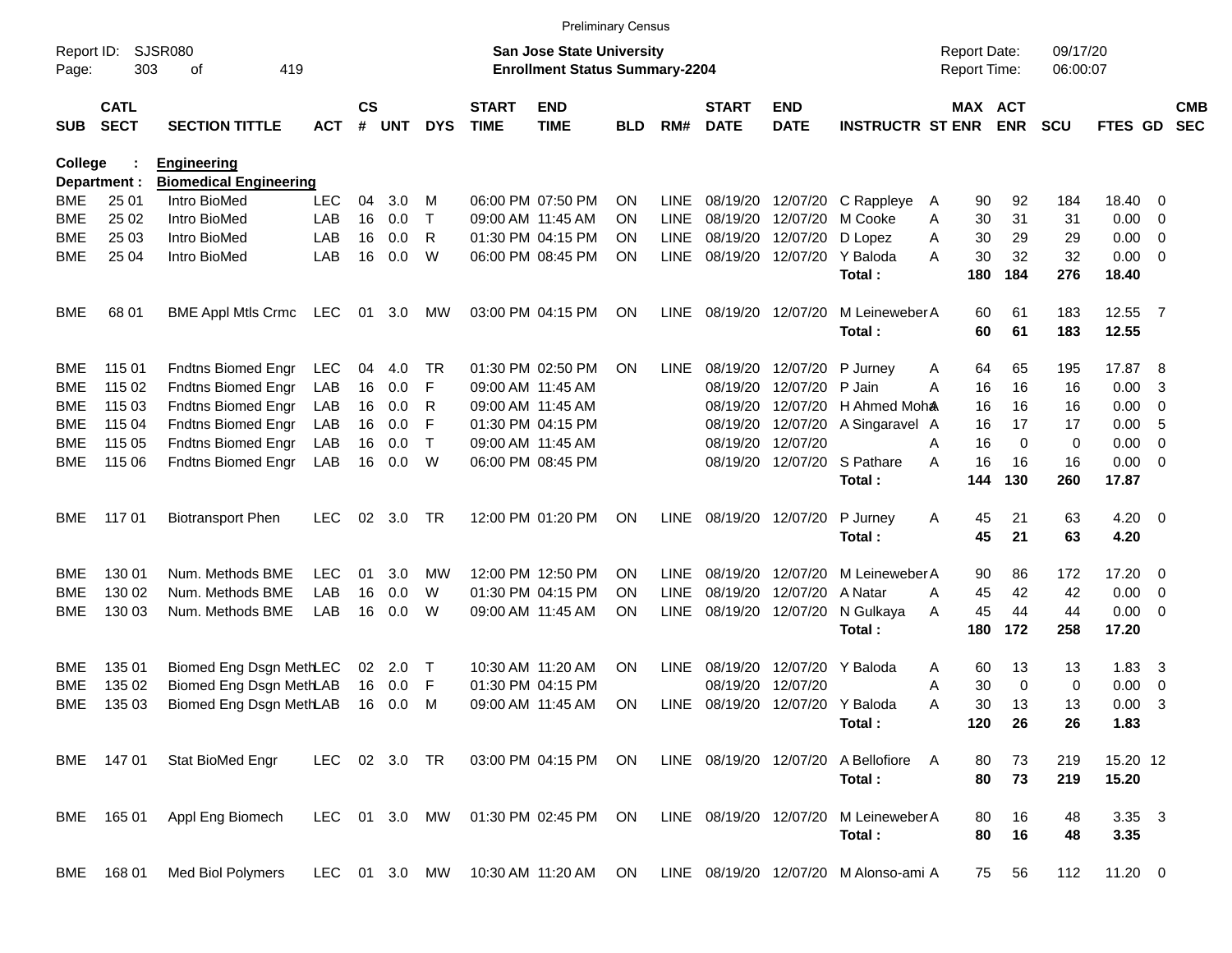|                     |                            |                                 |              |                    |              |              |                             | <b>Preliminary Census</b>                                                 |            |             |                             |                                |                            |   |                                     |             |                      |             |                         |                          |
|---------------------|----------------------------|---------------------------------|--------------|--------------------|--------------|--------------|-----------------------------|---------------------------------------------------------------------------|------------|-------------|-----------------------------|--------------------------------|----------------------------|---|-------------------------------------|-------------|----------------------|-------------|-------------------------|--------------------------|
| Report ID:<br>Page: | <b>SJSR080</b><br>304      | 419<br>оf                       |              |                    |              |              |                             | <b>San Jose State University</b><br><b>Enrollment Status Summary-2204</b> |            |             |                             |                                |                            |   | <b>Report Date:</b><br>Report Time: |             | 09/17/20<br>06:00:07 |             |                         |                          |
| <b>SUB</b>          | <b>CATL</b><br><b>SECT</b> | <b>SECTION TITTLE</b>           | <b>ACT</b>   | $\mathsf{cs}$<br># | <b>UNT</b>   | <b>DYS</b>   | <b>START</b><br><b>TIME</b> | <b>END</b><br><b>TIME</b>                                                 | <b>BLD</b> | RM#         | <b>START</b><br><b>DATE</b> | <b>END</b><br><b>DATE</b>      | <b>INSTRUCTR ST ENR</b>    |   | MAX ACT                             | <b>ENR</b>  | <b>SCU</b>           | FTES GD     |                         | <b>CMB</b><br><b>SEC</b> |
| <b>BME</b>          | 168 02                     | Med Biol Polymers               | LAB          | 16                 | 0.0          | R            |                             | 01:30 PM 04:15 PM                                                         |            |             | 08/19/20                    | 12/07/20                       | P Jain                     | Α | 19                                  | 13          | 13                   | 0.00        | - 0                     |                          |
| <b>BME</b>          | 168 03                     | Med Biol Polymers               | LAB          | 16                 | 0.0          | M            |                             | 01:30 PM 04:15 PM                                                         |            |             | 08/19/20                    | 12/07/20                       | H Nguyen                   | Α | 19                                  | 23          | 23                   | 0.00        | 0                       |                          |
| <b>BME</b>          | 168 04                     | Med Biol Polymers               | LAB          | 16                 | 0.0          | $\mathsf{T}$ |                             | 12:00 PM 02:45 PM                                                         |            |             | 08/19/20                    | 12/07/20                       |                            | A | 19                                  | $\mathbf 0$ | 0                    | 0.00        | 0                       |                          |
| <b>BME</b>          | 168 05                     | Med Biol Polymers               | LAB          | 16                 | 0.0          | $\mathsf{T}$ |                             | 06:00 PM 08:45 PM                                                         |            |             | 08/19/20                    | 12/07/20                       | A Ashok                    | A | 19                                  | 20          | 20                   | 0.00        | $\overline{\mathbf{0}}$ |                          |
|                     |                            |                                 |              |                    |              |              |                             |                                                                           |            |             |                             |                                | Total:                     |   | 151                                 | 112         | 168                  | 11.20       |                         |                          |
| <b>BME</b>          | 17701                      | Physiol for Engr                | <b>LEC</b>   | 01                 | 3.0          | MW           |                             | 04:30 PM 05:20 PM                                                         | <b>ON</b>  | <b>LINE</b> | 08/19/20                    | 12/07/20                       | Y Wang                     | A | 60                                  | 51          | 102                  | 10.75 11 C  |                         |                          |
| <b>BIOL</b>         | 17701                      | Physiol for Engr                | <b>LEC</b>   | 01                 | 3.0          | <b>MW</b>    |                             | 04:30 PM 05:20 PM                                                         | <b>ON</b>  | <b>LINE</b> | 08/19/20                    | 12/07/20                       | Y Wang                     | A | $\mathbf 0$                         | $\mathbf 0$ | 0                    | 0.00        |                         | 0 <sup>C</sup>           |
| <b>BME</b>          | 17702                      | Physiol for Engr                | LAB          | 16                 | 0.0          | M            |                             | 06:00 PM 08:45 PM                                                         |            |             | 08/19/20                    | 12/07/20                       | Y Wang                     | Α | 20                                  | 20          | 20                   | 0.00        |                         | 2 C                      |
| <b>BIOL</b>         | 17702                      | Physiol for Engr                | LAB          | 16                 | 0.0          | M            |                             | 06:00 PM 08:45 PM                                                         |            |             | 08/19/20                    | 12/07/20                       | Y Wang                     | A | $\mathbf 0$                         | $\mathbf 0$ | 0                    | 0.00        |                         | 0 <sup>C</sup>           |
| <b>BME</b>          | 177 03                     | Physiol for Engr                | LAB          | 16                 | 0.0          | F            |                             | 06:00 PM 08:45 PM                                                         |            |             | 08/19/20                    | 12/07/20                       | P Rajkumar                 | A | 20                                  | 12          | 12                   | 0.00        |                         | 3 C                      |
| <b>BIOL</b>         | 177 03                     | Physiol for Engr                | LAB          | 16                 | 0.0          | F            |                             | 06:00 PM 08:45 PM                                                         |            |             | 08/19/20                    | 12/07/20                       | P Rajkumar                 | A | $\mathbf 0$                         | $\mathbf 0$ | 0                    | 0.00        |                         | 0 <sup>C</sup>           |
| <b>BME</b>          | 17704                      | Physiol for Engr                | LAB          | 16                 | 0.0          | R            |                             | 06:00 PM 08:45 PM                                                         |            |             | 08/19/20                    | 12/07/20                       | Y Wang                     | A | 20                                  | 19          | 19                   | 0.00        |                         | 6 C                      |
| <b>BIOL</b>         | 17704                      | Physiol for Engr                | LAB          | 16                 | 0.0          | R            |                             | 06:00 PM 08:45 PM                                                         |            |             | 08/19/20                    | 12/07/20                       | Y Wang                     | Α | 0                                   | 0           | 0                    | 0.00        |                         | 0 <sup>C</sup>           |
| <b>BME</b>          | 17705                      | Physiol for Engr                | LAB          | 16                 | 0.0          | F            |                             | 10:30 AM 01:15 PM                                                         |            |             | 08/19/20                    | 12/07/20                       |                            | A | 20                                  | 0           | 0                    | 0.00        |                         | 0 <sup>C</sup>           |
| <b>BIOL</b>         | 17705                      | Physiol for Engr                | LAB          | 16                 | 0.0          | F            |                             | 10:30 AM 01:15 PM                                                         |            |             |                             | 08/19/20 12/07/20              |                            | Α | 0                                   | $\mathbf 0$ | $\mathbf 0$          | 0.00        |                         | 0 <sup>C</sup>           |
|                     |                            |                                 |              |                    |              |              |                             |                                                                           |            |             |                             |                                | Total:                     |   | 140                                 | 102         | 153                  | 10.75       |                         |                          |
| <b>BME</b>          | 180 01                     | <b>Individual Studies</b>       | <b>SUP</b>   | 36                 | 1.0          | TBA          |                             |                                                                           | <b>ON</b>  | LINE        |                             | 08/19/20 12/07/20              | G Selvaduray A             |   | 30                                  | 9           | 9                    | 0.68        | - 5                     |                          |
|                     |                            |                                 |              |                    |              |              |                             |                                                                           |            |             |                             |                                | Total:                     |   | 30                                  | 9           | 9                    | 0.68        |                         |                          |
| <b>BME</b>          | 18701                      | Med Dev Qual SystemsLEC         |              |                    | 02 3.0       | TR           |                             | 06:00 PM 07:20 PM                                                         | ON         | LINE        |                             | 08/19/20 12/07/20              | S Dale                     | Α | 75                                  | 20          | 60                   | 4.15        | -3                      |                          |
|                     |                            |                                 |              |                    |              |              |                             |                                                                           |            |             |                             |                                | Total:                     |   | 75                                  | 20          | 60                   | 4.15        |                         |                          |
| <b>BME</b>          | 18801                      | <b>Biomed Manufacturing SEM</b> |              |                    | 05 3.0       | TR           |                             | 04:30 PM 05:50 PM                                                         | <b>ON</b>  | LINE        |                             | 08/19/20 12/07/20              | H Bellucci                 | Α | 85                                  | 60          | 180                  | 12.60 12    |                         |                          |
|                     |                            |                                 |              |                    |              |              |                             |                                                                           |            |             |                             |                                | Total:                     |   | 85                                  | 60          | 180                  | 12.60       |                         |                          |
|                     |                            |                                 |              |                    |              |              |                             |                                                                           |            |             |                             |                                |                            |   |                                     |             |                      |             |                         |                          |
| <b>BME</b>          | 198A 01                    | Senior Project I                | <b>LEC</b>   | 02                 | 2.0          | F            |                             | 09:30 AM 10:20 AM                                                         | <b>ON</b>  | LINE        | 08/19/20                    | 12/07/20                       | F Erogbogbo A              |   | 75                                  | 65          | 65                   | 8.67        | $\overline{\mathbf{0}}$ |                          |
| <b>BME</b>          | 198A02                     | Senior Project I                | LAB          | 16                 | 0.0          | F            |                             | 10:30 AM 01:10 PM                                                         | ON         | LINE        | 08/19/20                    | 12/07/20                       | F Erogbogbo A              |   | 75                                  | 65          | 65                   | 0.00        | 0                       |                          |
| <b>BME</b>          |                            | 198A 03 Senior Project I        | <b>LEC</b>   | 02                 | 2.0          | <b>TBA</b>   |                             |                                                                           | ON         | LINE        | 08/19/20 12/07/20           |                                |                            | A | 50                                  | $\Omega$    | 0                    | 0.00        | 0                       |                          |
| BME                 |                            | 198A 04 Senior Project I        | LAB          |                    | 16  0.0  TBA |              |                             |                                                                           | <b>ON</b>  |             | LINE 08/19/20 12/07/20      |                                |                            | Α | 50                                  | $\mathbf 0$ | 0                    | $0.00 \t 0$ |                         |                          |
|                     |                            |                                 |              |                    |              |              |                             |                                                                           |            |             |                             |                                | Total:                     |   |                                     | 250 130     | 130                  | 8.67        |                         |                          |
| BME                 | 207 01                     | Exper Methods BME               | LEC          |                    | 02 3.0       | M            |                             | 06:00 PM 07:50 PM                                                         | ON         |             | LINE 08/19/20 12/07/20      |                                | M Simon                    | A | 60                                  | 51          | 102                  | 12.65 49    |                         |                          |
| BME                 | 207 02                     | <b>Exper Methods BME</b>        | LAB          |                    | 16  0.0      | -S           |                             | 09:00 AM 11:45 AM                                                         |            |             |                             | 08/19/20 12/07/20              | M Keceli                   | Α | 30                                  | 21          | 21                   | $0.00$ 19   |                         |                          |
| BME                 | 207 03                     | Exper Methods BME               | LAB 16 0.0 F |                    |              |              |                             | 12:00 PM 02:45 PM                                                         |            |             |                             |                                | 08/19/20 12/07/20 H Nguyen | A | 30                                  | 30          | 30                   | 0.0030      |                         |                          |
|                     |                            |                                 |              |                    |              |              |                             |                                                                           |            |             |                             |                                | Total:                     |   | 120                                 | 102         | 153                  | 12.65       |                         |                          |
| BME                 | 254 01                     | <b>BME Microsystems</b>         | LEC 02 3.0 R |                    |              |              |                             | 06:00 PM 08:45 PM ON                                                      |            |             |                             | LINE 08/19/20 12/07/20 M Simon |                            | A | 50                                  | 16          | 48                   | 3.95 15     |                         |                          |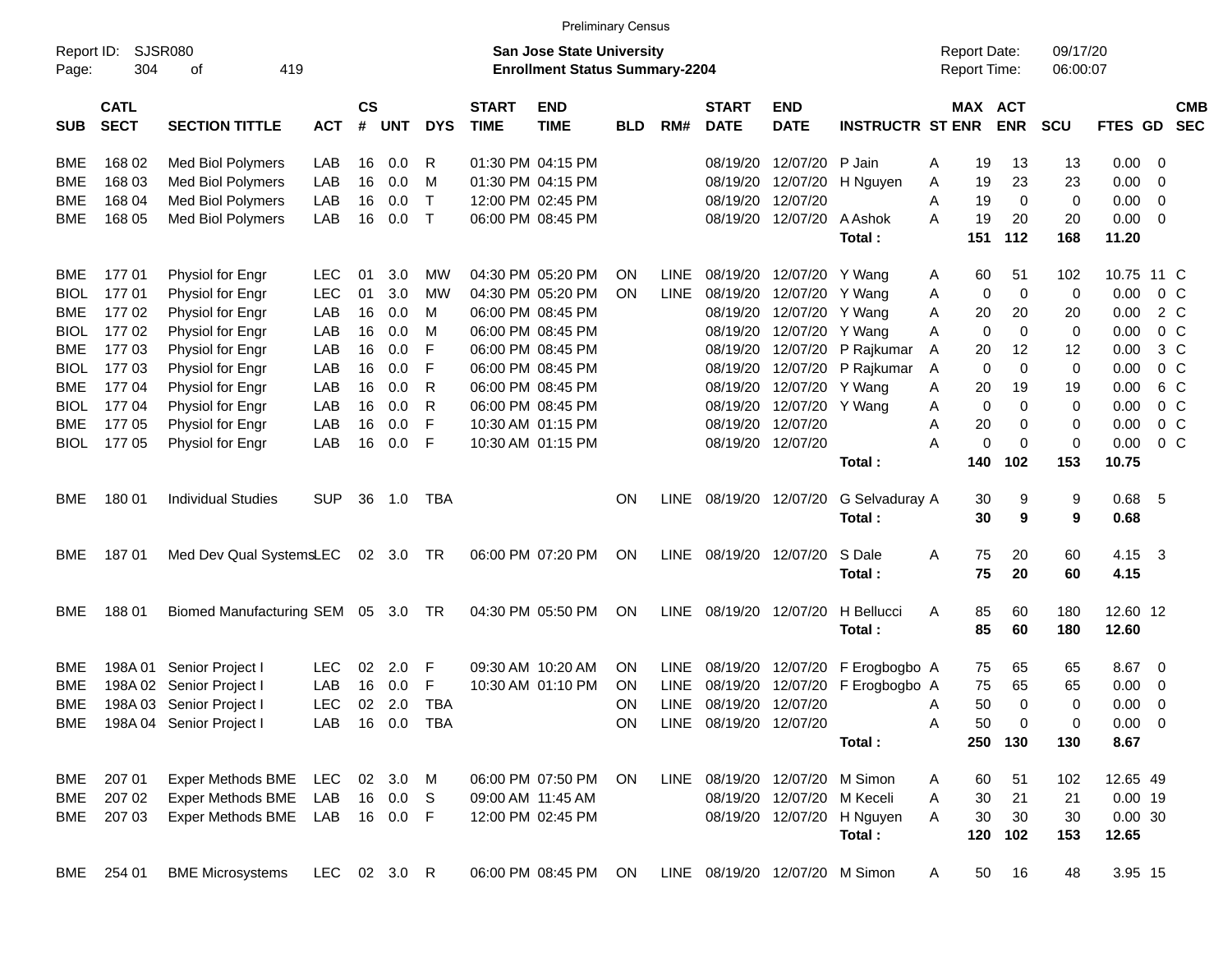|                                        |                                                                                                                               |                                                       |                          |                   |                   |                 |                             | <b>Preliminary Census</b>              |            |                            |                               |                                                  |                                                       |                                     |                            |                                  |                                    |                                        |                          |
|----------------------------------------|-------------------------------------------------------------------------------------------------------------------------------|-------------------------------------------------------|--------------------------|-------------------|-------------------|-----------------|-----------------------------|----------------------------------------|------------|----------------------------|-------------------------------|--------------------------------------------------|-------------------------------------------------------|-------------------------------------|----------------------------|----------------------------------|------------------------------------|----------------------------------------|--------------------------|
| Page:                                  | <b>SJSR080</b><br>Report ID:<br><b>San Jose State University</b><br>305<br>419<br><b>Enrollment Status Summary-2204</b><br>of |                                                       |                          |                   |                   |                 |                             |                                        |            |                            |                               |                                                  |                                                       | <b>Report Date:</b><br>Report Time: |                            | 09/17/20<br>06:00:07             |                                    |                                        |                          |
| <b>SUB</b>                             | <b>CATL</b><br><b>SECT</b>                                                                                                    | <b>SECTION TITTLE</b>                                 | <b>ACT</b>               | <b>CS</b><br>$\#$ | <b>UNT</b>        | <b>DYS</b>      | <b>START</b><br><b>TIME</b> | <b>END</b><br><b>TIME</b>              | <b>BLD</b> | RM#                        | <b>START</b><br><b>DATE</b>   | <b>END</b><br><b>DATE</b>                        | <b>INSTRUCTR ST ENR</b>                               | <b>MAX ACT</b>                      | <b>ENR</b>                 | SCU                              | FTES GD                            |                                        | <b>CMB</b><br><b>SEC</b> |
|                                        |                                                                                                                               |                                                       |                          |                   |                   |                 |                             |                                        |            |                            |                               |                                                  | Total:                                                | 50                                  | 16                         | 48                               | 3.95                               |                                        |                          |
| BME                                    | 256 01                                                                                                                        | Nanoplatforms                                         | <b>LEC</b>               | 02                | 3.0               | W               |                             | 06:00 PM 08:45 PM                      | ON         |                            | LINE 08/19/20 12/07/20        |                                                  | F Erogbogbo A<br>Total:                               | 60<br>60                            | 21<br>21                   | 63<br>63                         | 5.05 17<br>5.05                    |                                        |                          |
| <b>BME</b><br><b>BME</b><br><b>BME</b> | 258 01<br>258 02<br>258 03                                                                                                    | Medical Imaging<br>Medical Imaging<br>Medical Imaging | <b>LEC</b><br>LAB<br>LAB | 02<br>16          | 3.0<br>0.0<br>0.0 | W<br>M          |                             | 06:00 PM 07:40 PM<br>06:00 PM 08:45 PM | ON         | <b>LINE</b>                | 08/19/20 12/07/20<br>08/19/20 | 12/07/20                                         | E Bellegarda A                                        | 40<br>X<br>0<br>A<br>30             | 15<br>$\Omega$<br>$\Omega$ | 30<br>$\mathbf 0$<br>$\mathbf 0$ | 3.75 15<br>0.00<br>0.00            | $\overline{0}$<br>$\overline{0}$       |                          |
| <b>BME</b>                             | 258 04                                                                                                                        | Medical Imaging                                       | LAB                      | 16                | 0.0               | S               |                             | 12:00 PM 02:45 PM                      | ON         |                            | LINE 08/19/20 12/07/20        |                                                  | E Bellegarda A<br>Total:                              | 40<br>110                           | 15<br>30                   | 15<br>45                         | $0.00$ 15<br>3.75                  |                                        |                          |
| BME                                    | 274 01                                                                                                                        | Med Dev Regs & ManuSEM 04 3.0                         |                          |                   |                   | $\top$          |                             | 06:00 PM 08:45 PM                      | <b>ON</b>  | LINE                       | 08/19/20 12/07/20             |                                                  | F Erogbogbo A<br>Total:                               | 60<br>60                            | 34<br>34                   | 102<br>102                       | 8.50 34<br>8.50                    |                                        |                          |
| <b>BME</b>                             | 291 01                                                                                                                        | Thesis Proj Prep                                      | LAB                      | 16                | 1.0               | F               |                             | 03:00 PM 05:45 PM                      | ON         | LINE                       | 08/19/20 12/07/20             |                                                  | <b>A</b> Aryaei<br>Total:                             | 40<br>Α<br>40                       | 22<br>22                   | 22<br>22                         | 1.83 22<br>1.83                    |                                        |                          |
| BME<br><b>BME</b>                      | 298 01<br>298 02                                                                                                              | <b>MS Project</b><br><b>MS Project</b>                | <b>LEC</b><br><b>LEC</b> | 02<br>02          | 2.0<br>2.0        | F<br><b>TBA</b> |                             | 06:00 PM 07:45 PM                      | ON<br>ON   | <b>LINE</b><br><b>LINE</b> | 08/19/20<br>08/19/20          | 12/07/20<br>12/07/20                             | M Simon<br>Total:                                     | 40<br>A<br>A<br>25<br>65            | 12<br>$\mathbf 0$<br>12    | 24<br>0<br>24                    | 2.00 12<br>0.00<br>2.00            | $\overline{\phantom{0}}$               |                          |
| BME<br><b>BME</b>                      | 299 01<br>299 02                                                                                                              | <b>MS Thesis</b><br><b>MS Thesis</b>                  | <b>LEC</b><br><b>LEC</b> | 02<br>02          | 3.0<br>3.0        | F<br><b>TBA</b> |                             | 06:00 PM 08:45 PM                      | ON<br>ON   | <b>LINE</b><br>LINE        | 08/19/20<br>08/19/20          | 12/07/20<br>12/07/20                             | M Simon<br>Total:                                     | 20<br>A<br>A<br>20<br>40            | 3<br>$\mathbf 0$<br>3      | 9<br>$\mathbf 0$<br>9            | 0.75<br>0.00<br>0.75               | $\overline{\mathbf{3}}$<br>$\mathbf 0$ |                          |
|                                        | Department :                                                                                                                  | <b>Biomedical Engineering</b>                         |                          |                   |                   |                 |                             |                                        |            |                            |                               | <b>Lower Division:</b><br><b>Upper Division:</b> | <b>Department Total:</b><br><b>Graduate Division:</b> | 2165<br>240<br>1380<br>545          | 1356<br>245<br>871<br>240  | 2499<br>459<br>1574<br>466       | 177.13<br>30.95<br>107.70<br>38.48 |                                        |                          |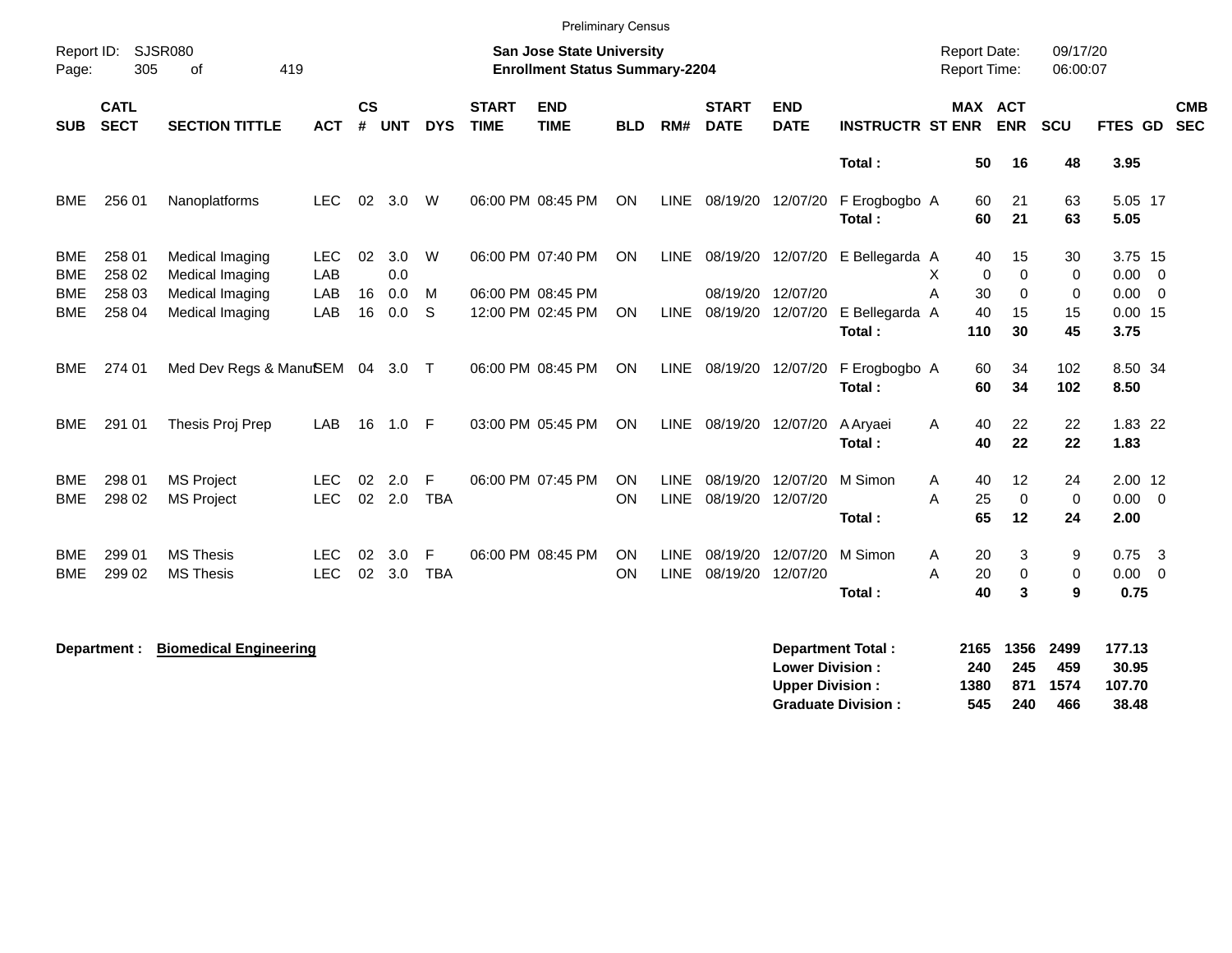|                     |                            |                                              |            |                    |            |              |                             | <b>Preliminary Census</b>                                                 |            |             |                             |                                 |                            |   |                                     |             |                      |                |                |                          |
|---------------------|----------------------------|----------------------------------------------|------------|--------------------|------------|--------------|-----------------------------|---------------------------------------------------------------------------|------------|-------------|-----------------------------|---------------------------------|----------------------------|---|-------------------------------------|-------------|----------------------|----------------|----------------|--------------------------|
| Report ID:<br>Page: | 306                        | SJSR080<br>419<br>οf                         |            |                    |            |              |                             | <b>San Jose State University</b><br><b>Enrollment Status Summary-2204</b> |            |             |                             |                                 |                            |   | <b>Report Date:</b><br>Report Time: |             | 09/17/20<br>06:00:07 |                |                |                          |
| <b>SUB</b>          | <b>CATL</b><br><b>SECT</b> | <b>SECTION TITTLE</b>                        | <b>ACT</b> | $\mathsf{cs}$<br># | <b>UNT</b> | <b>DYS</b>   | <b>START</b><br><b>TIME</b> | <b>END</b><br><b>TIME</b>                                                 | <b>BLD</b> | RM#         | <b>START</b><br><b>DATE</b> | <b>END</b><br><b>DATE</b>       | <b>INSTRUCTR ST ENR</b>    |   | <b>MAX ACT</b>                      | <b>ENR</b>  | SCU                  | <b>FTES GD</b> |                | <b>CMB</b><br><b>SEC</b> |
| College             | Department :               | Engineering<br><b>Electrical Engineering</b> |            |                    |            |              |                             |                                                                           |            |             |                             |                                 |                            |   |                                     |             |                      |                |                |                          |
| EE                  | 30 01                      | Intr PRGM MC EE                              | <b>LEC</b> | 01                 | 3.0        | <b>TR</b>    |                             | 12:00 PM 12:50 PM                                                         | <b>ON</b>  | LINE        | 08/19/20                    | 12/07/20                        | C Tarng                    | A | 80                                  | 63          | 126                  | 12.60          | - 0            |                          |
| EE                  | 30 02                      | Intr PRGM MC EE                              | LAB        | 16                 | 0.0        | $\mathsf{T}$ |                             | 04:30 PM 07:15 PM                                                         |            |             | 08/19/20                    | 12/07/20                        | <b>B</b> Harsh             | A | 40                                  | 36          | 36                   | 0.00           | $\overline{0}$ |                          |
| EE                  | 30 03                      | Intr PRGM MC EE                              | LAB        | 16                 | 0.0        | W            |                             | 04:30 PM 07:15 PM                                                         |            |             | 08/19/20                    | 12/07/20                        | <b>B</b> Harsh             | A | 40                                  | 27          | 27                   | 0.00           | $\overline{0}$ |                          |
|                     |                            |                                              |            |                    |            |              |                             |                                                                           |            |             |                             |                                 | Total:                     |   | 160                                 | 126         | 189                  | 12.60          |                |                          |
| EE                  | 97 01                      | Intro EE Lab                                 | LAB        | 17                 | 1.0        | $\top$       | 09:00 AM 11:45 AM           |                                                                           |            |             | 08/19/20                    | 12/07/20                        | K Ghadiri                  | A | 20                                  | 20          | 20                   | 1.33           | - 0            |                          |
| EE                  | 97 02                      | Intro EE Lab                                 | LAB        | 17                 | 1.0        | $\mathsf{R}$ | 09:00 AM 11:45 AM           |                                                                           |            |             | 08/19/20                    | 12/07/20                        | K Ghadiri                  | A | 20                                  | 10          | 10                   | 0.67           | $\overline{0}$ |                          |
| EE                  | 97 03                      | Intro EE Lab                                 | LAB        | 17                 | 1.0        | $\mathsf{T}$ |                             | 01:30 PM 04:15 PM                                                         |            |             | 08/19/20                    | 12/07/20                        | K Ghadiri                  | A | 20                                  | 17          | 17                   | 1.13           | $\overline{0}$ |                          |
| EE                  | 97 04                      | Intro EE Lab                                 | LAB        | 17                 | 1.0        | $\mathsf{R}$ |                             | 01:30 PM 04:15 PM                                                         |            |             | 08/19/20                    | 12/07/20                        | K Ghadiri                  | A | 20                                  | 18          | 18                   | 1.20           | $\overline{0}$ |                          |
| EE                  | 97 05                      | Intro EE Lab                                 | LAB        | 17                 | 1.0        | F            | 09:00 AM 11:45 AM           |                                                                           |            |             | 08/19/20                    | 12/07/20                        | K Ghadiri                  | A | 20                                  | 19          | 19                   | 1.27           | $\overline{0}$ |                          |
| EE                  | 97 06                      | Intro EE Lab                                 | LAB        | 17                 | 1.0        | F            |                             | 01:30 PM 04:15 PM                                                         |            |             | 08/19/20                    | 12/07/20                        | K Ghadiri                  | A | 20                                  | 19          | 19                   | 1.27           | $\overline{0}$ |                          |
|                     |                            |                                              |            |                    |            |              |                             |                                                                           |            |             |                             |                                 | Total:                     |   | 120                                 | 103         | 103                  | 6.87           |                |                          |
| EE                  | 98 01                      | Intro Ckt Analysis                           | <b>SEM</b> | 04                 | 3.0        | MW           |                             | 01:30 PM 02:45 PM                                                         | <b>ON</b>  | <b>LINE</b> | 08/19/20                    | 12/07/20                        | <b>B</b> Mantha            | A | 55                                  | 64          | 192                  | 12.90          | $\overline{2}$ |                          |
| EE                  | 98 02                      | Intro Ckt Analysis                           | <b>SEM</b> | 04                 | 3.0        | <b>TR</b>    |                             | 01:30 PM 02:45 PM                                                         | ON         | <b>LINE</b> | 08/19/20                    | 12/07/20                        | M Zand                     | A | 55                                  | 55          | 165                  | 11.05          | $\overline{1}$ |                          |
| EE                  | 98 03                      | Intro Ckt Analysis                           | <b>SEM</b> |                    | 3.0        |              |                             |                                                                           |            |             |                             |                                 |                            | X | 0                                   | $\mathbf 0$ | $\mathbf 0$          | 0.00           | $\overline{0}$ |                          |
| EE                  | 98 04                      | Intro Ckt Analysis                           | <b>SEM</b> | 04                 | 3.0        | <b>TR</b>    | 10:30 AM 11:45 AM           |                                                                           | <b>ON</b>  | <b>LINE</b> | 08/19/20                    | 12/07/20                        | S Hamedi-HagA              |   | 35                                  | 36          | 108                  | 7.20           | $\overline{0}$ |                          |
| EE                  | 98 05                      | Intro Ckt Analysis                           | <b>SEM</b> | 04                 | 3.0        | <b>TR</b>    |                             | 09:00 AM 10:15 AM                                                         | <b>ON</b>  | LINE        | 08/19/20                    | 12/07/20                        | E Bellegarda A             |   | 55                                  | 57          | 171                  | 11.50          | 2              |                          |
|                     |                            |                                              |            |                    |            |              |                             |                                                                           |            |             |                             |                                 | Total:                     |   | 200                                 | 212         | 636                  | 42.65          |                |                          |
| EE                  | 102 01                     | Prob/Stat in EE                              | <b>LEC</b> | 04                 | 3.0        | MW           | 09:00 AM 10:15 AM           |                                                                           | <b>ON</b>  | <b>LINE</b> | 08/19/20                    | 12/07/20                        | J Zhao                     | A | 35                                  | 35          | 105                  | 7.00           | $\overline{0}$ |                          |
| EE                  | 102 02                     | Prob/Stat in EE                              | <b>LEC</b> | 04                 | 3.0        | <b>MW</b>    |                             | 09:00 AM 10:15 AM                                                         | <b>ON</b>  | <b>LINE</b> | 08/19/20                    | 12/07/20                        | E Bellegarda A             |   | 45                                  | 38          | 114                  | 7.60           | $\overline{0}$ |                          |
|                     |                            |                                              |            |                    |            |              |                             |                                                                           |            |             |                             |                                 | Total:                     |   | 80                                  | 73          | 219                  | 14.60          |                |                          |
| EE                  | 104 01                     | Appl Programming EE LEC                      |            |                    | 3.0        |              |                             |                                                                           |            |             |                             |                                 |                            | X | 0                                   | 0           | 0                    | 0.00           | $\overline{0}$ |                          |
| EE                  | 104 02                     | Appl Programming EE LEC                      |            | 02                 | 3.0        | <b>TR</b>    |                             | 06:00 PM 07:15 PM                                                         | ON         | LINE        | 08/19/20                    | 12/07/20                        | C Pham                     | A | 40                                  | 40          | 120                  | 8.00           | $\overline{0}$ |                          |
|                     |                            |                                              |            |                    |            |              |                             |                                                                           |            |             |                             |                                 | Total:                     |   | 40                                  | 40          | 120                  | 8.00           |                |                          |
| EE                  | 110 01                     | Circuits and Systems SEM 04 3.0 MW           |            |                    |            |              |                             | 03:00 PM 04:15 PM ON                                                      |            |             |                             | LINE 08/19/20 12/07/20 D Parent |                            | Α | 90                                  | 107         | 321                  | 21.70 6        |                |                          |
|                     |                            |                                              |            |                    |            |              |                             |                                                                           |            |             |                             |                                 | Total:                     |   | 90                                  | 107         | 321                  | 21.70          |                |                          |
| EE                  |                            | 110L 01 C and D Sys Lab                      | LAB        |                    | 16  1.0  F |              | 09:00 AM 11:45 AM           |                                                                           |            |             |                             |                                 | 08/19/20 12/07/20 N Pudota | A | 20                                  | 23          | 23                   | $1.55$ 1       |                |                          |
| EE                  |                            | 110L 02 C and D Sys Lab                      | LAB        |                    | 16 1.0     | $-F$         | 09:00 AM 11:45 AM           |                                                                           |            |             |                             | 08/19/20 12/07/20 N Shah        |                            | Α | 20                                  | 24          | 24                   | 1.60 0         |                |                          |
| EE                  |                            | 110L 03 C and D Sys Lab                      | LAB        |                    | 16 1.0 F   |              |                             | 01:30 PM 04:15 PM                                                         |            |             |                             | 08/19/20 12/07/20 ATu           |                            | Α | 20                                  | 24          | 24                   | $1.62$ 1       |                |                          |
| EE                  |                            | 110L04 C and D Sys Lab                       | LAB        |                    | 16 1.0 F   |              |                             | 01:30 PM 04:15 PM                                                         |            |             |                             | 08/19/20 12/07/20 K Chen        |                            | Α | 20                                  | 22          | 22                   | $1.48$ 1       |                |                          |
|                     |                            |                                              |            |                    |            |              |                             |                                                                           |            |             |                             |                                 | Total:                     |   | 80                                  | 93          | 93                   | 6.25           |                |                          |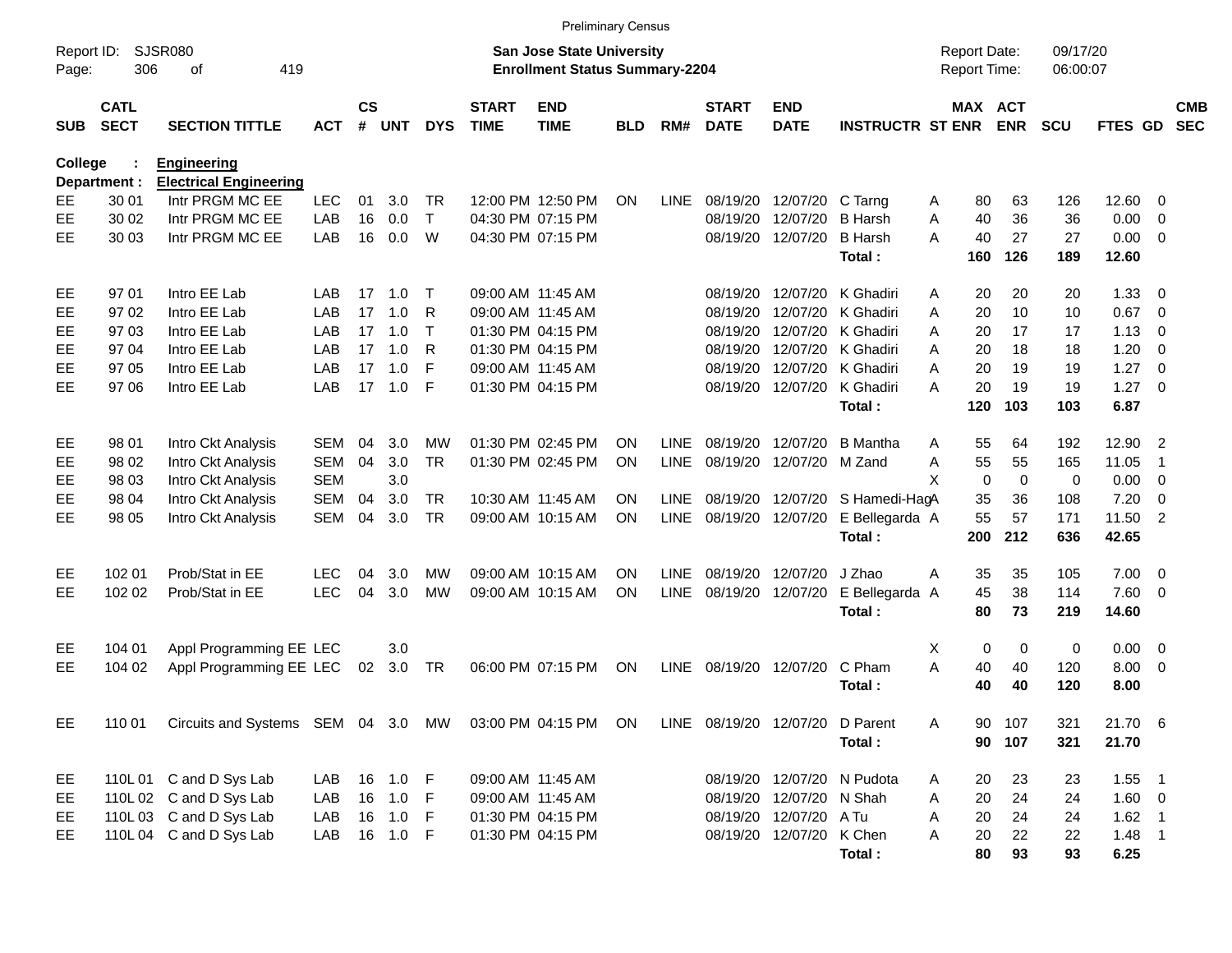|                     |                            |                             |               |                    |            |              |                             | <b>Preliminary Census</b>                                                 |            |             |                             |                           |                                 |                                            |                       |                      |                |                            |                          |
|---------------------|----------------------------|-----------------------------|---------------|--------------------|------------|--------------|-----------------------------|---------------------------------------------------------------------------|------------|-------------|-----------------------------|---------------------------|---------------------------------|--------------------------------------------|-----------------------|----------------------|----------------|----------------------------|--------------------------|
| Report ID:<br>Page: | 307                        | <b>SJSR080</b><br>419<br>οf |               |                    |            |              |                             | <b>San Jose State University</b><br><b>Enrollment Status Summary-2204</b> |            |             |                             |                           |                                 | <b>Report Date:</b><br><b>Report Time:</b> |                       | 09/17/20<br>06:00:07 |                |                            |                          |
| <b>SUB</b>          | <b>CATL</b><br><b>SECT</b> | <b>SECTION TITTLE</b>       | <b>ACT</b>    | $\mathsf{cs}$<br># | <b>UNT</b> | <b>DYS</b>   | <b>START</b><br><b>TIME</b> | <b>END</b><br><b>TIME</b>                                                 | <b>BLD</b> | RM#         | <b>START</b><br><b>DATE</b> | <b>END</b><br><b>DATE</b> | <b>INSTRUCTR ST ENR</b>         |                                            | MAX ACT<br><b>ENR</b> | <b>SCU</b>           | <b>FTES GD</b> |                            | <b>CMB</b><br><b>SEC</b> |
| EE                  | 112 01                     | Signal Processing           | <b>SEM</b>    | 04                 | 3.0        | МW           |                             | 04:30 PM 05:45 PM                                                         | <b>ON</b>  | <b>LINE</b> | 08/19/20                    |                           | 12/07/20 J Ponniah              | 35<br>Α                                    | 44                    | 132                  | 8.95           | -3                         |                          |
| EE                  | 112 02                     | Signal Processing           | SEM           | 04                 | 3.0        | <b>MW</b>    |                             | 04:30 PM 05:45 PM                                                         | <b>ON</b>  | <b>LINE</b> | 08/19/20                    | 12/07/20                  | T Nguyen                        | 45<br>A                                    | 48                    | 144                  | 9.75           | -3                         |                          |
|                     |                            |                             |               |                    |            |              |                             |                                                                           |            |             |                             |                           | Total:                          | 80                                         | 92                    | 276                  | 18.70          |                            |                          |
| EE                  | 118 01                     | Dig Lgc Crt Dsgn            | <b>SEM</b>    | 04                 | 4.0        | MW           |                             | 10:30 AM 11:45 AM                                                         | <b>ON</b>  | <b>LINE</b> | 08/19/20                    | 12/07/20 C Choo           |                                 | 80<br>A                                    | 94                    | 282                  | 25.47          | - 6                        |                          |
| EE                  | 118 02                     | Dig Lgc Crt Dsgn            | LAB           | 16                 | 0.0        | $\mathsf{T}$ |                             | 09:00 AM 11:45 AM                                                         |            |             | 08/19/20                    |                           | 12/07/20 S Sharma               | A<br>20                                    | 24                    | 24                   | 0.00           | - 0                        |                          |
| EE                  | 118 03                     | Dig Lgc Crt Dsgn            | LAB           | 16                 | 0.0        | R            |                             | 09:00 AM 11:45 AM                                                         |            |             | 08/19/20                    | 12/07/20 B Patel          |                                 | A<br>20                                    | 21                    | 21                   | 0.00           | $\overline{0}$             |                          |
| EE                  | 118 04                     | Dig Lgc Crt Dsgn            | LAB           | 16                 | 0.0        | W            |                             | 12:00 PM 02:45 PM                                                         |            |             | 08/19/20                    |                           | 12/07/20 B Vaghasiya            | 20<br>A                                    | 24                    | 24                   | 0.00           | 3                          |                          |
| EE                  | 118 05                     | Dig Lgc Crt Dsgn            | LAB           | 16                 | 0.0        | M            |                             | 12:00 PM 02:45 PM                                                         |            |             | 08/19/20                    | 12/07/20 C Choo           |                                 | 20<br>A                                    | 25                    | 25                   | 0.00           | -3                         |                          |
|                     |                            |                             |               |                    |            |              |                             |                                                                           |            |             |                             |                           | Total:                          | 160                                        | 188                   | 376                  | 25.47          |                            |                          |
| EE                  | 120 01                     | Microp Sys Design           | SEM           | 04                 | 4.0        | МW           |                             | 01:30 PM 02:45 PM                                                         | <b>ON</b>  | <b>LINE</b> | 08/19/20                    | 12/07/20                  | B Le                            | 35<br>Α                                    | 34                    | 102                  | $9.07$ 0       |                            |                          |
| EE                  | 120 02                     | Microp Sys Design           | <b>SEM</b>    | 04                 | 4.0        | МW           |                             | 01:30 PM 02:45 PM                                                         | OΝ         | <b>LINE</b> | 08/19/20                    | 12/07/20                  | J Kim                           | A<br>35                                    | 23                    | 69                   | 6.20           | $\overline{1}$             |                          |
| EE                  | 120 03                     | Microp Sys Design           | LAB           | 16                 | 0.0        | $\mathsf{T}$ |                             | 01:30 PM 04:15 PM                                                         |            |             | 08/19/20                    | 12/07/20 K Desai          |                                 | 20<br>A                                    | 22                    | 22                   | 0.00           | $\overline{\phantom{0}}$   |                          |
| EE                  | 120 04                     | Microp Sys Design           | LAB           | 16                 | 0.0        | R            |                             | 01:30 PM 04:15 PM                                                         |            |             | 08/19/20                    |                           | 12/07/20 N Wagokh               | 20<br>A                                    | 20                    | 20                   | 0.00           | $\overline{1}$             |                          |
| EE                  | 120 05                     | Microp Sys Design           | LAB           | 16                 | 0.0        | M            |                             | 09:00 AM 11:45 AM                                                         |            |             | 08/19/20                    |                           | 12/07/20 D Nguyen               | A<br>20                                    | 15                    | 15                   | $0.00 \t 0$    |                            |                          |
|                     |                            |                             |               |                    |            |              |                             |                                                                           |            |             |                             |                           | Total:                          | 130                                        | 114                   | 228                  | 15.27          |                            |                          |
| EE                  | 122 01                     | Electr Design I             | SEM           | 04                 | 4.0        | <b>TR</b>    |                             | 09:00 AM 10:15 AM                                                         | <b>ON</b>  | LINE        | 08/19/20                    | 12/07/20                  | S Hamedi-HagA                   | 65                                         | 54                    | 162                  | 14.53          | $\overline{\phantom{0}}^2$ |                          |
| EE                  | 122 02                     | Electr Design I             | LAB           | 16                 | 0.0        | $\mathsf{T}$ |                             | 10:30 AM 01:15 PM                                                         |            |             | 08/19/20                    | 12/07/20 A Tu             |                                 | 20<br>A                                    | 12                    | 12                   | 0.00           | $\overline{\phantom{1}}$   |                          |
| EE                  | 122 03                     | Electr Design I             | LAB           | 16                 | 0.0        | W            |                             | 10:30 AM 01:15 PM                                                         |            |             | 08/19/20                    | 12/07/20 N Darji          |                                 | 20<br>Α                                    | 21                    | 21                   | 0.00           | $\overline{\phantom{0}}$   |                          |
| EE                  | 122 04                     | Electr Design I             | LAB           | 16                 | 0.0        | $\mathsf{R}$ |                             | 01:30 PM 04:15 PM                                                         |            |             | 08/19/20                    | 12/07/20 J Kalita         |                                 | 20<br>A                                    | 21                    | 21                   | 0.00           | $\overline{\phantom{1}}$   |                          |
|                     |                            |                             |               |                    |            |              |                             |                                                                           |            |             |                             |                           | Total:                          | 125                                        | 108                   | 216                  | 14.53          |                            |                          |
| EE                  | 124 01                     | Electr Design II            | SEM           | 04                 | 4.0        | МW           |                             | 10:30 AM 11:45 AM                                                         | <b>ON</b>  | <b>LINE</b> | 08/19/20                    | 12/07/20 H Wong           |                                 | 65<br>Α                                    | 70                    | 210                  | 18.73          | $\overline{\phantom{1}}$   |                          |
| EE                  | 124 02                     | Electr Design II            | LAB           | 16                 | 0.0        | $\top$       |                             | 10:30 AM 01:15 PM                                                         |            |             | 08/19/20                    |                           | 12/07/20 A Fossito Te           | 20<br>A                                    | 20                    | 20                   | $0.00 \t 0$    |                            |                          |
| EE                  | 124 03                     | Electr Design II            | LAB           | 16                 | 0.0        | R            |                             | 10:30 AM 01:15 PM                                                         |            |             | 08/19/20                    |                           | 12/07/20 V Kanchi               | А<br>20                                    | 19                    | 19                   | 0.00           | $\overline{\phantom{0}}$   |                          |
| EE                  | 124 04                     | Electr Design II            | LAB           | 16                 | 0.0        | $\mathsf{T}$ |                             | 01:30 PM 04:15 PM                                                         |            |             | 08/19/20                    |                           | 12/07/20 S VenimadhavA          | 20                                         | 18                    | 18                   | 0.00           | $\overline{\phantom{0}}$   |                          |
| EE                  | 124 05                     | Electr Design II            | LAB           | 16                 | 0.0        | M            |                             | 12:00 PM 02:45 PM                                                         |            |             | 08/19/20                    | 12/07/20                  | A Moholkar                      | 20<br>A                                    | 13                    | 13                   | 0.00           | $\overline{\phantom{0}}$   |                          |
|                     |                            |                             |               |                    |            |              |                             |                                                                           |            |             |                             |                           | Total:                          | 145                                        | 140                   | 280                  | 18.73          |                            |                          |
| EE                  | 127 01                     | Elec Biomed Appl            | LEC 02 3.0 F  |                    |            |              |                             | 06:30 PM 09:15 PM ON                                                      |            |             |                             |                           | LINE 08/19/20 12/07/20 N Nguyen | 40<br>A                                    | 32                    | 96                   | 6.45 1         |                            |                          |
|                     |                            |                             |               |                    |            |              |                             |                                                                           |            |             |                             |                           | Total:                          | 40                                         | 32                    | 96                   | 6.45           |                            |                          |
| EE                  | 128 01                     | <b>Phys Electronics</b>     | SEM 04 3.0 TR |                    |            |              |                             | 10:30 AM 11:45 AM ON                                                      |            |             | LINE 08/19/20 12/07/20      |                           | <b>B</b> Mantha                 | A<br>80                                    | 48                    | 144                  | 9.60 0         |                            |                          |
|                     |                            |                             |               |                    |            |              |                             |                                                                           |            |             |                             |                           | Total:                          | 80                                         | 48                    | 144                  | 9.60           |                            |                          |
| EE                  | 132 01                     | Theo Auto Controls          | SEM 04 3.0 TR |                    |            |              |                             | 04:30 PM 05:45 PM ON                                                      |            |             | LINE 08/19/20 12/07/20      |                           | A Bhattachar A                  | 55                                         | 64                    | 192                  | 12.80 0        |                            |                          |
|                     |                            |                             |               |                    |            |              |                             |                                                                           |            |             |                             |                           | Total:                          | 55                                         | 64                    | 192                  | 12.80          |                            |                          |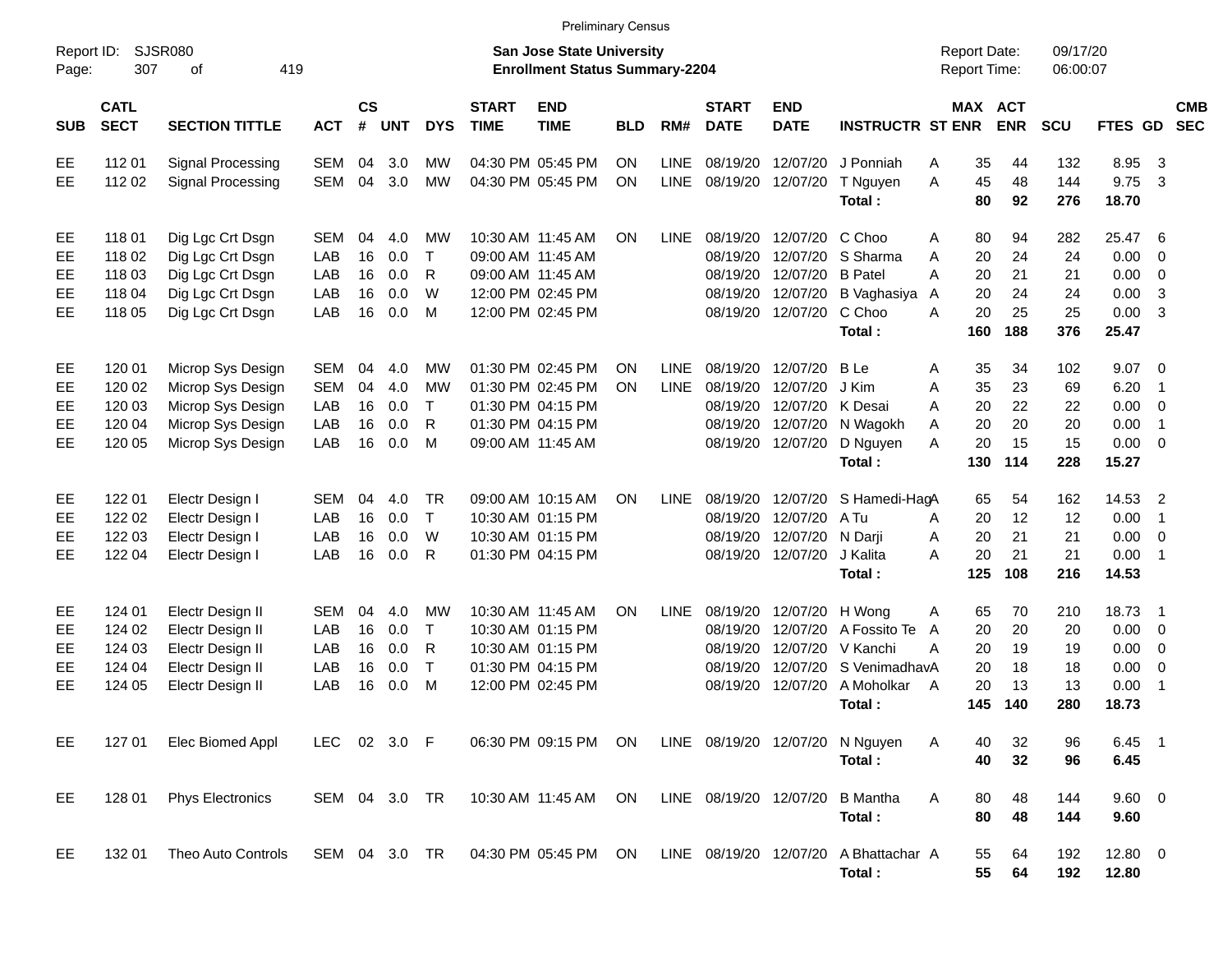|                            | <b>Preliminary Census</b><br>Report ID:<br>SJSR080<br><b>San Jose State University</b> |                                                                                                                                                    |                                 |                      |                                                          |                    |                             |                                                                                                       |            |             |                                  |                                                                                                                               |                                   |                                                           |                                 |                                   |                                                                              |                          |            |
|----------------------------|----------------------------------------------------------------------------------------|----------------------------------------------------------------------------------------------------------------------------------------------------|---------------------------------|----------------------|----------------------------------------------------------|--------------------|-----------------------------|-------------------------------------------------------------------------------------------------------|------------|-------------|----------------------------------|-------------------------------------------------------------------------------------------------------------------------------|-----------------------------------|-----------------------------------------------------------|---------------------------------|-----------------------------------|------------------------------------------------------------------------------|--------------------------|------------|
| Page:                      | 308                                                                                    | 419<br>οf                                                                                                                                          |                                 |                      |                                                          |                    |                             | <b>Enrollment Status Summary-2204</b>                                                                 |            |             |                                  |                                                                                                                               |                                   | <b>Report Date:</b><br>Report Time:                       |                                 | 09/17/20<br>06:00:07              |                                                                              |                          |            |
| <b>SUB</b>                 | <b>CATL</b><br><b>SECT</b>                                                             | <b>SECTION TITTLE</b>                                                                                                                              | <b>ACT</b>                      | <b>CS</b><br>#       | <b>UNT</b>                                               | <b>DYS</b>         | <b>START</b><br><b>TIME</b> | <b>END</b><br><b>TIME</b>                                                                             | <b>BLD</b> | RM#         | <b>START</b><br><b>DATE</b>      | <b>END</b><br><b>DATE</b>                                                                                                     | <b>INSTRUCTR ST ENR ENR</b>       | MAX ACT                                                   |                                 | <b>SCU</b>                        | FTES GD SEC                                                                  |                          | <b>CMB</b> |
| EE                         | 134 01                                                                                 | Power Systems                                                                                                                                      | <b>LEC</b>                      |                      | 02 3.0 F                                                 |                    |                             | 03:30 PM 06:15 PM                                                                                     | ON         | <b>LINE</b> |                                  | 08/19/20 12/07/20                                                                                                             | A Shahsiah<br>Total:              | 60<br>A<br>60                                             | 33<br>33                        | 99<br>99                          | $6.60$ 0<br>6.60                                                             |                          |            |
| EE                         | 136 01                                                                                 | <b>Power Electronics</b>                                                                                                                           | <b>LEC</b>                      | 04                   | 3.0                                                      | TR                 |                             | 01:30 PM 02:45 PM                                                                                     | ON         |             | LINE 08/19/20 12/07/20           |                                                                                                                               | M Badawy<br>Total:                | 35<br>A<br>35                                             | 38<br>38                        | 114<br>114                        | $7.60 \t 0$<br>7.60                                                          |                          |            |
| EE                         | 140 01                                                                                 | Prin E & M Fields                                                                                                                                  | <b>LEC</b>                      | 04                   | 3.0                                                      | TR                 |                             | 09:00 AM 10:15 AM                                                                                     | <b>ON</b>  |             |                                  | LINE 08/19/20 12/07/20 R Kwok                                                                                                 | Total:                            | 80<br>A<br>80                                             | 92<br>92                        | 276<br>276                        | 18.45 1<br>18.45                                                             |                          |            |
| EE<br>EE                   | 160 01<br>160 02                                                                       | Princ Comm Systems LEC<br>Princ Comm Systems LAB                                                                                                   |                                 |                      | 02 3.0<br>16  0.0  M                                     | TR                 |                             | 03:00 PM 03:50 PM<br>03:00 PM 05:45 PM                                                                | ON         | <b>LINE</b> | 08/19/20                         | 08/19/20 12/07/20 P Sathe                                                                                                     | 12/07/20 R Morelos-Za A<br>Total: | 35<br>20<br>Α<br>55                                       | 19<br>19<br>38                  | 38<br>19<br>57                    | 3.80 0<br>$0.00 \t 0$<br>3.80                                                |                          |            |
| EE                         | 174 01                                                                                 | INT ALG PR EBD SYS SEM 04 3.0                                                                                                                      |                                 |                      |                                                          | MW                 |                             | 06:00 PM 07:15 PM                                                                                     | ON         |             | LINE 08/19/20 12/07/20           |                                                                                                                               | T Nguyen<br>Total:                | 35<br>Α<br>35                                             | 24<br>24                        | 72<br>72                          | $4.80\ 0$<br>4.80                                                            |                          |            |
| EE                         | 178 01                                                                                 | Dig Design w FPGAS SEM 04 3.0 TR                                                                                                                   |                                 |                      |                                                          |                    |                             | 07:30 PM 08:45 PM                                                                                     | ON         | LINE        |                                  | 08/19/20 12/07/20 C Pham                                                                                                      | Total:                            | 55<br>Α<br>55                                             | 23<br>23                        | 69<br>69                          | $4.65$ 1<br>4.65                                                             |                          |            |
| EE                         | 180 01                                                                                 | <b>Indiv Studies</b>                                                                                                                               | <b>SUP</b>                      |                      | 36 3.0                                                   | <b>TBA</b>         |                             |                                                                                                       | <b>ON</b>  | LINE        |                                  | 08/19/20 12/07/20 TLe                                                                                                         | Total:                            | 5<br>Α<br>5                                               | 0<br>0                          | 0<br>0                            | $0.00 \t 0$<br>0.00                                                          |                          |            |
| EE                         | 181 01                                                                                 | Fund-Internetwork                                                                                                                                  | <b>LEC</b>                      | 02                   | - 3.0                                                    | МW                 |                             | 10:30 AM 11:45 AM                                                                                     | <b>ON</b>  | LINE        |                                  | 08/19/20 12/07/20                                                                                                             | N Mir<br>Total:                   | 60<br>Α<br>60                                             | 27<br>27                        | 81<br>81                          | $5.45$ 1<br>5.45                                                             |                          |            |
| EE<br>EE<br>EE<br>EE<br>EE |                                                                                        | 198A 01 EE Sr Dsgn Proj I<br>198A 02 EE Sr Dsgn Proj I<br>198A 03 EE Sr Dsgn Proj I<br>198A 04 EE Sr Dsgn Proj I<br>198A 05 EE Sr Dsgn Proj I      | LAB<br>LAB<br>LAB<br>LAB<br>LAB | 16<br>16<br>16<br>16 | 1.0<br>1.0<br>1.0<br>1.0<br>16  1.0  F                   | - F<br>F<br>F<br>F |                             | 10:00 AM 12:45 PM<br>10:00 AM 12:45 PM<br>10:00 AM 12:45 PM<br>10:00 AM 12:45 PM<br>10:00 AM 12:45 PM |            |             | 08/19/20<br>08/19/20<br>08/19/20 | 12/07/20 TLe<br>12/07/20 TLe<br>12/07/20 TLe<br>08/19/20 12/07/20 TLe<br>08/19/20 12/07/20 TLe                                | Total:                            | 15<br>Α<br>15<br>Α<br>15<br>Α<br>15<br>Α<br>Α<br>15<br>75 | 15<br>15<br>15<br>15<br>7<br>67 | 15<br>15<br>15<br>15<br>7<br>67   | $1.00 \t 0$<br>$1.00 \t 0$<br>1.00<br>$1.00 \t 0$<br>$0.47 \ 0$<br>4.47      | $\overline{\phantom{0}}$ |            |
| EE<br>EE<br>EE<br>EE<br>EE |                                                                                        | 198B 01 EE Sr Dsgn Proj II<br>198B 02 EE Sr Dsgn Proj II<br>198B 03 EE Sr Dsgn Proj II<br>198B 04 EE Sr Dsgn Proj II<br>198B 05 EE Sr Dsgn Proj II | LAB<br>LAB<br>LAB<br>LAB<br>LAB |                      | 16 3.0 S<br>16 3.0 S<br>16 3.0 S<br>16 3.0 S<br>16 3.0 S |                    |                             | 09:00 AM 06:00 PM<br>09:00 AM 06:00 PM<br>09:00 AM 06:00 PM<br>09:00 AM 06:00 PM<br>09:00 AM 06:00 PM |            |             |                                  | 08/19/20 12/07/20 T Le<br>08/19/20 12/07/20 T Le<br>08/19/20 12/07/20 T Le<br>08/19/20 12/07/20 T Le<br>08/19/20 12/07/20 TLe | Total:                            | 15<br>A<br>15<br>Α<br>Α<br>15<br>Α<br>15<br>15<br>A<br>75 | 15<br>15<br>15<br>15<br>8<br>68 | 45<br>45<br>45<br>45<br>24<br>204 | $3.00 \ 0$<br>$3.00 \ 0$<br>$3.00 \ 0$<br>$3.00 \ 0$<br>$1.60 \t 0$<br>13.60 |                          |            |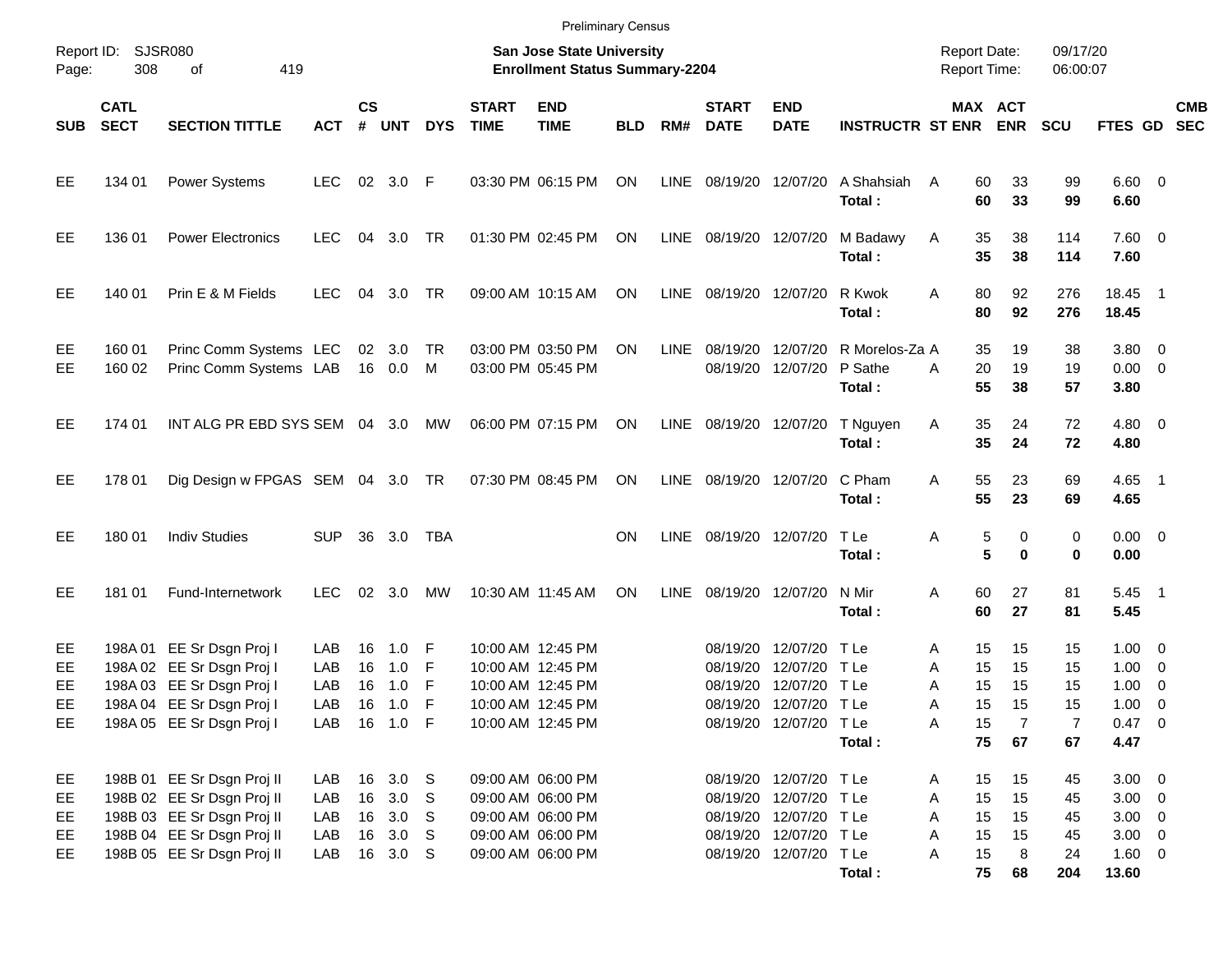|                     |                            |                                                                                             |                                 |                |                   |            |                             | <b>Preliminary Census</b>                                               |            |      |                             |                           |                             |                                            |                              |                                |                                                 |            |
|---------------------|----------------------------|---------------------------------------------------------------------------------------------|---------------------------------|----------------|-------------------|------------|-----------------------------|-------------------------------------------------------------------------|------------|------|-----------------------------|---------------------------|-----------------------------|--------------------------------------------|------------------------------|--------------------------------|-------------------------------------------------|------------|
| Report ID:<br>Page: | 309                        | SJSR080<br>419<br>οf                                                                        |                                 |                |                   |            |                             | San Jose State University<br><b>Enrollment Status Summary-2204</b>      |            |      |                             |                           |                             | <b>Report Date:</b><br><b>Report Time:</b> |                              | 09/17/20<br>06:00:07           |                                                 |            |
| <b>SUB</b>          | <b>CATL</b><br><b>SECT</b> | <b>SECTION TITTLE</b>                                                                       | АСТ                             | <b>CS</b><br># | <b>UNT</b>        | <b>DYS</b> | <b>START</b><br><b>TIME</b> | <b>END</b><br><b>TIME</b>                                               | <b>BLD</b> | RM#  | <b>START</b><br><b>DATE</b> | <b>END</b><br><b>DATE</b> | <b>INSTRUCTR ST ENR ENR</b> | MAX ACT                                    |                              | <b>SCU</b>                     | FTES GD SEC                                     | <b>CMB</b> |
| EE                  | 210 01                     | <b>Linear Systems</b>                                                                       | SEM 05 3.0                      |                |                   | <b>TR</b>  |                             | 06:00 PM 07:15 PM                                                       | ON         | LINE | 08/19/20 12/07/20           |                           | J Kim<br>Total:             | 90<br>Α<br>90                              | 49<br>49                     | 147<br>147                     | 12.25 49<br>12.25                               |            |
| EE<br>EE<br>EE      | 221 01<br>221 02<br>221 03 | Prin of Semi Dev I<br>Prin of Semi Dev I<br>Prin of Semi Dev I                              | <b>SEM</b><br><b>SEM</b><br>SEM | 05             | 3.0<br>3.0<br>3.0 | MW         |                             | 06:00 PM 07:15 PM                                                       | ON         | LINE | 08/19/20 12/07/20 LHe       |                           | Total:                      | 0<br>Х<br>X<br>0<br>A<br>80<br>80          | 0<br>$\mathbf 0$<br>51<br>51 | 0<br>$\mathbf 0$<br>153<br>153 | $0.00 \t 0$<br>$0.00 \t 0$<br>12.75 51<br>12.75 |            |
| EE                  | 222 01                     | Prin of Semi Dev 2                                                                          | SEM                             |                | 05 3.0            | МW         |                             | 04:30 PM 05:45 PM                                                       | ON         |      | LINE 08/19/20 12/07/20      |                           | H Wong<br>Total:            | 35<br>A<br>35                              | 16<br>16                     | 48<br>48                       | 3.90 14<br>3.90                                 |            |
| EE                  | 223 01                     | Analog Int Ckts                                                                             | SEM 05 3.0                      |                |                   | МW         |                             | 07:30 PM 08:45 PM                                                       | ON         | LINE | 08/19/20 12/07/20           |                           | S Lee<br>Total:             | 35<br>A<br>35                              | 26<br>26                     | 78<br>78                       | 6.40 24<br>6.40                                 |            |
| EE                  | 230 01                     | <b>RFIC II</b>                                                                              | SEM 05 3.0                      |                |                   | МW         |                             | 06:00 PM 07:15 PM                                                       | ON         | LINE | 08/19/20 12/07/20           |                           | S Lee<br>Total:             | 35<br>A<br>35                              | 12<br>12                     | 36<br>36                       | 3.00 12<br>3.00                                 |            |
| EE                  | 231 01                     | <b>Automat Contr Theo</b>                                                                   | SEM 05 3.0                      |                |                   | <b>MW</b>  |                             | 03:00 PM 04:15 PM                                                       | ON         |      | LINE 08/19/20 12/07/20      |                           | P Hsu<br>Total:             | A<br>35<br>35                              | 12<br>12                     | 36<br>36                       | 3.00 12<br>3.00                                 |            |
| EE                  | 239 01                     | Sel Top in Sys & C                                                                          | SEM 05 3.0 TR                   |                |                   |            |                             | 06:00 PM 07:15 PM                                                       | ON         |      | LINE 08/19/20 12/07/20      |                           | M Badawy<br>Total:          | 35<br>Α<br>35                              | 16<br>16                     | 48<br>48                       | 3.95 15<br>3.95                                 |            |
| EE                  | 250 01                     | Prob Ran Vari & St P                                                                        | SEM 05 3.0                      |                |                   | MW         |                             | 07:30 PM 08:45 PM                                                       | ON         | LINE | 08/19/20 12/07/20           |                           | J Zhao<br>Total:            | 35<br>Α<br>35                              | 33<br>33                     | 99<br>99                       | 8.25 33<br>8.25                                 |            |
| EE                  | 251 01                     | Digital Comm Systems LEC 02 3.0 MW                                                          |                                 |                |                   |            |                             | 04:30 PM 05:45 PM                                                       | ON         | LINE | 08/19/20 12/07/20           |                           | R Morelos-Za A<br>Total:    | 35<br>35                                   | 6<br>6                       | 18<br>18                       | 1.506<br>1.50                                   |            |
| EE                  |                            | 258 01 Neural Networks                                                                      |                                 |                |                   |            |                             | SEM 05 3.0 MW 03:00 PM 04:15 PM ON LINE 08/19/20 12/07/20 B Sirkeci     |            |      |                             |                           | Total:                      | Α<br>80<br>80                              | 53<br>53                     | 159<br>159                     | 13.15 51<br>13.15                               |            |
| EE                  | 265 01                     | Software-Def. Comm LEC 02 3.0 MW 06:00 PM 07:15 PM ON LINE 08/19/20 12/07/20 R Morelos-Za A |                                 |                |                   |            |                             |                                                                         |            |      |                             |                           | Total:                      | 54<br>54                                   | 12<br>12                     | 36<br>36                       | 3.00 12<br>3.00                                 |            |
| EE                  |                            | 271 01 Digital Sys Design                                                                   |                                 |                |                   |            |                             | SEM 05 3.0 TR  04:30 PM 05:45 PM  ON  LINE  08/19/20  12/07/20  B    Le |            |      |                             |                           | Total:                      | 55<br>A<br>55                              | 24<br>24                     | 72<br>72                       | 6.00 24<br>6.00                                 |            |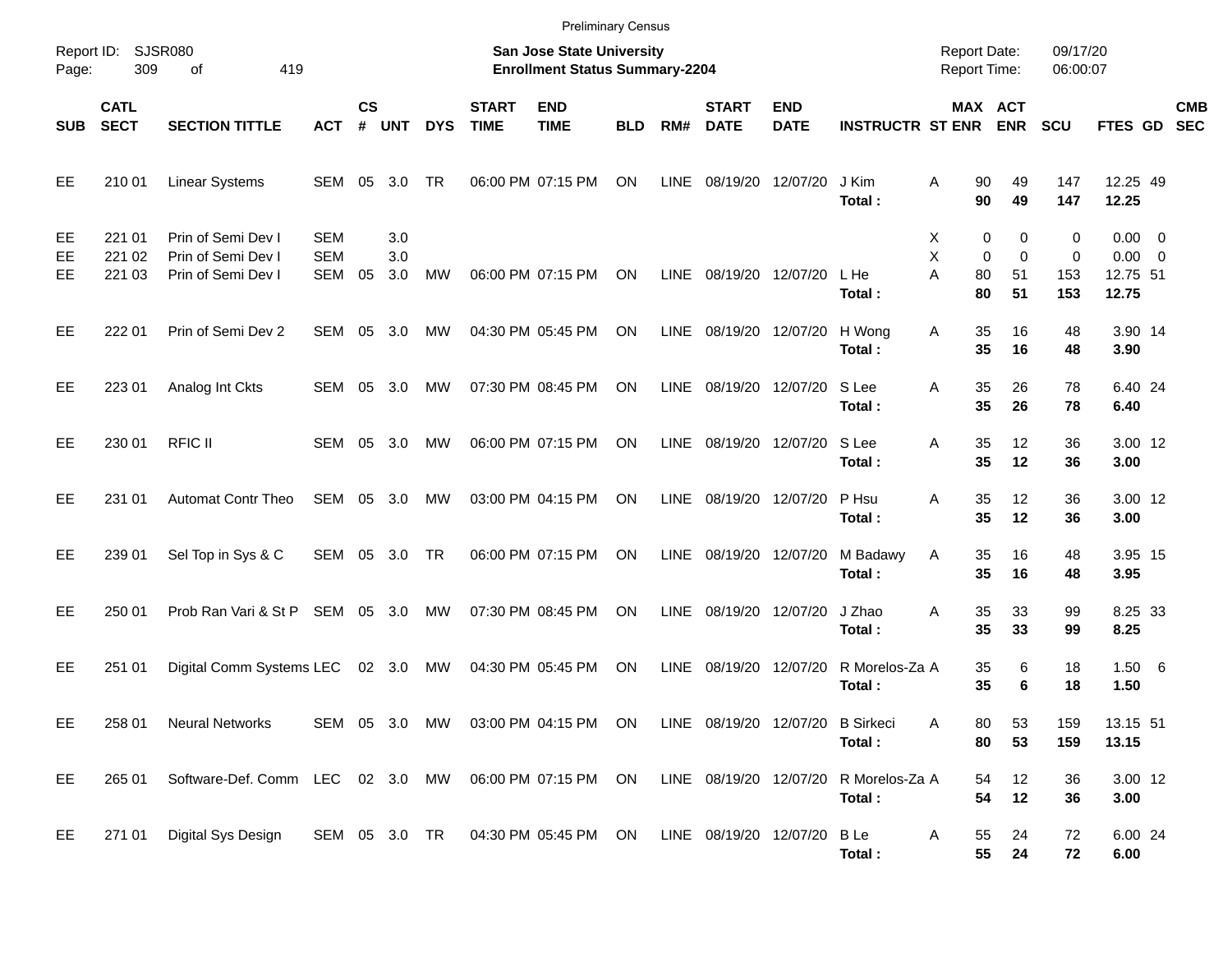| Report ID:<br>Page:              | 310                        | <b>SJSR080</b><br>419<br>of                                                                                                                                                      |                                        |                            |                                           |                             |                             | <b>San Jose State University</b><br><b>Enrollment Status Summary-2204</b>                                                  |            |             |                             |                                                                                                                                        |                                | <b>Report Date:</b><br><b>Report Time:</b> |                                  |                                  | 09/17/20<br>06:00:07             |                                                                |            |
|----------------------------------|----------------------------|----------------------------------------------------------------------------------------------------------------------------------------------------------------------------------|----------------------------------------|----------------------------|-------------------------------------------|-----------------------------|-----------------------------|----------------------------------------------------------------------------------------------------------------------------|------------|-------------|-----------------------------|----------------------------------------------------------------------------------------------------------------------------------------|--------------------------------|--------------------------------------------|----------------------------------|----------------------------------|----------------------------------|----------------------------------------------------------------|------------|
| <b>SUB</b>                       | <b>CATL</b><br><b>SECT</b> | <b>SECTION TITTLE</b>                                                                                                                                                            | <b>ACT</b>                             | $\mathsf{cs}$              | # UNT                                     | <b>DYS</b>                  | <b>START</b><br><b>TIME</b> | <b>END</b><br><b>TIME</b>                                                                                                  | <b>BLD</b> | RM#         | <b>START</b><br><b>DATE</b> | <b>END</b><br><b>DATE</b>                                                                                                              | <b>INSTRUCTR ST ENR ENR</b>    |                                            | MAX ACT                          |                                  | <b>SCU</b>                       | FTES GD SEC                                                    | <b>CMB</b> |
| EE                               | 272 01                     | <b>SOC DESIGN</b>                                                                                                                                                                | SEM 05                                 |                            | 3.0                                       | TR                          |                             | 07:30 PM 08:45 PM                                                                                                          | ON         | LINE        | 08/19/20 12/07/20           |                                                                                                                                        | M Jones<br>Total:              | Α                                          | 60<br>60                         | 40<br>40                         | 120<br>120                       | 10.00 40<br>10.00                                              |            |
| EE                               | 27301                      | Log Verif UVM                                                                                                                                                                    | SEM 05                                 |                            | 3.0                                       | MW                          |                             | 07:30 PM 08:45 PM                                                                                                          | ON         |             | LINE 08/19/20 12/07/20      |                                                                                                                                        | M Jones<br>Total:              | A                                          | 35<br>35                         | 29<br>29                         | 87<br>87                         | 7.25 29<br>7.25                                                |            |
| EE                               | 277A 01                    | Embedded SoC Des. SEM 05 3.0                                                                                                                                                     |                                        |                            |                                           | MW                          |                             | 06:00 PM 07:15 PM                                                                                                          | ON         |             | LINE 08/19/20 12/07/20      |                                                                                                                                        | I Delibalta<br>Total:          | A                                          | 35<br>35                         | 22<br>22                         | 66<br>66                         | 5.50 22<br>5.50                                                |            |
| EE                               | 278 01                     | Dig Design AI/DSP                                                                                                                                                                | SEM 05                                 |                            | 3.0 F                                     |                             |                             | 03:30 PM 06:15 PM                                                                                                          | ON         |             | LINE 08/19/20 12/07/20      |                                                                                                                                        | C Choo<br>Total:               | Α                                          | 55<br>55                         | 47<br>47                         | 141<br>141                       | 11.75 47<br>11.75                                              |            |
| EE                               | 280 01                     | <b>Adv Netwk Security</b>                                                                                                                                                        | <b>LEC</b>                             |                            | 3.0                                       |                             |                             |                                                                                                                            |            |             |                             |                                                                                                                                        | Total:                         | X                                          | 0<br>$\bf{0}$                    | 0<br>$\mathbf 0$                 | 0<br>0                           | $0.00 \t 0$<br>0.00                                            |            |
| EE                               | 281 01                     | Internetworking                                                                                                                                                                  | SEM 04                                 |                            | 3.0                                       | TR                          |                             | 04:30 PM 05:45 PM                                                                                                          | ON         |             | LINE 08/19/20 12/07/20      |                                                                                                                                        | J Ponniah<br>Total:            | A                                          | 40<br>40                         | 20<br>20                         | 60<br>60                         | 5.00 20<br>5.00                                                |            |
| EE                               | 284 01                     | Voice & Data Net                                                                                                                                                                 | SEM                                    | 05                         | 3.0                                       | MW                          |                             | 04:30 PM 05:45 PM                                                                                                          | ON.        |             | LINE 08/19/20 12/07/20      |                                                                                                                                        | N Mir<br>Total:                | Α                                          | 80<br>80                         | 18<br>18                         | 54<br>54                         | 4.50 18<br>4.50                                                |            |
| EE<br>EE                         | 295 01<br>295 02           | <b>Technical Writing</b><br><b>Technical Writing</b>                                                                                                                             | <b>LEC</b><br><b>LEC</b>               | 03<br>03                   | 3.0<br>3.0                                | TR<br>TR                    |                             | 04:30 PM 05:45 PM<br>07:30 PM 08:45 PM                                                                                     | ON.<br>ON. | <b>LINE</b> | LINE 08/19/20 12/07/20      | 08/19/20 12/07/20                                                                                                                      | T Wrappe<br>T Wrappe<br>Total: | A<br>A<br>120                              | 55<br>65<br>101                  | 53<br>48                         | 159<br>144<br>303                | 13.25 53<br>12.00 48<br>25.25                                  |            |
| EE<br>EE<br>EE<br>EE<br>EE<br>EE |                            | 297A 01 MSEE Proj Proposal<br>297A 02 MSEE Proj Proposal<br>297A 03 MSEE Proj Proposal<br>297A 04 MSEE Proj Proposal<br>297A 05 MSEE Proj Proposal<br>297A 06 MSEE Proj Proposal | LAB<br>LAB<br>LAB<br>LAB<br>LAB<br>LAB | 16<br>16<br>16<br>16<br>16 | 3.0<br>3.0<br>3.0<br>3.0<br>3.0<br>16 3.0 | -S<br>S<br>S<br>S<br>S<br>S |                             | 09:00 AM 06:00 PM<br>09:00 AM 06:00 PM<br>09:00 AM 06:00 PM<br>09:00 AM 06:00 PM<br>09:00 AM 06:00 PM<br>09:00 AM 06:00 PM |            |             |                             | 08/19/20 12/07/20<br>08/19/20 12/07/20<br>08/19/20 12/07/20 TLe<br>08/19/20 12/07/20 TLe<br>08/19/20 12/07/20<br>08/19/20 12/07/20 TLe | T Le<br>TLe<br>T Le            | Α<br>Α<br>Α<br>Α<br>Α<br>Α                 | 15<br>15<br>15<br>15<br>15<br>15 | 16<br>15<br>15<br>15<br>15<br>15 | 48<br>45<br>45<br>45<br>45<br>45 | 4.00 16<br>3.75 15<br>3.75 15<br>3.75 15<br>3.75 15<br>3.75 15 |            |
|                                  |                            |                                                                                                                                                                                  |                                        |                            |                                           |                             |                             |                                                                                                                            |            |             |                             |                                                                                                                                        | Total:                         |                                            | 90                               | 91                               | 273                              | 22.75                                                          |            |
| EE<br>EE<br>EE                   |                            | 297B 01 MSEE Project<br>297B 02 MSEE Project<br>297B 03 MSEE Project                                                                                                             | LAB<br>LAB<br><b>LAB</b>               |                            | 16 3.0 S<br>16 3.0 S<br>16 3.0 S          |                             |                             | 09:00 AM 06:00 PM<br>09:00 AM 06:00 PM<br>09:00 AM 06:00 PM                                                                |            |             |                             | 08/19/20 12/07/20 TLe<br>08/19/20 12/07/20 TLe<br>08/19/20 12/07/20 T Le                                                               | Total:                         | A<br>Α<br>A                                | 15<br>15<br>15<br>45             | 14<br>14<br>12<br>40             | 42<br>42<br>36<br>120            | 3.50 14<br>3.50 14<br>3.00 12<br>10.00                         |            |
| EE                               | 298 01                     | Spec Prob                                                                                                                                                                        |                                        |                            | SUP 25 1.0 TBA                            |                             |                             |                                                                                                                            | <b>ON</b>  |             | LINE 08/19/20 12/07/20 TLe  |                                                                                                                                        |                                | A                                          | 5                                | 0                                | 0                                | $0.00 \t 0$                                                    |            |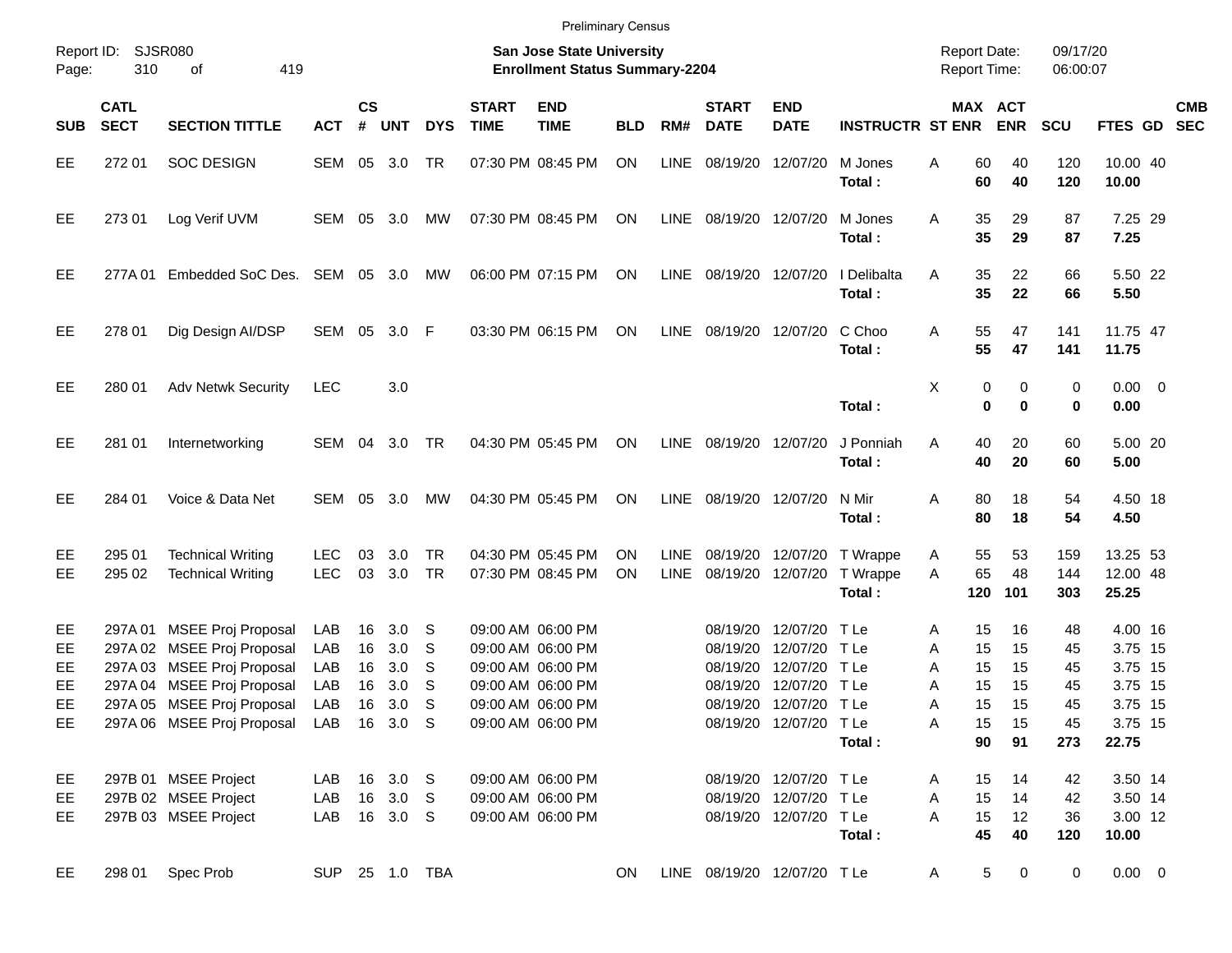|                     |                            |                                              |                          |                    |            |                   |                             |                                                                           | <b>Preliminary Census</b> |                            |                             |                                                  |                          |        |                                            |                                |                      |                           |            |                          |
|---------------------|----------------------------|----------------------------------------------|--------------------------|--------------------|------------|-------------------|-----------------------------|---------------------------------------------------------------------------|---------------------------|----------------------------|-----------------------------|--------------------------------------------------|--------------------------|--------|--------------------------------------------|--------------------------------|----------------------|---------------------------|------------|--------------------------|
| Report ID:<br>Page: | 311                        | <b>SJSR080</b><br>419<br>of                  |                          |                    |            |                   |                             | <b>San Jose State University</b><br><b>Enrollment Status Summary-2204</b> |                           |                            |                             |                                                  |                          |        | <b>Report Date:</b><br><b>Report Time:</b> |                                | 09/17/20<br>06:00:07 |                           |            |                          |
| <b>SUB</b>          | <b>CATL</b><br><b>SECT</b> | <b>SECTION TITTLE</b>                        | <b>ACT</b>               | $\mathsf{cs}$<br># | <b>UNT</b> | <b>DYS</b>        | <b>START</b><br><b>TIME</b> | <b>END</b><br><b>TIME</b>                                                 | <b>BLD</b>                | RM#                        | <b>START</b><br><b>DATE</b> | <b>END</b><br><b>DATE</b>                        | <b>INSTRUCTR ST ENR</b>  |        | <b>MAX</b>                                 | <b>ACT</b><br><b>ENR</b>       | <b>SCU</b>           | <b>FTES GD</b>            |            | <b>CMB</b><br><b>SEC</b> |
|                     |                            |                                              |                          |                    |            |                   |                             |                                                                           |                           |                            |                             |                                                  | Total:                   |        | 5                                          | $\mathbf 0$                    | 0                    | 0.00                      |            |                          |
| EE<br>EE            | 298I01<br>298I02           | EE Internship Experi<br>EE Internship Experi | <b>SUP</b><br><b>SUP</b> | 48<br>48           | 1.0<br>2.0 | <b>TBA</b><br>TBA |                             |                                                                           | ON<br><b>ON</b>           | <b>LINE</b><br><b>LINE</b> | 08/19/20<br>08/19/20        | 12/07/20<br>12/07/20                             | T Le<br>T Le             | A<br>A | 5<br>5                                     | $\overline{2}$                 | 1<br>4               | 0.08<br>0.30              | - 1<br>- 1 |                          |
| EE                  | 298103                     | EE Internship Experi                         | <b>SUP</b>               | 48                 | 3.0        | <b>TBA</b>        |                             |                                                                           | ON                        | <b>LINE</b>                | 08/19/20                    | 12/07/20                                         | T Le<br>Total:           | A      | 60<br>70                                   | 25<br>28                       | 75<br>80             | 6.10 22<br>6.48           |            |                          |
| EE.                 | 299A 01                    | <b>MSEE Thesis Proposal SUP</b>              |                          | 25                 | 3.0        | TBA               |                             |                                                                           |                           |                            | 08/19/20                    | 12/07/20                                         | T Le<br>Total:           | A      | 5<br>5                                     | 6<br>6                         | 18<br>18             | $1.50\ 6$<br>1.50         |            |                          |
| EE.                 | 299B 01                    | <b>MSEE Thesis</b>                           | <b>SUP</b>               | 25                 | 3.0        | TBA               |                             |                                                                           |                           |                            | 08/19/20                    | 12/07/20                                         | T Le<br>Total:           | A      | 5<br>5                                     | $\overline{2}$<br>$\mathbf{2}$ | 6<br>6               | $0.50$ 2<br>0.50          |            |                          |
|                     | Department :               | <b>Electrical Engineering</b>                |                          |                    |            |                   |                             |                                                                           |                           |                            |                             | <b>Lower Division:</b><br><b>Upper Division:</b> | <b>Department Total:</b> |        | 3369<br>480<br>1640                        | 2704<br>441<br>1509            | 6786<br>928<br>3600  | 491.27<br>62.12<br>241.52 |            |                          |

**Graduate Division : 1249 754 2258 187.63**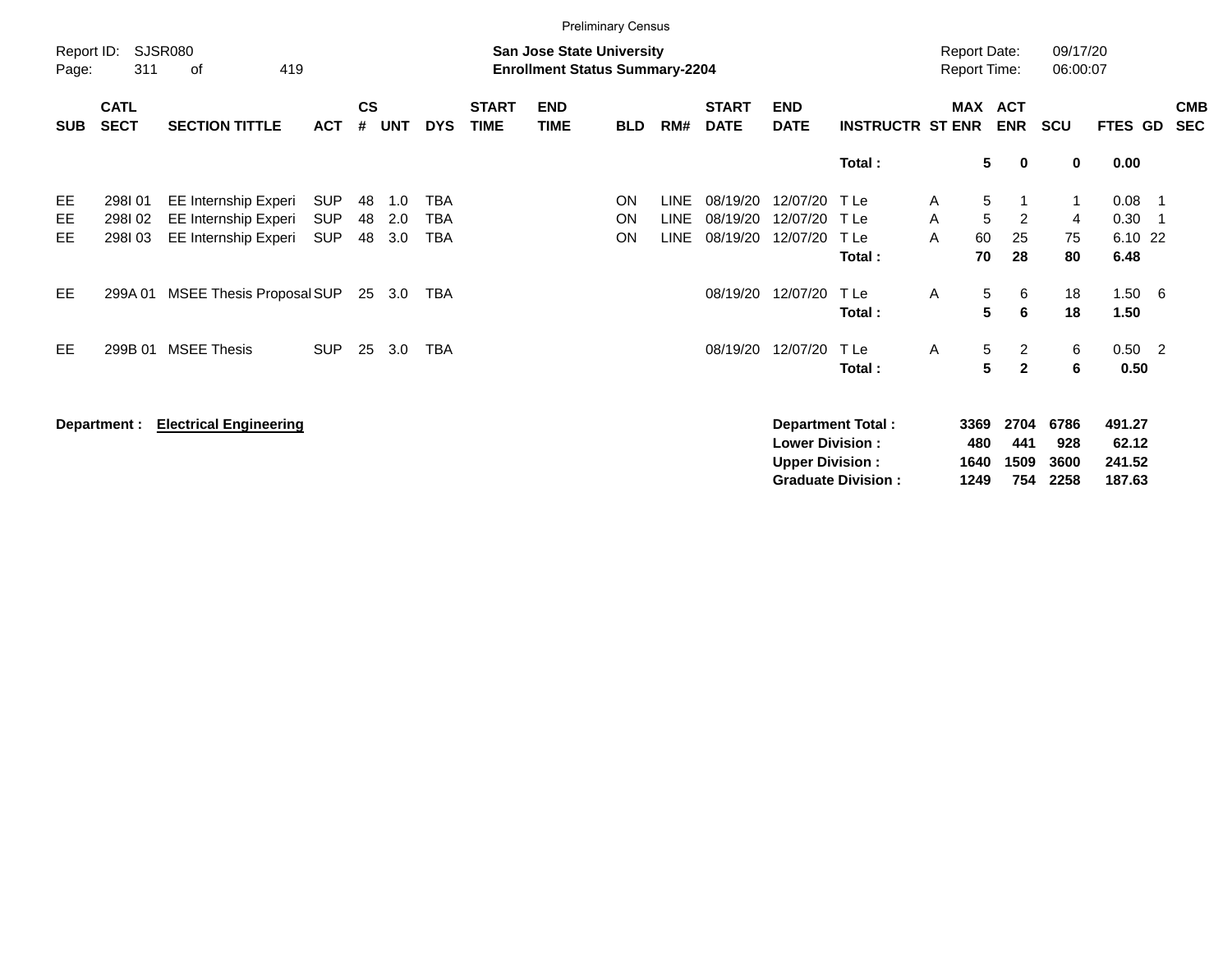|                     |                            |                            |            |                    |           |            |                             | <b>Preliminary Census</b>                                                 |            |             |                             |                           |                                  |                                            |          |                |                      |                |                          |                          |
|---------------------|----------------------------|----------------------------|------------|--------------------|-----------|------------|-----------------------------|---------------------------------------------------------------------------|------------|-------------|-----------------------------|---------------------------|----------------------------------|--------------------------------------------|----------|----------------|----------------------|----------------|--------------------------|--------------------------|
| Report ID:<br>Page: | 312                        | SJSR080<br>419<br>οf       |            |                    |           |            |                             | <b>San Jose State University</b><br><b>Enrollment Status Summary-2204</b> |            |             |                             |                           |                                  | <b>Report Date:</b><br><b>Report Time:</b> |          |                | 09/17/20<br>06:00:07 |                |                          |                          |
| <b>SUB</b>          | <b>CATL</b><br><b>SECT</b> | <b>SECTION TITTLE</b>      | <b>ACT</b> | $\mathsf{cs}$<br># | UNT       | <b>DYS</b> | <b>START</b><br><b>TIME</b> | <b>END</b><br><b>TIME</b>                                                 | <b>BLD</b> | RM#         | <b>START</b><br><b>DATE</b> | <b>END</b><br><b>DATE</b> | <b>INSTRUCTR ST ENR ENR</b>      |                                            |          | <b>MAX ACT</b> | <b>SCU</b>           | <b>FTES GD</b> |                          | <b>CMB</b><br><b>SEC</b> |
| College             |                            | <b>Engineering</b>         |            |                    |           |            |                             |                                                                           |            |             |                             |                           |                                  |                                            |          |                |                      |                |                          |                          |
| Department :        |                            | <b>General Engineering</b> |            |                    |           |            |                             |                                                                           |            |             |                             |                           |                                  |                                            |          |                |                      |                |                          |                          |
| ENGR 501            |                            | Science of High Tech       | LEC        |                    | 3.0       |            |                             |                                                                           |            |             |                             |                           |                                  | х                                          | 0        | 0              | 0                    | 0.00           | $\overline{\phantom{0}}$ |                          |
| ENGR                | 502                        | Science of High Tech       | LEC        | 02                 | 3.0       | <b>MW</b>  |                             | 03:00 PM 04:15 PM                                                         | ON         | LINE        |                             | 08/19/20 12/07/20         | F Marbouti<br>Total:             | Α                                          | 25<br>25 | 15<br>15       | 45<br>45             | 3.00<br>3.00   | $\overline{\phantom{0}}$ |                          |
| <b>ENGR</b>         | 8Q 01                      | <b>Engineering Success</b> | ACT        |                    | 1.0       |            |                             |                                                                           |            |             |                             |                           |                                  | X                                          | 0        | 0              | 0                    | $0.00 \t 0$    |                          |                          |
| <b>ENGR</b>         | 8Q 02                      | <b>Engineering Success</b> | ACT        |                    | 1.0       |            |                             |                                                                           |            |             |                             |                           |                                  | X                                          | 0        | 0              | 0                    | 0.00           | $\overline{\phantom{0}}$ |                          |
|                     |                            |                            |            |                    |           |            |                             |                                                                           |            |             |                             |                           | Total:                           |                                            | 0        | 0              | 0                    | 0.00           |                          |                          |
| ENGR 1001           |                            | Intro to Engr              | <b>SEM</b> | 05                 | 3.0       | MW         |                             | 08:00 AM 08:50 AM                                                         | <b>ON</b>  | LINE        | 08/19/20                    | 12/07/20                  | J Warecki                        | A                                          | 250      | 255            | 510                  | 51.00          | $\overline{\phantom{0}}$ |                          |
| ENGR 1002           |                            | Intro to Engr              | <b>SEM</b> | 05                 | 3.0       | МW         |                             | 01:30 PM 02:20 PM                                                         | <b>ON</b>  | <b>LINE</b> | 08/19/20                    | 12/07/20                  | K Youssefi                       | Α                                          | 250      | 254            | 508                  | 50.80          | - 0                      |                          |
| ENGR 1003           |                            | Intro to Engr              | LAB        | 16                 | 0.0       | R          |                             | 09:00 AM 11:45 AM                                                         |            |             | 08/19/20                    | 12/07/20                  | S Duorah                         | A                                          | 22       | 24             | 24                   | 0.00           | - 0                      |                          |
| ENGR 1004           |                            | Intro to Engr              | LAB        | 16                 | 0.0       |            |                             | 03:00 PM 05:45 PM                                                         |            |             | 08/19/20                    | 12/07/20                  | S Ananthaiah A                   |                                            | 22       | 23             | 23                   | 0.00           | - 0                      |                          |
| ENGR 1005           |                            | Intro to Engr              | LAB        | 16                 | 0.0       | R          |                             | 03:00 PM 05:45 PM                                                         |            |             | 08/19/20                    | 12/07/20                  | F Marbouti                       | A                                          | 22       | 24             | 24                   | 0.00           | - 0                      |                          |
| <b>ENGR 1006</b>    |                            | Intro to Engr              | LAB        | 16                 | 0.0       | W          |                             | 09:00 AM 11:45 AM                                                         |            |             | 08/19/20                    | 12/07/20                  | S Duorah                         | A                                          | 22       | 22             | 22                   | 0.00           | - 0                      |                          |
| ENGR 1007           |                            | Intro to Engr              | LAB        | 16                 | 0.0       | W          |                             | 03:00 PM 05:45 PM                                                         |            |             | 08/19/20                    | 12/07/20 S Rafati         |                                  | A                                          | 22       | 22             | 22                   | 0.00           | - 0                      |                          |
| <b>ENGR 1008</b>    |                            | Intro to Engr              | LAB        | 16                 | 0.0       | F          |                             | 09:00 AM 11:45 AM                                                         |            |             | 08/19/20                    | 12/07/20                  | K Youssefi                       | A                                          | 22       | 24             | 24                   | 0.00           | - 0                      |                          |
| ENGR 1009           |                            | Intro to Engr              | LAB        | 16                 | 0.0       | F          |                             | 12:30 PM 03:15 PM                                                         |            |             | 08/19/20                    | 12/07/20                  | G Friedman                       | A                                          | 22       | 23             | 23                   | 0.00           | - 0                      |                          |
| ENGR 1010           |                            | Intro to Engr              | LAB        | 16                 | 0.0       |            |                             | 12:00 PM 02:45 PM                                                         |            |             | 08/19/20                    | 12/07/20                  | J Huynh                          | Α                                          | 22       | 24             | 24                   | 0.00           | - 0                      |                          |
| ENGR 1011           |                            | Intro to Engr              | LAB        | 16                 | 0.0       | Т          |                             | 06:00 PM 08:45 PM                                                         |            |             | 08/19/20                    | 12/07/20 S Sepka          |                                  | Α                                          | 22       | 24             | 24                   | 0.00           | - 0                      |                          |
| <b>ENGR 1012</b>    |                            | Intro to Engr              | LAB        | 16                 | 0.0       | R          |                             | 12:00 PM 02:45 PM                                                         |            |             | 08/19/20                    | 12/07/20 V Bhatia         |                                  | A                                          | 22       | 23             | 23                   | 0.00           | - 0                      |                          |
| <b>ENGR 1013</b>    |                            | Intro to Engr              | LAB        | 16                 | 0.0       | F          |                             | 09:00 AM 11:45 AM                                                         |            |             | 08/19/20                    |                           | 12/07/20 S Sepka                 | Α                                          | 22       | 20             | 20                   | 0.00           | - 0                      |                          |
| ENGR 1014           |                            | Intro to Engr              | LAB        | 16                 | 0.0       | W          |                             | 03:00 PM 05:45 PM                                                         |            |             | 08/19/20                    | 12/07/20                  | G Friedman                       | A                                          | 22       | 23             | 23                   | 0.00           | - 0                      |                          |
| <b>ENGR 1015</b>    |                            | Intro to Engr              | LAB        | 16                 | 0.0       | F          |                             | 12:30 PM 03:15 PM                                                         |            |             | 08/19/20                    | 12/07/20 S Rafati         |                                  | A                                          | 22       | 23             | 23                   | 0.00           | - 0                      |                          |
| <b>ENGR 1016</b>    |                            | Intro to Engr              | LAB        | 16                 | 0.0       | Т          |                             | 09:00 AM 11:45 AM                                                         |            |             | 08/19/20                    |                           | 12/07/20 S Duorah                | Α                                          | 22       | 23             | 23                   | 0.00           | - 0                      |                          |
| ENGR 1017           |                            | Intro to Engr              | LAB        | 16                 | 0.0       | т          |                             | 03:00 PM 05:45 PM                                                         |            |             | 08/19/20                    | 12/07/20 V Bhatia         |                                  | A                                          | 22       | 24             | 24                   | 0.00           | - 0                      |                          |
| ENGR 1018           |                            | Intro to Engr              | LAB        | 16                 | 0.0       | R          |                             | 06:00 PM 08:45 PM                                                         |            |             | 08/19/20                    | 12/07/20                  | J Valencia                       | Α                                          | 22       | 24             | 24                   | 0.00           | - 0                      |                          |
| <b>ENGR 1019</b>    |                            | Intro to Engr              | LAB        | 16                 | 0.0       | R          |                             | 12:00 PM 02:45 PM                                                         |            |             | 08/19/20                    | 12/07/20                  | A Banafa                         | A                                          | 22       | 23             | 23                   | 0.00           | - 0                      |                          |
|                     | ENGR 1020                  | Intro to Engr              | LAB        | 16                 | 0.0       | W          |                             | 09:00 AM_11:45 AM                                                         |            |             |                             | 08/19/20 12/07/20 J Huynh |                                  | A                                          | 22       | 23             | 23                   | 0.00           | - 0                      |                          |
| ENGR 1021           |                            | Intro to Engr              | LAB        |                    | 16  0.0   | R          |                             | 03:00 PM 05:45 PM                                                         |            |             |                             |                           | 08/19/20 12/07/20 S Ananthaiah A |                                            | 22       | 23             | 23                   | $0.00 \t 0$    |                          |                          |
| ENGR 10 22          |                            | Intro to Engr              | LAB        |                    | 16 0.0    | $\top$     |                             | 12:00 PM 02:45 PM                                                         |            |             |                             |                           | 08/19/20 12/07/20 M Hambaba A    |                                            | 22       | 24             | 24                   | $0.00 \t 0$    |                          |                          |
| ENGR 10 23          |                            | Intro to Engr              | LAB        |                    | 16 0.0    | W          |                             | 06:00 PM 08:45 PM                                                         |            |             |                             |                           | 08/19/20 12/07/20 J Valencia     | A                                          | 22       | 23             | 23                   | $0.00 \t 0$    |                          |                          |
| ENGR 10 24          |                            | Intro to Engr              | LAB        |                    | 16  0.0   | M          |                             | 10:00 AM 12:45 PM                                                         |            |             |                             | 08/19/20 12/07/20         | M Hambaba A                      |                                            | 22       | 23             | 23                   | $0.00 \t 0$    |                          |                          |
|                     |                            |                            |            |                    |           |            |                             |                                                                           |            |             |                             |                           | Total:                           |                                            |          | 984 1018       | 1527                 | 101.80         |                          |                          |
| ENGR 25 01          |                            | <b>Digital World</b>       | LEC.       |                    | 02 3.0    | TR         |                             | 10:30 AM 11:45 AM                                                         | ON.        |             |                             |                           | LINE 08/19/20 12/07/20 G Courand | $\mathsf{A}$                               | 30       | 10             | 30                   | 2.00 0 C       |                          |                          |
| CS                  | 25 01                      | <b>Digital World</b>       | LEC.       |                    | 02 3.0 TR |            |                             | 10:30 AM 11:45 AM                                                         | ON         |             |                             |                           | LINE 08/19/20 12/07/20 G Courand | A                                          | 0        | 20             | 60                   | 4.00 0 C       |                          |                          |
|                     |                            |                            |            |                    |           |            |                             |                                                                           |            |             |                             |                           | Total:                           |                                            | 30       | 30             | 90                   | 6.00           |                          |                          |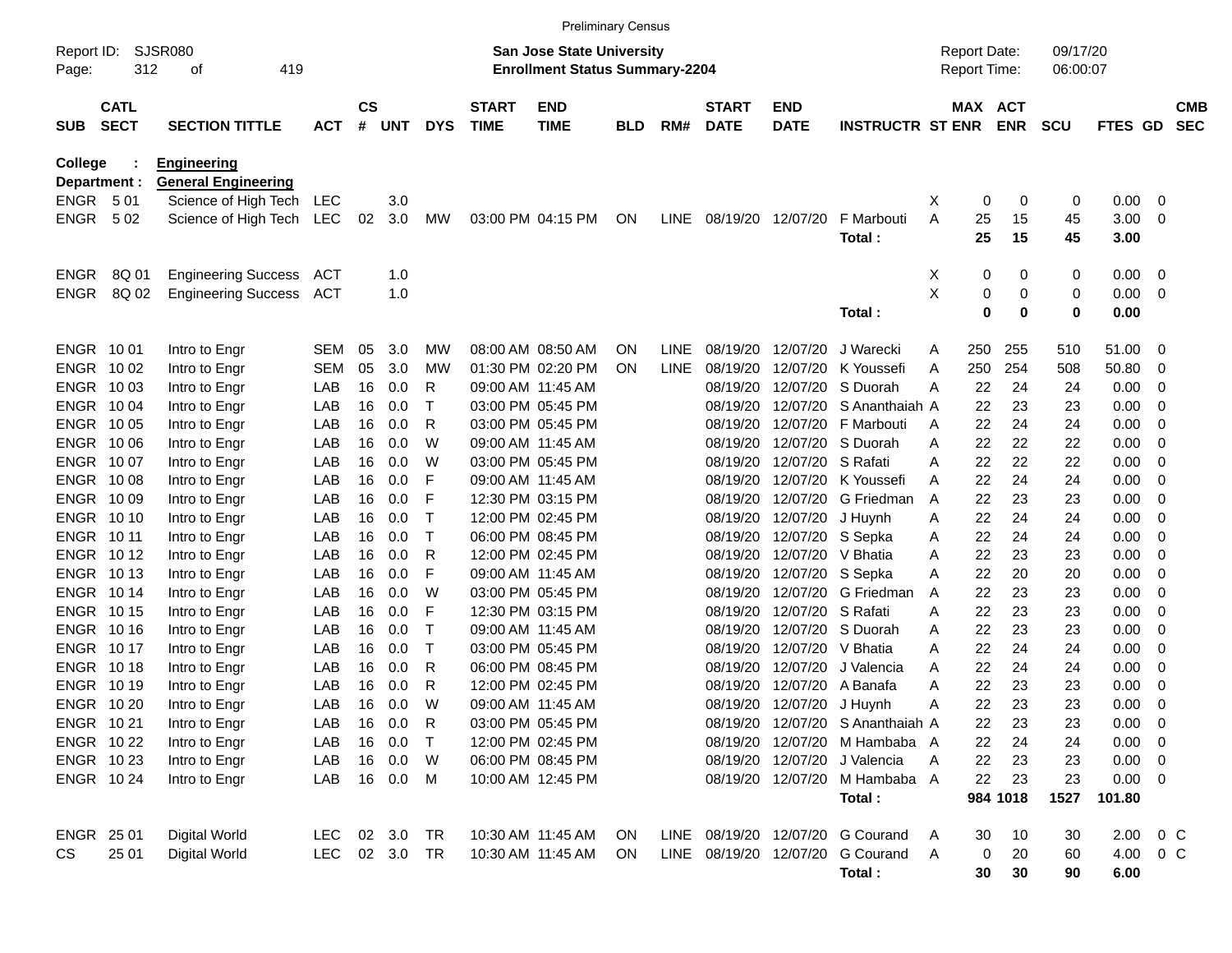|                     |                            |                           |            |                        |         |            |                             | <b>Preliminary Census</b>                                                 |            |             |                             |                                 |                                 |                                     |                       |                      |             |                          |
|---------------------|----------------------------|---------------------------|------------|------------------------|---------|------------|-----------------------------|---------------------------------------------------------------------------|------------|-------------|-----------------------------|---------------------------------|---------------------------------|-------------------------------------|-----------------------|----------------------|-------------|--------------------------|
| Report ID:<br>Page: | SJSR080<br>313             | οf                        | 419        |                        |         |            |                             | <b>San Jose State University</b><br><b>Enrollment Status Summary-2204</b> |            |             |                             |                                 |                                 | <b>Report Date:</b><br>Report Time: |                       | 09/17/20<br>06:00:07 |             |                          |
| <b>SUB</b>          | <b>CATL</b><br><b>SECT</b> | <b>SECTION TITTLE</b>     | <b>ACT</b> | $\mathbf{c}\mathbf{s}$ | # UNT   | <b>DYS</b> | <b>START</b><br><b>TIME</b> | <b>END</b><br><b>TIME</b>                                                 | <b>BLD</b> | RM#         | <b>START</b><br><b>DATE</b> | <b>END</b><br><b>DATE</b>       | <b>INSTRUCTR ST ENR</b>         |                                     | MAX ACT<br><b>ENR</b> | <b>SCU</b>           | FTES GD     | <b>CMB</b><br><b>SEC</b> |
|                     |                            | ENGR 100W 01 Engr Reports | SEM        | 05                     | 3.0     | МW         | 07:30 AM 08:20 AM           |                                                                           | ΟN         | LINE        | 08/19/20                    | 12/07/20                        | <b>B</b> Hsia                   | 24<br>A                             | 24                    | 48                   | 4.80        | 0                        |
|                     |                            | ENGR 100W 02 Engr Reports | LAB        | 16                     | 0.0     | МW         |                             | 08:20 AM 09:20 AM                                                         | ON         | LINE.       | 08/19/20                    | 12/07/20                        | <b>B</b> Hsia                   | 24<br>A                             | 24                    | 24                   | 0.00        | 0                        |
|                     |                            | ENGR 100W 03 Engr Reports | SEM        | 05                     | 3.0     | МW         |                             | 09:30 AM 10:20 AM                                                         | ΟN         | <b>LINE</b> | 08/19/20                    | 12/07/20                        | <b>B</b> Hsia                   | 24<br>A                             | 23                    | 46                   | 4.60        | 0                        |
|                     |                            | ENGR 100W 04 Engr Reports | LAB        | 16                     | 0.0     | МW         |                             | 10:20 AM 11:20 AM                                                         | ΟN         | <b>LINE</b> | 08/19/20                    | 12/07/20                        | <b>B</b> Hsia                   | 24<br>Α                             | 23                    | 23                   | 0.00        | 0                        |
|                     |                            | ENGR 100W 05 Engr Reports | SEM        | 05                     | 3.0     | МW         |                             | 09:30 AM 10:20 AM                                                         | ΟN         | <b>LINE</b> | 08/19/20                    | 12/07/20                        | C Cordero                       | 24<br>Α                             | 24                    | 48                   | 4.80        | 0                        |
|                     |                            | ENGR 100W 06 Engr Reports | LAB        | 16                     | 0.0     | МW         |                             | 10:20 AM 11:20 AM                                                         | ΟN         | <b>LINE</b> | 08/19/20                    | 12/07/20                        | C Cordero                       | 24<br>Α                             | 24                    | 24                   | 0.00        | 0                        |
|                     |                            | ENGR 100W 07 Engr Reports | SEM        | 05                     | 3.0     | МW         |                             | 09:30 AM 10:20 AM                                                         | ΟN         | <b>LINE</b> | 08/19/20                    | 12/07/20                        | C Peters                        | 24<br>Α                             | 24                    | 48                   | 4.80        | 0                        |
|                     |                            | ENGR 100W 08 Engr Reports | LAB        | 16                     | 0.0     | МW         |                             | 10:20 AM 11:20 AM                                                         | ΟN         | <b>LINE</b> | 08/19/20                    | 12/07/20                        | C Peters                        | 24<br>Α                             | 24                    | 24                   | 0.00        | 0                        |
|                     |                            | ENGR 100W 09 Engr Reports | SEM        | 05                     | 3.0     | МW         |                             | 01:30 PM 02:20 PM                                                         | ON         | <b>LINE</b> | 08/19/20                    | 12/07/20                        | J Leih                          | 24<br>Α                             | 25                    | 50                   | 5.00        | 0                        |
|                     |                            | ENGR 100W 10 Engr Reports | LAB        | 16                     | 0.0     | МW         |                             | 02:20 PM 03:20 PM                                                         | ΟN         | <b>LINE</b> | 08/19/20                    | 12/07/20                        | J Leih                          | 24<br>Α                             | 25                    | 25                   | 0.00        | 0                        |
|                     |                            | ENGR 100W 11 Engr Reports | SEM        | 05                     | 3.0     | МW         |                             | 01:30 PM 02:20 PM                                                         | ΟN         | <b>LINE</b> | 08/19/20                    | 12/07/20                        | C Cordero                       | 24<br>Α                             | 24                    | 48                   | 4.80        | 0                        |
|                     |                            | ENGR 100W 12 Engr Reports | LAB        | 16                     | 0.0     | МW         |                             | 02:20 PM 03:20 PM                                                         | ΟN         | <b>LINE</b> | 08/19/20                    | 12/07/20                        | C Cordero                       | 24<br>Α                             | 24                    | 24                   | 0.00        | 0                        |
|                     |                            | ENGR 100W 13 Engr Reports | SEM        | 05                     | 3.0     | МW         |                             | 01:30 PM 02:20 PM                                                         | ΟN         | <b>LINE</b> | 08/19/20                    |                                 | 12/07/20 V Sansome              | 24<br>A                             | 23                    | 46                   | 4.60        | 0                        |
|                     |                            | ENGR 100W 14 Engr Reports | LAB        | 16                     | 0.0     | МW         |                             | 02:20 PM 03:20 PM                                                         | ΟN         | <b>LINE</b> | 08/19/20                    |                                 | 12/07/20 V Sansome              | 24<br>A                             | 23                    | 23                   | 0.00        | 0                        |
|                     |                            | ENGR 100W 15 Engr Reports | SEM        | 05                     | 3.0     | МW         |                             | 03:30 PM 04:20 PM                                                         | ΟN         | <b>LINE</b> | 08/19/20                    |                                 | 12/07/20 V Sansome              | 24<br>A                             | 22                    | 44                   | 4.40        | 0                        |
|                     |                            | ENGR 100W 16 Engr Reports | LAB        | 16                     | 0.0     | МW         |                             | 04:20 PM 05:20 PM                                                         | ΟN         | <b>LINE</b> | 08/19/20                    |                                 | 12/07/20 V Sansome              | 24<br>A                             | 22                    | 22                   | 0.00        | 0                        |
|                     |                            | ENGR 100W 17 Engr Reports | SEM        | 05                     | 3.0     | МW         |                             | 03:30 PM 04:20 PM                                                         | ΟN         | <b>LINE</b> | 08/19/20                    | 12/07/20                        | J Leih                          | 24<br>A                             | 23                    | 46                   | 4.60        | 0                        |
|                     |                            | ENGR 100W 18 Engr Reports | LAB        | 16                     | 0.0     | МW         |                             | 04:20 PM 05:20 PM                                                         | ΟN         | <b>LINE</b> | 08/19/20                    | 12/07/20                        | J Leih                          | 24<br>Α                             | 23                    | 23                   | 0.00        | 0                        |
|                     |                            | ENGR 100W 19 Engr Reports | SEM        | 05                     | 3.0     | TR         |                             | 08:00 AM 08:50 AM                                                         | ΟN         | <b>LINE</b> | 08/19/20                    | 12/07/20                        | C Peters                        | 24<br>Α                             | 23                    | 46                   | 4.60        | 0                        |
|                     |                            | ENGR 100W 20 Engr Reports | LAB        | 16                     | 0.0     | TR         |                             | 08:50 AM 10:20 AM                                                         | ON         | <b>LINE</b> | 08/19/20                    | 12/07/20                        | C Peters                        | 24<br>Α                             | 23                    | 23                   | 0.00        | 0                        |
|                     |                            | ENGR 100W 21 Engr Reports | SEM        | 05                     | 3.0     | Т          |                             | 11:00 AM 12:50 PM                                                         | ΟN         | <b>LINE</b> | 08/19/20                    | 12/07/20                        | S Knapp                         | 24<br>Α                             | 24                    | 48                   | 4.80        | 0                        |
|                     |                            | ENGR 100W 22 Engr Reports | LAB        | 16                     | 0.0     | R          |                             | 11:00 AM 01:50 PM                                                         | ΟN         | <b>LINE</b> | 08/19/20                    | 12/07/20                        | S Knapp                         | 24<br>Α                             | 24                    | 24                   | 0.00        | 0                        |
|                     |                            | ENGR 100W 23 Engr Reports | SEM        | 05                     | 3.0     | R          |                             | 11:00 AM 12:50 PM                                                         | ON         | <b>LINE</b> | 08/19/20                    | 12/07/20                        | C Bankston                      | 24<br>A                             | 24                    | 48                   | 4.80        | 0                        |
|                     |                            | ENGR 100W 24 Engr Reports | LAB        | 16                     | 0.0     | $\top$     |                             | 11:00 AM 01:50 PM                                                         | ON         | <b>LINE</b> | 08/19/20                    | 12/07/20                        | C Bankston                      | 24<br>A                             | 24                    | 24                   | 0.00        | 0                        |
|                     |                            | ENGR 100W 25 Engr Reports | SEM        | 05                     | 3.0     | Т          |                             | 02:00 PM 03:50 PM                                                         | ΟN         | <b>LINE</b> | 08/19/20                    | 12/07/20                        | S Knapp                         | 24<br>A                             | 24                    | 48                   | 4.80        | 0                        |
|                     |                            | ENGR 100W 26 Engr Reports | LAB        | 16                     | 0.0     | R          |                             | 02:00 PM 04:50 PM                                                         | ΟN         | <b>LINE</b> | 08/19/20                    | 12/07/20                        | S Knapp                         | 24<br>A                             | 24                    | 24                   | 0.00        | 0                        |
|                     |                            | ENGR 100W 27 Engr Reports | SEM        | 05                     | 3.0     | R          |                             | 02:00 PM 03:50 PM                                                         | ΟN         | LINE        | 08/19/20                    | 12/07/20                        | S Knapp                         | 24<br>A                             | 24                    | 48                   | 4.80        | 0                        |
|                     |                            | ENGR 100W 28 Engr Reports | LAB        | 16                     | 0.0     | $\top$     |                             | 02:00 PM 04:50 PM                                                         | ΟN         | <b>LINE</b> | 08/19/20                    | 12/07/20                        | S Knapp                         | 24<br>A                             | 24                    | 24                   | 0.00        | 0                        |
|                     |                            | ENGR 100W 29 Engr Reports | SEM        | 05                     | 3.0     | TR         |                             | 05:00 PM 05:50 PM                                                         | ON         | LINE        |                             | 08/19/20 12/07/20 H Eisips      |                                 | 24<br>Α                             | 28                    | 56                   | 5.60        | 0                        |
|                     |                            | ENGR 100W 30 Engr Reports | LAB        | 16                     | 0.0     | TR         |                             | 05:50 PM 07:20 PM                                                         | <b>ON</b>  |             |                             | LINE 08/19/20 12/07/20 H Eisips |                                 | 24<br>A                             | 28                    | 28                   | 0.00        | 0                        |
|                     |                            | ENGR 100W 31 Engr Reports | SEM        | 05                     | 3.0     | TR         |                             | 06:00 PM 06:50 PM                                                         | <b>ON</b>  | LINE.       |                             |                                 | 08/19/20 12/07/20 S Evans-WemA  | 24                                  | 24                    | 48                   | 4.80        | 0                        |
|                     |                            | ENGR 100W 32 Engr Reports | LAB        |                        | 16 0.0  | TR         |                             | 06:50 PM 08:20 PM                                                         | ON.        | LINE        |                             |                                 | 08/19/20 12/07/20 S Evans-WemA  | 24                                  | 24                    | 24                   | 0.00        | 0                        |
|                     |                            | ENGR 100W 33 Engr Reports | SEM        | 05                     | 3.0     | F          | 09:30 AM 11:10 AM           |                                                                           | ON.        | LINE        |                             |                                 | 08/19/20 12/07/20 S Evans-WemA  | 24                                  | 25                    | 50                   | 5.00        | 0                        |
|                     |                            | ENGR 100W 34 Engr Reports | LAB        |                        | 16 0.0  | F          |                             | 01:00 PM 02:40 PM                                                         | ON.        | LINE        |                             |                                 | 08/19/20 12/07/20 S Evans-WemA  | 24                                  | 25                    | 25                   | 0.00        | 0                        |
|                     |                            | ENGR 100W 35 Engr Reports | SEM        | 05                     | 3.0     | F          |                             | 09:30 AM 11:10 AM                                                         | ON.        | LINE        |                             |                                 | 08/19/20 12/07/20 A Petrosyan A | 24                                  | 25                    | 50                   | 5.00        | 0                        |
|                     |                            | ENGR 100W 36 Engr Reports | LAB        |                        | 16 0.0  | F          |                             | 01:00 PM 02:40 PM                                                         | ON.        |             | LINE 08/19/20 12/07/20      |                                 |                                 | 24<br>A                             | 25                    | 25                   | 0.00        | 0                        |
|                     |                            | ENGR 100W 37 Engr Reports | SEM        |                        | 05 3.0  | TR         |                             | 03:00 PM 03:50 PM                                                         | ON.        | LINE        |                             | 08/19/20 12/07/20               | B Murphy-WesA                   | 24                                  | 24                    | 48                   | 4.80        | 0                        |
|                     |                            | ENGR 100W 38 Engr Reports | LAB        |                        | 16  0.0 | TR         |                             | 03:50 PM 05:20 PM                                                         | ON         |             |                             | LINE 08/19/20 12/07/20          | <b>B Murphy-WesA</b>            | 24                                  | 24                    | 24                   | $0.00 \t 0$ |                          |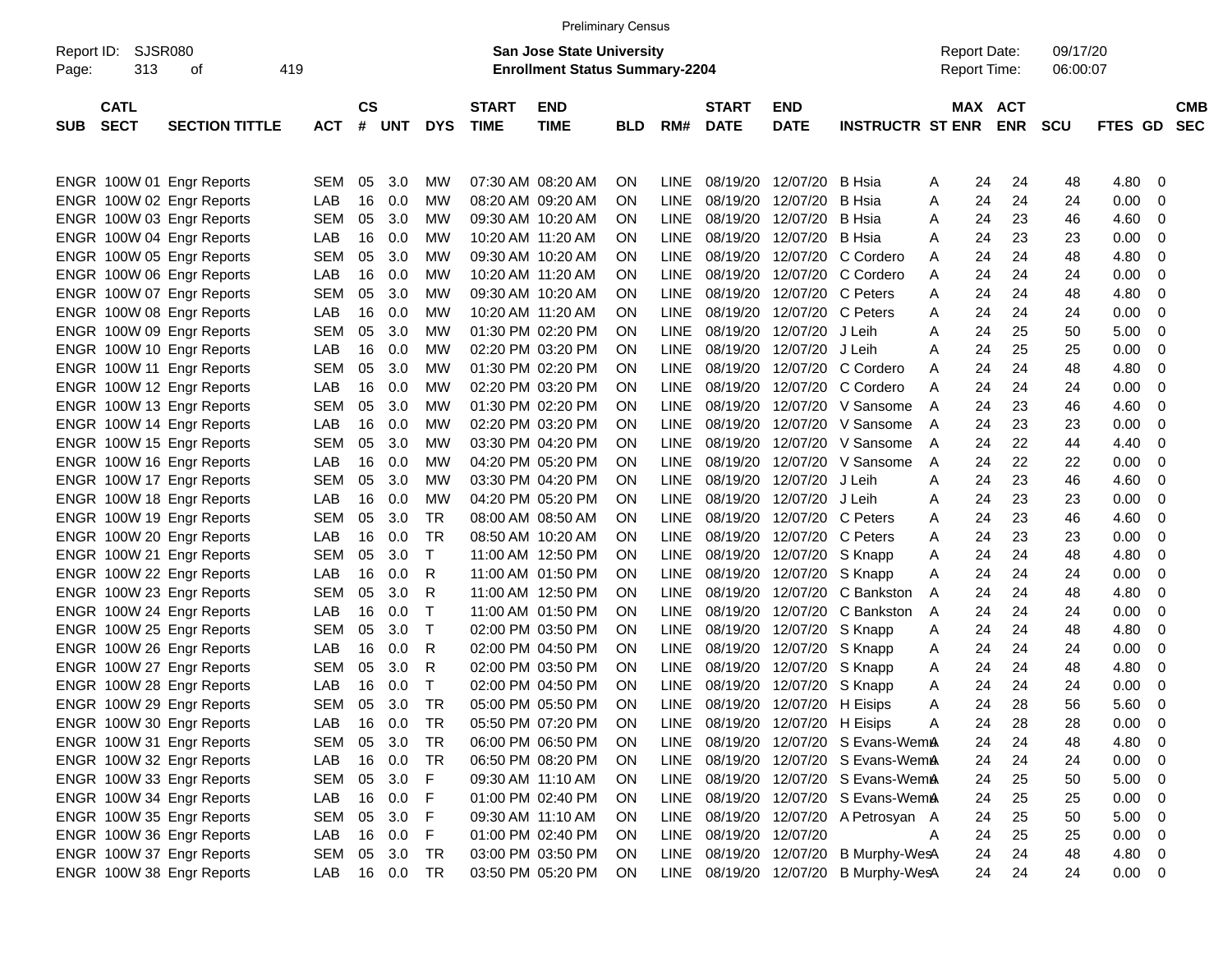|                     |                            |                           |            |                    |            |            |                             | <b>Preliminary Census</b>                                                 |            |             |                             |                           |                         |                                     |             |                      |              |                          |
|---------------------|----------------------------|---------------------------|------------|--------------------|------------|------------|-----------------------------|---------------------------------------------------------------------------|------------|-------------|-----------------------------|---------------------------|-------------------------|-------------------------------------|-------------|----------------------|--------------|--------------------------|
| Report ID:<br>Page: | SJSR080<br>314             | οf                        | 419        |                    |            |            |                             | <b>San Jose State University</b><br><b>Enrollment Status Summary-2204</b> |            |             |                             |                           |                         | <b>Report Date:</b><br>Report Time: |             | 09/17/20<br>06:00:07 |              |                          |
| <b>SUB</b>          | <b>CATL</b><br><b>SECT</b> | <b>SECTION TITTLE</b>     | <b>ACT</b> | $\mathsf{cs}$<br># | <b>UNT</b> | <b>DYS</b> | <b>START</b><br><b>TIME</b> | <b>END</b><br><b>TIME</b>                                                 | <b>BLD</b> | RM#         | <b>START</b><br><b>DATE</b> | <b>END</b><br><b>DATE</b> | <b>INSTRUCTR ST ENR</b> | MAX ACT                             | <b>ENR</b>  | <b>SCU</b>           | FTES GD      | <b>CMB</b><br><b>SEC</b> |
|                     |                            | ENGR 100W 39 Engr Reports | <b>SEM</b> | 05                 | 3.0        | F          |                             | 09:30 AM 11:10 AM                                                         | <b>ON</b>  | <b>LINE</b> | 08/19/20                    | 12/07/20                  | B Murphy-WesA           | 24                                  | 28          | 56                   | 5.60         | 0                        |
|                     |                            | ENGR 100W 40 Engr Reports | LAB        | 16                 | 0.0        | F          |                             | 01:00 PM 02:40 PM                                                         | <b>ON</b>  | <b>LINE</b> | 08/19/20                    | 12/07/20                  |                         | 24<br>A                             | 28          | 28                   | 0.00         | 0                        |
|                     |                            | ENGR 100W 41 Engr Reports | <b>SEM</b> | 05                 | 3.0        | МW         |                             | 06:00 PM 06:50 PM                                                         | <b>ON</b>  | <b>LINE</b> | 08/19/20                    | 12/07/20                  | V Sansome<br>A          | 24                                  | 24          | 48                   | 4.80         | 0                        |
|                     |                            | ENGR 100W 42 Engr Reports | LAB        | 16                 | 0.0        | МW         |                             | 06:50 PM 08:20 PM                                                         | <b>ON</b>  | LINE.       | 08/19/20                    | 12/07/20                  | V Sansome<br>A          | 24                                  | 24          | 24                   | 0.00         | 0                        |
|                     |                            | ENGR 100W 43 Engr Reports | <b>SEM</b> | 05                 | 3.0        | МW         |                             | 06:00 PM 06:50 PM                                                         | <b>ON</b>  | LINE.       | 08/19/20                    | 12/07/20                  | S Evans-WemA            | 24                                  | 24          | 48                   | 4.80         | 0                        |
|                     |                            | ENGR 100W 44 Engr Reports | LAB        | 16                 | 0.0        | МW         |                             | 06:50 PM 08:20 PM                                                         | <b>ON</b>  | <b>LINE</b> | 08/19/20                    | 12/07/20                  | S Evans-WemA            | 24                                  | 24          | 24                   | 0.00         | 0                        |
|                     |                            | ENGR 100W 45 Engr Reports | <b>SEM</b> | 05                 | 3.0        | МW         |                             | 06:00 PM 06:50 PM                                                         | <b>ON</b>  | <b>LINE</b> | 08/19/20                    | 12/07/20                  | S Tran                  | 24<br>A                             | 20          | 40                   | 4.00         | 0                        |
|                     |                            | ENGR 100W 46 Engr Reports | LAB        | 16                 | 0.0        | МW         |                             | 06:50 PM 08:20 PM                                                         | <b>ON</b>  | LINE.       | 08/19/20                    | 12/07/20                  | S Tran                  | 24<br>A                             | 20          | 20                   | 0.00         | 0                        |
|                     |                            | ENGR 100W 47 Engr Reports | <b>SEM</b> | 05                 | 3.0        | TR         |                             | 08:00 AM 08:50 AM                                                         | <b>ON</b>  | <b>LINE</b> | 08/19/20                    | 12/07/20                  | <b>B Murphy-WesA</b>    | 24                                  | 24          | 48                   | 4.80         | 0                        |
|                     |                            | ENGR 100W 48 Engr Reports | LAB        | 16                 | 0.0        | TR         |                             | 08:50 AM 10:20 AM                                                         | <b>ON</b>  | <b>LINE</b> | 08/19/20                    | 12/07/20                  | <b>B Murphy-WesA</b>    | 24                                  | 24          | 24                   | 0.00         | 0                        |
|                     |                            | ENGR 100W 49 Engr Reports | <b>SEM</b> | 05                 | 3.0        | TR         |                             | 06:00 PM 06:50 PM                                                         | <b>ON</b>  | <b>LINE</b> | 08/19/20                    | 12/07/20                  | A Petrosyan A           | 24                                  | 26          | 52                   | 5.25         | -1                       |
|                     |                            | ENGR 100W 50 Engr Reports | LAB        | 16                 | 0.0        | TR         |                             | 06:50 PM 08:20 PM                                                         | <b>ON</b>  | <b>LINE</b> | 08/19/20                    | 12/07/20                  | A Petrosyan A           | 24                                  | 26          | 26                   | 0.00         | -1                       |
|                     |                            | ENGR 100W 51 Engr Reports | <b>SEM</b> | 05                 | 3.0        | МW         |                             | 03:00 PM 03:50 PM                                                         | <b>ON</b>  | <b>LINE</b> | 08/19/20                    | 12/07/20                  | S Tran                  | A<br>24                             | 24          | 48                   | 4.80         | 0                        |
|                     |                            | ENGR 100W 52 Engr Reports | LAB        | 16                 | 0.0        | МW         |                             | 03:50 PM 05:20 PM                                                         | <b>ON</b>  | <b>LINE</b> | 08/19/20                    | 12/07/20                  | S Tran                  | 24<br>A                             | 24          | 24                   | 0.00         | 0                        |
|                     |                            | ENGR 100W 53 Engr Reports | <b>SEM</b> | 05                 | 3.0        | F          |                             | 09:30 AM 11:10 AM                                                         | <b>ON</b>  | <b>LINE</b> | 08/19/20                    | 12/07/20                  | T Wrappe                | 24<br>A                             | 24          | 48                   | 4.80         | 0                        |
|                     |                            | ENGR 100W 54 Engr Reports | LAB        | 16                 | 0.0        | F          |                             | 11:10 AM 12:30 PM                                                         | ON         | <b>LINE</b> | 08/19/20                    | 12/07/20                  | T Wrappe                | 24<br>A                             | 24          | 24                   | 0.00         | 0                        |
|                     |                            |                           |            |                    |            |            |                             |                                                                           |            |             |                             |                           | Total:                  |                                     | 1296 1302   | 1953                 | 130.25       |                          |
|                     | ENGR 102 01                | Renew Energy EngineeLEC   |            |                    | 02 3.0     | TR         |                             | 04:30 PM 05:45 PM                                                         | <b>ON</b>  |             | LINE 08/19/20 12/07/20      |                           | I Tyukhov<br>Total:     | A<br>25<br>25                       | 13<br>13    | 39<br>39             | 2.60<br>2.60 | - 0                      |
|                     | ENGR 120 01                | Prog for Soc Sci          | <b>LEC</b> | 02                 | 3.0        | <b>TR</b>  |                             | 12:00 PM 01:15 PM                                                         | <b>ON</b>  | <b>LINE</b> | 08/19/20                    | 12/07/20                  | V Carr                  | 40<br>A                             | 40          | 120                  | 8.15         | -3                       |
|                     | ENGR 120 02                | Prog for Soc Sci          | <b>LEC</b> |                    | 3.0        |            |                             |                                                                           |            |             |                             |                           |                         | X<br>0                              | 0           | 0                    | 0.00         | 0                        |
|                     |                            |                           |            |                    |            |            |                             |                                                                           |            |             |                             |                           | Total:                  | 40                                  | 40          | 120                  | 8.15         |                          |
|                     | ENGR 121 01                | Algo. for Soc Sci         | <b>LEC</b> | 02                 | 3.0        | TR         |                             | 01:30 PM 02:45 PM                                                         | <b>ON</b>  | <b>LINE</b> | 08/19/20                    | 12/07/20                  | M Orang                 | 30<br>A                             | 17          | 51                   | 3.45         | - 1                      |
|                     |                            |                           |            |                    |            |            |                             |                                                                           |            |             |                             |                           | Total:                  | 30                                  | 17          | 51                   | 3.45         |                          |
|                     | ENGR 122 01                | R for Soc Sci             | <b>LEC</b> | 02                 | 3.0        | МW         |                             | 03:00 PM 04:15 PM                                                         | <b>ON</b>  | LINE.       | 08/19/20                    | 12/07/20                  | M Jones                 | A<br>30                             | 21          | 63                   | 4.50         | -6                       |
|                     |                            |                           |            |                    |            |            |                             |                                                                           |            |             |                             |                           | Total:                  | 30                                  | 21          | 63                   | 4.50         |                          |
|                     |                            | ENGR 160SL 01 EPICS UD    | LAB        |                    | 1.0        |            |                             |                                                                           |            |             |                             |                           |                         | Χ<br>0                              | 0           | 0                    | $0.00\,$     | $\overline{\phantom{0}}$ |
|                     |                            |                           |            |                    |            |            |                             |                                                                           |            |             |                             |                           | Total:                  | $\bf{0}$                            | $\bf{0}$    | 0                    | 0.00         |                          |
|                     | ENGR 180 01                | <b>Indiv Studies</b>      | <b>SUP</b> |                    | 36 3.0     | TBA        |                             |                                                                           |            |             |                             | 08/19/20 12/07/20         | P Hsu                   | A<br>36                             | 1           | 3                    | 0.20         | - 0                      |
|                     | ENGR 180 02                | <b>Indiv Studies</b>      | <b>SUP</b> |                    | 36 2.0     | TBA        |                             |                                                                           |            |             | 08/19/20                    | 12/07/20                  | P Hsu                   | Α<br>20                             | $\pmb{0}$   | 0                    | 0.00         | $\overline{\mathbf{0}}$  |
|                     | ENGR 180 03                | <b>Indiv Studies</b>      | <b>SUP</b> |                    | 36 1.0     | TBA        |                             |                                                                           |            |             |                             | 08/19/20 12/07/20         | P Hsu                   | Α<br>35                             | $\mathbf 0$ | 0                    | 0.00         | - 0                      |
|                     |                            |                           |            |                    |            |            |                             |                                                                           |            |             |                             |                           | Total:                  | 91                                  | 1           | 3                    | 0.20         |                          |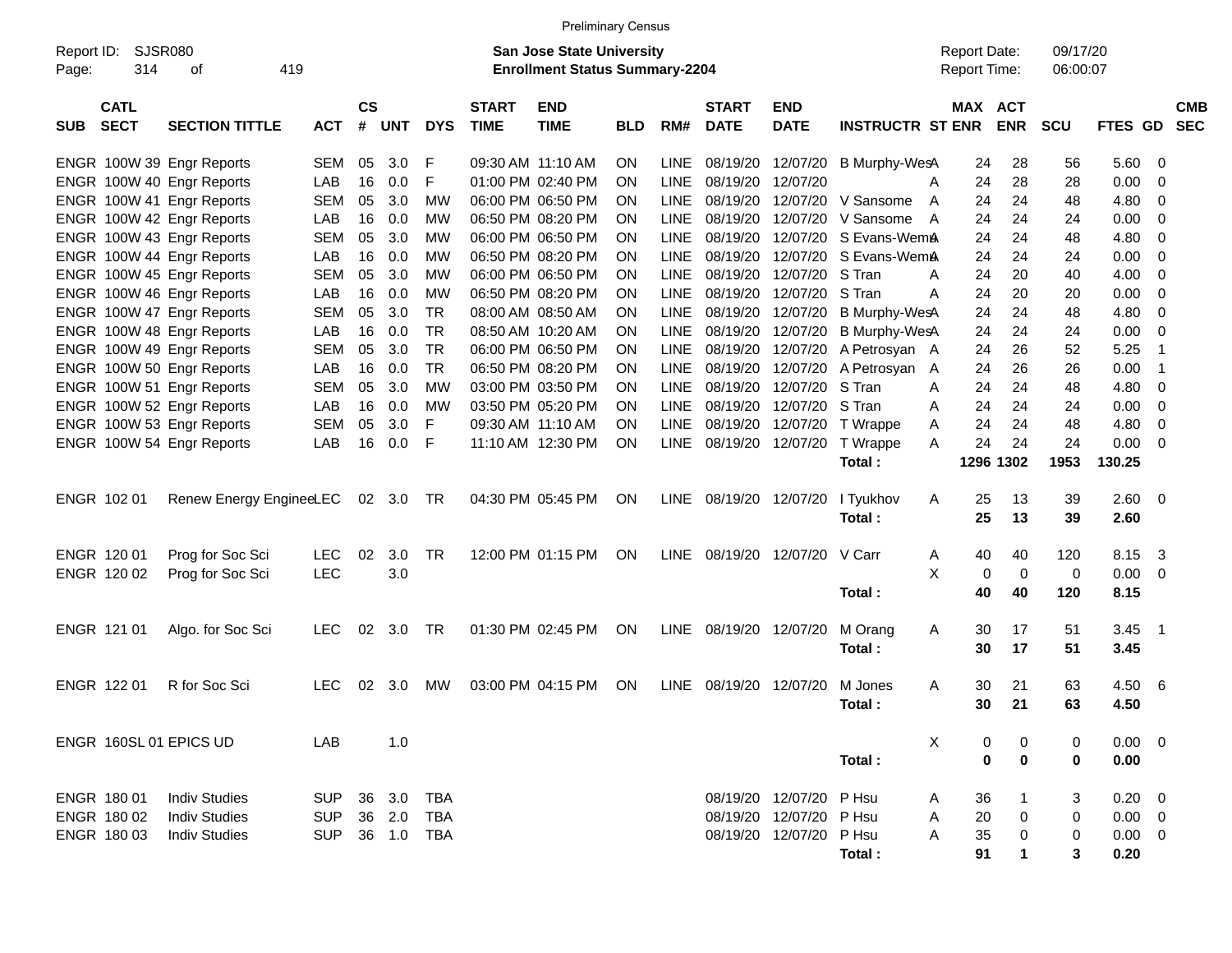|       |                                           |                                                                                                                                         |                                        |                         |                                    |             |                             | <b>Preliminary Census</b>                                                 |                                     |                             |                                  |                                                             |                                   |                                            |                            |                            |                                                   |                                           |            |
|-------|-------------------------------------------|-----------------------------------------------------------------------------------------------------------------------------------------|----------------------------------------|-------------------------|------------------------------------|-------------|-----------------------------|---------------------------------------------------------------------------|-------------------------------------|-----------------------------|----------------------------------|-------------------------------------------------------------|-----------------------------------|--------------------------------------------|----------------------------|----------------------------|---------------------------------------------------|-------------------------------------------|------------|
| Page: | Report ID: SJSR080<br>315                 | 419<br>of                                                                                                                               |                                        |                         |                                    |             |                             | <b>San Jose State University</b><br><b>Enrollment Status Summary-2204</b> |                                     |                             |                                  |                                                             |                                   | <b>Report Date:</b><br><b>Report Time:</b> |                            | 09/17/20<br>06:00:07       |                                                   |                                           |            |
| SUB   | <b>CATL</b><br><b>SECT</b>                | <b>SECTION TITTLE</b>                                                                                                                   | <b>ACT</b>                             | <b>CS</b><br>$\pmb{\#}$ | <b>UNT</b>                         | <b>DYS</b>  | <b>START</b><br><b>TIME</b> | <b>END</b><br><b>TIME</b>                                                 | <b>BLD</b>                          | RM#                         | <b>START</b><br><b>DATE</b>      | <b>END</b><br><b>DATE</b>                                   | <b>INSTRUCTR ST ENR</b>           |                                            | MAX ACT<br><b>ENR</b>      | SCU                        | FTES GD SEC                                       |                                           | <b>CMB</b> |
|       | ENGR 195A 01                              | Glob/Soc Iss Engr<br>ENGR 195A 02 Glob/Soc Iss Engr<br>ENGR 195A 03 Glob/Soc Iss Engr                                                   | <b>LEC</b><br><b>LEC</b><br><b>LEC</b> | 01<br>01<br>01          | 1.0<br>1.0<br>1.0                  | F<br>F<br>F | 10:30 AM 11:45 AM           | 12:00 PM 01:15 PM<br>01:30 PM 02:45 PM                                    | <b>ON</b><br><b>ON</b><br><b>ON</b> | LINE<br><b>LINE</b><br>LINE | 08/19/20<br>08/19/20<br>08/19/20 | 12/07/20<br>12/07/20<br>12/07/20                            | L Zou<br>L Zou<br>L Zou<br>Total: | 150<br>A<br>150<br>A<br>150<br>A<br>450    | 147<br>-99<br>161<br>407   | 147<br>99<br>161<br>407    | 9.80<br>6.60<br>$10.73$ 0<br>27.13                | $\overline{\mathbf{0}}$<br>$\overline{0}$ |            |
|       |                                           | ENGR 195B 01 Glob/Soc Iss Engr                                                                                                          | <b>LEC</b>                             | 01                      | $1.0$ F                            |             |                             | 01:00 PM 02:15 PM                                                         | ON                                  | LINE                        |                                  | 08/19/20 12/07/20                                           | K Yrigoyen<br>Total:              | 150<br>A<br>150                            | 83<br>83                   | 83<br>83                   | $5.53$ 0<br>5.53                                  |                                           |            |
|       |                                           | ENGR 195C 01 Inter Sr Proj I                                                                                                            | <b>SEM</b>                             |                         | 3.0                                |             |                             |                                                                           |                                     |                             |                                  |                                                             | Total:                            | X                                          | 0<br>0<br>0<br>0           | 0<br>$\mathbf 0$           | 0.00<br>0.00                                      | $\overline{\mathbf{0}}$                   |            |
|       |                                           | ENGR 200W 01 Engr Grad Reports                                                                                                          | <b>LEC</b>                             | 02                      | $3.0$ T                            |             |                             | 07:00 PM 09:45 PM                                                         | ON                                  | LINE                        | 08/19/20 12/07/20                |                                                             | M Highby<br>Total:                | 15<br>A<br>15                              | 9<br>9                     | 27<br>27                   | $2.25$ 9<br>2.25                                  |                                           |            |
|       | ENGR 201 01                               | <b>Engr Analysis</b>                                                                                                                    | SEM                                    | 05                      | 3.0                                | M           |                             | 06:00 PM 08:45 PM                                                         | <b>ON</b>                           |                             | LINE 08/19/20 12/07/20           |                                                             | M Khosravi<br>Total:              | 25<br>A<br>25                              | 10<br>10                   | 30<br>30                   | 2.50 10<br>2.50                                   |                                           |            |
|       |                                           | ENGR 295A 01 Master Project I                                                                                                           | <b>LEC</b>                             | 02                      | 3.0                                | -F          |                             | 05:00 PM 07:50 PM                                                         | <b>ON</b>                           |                             | LINE 08/19/20 12/07/20           |                                                             | M Hambaba A<br>Total:             | 25<br>25                                   | 10<br>10                   | 30<br>30                   | 2.50 10<br>2.50                                   |                                           |            |
|       |                                           | ENGR 295B 01 Master Project II                                                                                                          | <b>LEC</b>                             | 01                      | $3.0$ F                            |             |                             | 01:00 PM 03:45 PM                                                         | ON                                  |                             | LINE 08/19/20 12/07/20           |                                                             | M Hambaba A<br>Total:             | 25<br>25                                   | 1<br>$\mathbf{1}$          | 3<br>3                     | $0.25$ 1<br>0.25                                  |                                           |            |
|       |                                           | ENGR 297D 01 Topics Emerge Tech                                                                                                         | <b>LEC</b>                             |                         | 02 3.0 T                           |             |                             | 04:00 PM 06:45 PM                                                         | ON                                  |                             | LINE 08/19/20 12/07/20           |                                                             | M Hambaba A<br>Total:             | 25<br>25                                   | 9<br>9                     | 27<br>27                   | $2.25$ 9<br>2.25                                  |                                           |            |
|       | ENGR 298 01                               | Master's Project                                                                                                                        | LAB                                    | 16                      | 2.0                                | -F          |                             | 05:00 PM 07:45 PM                                                         | ON                                  | LINE                        | 08/19/20 12/07/20                |                                                             | Total:                            | 30<br>A<br>30                              | 0<br>$\mathbf 0$           | 0<br>$\mathbf 0$           | 0.00<br>0.00                                      | $\overline{\mathbf{0}}$                   |            |
|       | ENGR 298101                               | MSE Internship Exper SUP 48 3.0<br>ENGR 298I 02 MSE Internship Exper SUP 48 2.0 TBA<br>ENGR 298I 03 MSE Internship Exper SUP 48 1.0 TBA |                                        |                         |                                    | TBA         |                             |                                                                           |                                     |                             |                                  | 08/19/20 12/07/20<br>08/19/20 12/07/20<br>08/19/20 12/07/20 | Total:                            | 24<br>A<br>Α<br>20<br>20<br>Α<br>64        | $\mathbf 0$<br>0<br>0<br>0 | 0<br>0<br>0<br>0           | 0.00<br>$0.00 \quad 0$<br>$0.00 \t 0$<br>0.00     | $\overline{\mathbf{0}}$                   |            |
|       | ENGR 299 01<br>ENGR 299 02<br>ENGR 299 03 | <b>Masters Thesis</b><br><b>Masters Thesis</b><br><b>Masters Thesis</b>                                                                 | <b>SUP</b><br><b>SUP</b>               |                         | 25 1.0<br>25 2.0<br>SUP 25 3.0 TBA | TBA<br>TBA  |                             |                                                                           |                                     |                             |                                  | 08/19/20 12/07/20<br>08/19/20 12/07/20<br>08/19/20 12/07/20 | Total:                            | 30<br>A<br>25<br>Α<br>Α<br>25<br>80        | 0<br>0<br>0<br>0           | 0<br>0<br>0<br>$\mathbf 0$ | $0.00 \t 0$<br>$0.00 \t 0$<br>$0.00 \t 0$<br>0.00 |                                           |            |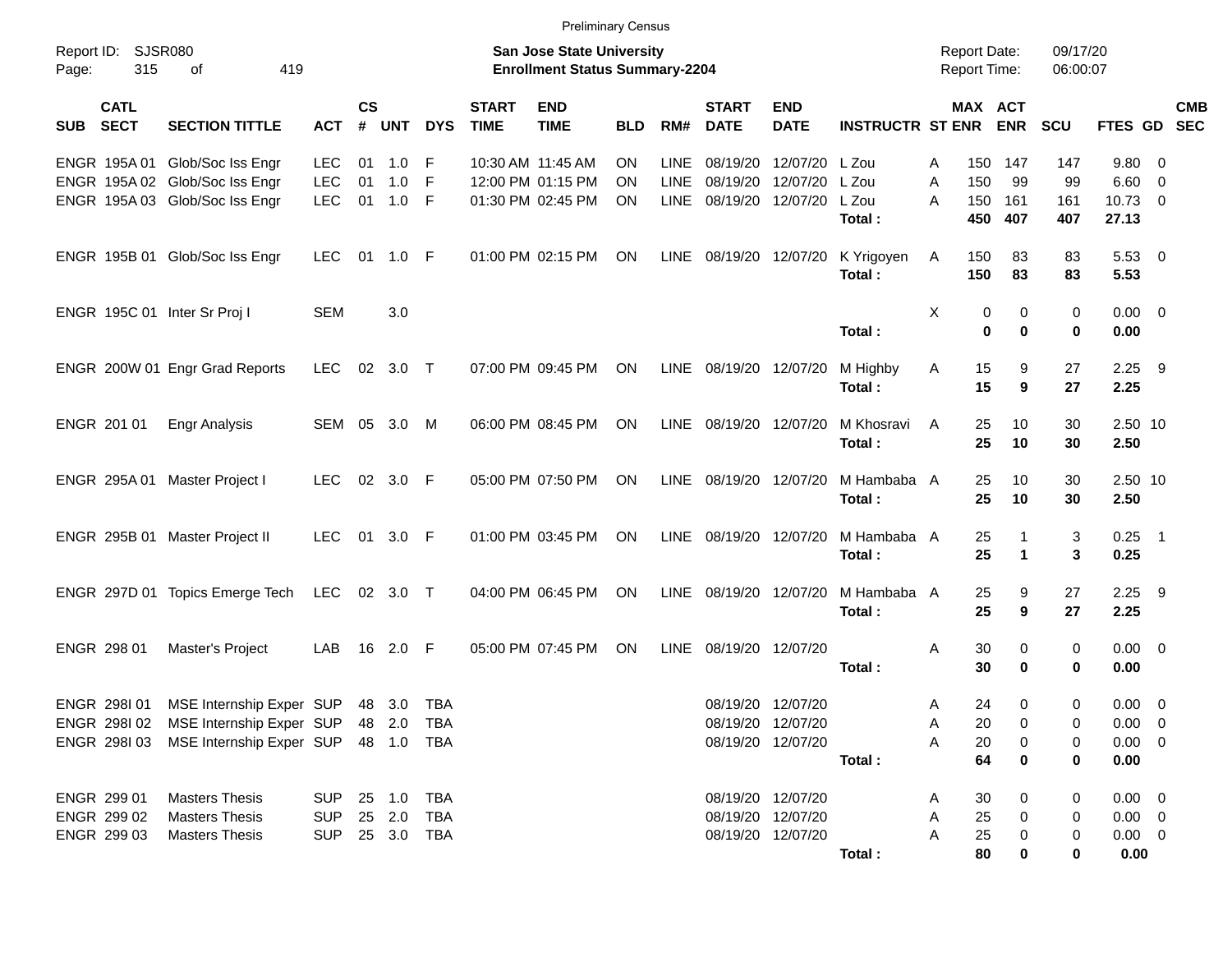|                                          |                            |            |                       |            |                             |                                                                           | <b>Preliminary Census</b> |     |                             |                           |                                             |                                     |                      |                      |                            |            |
|------------------------------------------|----------------------------|------------|-----------------------|------------|-----------------------------|---------------------------------------------------------------------------|---------------------------|-----|-----------------------------|---------------------------|---------------------------------------------|-------------------------------------|----------------------|----------------------|----------------------------|------------|
| Report ID: SJSR080<br>316<br>Page:       | 419<br>of                  |            |                       |            |                             | <b>San Jose State University</b><br><b>Enrollment Status Summary-2204</b> |                           |     |                             |                           |                                             | Report Date:<br><b>Report Time:</b> |                      | 09/17/20<br>06:00:07 |                            |            |
| <b>CATL</b><br><b>SECT</b><br><b>SUB</b> | <b>SECTION TITTLE</b>      | <b>ACT</b> | CS<br>#<br><b>UNT</b> | <b>DYS</b> | <b>START</b><br><b>TIME</b> | <b>END</b><br><b>TIME</b>                                                 | <b>BLD</b>                | RM# | <b>START</b><br><b>DATE</b> | <b>END</b><br><b>DATE</b> | <b>INSTRUCTR ST ENR</b>                     | MAX ACT                             | <b>ENR</b>           | <b>SCU</b>           | FTES GD SEC                | <b>CMB</b> |
| Department :                             | <b>General Engineering</b> |            |                       |            |                             |                                                                           |                           |     |                             | <b>Upper Division:</b>    | Department Total:<br><b>Lower Division:</b> | 3440<br>1039<br>2127                | 2986<br>1063<br>1893 | 4498<br>1662<br>2746 | 302.37<br>110.80<br>184.07 |            |

**Graduate Division : 274 30 90 7.50**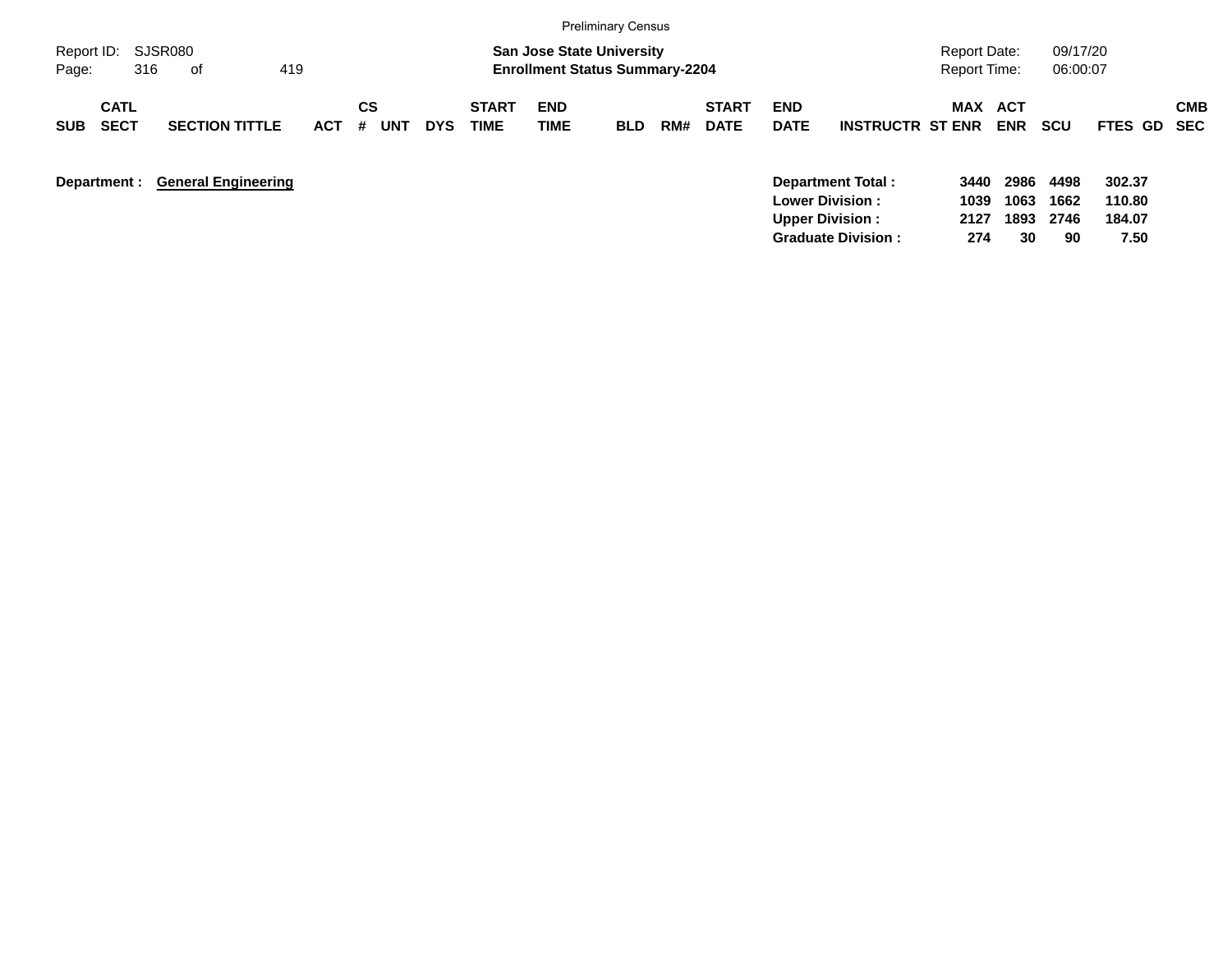|            |                            |                                                                   |            |                |            |              |                             | <b>Preliminary Census</b>                                                 |            |             |                                |                           |                         |                                     |                       |                      |                        |      |                          |
|------------|----------------------------|-------------------------------------------------------------------|------------|----------------|------------|--------------|-----------------------------|---------------------------------------------------------------------------|------------|-------------|--------------------------------|---------------------------|-------------------------|-------------------------------------|-----------------------|----------------------|------------------------|------|--------------------------|
| Page:      | Report ID: SJSR080<br>317  | 419<br>οf                                                         |            |                |            |              |                             | <b>San Jose State University</b><br><b>Enrollment Status Summary-2204</b> |            |             |                                |                           |                         | <b>Report Date:</b><br>Report Time: |                       | 09/17/20<br>06:00:07 |                        |      |                          |
| <b>SUB</b> | <b>CATL</b><br><b>SECT</b> | <b>SECTION TITTLE</b>                                             | <b>ACT</b> | <b>CS</b><br># | <b>UNT</b> | <b>DYS</b>   | <b>START</b><br><b>TIME</b> | <b>END</b><br><b>TIME</b>                                                 | <b>BLD</b> | RM#         | <b>START</b><br><b>DATE</b>    | <b>END</b><br><b>DATE</b> | <b>INSTRUCTR ST ENR</b> |                                     | MAX ACT<br><b>ENR</b> | <b>SCU</b>           | FTES GD                |      | <b>CMB</b><br><b>SEC</b> |
| College    | Department :               | <b>Engineering</b><br><b>Industrial &amp; Systems Engineering</b> |            |                |            |              |                             |                                                                           |            |             |                                |                           |                         |                                     |                       |                      |                        |      |                          |
| ISE.       | 102 01                     | <b>Engr Econ Systems</b>                                          | SEM 04 3.0 |                |            | TR           |                             | 01:30 PM 02:45 PM                                                         | ON         |             | LINE 08/19/20 12/07/20         |                           | D Nathan-RobA<br>Total: | 110<br>110                          | 49<br>49              | 147<br>147           | 9.80 0<br>9.80         |      |                          |
| <b>ISE</b> | 114 01                     | Safety Engr                                                       | SEM 04     |                | 3.0        | $\top$       |                             | 06:00 PM 08:45 PM                                                         | <b>ON</b>  |             | LINE 08/19/20 12/07/20         |                           | C Foster<br>Total:      | 65<br>A<br>65                       | 34<br>34              | 102<br>102           | 7.05<br>7.05           | $-5$ |                          |
| <b>ISE</b> | 115 01                     | Lean Intgr Mfg                                                    | <b>SEM</b> | 04             | 3.0        | <b>TR</b>    |                             | 06:00 PM 06:55 PM                                                         | <b>ON</b>  | LINE        | 08/19/20 12/07/20              |                           | T Pham                  | 40<br>A                             | 18                    | 36                   | $3.60 \ 0$             |      |                          |
| <b>ISE</b> | 115 02                     | Lean Intgr Mfg                                                    | LAB        | 16             | 0.0        | $\mathsf{T}$ |                             | 07:00 PM 09:45 PM                                                         | <b>ON</b>  | <b>LINE</b> | 08/19/20                       | 12/07/20                  | T Pham                  | 20<br>Α                             | 17                    | 17                   | $0.00 \t 0$            |      |                          |
| ISE        | 115 03                     | Lean Intgr Mfg                                                    | LAB        | 16             | 0.0        | R            |                             | 07:00 PM 09:45 PM                                                         | <b>ON</b>  | LINE        | 08/19/20 12/07/20              |                           | T Pham<br>Total:        | 20<br>Α<br>80                       | $\mathbf{1}$<br>36    | $\mathbf{1}$<br>54   | $0.00 \t 0$<br>3.60    |      |                          |
| <b>ISE</b> | 130 01                     | <b>Engr Statistics</b>                                            | <b>LEC</b> | 04             | 3.0        | <b>TR</b>    |                             | 09:00 AM 10:15 AM                                                         | ON         |             | LINE 08/19/20 12/07/20         |                           | N Patel<br>Total:       | 180<br>A<br>180                     | 164<br>164            | 492<br>492           | 33.60 16<br>33.60      |      |                          |
| <b>ISE</b> | 135 01                     | Design of Expmts                                                  | SEM        | 04             | 3.0        | <b>TR</b>    |                             | 12:00 PM 01:15 PM                                                         | ON         |             | LINE 08/19/20 12/07/20         |                           | S Erdogan<br>Total:     | 90<br>A<br>90                       | 49<br>49              | 147<br>147           | 9.80 0<br>9.80         |      |                          |
| <b>ISE</b> | 140 01                     | Oper Plan & Control                                               | SEM        | 04             | 3.0        |              |                             |                                                                           |            |             | 08/19/20 12/07/20              |                           |                         | X                                   | 0<br>$\mathbf 0$      | $\pmb{0}$            | $0.00 \t 0$            |      |                          |
| <b>ISE</b> | 140 02                     | Oper Plan & Control                                               | SEM 04     |                | 3.0        | <b>TR</b>    |                             | 04:30 PM 05:45 PM                                                         | ON         |             | LINE 08/19/20 12/07/20         |                           | A Kumar                 | 160<br>A                            | 77                    | 231                  | 17.20 36               |      |                          |
|            |                            |                                                                   |            |                |            |              |                             |                                                                           |            |             |                                |                           | Total:                  | 160                                 | 77                    | 231                  | 17.20                  |      |                          |
| <b>ISE</b> | 142 01                     | Svc Sys Engrg & Mgmt SEM 04 3.0 R                                 |            |                |            |              |                             | 06:00 PM 08:45 PM                                                         | <b>ON</b>  |             | LINE 08/19/20 12/07/20         |                           | P Tam<br>Total:         | Α<br>90<br>90                       | 38<br>38              | 114<br>114           | 7.60 0<br>7.60         |      |                          |
| <b>ISE</b> | 151 01                     | Intro Engr Mgmt                                                   | <b>SEM</b> | 02             | 3.0        | <b>MW</b>    |                             | 04:30 PM 05:45 PM                                                         | ON         |             | LINE 08/19/20 12/07/20         |                           | J Flahaux<br>Total:     | A<br>90<br>90                       | 47<br>47              | 141<br>141           | $9.40 \quad 0$<br>9.40 |      |                          |
| <b>ISE</b> | 161 01                     | Med Err Sfty Engr                                                 | <b>LEC</b> |                | 02 3.0     | W            |                             | 06:00 PM 08:45 PM                                                         | ON         |             | LINE 08/19/20 12/07/20 A James |                           | Total:                  | 20<br>A<br>20                       | 8<br>8                | 24<br>24             | $1.60 \t 0$<br>1.60    |      |                          |
| <b>ISE</b> | 164 01                     | Comp & Hum Interact SEM 04 3.0 M                                  |            |                |            |              |                             | 06:00 PM 08:45 PM                                                         | ON         |             | LINE 08/19/20 12/07/20         |                           | A Moallem<br>Total:     | A<br>90<br>90                       | 89<br>89              | 267<br>267           | 17.85 1<br>17.85       |      |                          |
| <b>ISE</b> | 16701                      | <b>Sys Simulation</b>                                             | SEM        | 04             | 3.0        | M            |                             | 06:00 PM 07:45 PM                                                         | ON         |             | LINE 08/19/20 12/07/20         |                           | K Mabrouk               | A<br>60                             | 49                    | 98                   | 10.25 9                |      |                          |
| <b>ISE</b> | 167 02                     | <b>Sys Simulation</b>                                             | LAB        |                | 16 0.0     | M            |                             | 12:00 PM 02:45 PM                                                         | ON         |             | LINE 08/19/20 12/07/20         |                           | K Mabrouk               | 30<br>A                             | 22                    | 22                   | 0.004                  |      |                          |
| <b>ISE</b> | 167 03                     | <b>Sys Simulation</b>                                             | LAB        |                | 16 0.0     | M            |                             | 03:00 PM 05:45 PM                                                         | ON         |             | LINE 08/19/20 12/07/20         |                           | K Mabrouk               | 30<br>A                             | 27                    | 27                   | 0.00 5                 |      |                          |
|            |                            |                                                                   |            |                |            |              |                             |                                                                           |            |             |                                |                           | Total:                  | 120                                 | 98                    | 147                  | 10.25                  |      |                          |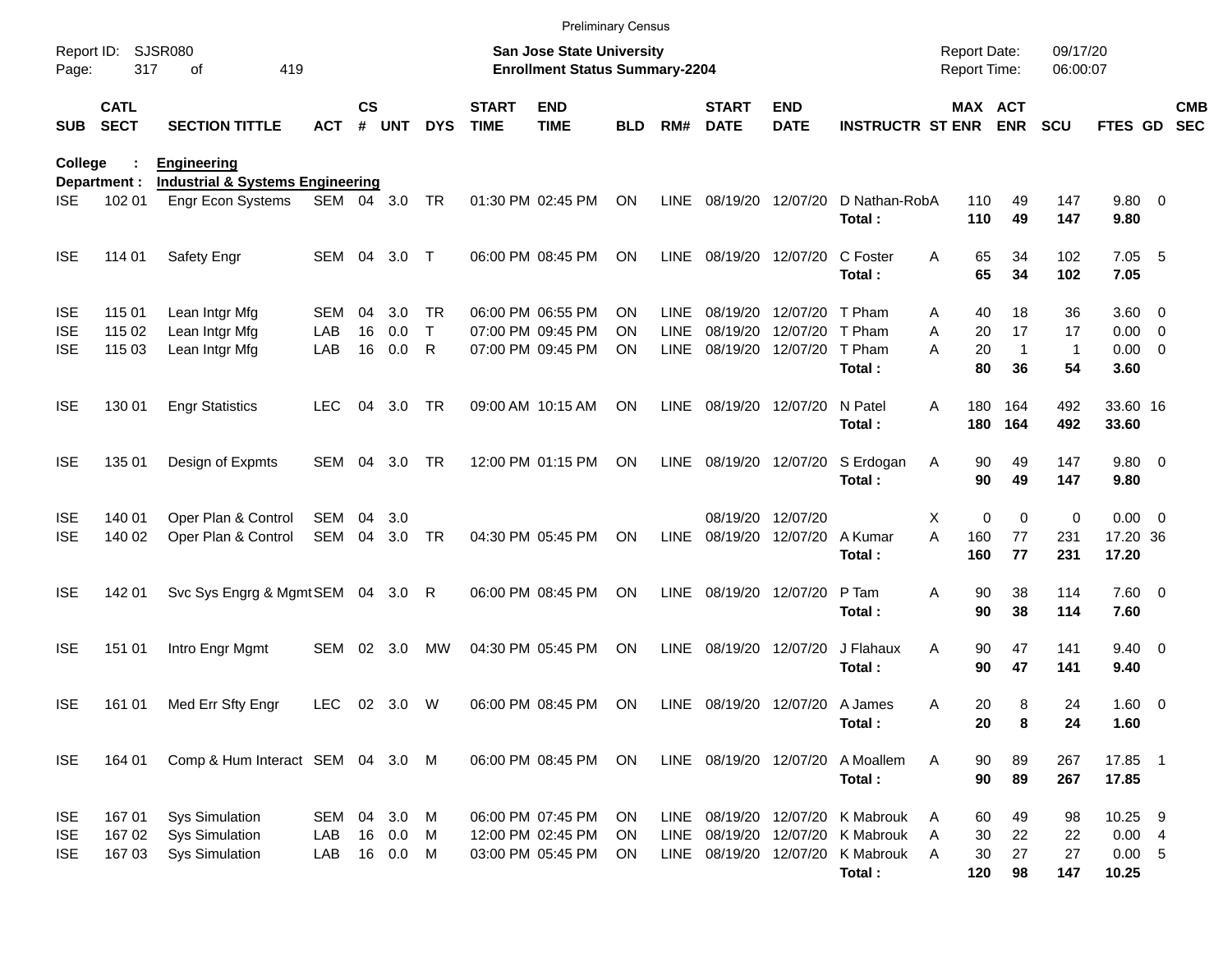|                                        |                                              |                                                                            |                                            |                |                   |                                        |                             | <b>Preliminary Census</b>                                                        |                      |                                           |                             |                                                    |                                                                                                                            |                                               |                            |                             |                                                      |     |            |
|----------------------------------------|----------------------------------------------|----------------------------------------------------------------------------|--------------------------------------------|----------------|-------------------|----------------------------------------|-----------------------------|----------------------------------------------------------------------------------|----------------------|-------------------------------------------|-----------------------------|----------------------------------------------------|----------------------------------------------------------------------------------------------------------------------------|-----------------------------------------------|----------------------------|-----------------------------|------------------------------------------------------|-----|------------|
| Report ID:<br>Page:                    | 318                                          | SJSR080<br>419<br>οf                                                       |                                            |                |                   |                                        |                             | San Jose State University<br><b>Enrollment Status Summary-2204</b>               |                      |                                           |                             |                                                    |                                                                                                                            | <b>Report Date:</b><br><b>Report Time:</b>    |                            | 09/17/20<br>06:00:07        |                                                      |     |            |
| <b>SUB</b>                             | <b>CATL</b><br><b>SECT</b>                   | <b>SECTION TITTLE</b>                                                      | <b>ACT</b>                                 | <b>CS</b><br># | <b>UNT</b>        | <b>DYS</b>                             | <b>START</b><br><b>TIME</b> | <b>END</b><br><b>TIME</b>                                                        | <b>BLD</b>           | RM#                                       | <b>START</b><br><b>DATE</b> | <b>END</b><br><b>DATE</b>                          | <b>INSTRUCTR ST ENR</b>                                                                                                    |                                               | MAX ACT<br><b>ENR</b>      | <b>SCU</b>                  | FTES GD SEC                                          |     | <b>CMB</b> |
| <b>ISE</b><br><b>ISE</b><br><b>ISE</b> | 180 01<br>180 02<br>180 03                   | <b>Individ Studies</b><br><b>Individ Studies</b><br><b>Individ Studies</b> | SUP<br><b>SUP</b><br><b>SUP</b>            | 36<br>36<br>36 | 1.0<br>2.0<br>3.0 | <b>TBA</b><br><b>TBA</b><br><b>TBA</b> |                             |                                                                                  | ΟN<br>ON<br>ΟN       | <b>LINE</b><br><b>LINE</b><br><b>LINE</b> | 08/19/20<br>08/19/20        | 12/07/20 L Freund<br>12/07/20<br>08/19/20 12/07/20 | Total:                                                                                                                     | 35<br>Α<br>35<br>Α<br>35<br>A<br>105          | 3<br>0<br>$\mathbf 0$<br>3 | 3<br>0<br>$\mathbf 0$<br>3  | $0.20 \ 0$<br>$0.00 \t 0$<br>$0.00 \t 0$<br>0.20     |     |            |
| <b>ISE</b>                             | 194 01                                       | Analytics Workshop                                                         | LAB                                        | 16             | 1.0               | W                                      |                             | 10:30 AM 01:15 PM                                                                | ON                   | LINE                                      |                             | 08/19/20 12/07/20                                  | Y Wei<br>Total:                                                                                                            | 50<br>Α<br>50                                 | 22<br>22                   | 22<br>22                    | $1.47 \quad 0$<br>1.47                               |     |            |
| <b>ISE</b>                             |                                              | 195A 01 Sr ISE Design I                                                    | LAB                                        | 16             | 1.0 F             |                                        |                             | 09:30 AM 12:15 PM                                                                | ON                   | LINE                                      | 08/19/20 12/07/20           |                                                    | <b>B</b> Saeed<br>Total:                                                                                                   | 40<br>A<br>40                                 | 42<br>42                   | 42<br>42                    | $2.80 \t 0$<br>2.80                                  |     |            |
| <b>ISE</b>                             |                                              | 195B 01 Sr ISE Design II                                                   | LAB                                        | 16             | 3.0 F             |                                        |                             | 01:30 PM 04:15 PM                                                                | ON                   | LINE                                      | 08/19/20 12/07/20           |                                                    | <b>B</b> Saeed<br>Total:                                                                                                   | 40<br>A<br>40                                 | 25<br>25                   | 75<br>75                    | $5.00 \t 0$<br>5.00                                  |     |            |
| <b>ISE</b><br><b>ISE</b>               | 201 01<br>201 02                             | Math Dec. & Data Sci LEC<br>Math Dec. & Data Sci LEC                       |                                            | 02             | 3.0<br>3.0 W      |                                        |                             | 03:00 PM 05:45 PM                                                                | <b>ON</b>            | LINE                                      | 08/19/20 12/07/20           |                                                    | S Gupta<br>Total:                                                                                                          | 0<br>Х<br>A<br>80<br>80                       | 0<br>22<br>22              | 0<br>66<br>66               | $0.00 \t 0$<br>5.50 22<br>5.50                       |     |            |
| <b>ISE</b>                             | 203 80                                       | Agile Sys Engr                                                             | <b>LEC</b>                                 |                | 02 3.0            | TBA                                    |                             |                                                                                  | <b>ON</b>            | LINE                                      |                             | 08/19/20 12/07/20                                  | J Barjis<br>Total:                                                                                                         | 40<br>Α<br>40                                 | 49<br>49                   | 147<br>147                  | 12.25 49<br>12.25                                    |     |            |
| <b>ISE</b>                             | 210 01                                       | Hum Factors Des                                                            | SEM 05 3.0 T                               |                |                   |                                        |                             | 06:00 PM 08:45 PM                                                                | <b>ON</b>            | LINE                                      |                             | 08/19/20 12/07/20                                  | D Nathan-RobA<br>Total:                                                                                                    | 50<br>50                                      | 39<br>39                   | 117<br>117                  | 9.70 38<br>9.70                                      |     |            |
| <b>ISE</b>                             | 212 01                                       | Hum Factors Exp                                                            | SEM 05 3.0                                 |                |                   | R                                      |                             | 06:00 PM 08:45 PM                                                                | ON                   | <b>LINE</b>                               |                             | 08/19/20 12/07/20                                  | A Kumar<br>Total:                                                                                                          | 50<br>Α<br>50                                 | 35<br>35                   | 105<br>105                  | 8.75 35<br>8.75                                      |     |            |
| <b>ISE</b><br><b>ISE</b>               | 21701<br>CMPE 217 01<br>21702<br>CMPE 217 02 | Hum Cmptr Int<br>Hum Cmptr Int<br>Hum Cmptr Int<br>Hum Cmptr Int           | SEM<br>SEM<br>SEM 04 3.0 R<br>SEM 04 3.0 R | 04<br>04       | 3.0<br>3.0        | W<br>W                                 |                             | 06:00 PM 08:45 PM<br>06:00 PM 08:45 PM<br>06:00 PM 08:45 PM<br>06:00 PM 08:45 PM | ON<br>ON<br>ON<br>ON | <b>LINE</b><br><b>LINE</b>                | 08/19/20                    | 12/07/20                                           | A Moallem<br>08/19/20 12/07/20 A Moallem<br>LINE 08/19/20 12/07/20 A Moallem<br>LINE 08/19/20 12/07/20 A Moallem<br>Total: | 60<br>A<br>0<br>A<br>Α<br>60<br>0<br>A<br>120 | 5<br>24<br>14<br>20<br>63  | 15<br>72<br>42<br>60<br>189 | 1.20<br>6.00 24 C<br>3.50 14 C<br>5.00 20 C<br>15.70 | 4 C |            |
| <b>ISE</b>                             | 220 01                                       | Int. Design II                                                             | LEC 02 3.0 M                               |                |                   |                                        |                             | 06:00 PM 08:45 PM ON                                                             |                      |                                           |                             |                                                    | LINE 08/19/20 12/07/20 D Rosenberg A<br>Total:                                                                             | 40<br>40                                      | 13<br>13                   | 39<br>39                    | 3.25 13<br>3.25                                      |     |            |
| <b>ISE</b>                             | 222 01                                       | Adv Sys Engr                                                               | SEM 05 3.0 W                               |                |                   |                                        |                             | 06:00 PM 08:45 PM ON                                                             |                      |                                           |                             |                                                    | LINE 08/19/20 12/07/20 R Srinivasan A<br>Total:                                                                            | 80<br>80                                      | 85<br>85                   | 255<br>255                  | 21.25 85<br>21.25                                    |     |            |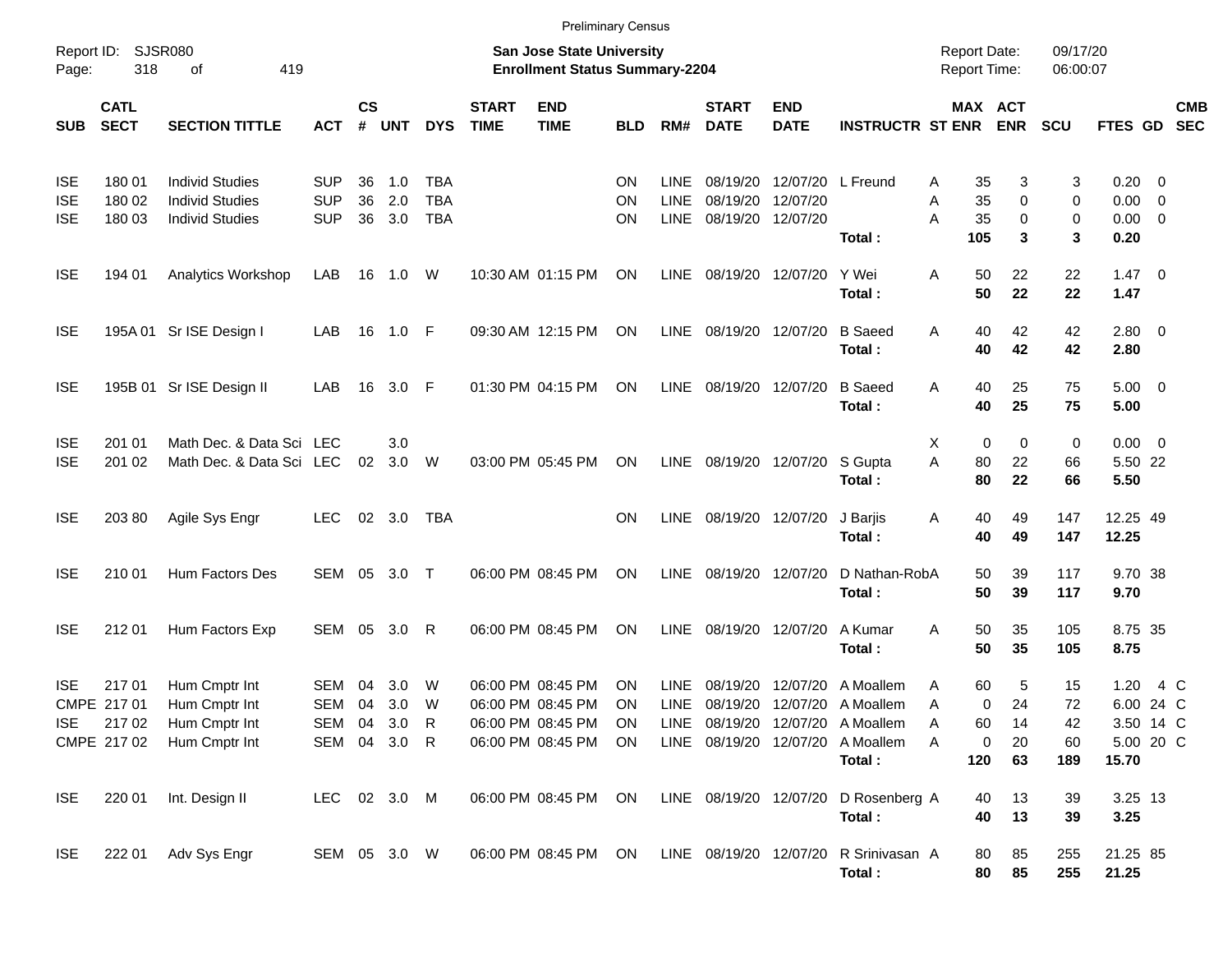|                                                      |                                      |                                                                                                  |                                                      |                      |                                      |                                                      |                             | <b>Preliminary Census</b>                                          |                      |                                                          |                                                                                       |                                                  |                                                                         |                                                 |                                       |                              |                                                                  |            |
|------------------------------------------------------|--------------------------------------|--------------------------------------------------------------------------------------------------|------------------------------------------------------|----------------------|--------------------------------------|------------------------------------------------------|-----------------------------|--------------------------------------------------------------------|----------------------|----------------------------------------------------------|---------------------------------------------------------------------------------------|--------------------------------------------------|-------------------------------------------------------------------------|-------------------------------------------------|---------------------------------------|------------------------------|------------------------------------------------------------------|------------|
| Page:                                                | Report ID: SJSR080<br>319            | 419<br>οf                                                                                        |                                                      |                      |                                      |                                                      |                             | San Jose State University<br><b>Enrollment Status Summary-2204</b> |                      |                                                          |                                                                                       |                                                  |                                                                         | <b>Report Date:</b><br><b>Report Time:</b>      |                                       | 09/17/20<br>06:00:07         |                                                                  |            |
| <b>SUB</b>                                           | <b>CATL</b><br><b>SECT</b>           | <b>SECTION TITTLE</b>                                                                            | <b>ACT</b>                                           | <b>CS</b><br>#       | <b>UNT</b>                           | <b>DYS</b>                                           | <b>START</b><br><b>TIME</b> | <b>END</b><br><b>TIME</b>                                          | <b>BLD</b>           | RM#                                                      | <b>START</b><br><b>DATE</b>                                                           | <b>END</b><br><b>DATE</b>                        | <b>INSTRUCTR ST ENR</b>                                                 | MAX ACT                                         | <b>ENR</b>                            | <b>SCU</b>                   | FTES GD SEC                                                      | <b>CMB</b> |
| <b>ISE</b>                                           | 230 01                               | Adv Oper Resrch                                                                                  | SEM 05 3.0                                           |                      |                                      | W                                                    |                             | 03:00 PM 05:45 PM                                                  | ON                   | LINE                                                     | 08/19/20 12/07/20                                                                     |                                                  | S Erdogan<br>Total:                                                     | Α<br>50<br>50                                   | 19<br>19                              | 57<br>57                     | 4.75 19<br>4.75                                                  |            |
| <b>ISE</b>                                           | 235 01                               | Qual Assur & Relia                                                                               |                                                      |                      | SEM 05 3.0                           | R                                                    |                             | 06:00 PM 08:45 PM                                                  | ON                   | LINE                                                     | 08/19/20 12/07/20                                                                     |                                                  | Y Wei<br>Total:                                                         | 50<br>Α<br>50                                   | 47<br>47                              | 141<br>141                   | 11.75 47<br>11.75                                                |            |
| <b>ISE</b>                                           | 243 01                               | Adv SC Analytics                                                                                 | <b>LEC</b>                                           |                      | 01 3.0 W                             |                                                      |                             | 06:00 PM 08:45 PM                                                  | ON                   | LINE                                                     | 08/19/20 12/07/20                                                                     |                                                  | H Liu<br>Total:                                                         | 60<br>Α<br>60                                   | $\overline{7}$<br>$\overline{7}$      | 21<br>21                     | $1.75$ 7<br>1.75                                                 |            |
| <b>ISE</b>                                           | 245 01                               | Adv Sply Chain Engr LEC                                                                          |                                                      |                      | 04 3.0                               | M                                                    |                             | 03:00 PM 05:45 PM                                                  | ON                   | LINE                                                     | 08/19/20 12/07/20                                                                     |                                                  | H Liu<br>Total:                                                         | 90<br>Α<br>90                                   | 55<br>55                              | 165<br>165                   | 13.75 55<br>13.75                                                |            |
| <b>ISE</b>                                           | 251 01                               | Mang Lean Imprvmnt PSEM 04 3.0 T                                                                 |                                                      |                      |                                      |                                                      |                             | 06:00 PM 08:45 PM                                                  | ON                   | LINE                                                     | 08/19/20 12/07/20                                                                     |                                                  | H Tsao<br>Total:                                                        | 150<br>Α<br>150                                 | 80<br>80                              | 240<br>240                   | 20.00 80<br>20.00                                                |            |
| <b>ISE</b>                                           | 261 01                               | <b>Med Errors Reduct</b>                                                                         | <b>LEC</b>                                           |                      | 02 3.0 W                             |                                                      |                             | 06:00 PM 08:45 PM                                                  | ON                   | LINE                                                     | 08/19/20 12/07/20                                                                     |                                                  | A James<br>Total:                                                       | Α<br>40<br>40                                   | 4<br>4                                | 12<br>12                     | 1.004<br>1.00                                                    |            |
| <b>ISE</b>                                           | 290 01                               | HF/Ergo Prof Sem                                                                                 |                                                      |                      | SEM 05 2.0                           | R                                                    |                             | 03:00 PM 04:40 PM                                                  | ON                   | LINE                                                     | 08/19/20 12/07/20                                                                     |                                                  | A Andre<br>Total:                                                       | 50<br>A<br>50                                   | 35<br>35                              | 70<br>70                     | 5.83 35<br>5.83                                                  |            |
| <b>ISE</b><br><b>ISE</b>                             | 297 01<br>297 03                     | Sp Topics IE<br>Sp Topics IE                                                                     | SEM<br>SEM                                           | 05<br>05             | 1.0<br>3.0                           | <b>TBA</b><br><b>TBA</b>                             |                             |                                                                    | ΟN<br>ON             | <b>LINE</b><br><b>LINE</b>                               | 08/19/20 12/07/20<br>08/19/20 12/07/20                                                |                                                  | Total:                                                                  | 15<br>A<br>15<br>Α<br>30                        | 0<br>0<br>0                           | 0<br>0<br>0                  | $0.00 \t 0$<br>$0.00 \t 0$<br>0.00                               |            |
| <b>ISE</b><br><b>ISE</b><br><b>ISE</b><br><b>ISE</b> | 298 01<br>298 02<br>298 03<br>298 04 | Spec Prob<br>Spec Prob<br>Spec Prob<br>Spec Prob                                                 | <b>SUP</b><br><b>SUP</b><br><b>SUP</b><br><b>SUP</b> | 25<br>25<br>25<br>25 | 1.0<br>2.0<br>3.0<br>4.0             | <b>TBA</b><br><b>TBA</b><br><b>TBA</b><br><b>TBA</b> |                             |                                                                    | ON<br>ΟN<br>ΟN<br>ΟN | <b>LINE</b><br><b>LINE</b><br><b>LINE</b><br><b>LINE</b> | 08/19/20<br>08/19/20                                                                  | 12/07/20<br>12/07/20<br>08/19/20 12/07/20 H Tsao | 08/19/20 12/07/20 S Erdogan<br>D Nathan-RobA<br>D Rosenberg A<br>Total: | 50<br>A<br>50<br>50<br>50<br>A<br>200           | 27<br>$\overline{7}$<br>35<br>8<br>77 | 27<br>14<br>105<br>32<br>178 | 2.25 27<br>$1.17 \quad 7$<br>8.75 35<br>$2.67$ 8<br>14.83        |            |
| <b>ISE</b><br><b>ISE</b><br><b>ISE</b><br><b>ISE</b> | 299 01<br>299 02<br>299 03<br>299 04 | <b>Masters Thesis</b><br><b>Masters Thesis</b><br><b>Masters Thesis</b><br><b>Masters Thesis</b> | <b>SUP</b><br><b>SUP</b><br><b>SUP</b><br><b>SUP</b> |                      | 25 1.0<br>25 2.0<br>25 3.0<br>25 4.0 | TBA<br><b>TBA</b><br>TBA<br>TBA                      |                             |                                                                    | ON<br>ON<br>ON<br>ON | LINE<br><b>LINE</b><br>LINE                              | 08/19/20 12/07/20<br>08/19/20 12/07/20<br>08/19/20 12/07/20<br>LINE 08/19/20 12/07/20 |                                                  | Total:                                                                  | 35<br>A<br>35<br>Α<br>35<br>Α<br>35<br>Α<br>140 | 0<br>0<br>0<br>0<br>0                 | 0<br>0<br>0<br>0<br>0        | $0.00 \t 0$<br>$0.00 \t 0$<br>$0.00 \t 0$<br>$0.00 \t 0$<br>0.00 |            |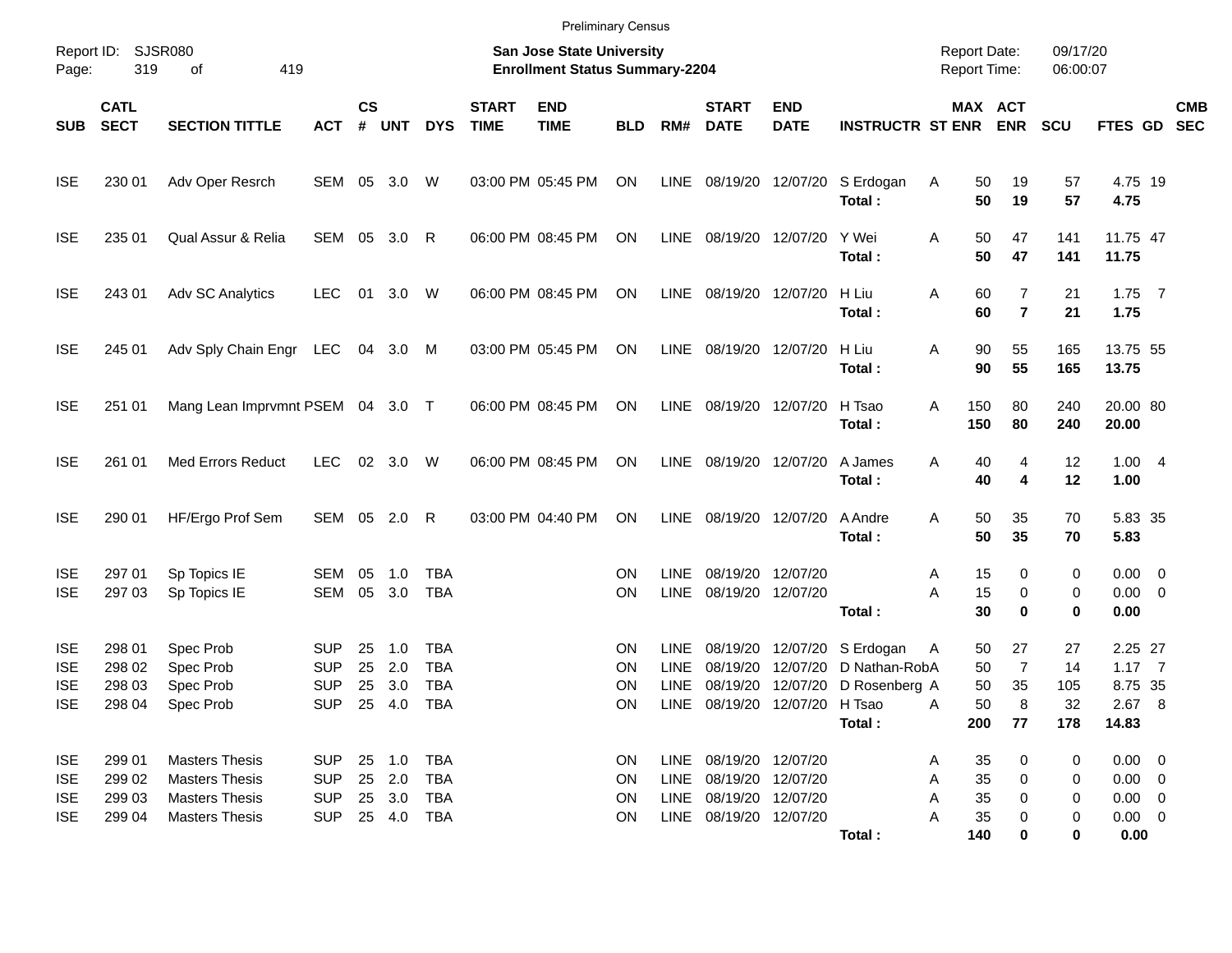|                                          |                                  |            |                              |            |                      |                                                                           | <b>Preliminary Census</b> |     |                             |                                                  |                         |                                            |                          |                      |                          |                          |
|------------------------------------------|----------------------------------|------------|------------------------------|------------|----------------------|---------------------------------------------------------------------------|---------------------------|-----|-----------------------------|--------------------------------------------------|-------------------------|--------------------------------------------|--------------------------|----------------------|--------------------------|--------------------------|
| Report ID:<br>320<br>Page:               | SJSR080<br>419<br>0f             |            |                              |            |                      | <b>San Jose State University</b><br><b>Enrollment Status Summary-2204</b> |                           |     |                             |                                                  |                         | <b>Report Date:</b><br><b>Report Time:</b> |                          | 09/17/20<br>06:00:07 |                          |                          |
| <b>CATL</b><br><b>SECT</b><br><b>SUB</b> | <b>SECTION TITTLE</b>            | <b>ACT</b> | <b>CS</b><br><b>UNT</b><br># | <b>DYS</b> | <b>START</b><br>TIME | <b>END</b><br><b>TIME</b>                                                 | <b>BLD</b>                | RM# | <b>START</b><br><b>DATE</b> | <b>END</b><br><b>DATE</b>                        | <b>INSTRUCTR ST ENR</b> | MAX                                        | <b>ACT</b><br><b>ENR</b> | <b>SCU</b>           | FTES GD                  | <b>CMB</b><br><b>SEC</b> |
| Department :                             | Industrial & Systems Engineering |            |                              |            |                      |                                                                           |                           |     |                             | <b>Lower Division:</b><br><b>Upper Division:</b> | Department Total:       | 2650<br>0<br>1330                          | 1411<br>0<br>781         | 3810<br>0<br>2008    | 287.28<br>0.00<br>137.22 |                          |

**Graduate Division : 1320 630 1802 150.07**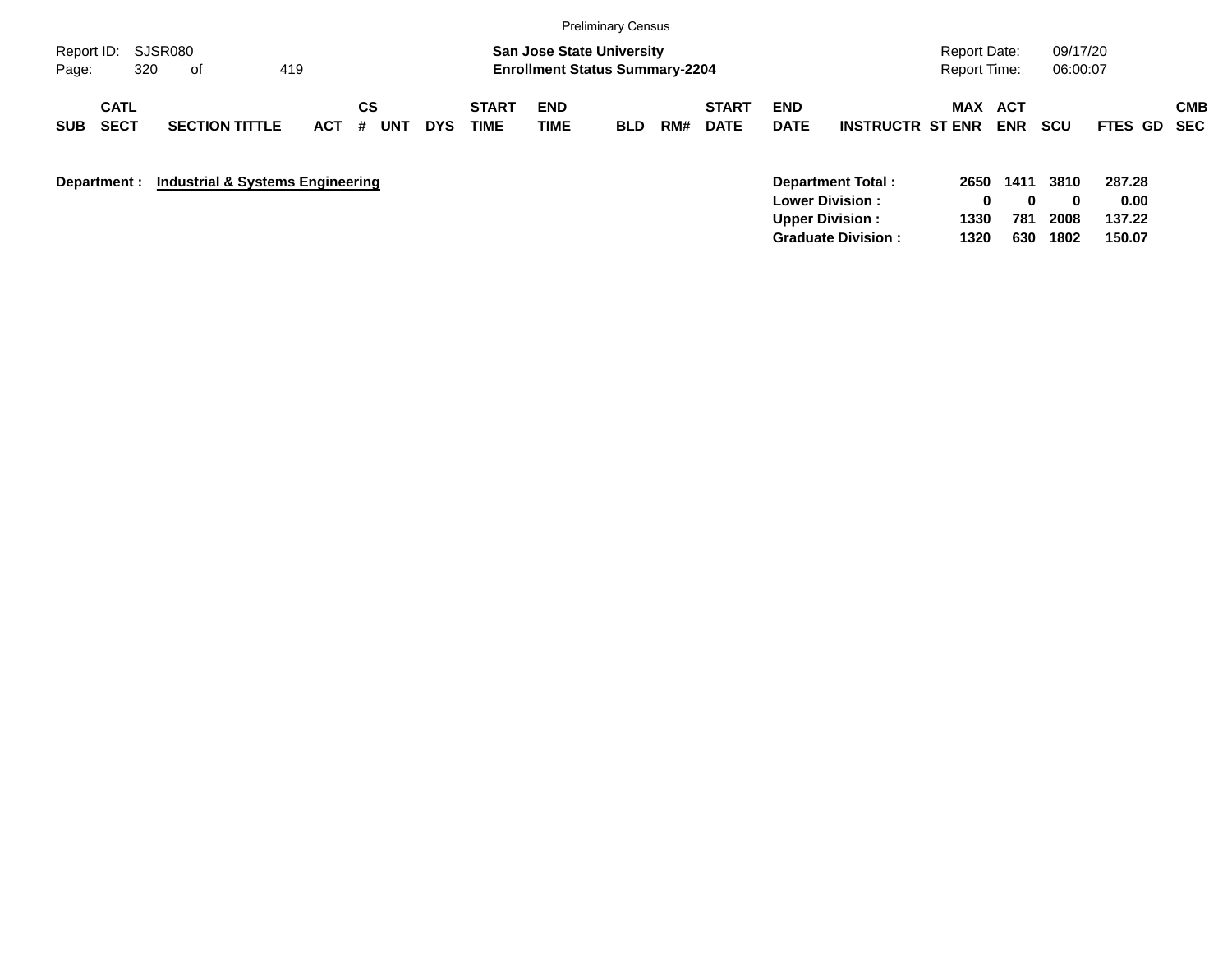|                     |                            |                          |                   |                    |            |             |                             |                                                                           | <b>Preliminary Census</b> |                     |                             |                                        |                         |                                     |                       |                      |              |                               |                          |
|---------------------|----------------------------|--------------------------|-------------------|--------------------|------------|-------------|-----------------------------|---------------------------------------------------------------------------|---------------------------|---------------------|-----------------------------|----------------------------------------|-------------------------|-------------------------------------|-----------------------|----------------------|--------------|-------------------------------|--------------------------|
| Report ID:<br>Page: | 321                        | SJSR080<br>419<br>οf     |                   |                    |            |             |                             | <b>San Jose State University</b><br><b>Enrollment Status Summary-2204</b> |                           |                     |                             |                                        |                         | <b>Report Date:</b><br>Report Time: |                       | 09/17/20<br>06:00:07 |              |                               |                          |
| <b>SUB</b>          | <b>CATL</b><br><b>SECT</b> | <b>SECTION TITTLE</b>    | <b>ACT</b>        | $\mathsf{cs}$<br># | <b>UNT</b> | <b>DYS</b>  | <b>START</b><br><b>TIME</b> | <b>END</b><br><b>TIME</b>                                                 | <b>BLD</b>                | RM#                 | <b>START</b><br><b>DATE</b> | <b>END</b><br><b>DATE</b>              | <b>INSTRUCTR ST ENR</b> |                                     | MAX ACT<br><b>ENR</b> | <b>SCU</b>           | FTES GD      |                               | <b>CMB</b><br><b>SEC</b> |
| <b>College</b>      |                            | <b>Engineering</b>       |                   |                    |            |             |                             |                                                                           |                           |                     |                             |                                        |                         |                                     |                       |                      |              |                               |                          |
|                     | Department :               | <b>Technology</b>        |                   | 02                 |            |             |                             | 12:00 PM 12:50 PM                                                         |                           |                     |                             |                                        |                         |                                     |                       |                      |              |                               |                          |
| <b>TECH</b>         | TECH 20A01<br>20A 11       | <b>Comp Aid Graphics</b> | <b>LEC</b><br>LAB | 16                 | 2.0<br>0.0 | $\top$<br>R |                             | 12:00 PM 02:45 PM                                                         | <b>ON</b><br>ON           | LINE<br><b>LINE</b> |                             | 08/19/20 12/07/20<br>08/19/20 12/07/20 | K Behzad<br>K Behzad    | 30<br>A<br>30<br>A                  | 20<br>20              | 20<br>20             | 2.67<br>0.00 | $\overline{0}$<br>$\mathbf 0$ |                          |
|                     |                            | Comp Aid Graphics        |                   |                    |            |             |                             |                                                                           |                           |                     |                             |                                        | Total:                  | 60                                  | 40                    | 40                   | 2.67         |                               |                          |
| <b>TECH</b>         | 30 01                      | Intro Python Prog        | <b>LEC</b>        | 02                 | 3.0        | <b>TR</b>   |                             | 03:00 PM 04:15 PM                                                         | <b>ON</b>                 | LINE                |                             | 08/19/20 12/07/20                      | P Ostovari              | 25<br>A                             | 31                    | 93                   | 6.20         | 0                             |                          |
| <b>TECH</b>         | 30 02                      | Intro Python Prog        | <b>LEC</b>        | 02                 | 3.0        | <b>TR</b>   |                             | 09:00 AM 10:15 AM                                                         | ON                        | <b>LINE</b>         | 08/19/20                    | 12/07/20                               | A Saeidi Ash A          | 25                                  | 33                    | 99                   | 6.60         | 0                             |                          |
|                     |                            |                          |                   |                    |            |             |                             |                                                                           |                           |                     |                             |                                        | Total:                  | 50                                  | 64                    | 192                  | 12.80        |                               |                          |
| TECH 31 01          |                            | Qual Assur & Control LEC |                   | 01                 | 3.0        | MW          |                             | 09:00 AM 10:15 AM                                                         | <b>ON</b>                 | LINE                | 08/19/20 12/07/20           |                                        | S Obi                   | 40<br>Α                             | 36                    | 108                  | 7.20         | $\overline{0}$                |                          |
|                     |                            |                          |                   |                    |            |             |                             |                                                                           |                           |                     |                             |                                        | Total:                  | 40                                  | 36                    | 108                  | 7.20         |                               |                          |
| <b>TECH</b>         | 41 11                      | Mach Shop Safety         | LAB               |                    | 1.0        |             |                             |                                                                           |                           |                     |                             |                                        |                         | х                                   | 0<br>0                | 0                    | 0.00         | 0                             |                          |
| ME                  | 41 11                      | Mach Shop Safety         | LAB               |                    | 1.0        |             |                             |                                                                           |                           |                     |                             |                                        |                         | Χ                                   | 0<br>0                | 0                    | 0.00         | $\mathbf 0$                   |                          |
| <b>TECH</b>         | 41 12                      | Mach Shop Safety         | LAB               |                    | 1.0        |             |                             |                                                                           |                           |                     |                             |                                        |                         | Χ                                   | 0<br>0                | 0                    | 0.00         | $\mathbf 0$                   |                          |
| ME                  | 41 12                      | Mach Shop Safety         | LAB               |                    | 1.0        |             |                             |                                                                           |                           |                     |                             |                                        |                         | Χ                                   | 0<br>0                | 0                    | 0.00         | $\mathbf 0$                   |                          |
| <b>TECH</b>         | 41 13                      | Mach Shop Safety         | LAB               |                    | 1.0        |             |                             |                                                                           |                           |                     |                             |                                        |                         | Χ                                   | 0<br>0                | 0                    | 0.00         | $\mathbf 0$                   |                          |
| ME                  | 41 13                      | Mach Shop Safety         | LAB               |                    | 1.0        |             |                             |                                                                           |                           |                     |                             |                                        |                         | Χ                                   | 0<br>0                | 0                    | 0.00         | $\mathbf 0$                   |                          |
| <b>TECH</b>         | 41 14                      | Mach Shop Safety         | LAB               |                    | 1.0        |             |                             |                                                                           |                           |                     |                             |                                        |                         | Χ                                   | 0<br>0                | 0                    | 0.00         | $\mathbf 0$                   |                          |
| ME                  | 41 14                      | Mach Shop Safety         | LAB               |                    | 1.0        |             |                             |                                                                           |                           |                     |                             |                                        |                         | Χ                                   | 0<br>0                | 0                    | 0.00         | $\mathbf 0$                   |                          |
| <b>TECH</b>         | 41 15                      | Mach Shop Safety         | LAB               |                    | 1.0        |             |                             |                                                                           |                           |                     |                             |                                        |                         | Χ                                   | 0<br>0                | 0                    | 0.00         | $\mathbf 0$                   |                          |
| ME                  | 41 15                      | Mach Shop Safety         | LAB               |                    | 1.0        |             |                             |                                                                           |                           |                     |                             |                                        |                         | Χ                                   | 0<br>0                | 0                    | 0.00         | $\mathbf 0$                   |                          |
| <b>TECH</b>         | 41 16                      | Mach Shop Safety         | LAB               |                    | 1.0        |             |                             |                                                                           |                           |                     |                             |                                        |                         | Χ                                   | 0<br>0                | 0                    | 0.00         | $\mathbf 0$                   |                          |
| МE                  | 41 16                      | Mach Shop Safety         | LAB               |                    | 1.0        |             |                             |                                                                           |                           |                     |                             |                                        |                         | Χ                                   | 0<br>0                | 0                    | 0.00         | $\mathbf 0$                   |                          |
|                     |                            |                          |                   |                    |            |             |                             |                                                                           |                           |                     |                             |                                        | Total:                  |                                     | $\bf{0}$<br>0         | $\bf{0}$             | 0.00         |                               |                          |
| <b>TECH</b>         | 42 11                      | Mfg Mach Shop Proj       | LAB               |                    | 1.0        |             |                             |                                                                           |                           |                     |                             |                                        |                         | х                                   | 0<br>0                | 0                    | 0.00         | 0                             |                          |
| MЕ                  | 42 11                      | Mfg Mach Shop Proj       | LAB               |                    | 1.0        |             |                             |                                                                           |                           |                     |                             |                                        |                         | Χ                                   | 0<br>0                | 0                    | 0.00         | $\mathbf 0$                   |                          |
|                     |                            |                          |                   |                    |            |             |                             |                                                                           |                           |                     |                             |                                        | Total:                  |                                     | 0<br>0                | 0                    | 0.00         |                               |                          |
| TECH 46 01          |                            | Mach Oper & Mgmt         | <b>LEC</b>        |                    | 3.0        |             |                             |                                                                           |                           |                     |                             |                                        |                         | X                                   | 0<br>0                | 0                    | 0.00         | $\overline{0}$                |                          |
| TECH 46 11          |                            | Mach Oper & Mgmt         | LAB               |                    | 0.0        |             |                             |                                                                           |                           |                     |                             |                                        |                         | X                                   | 0<br>0                | 0                    | $0.00 \t 0$  |                               |                          |
|                     |                            |                          |                   |                    |            |             |                             |                                                                           |                           |                     |                             |                                        | Total:                  |                                     | $\pmb{0}$<br>0        | 0                    | 0.00         |                               |                          |
| TECH 60 01          |                            | Intro Electronics        | <b>LEC</b>        | 02                 | 3.0        | MW          |                             | 01:30 PM 02:20 PM                                                         | <b>ON</b>                 | LINE                |                             | 08/19/20 12/07/20                      | M Zand                  | Α<br>50                             | 46                    | 92                   | 9.20         | $\overline{\mathbf{0}}$       |                          |
| <b>TECH</b>         | 60 02                      | Intro Electronics        | <b>LEC</b>        | $02\,$             | 3.0        | <b>TR</b>   |                             | 10:30 AM 11:20 AM                                                         | ON                        | LINE                |                             | 08/19/20 12/07/20                      | F Mahzabeen A           | 30                                  | 30                    | 60                   | 6.00         | $\overline{\mathbf{0}}$       |                          |
| TECH 60 11          |                            | Intro Electronics        | LAB               | 16                 | 0.0        | F           |                             | 09:00 AM 11:45 AM                                                         | ON                        | LINE                |                             | 08/19/20 12/07/20                      | M Zand                  | 25<br>A                             | 19                    | 19                   | $0.00 \t 0$  |                               |                          |
| TECH 60 12          |                            | Intro Electronics        | LAB               |                    | 16 0.0     | -F          |                             | 03:00 PM 05:45 PM                                                         | ON                        |                     |                             | LINE 08/19/20 12/07/20                 | M Zand                  | 25<br>A                             | 27                    | 27                   | $0.00 \t 0$  |                               |                          |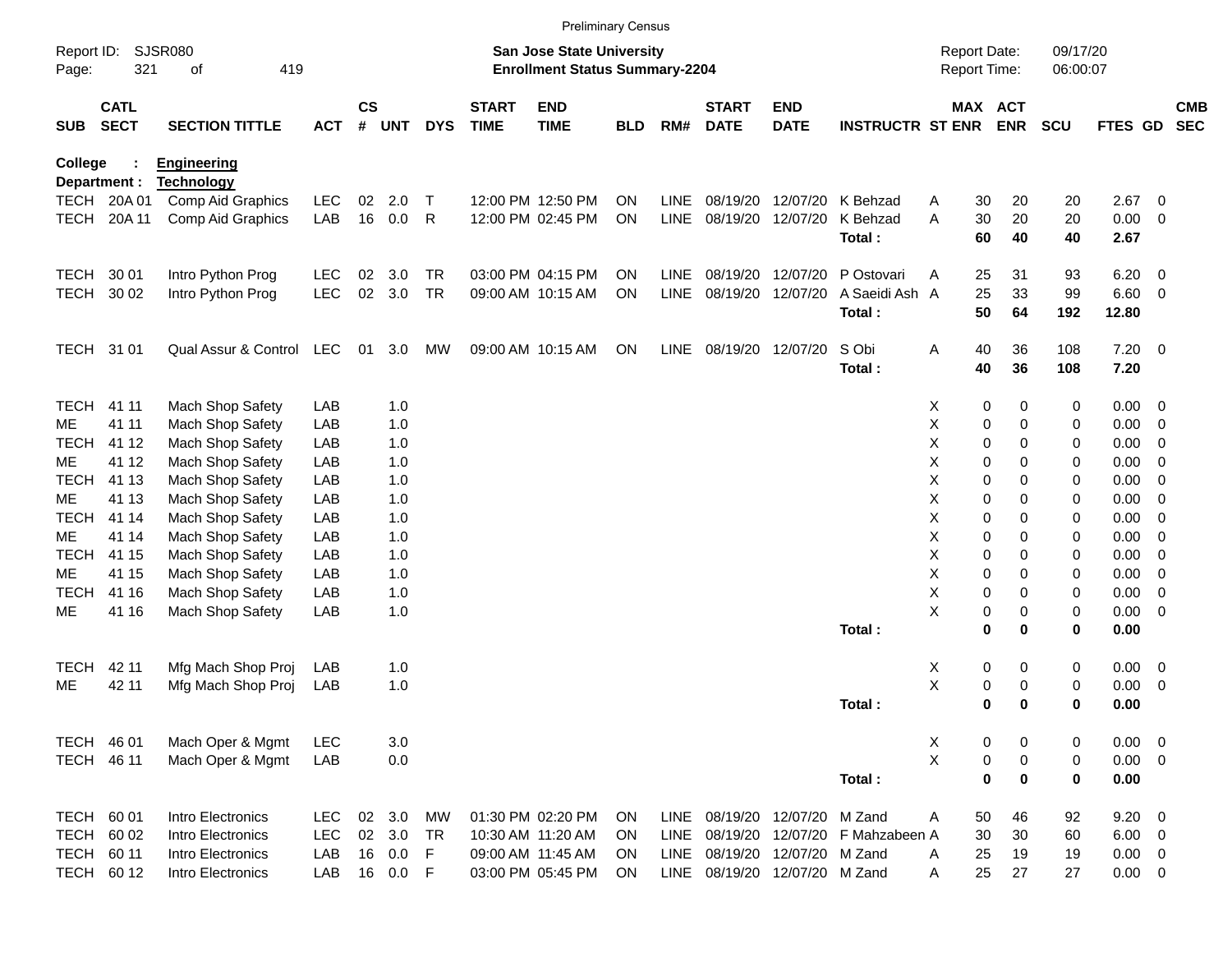|                            |                            |                                                                |                          |                    |                        |             |                             | <b>Preliminary Census</b>                                                 |                        |                            |                             |                                      |                                                                                    |                                            |                          |                          |                                    |                                                      |                          |
|----------------------------|----------------------------|----------------------------------------------------------------|--------------------------|--------------------|------------------------|-------------|-----------------------------|---------------------------------------------------------------------------|------------------------|----------------------------|-----------------------------|--------------------------------------|------------------------------------------------------------------------------------|--------------------------------------------|--------------------------|--------------------------|------------------------------------|------------------------------------------------------|--------------------------|
| Report ID:<br>Page:        | 322                        | SJSR080<br>419<br>οf                                           |                          |                    |                        |             |                             | <b>San Jose State University</b><br><b>Enrollment Status Summary-2204</b> |                        |                            |                             |                                      |                                                                                    | <b>Report Date:</b><br><b>Report Time:</b> |                          | 09/17/20<br>06:00:07     |                                    |                                                      |                          |
| <b>SUB</b>                 | <b>CATL</b><br><b>SECT</b> | <b>SECTION TITTLE</b>                                          | <b>ACT</b>               | $\mathsf{cs}$<br># | <b>UNT</b>             | <b>DYS</b>  | <b>START</b><br><b>TIME</b> | <b>END</b><br><b>TIME</b>                                                 | <b>BLD</b>             | RM#                        | <b>START</b><br><b>DATE</b> | <b>END</b><br><b>DATE</b>            | <b>INSTRUCTR ST ENR</b>                                                            | MAX ACT                                    | <b>ENR</b>               | <b>SCU</b>               | FTES GD                            |                                                      | <b>CMB</b><br><b>SEC</b> |
| TECH                       | 60 13                      | Intro Electronics                                              | LAB                      | 16                 | 0.0                    | $\top$      |                             | 03:00 PM 05:45 PM                                                         | ON                     | <b>LINE</b>                |                             | 08/19/20 12/07/20                    | F Mahzabeen A<br>Total:                                                            | 30<br>160                                  | 30<br>152                | 30<br>228                | $0.00 \t 0$<br>15.20               |                                                      |                          |
| <b>TECH</b>                | 6301                       | Analog Digital Circ                                            | <b>LEC</b>               | 02                 | 3.0                    | TR          |                             | 01:30 PM 02:20 PM                                                         | ON                     | <b>LINE</b>                |                             |                                      | 08/19/20 12/07/20 M Mortezaie A                                                    | 50                                         | 39                       | 78                       | 7.80 0                             |                                                      |                          |
| <b>TECH</b><br><b>TECH</b> | 63 11<br>63 12             | Analog Digital Circ<br>Analog Digital Circ                     | LAB<br>LAB               | 16<br>16           | 0.0<br>0.0             | $\top$<br>W |                             | 06:00 PM 08:45 PM<br>06:00 PM 08:45 PM                                    | <b>ON</b><br><b>ON</b> | <b>LINE</b><br><b>LINE</b> | 08/19/20                    | 12/07/20<br>08/19/20 12/07/20        | T Brown Jr.<br>T Brown Jr.<br>Total:                                               | 25<br>A<br>25<br>A<br>100                  | 23<br>16<br>78           | 23<br>16<br>117          | 0.00<br>0.00<br>7.80               | $\overline{\mathbf{0}}$<br>$\overline{\phantom{0}}$  |                          |
| <b>TECH</b><br><b>TECH</b> | 65 01<br>65 02             | Intro to Networks<br>Intro to Networks                         | <b>LEC</b><br>LEC        | 01                 | 3.0<br>3.0             | TR          |                             | 09:00 AM 09:50 AM                                                         | ON                     | <b>LINE</b>                |                             |                                      | 08/19/20 12/07/20 P Ostovari                                                       | 30<br>A<br>X<br>$\mathbf 0$                | 28<br>$\mathbf 0$        | 56<br>$\mathbf 0$        | 5.60 0<br>0.00                     | $\overline{\phantom{0}}$                             |                          |
| <b>TECH</b><br><b>TECH</b> | 65 03<br>65 11             | Intro to Networks<br>Intro to Networks                         | <b>LEC</b><br>LAB        | 01<br>15           | 3.0<br>0.0             | MW<br>W     |                             | 09:00 AM 09:50 AM<br>10:30 AM 01:15 PM                                    | ON<br>ON               | <b>LINE</b><br><b>LINE</b> |                             |                                      | 08/19/20 12/07/20 R Grotegut<br>08/19/20 12/07/20 P Ostovari                       | Α<br>30<br>A<br>30                         | 35<br>28                 | 70<br>28                 | 7.00<br>0.00                       | $\overline{\phantom{0}}$<br>$\overline{\phantom{0}}$ |                          |
| <b>TECH</b><br><b>TECH</b> | 65 12<br>65 13             | Intro to Networks<br>Intro to Networks                         | LAB<br>LAB               | 15                 | 0.0<br>0.0             | M           |                             | 06:00 PM 08:45 PM                                                         | ON                     | <b>LINE</b>                |                             |                                      | 08/19/20 12/07/20 R Grotegut<br>Total:                                             | X<br>$\mathbf 0$<br>A<br>30<br>120         | $\mathbf 0$<br>35<br>126 | $\mathbf 0$<br>35<br>189 | 0.00<br>0.00<br>12.60              | $\overline{\mathbf{0}}$<br>$\overline{\phantom{0}}$  |                          |
| <b>TECH</b>                | 66 01                      | Network Admin                                                  | <b>LEC</b>               | 02                 | 3.0                    | TR          |                             | 10:30 AM 11:20 AM                                                         | <b>ON</b>              | <b>LINE</b>                |                             |                                      | 08/19/20 12/07/20 W Abdeljabba A                                                   | 30                                         | 29                       | 58                       | 5.80 0                             |                                                      |                          |
| <b>TECH</b><br><b>TECH</b> | 66 02<br>66 11             | Network Admin<br>Network Admin                                 | <b>LEC</b><br>LAB        | 02<br>16           | 3.0<br>0.0             | S<br>-F     |                             | 09:00 AM 10:45 AM<br>09:00 AM 11:45 AM                                    | <b>ON</b><br><b>ON</b> | <b>LINE</b><br><b>LINE</b> |                             | 08/19/20 12/07/20                    | W Abdeljabba A<br>08/19/20 12/07/20 W Abdeljabba A                                 | 30<br>30                                   | 15<br>29                 | 30<br>29                 | 3.00<br>0.00                       | $\overline{\phantom{0}}$<br>$\overline{\phantom{0}}$ |                          |
| <b>TECH</b>                | 66 12                      | Network Admin                                                  | LAB                      | 16                 | 0.0                    | -S          |                             | 11:00 AM 01:45 PM                                                         | <b>ON</b>              | <b>LINE</b>                |                             | 08/19/20 12/07/20                    | W Abdeljabba A<br>Total:                                                           | 30<br>120                                  | 15<br>88                 | 15<br>132                | 0.00<br>8.80                       | $\overline{\mathbf{0}}$                              |                          |
| <b>TECH</b><br><b>TECH</b> | 6701<br>6702               | Intro to IoT<br>Intro to IoT                                   | <b>LEC</b><br><b>LEC</b> | 02<br>02           | 3.0<br>3.0             | МW<br>W     |                             | 12:00 PM 12:50 PM<br>04:30 PM 06:15 PM                                    | ON<br><b>ON</b>        | <b>LINE</b><br><b>LINE</b> | 08/19/20                    | 08/19/20 12/07/20<br>12/07/20 M Zand | M Zand                                                                             | 30<br>A<br>A<br>30                         | 29<br>25                 | 58<br>50                 | 5.80 0<br>5.00                     | $\overline{\mathbf{0}}$                              |                          |
| <b>TECH</b><br><b>TECH</b> | 67 11<br>67 12             | Intro to IoT<br>Intro to IoT                                   | LAB<br>LAB               | 16<br>16           | 0.0<br>0.0             | E<br>M      |                             | 12:00 PM 02:45 PM<br>03:00 PM 05:45 PM                                    | <b>ON</b><br>ON        | <b>LINE</b><br><b>LINE</b> | 08/19/20                    | 12/07/20 M Zand<br>08/19/20 12/07/20 | M Zand<br>Total:                                                                   | 30<br>A<br>A<br>30<br>120                  | 29<br>25<br>108          | 29<br>25<br>162          | 0.00<br>0.00<br>10.80              | $\overline{\phantom{0}}$<br>$\overline{\phantom{0}}$ |                          |
| <b>TECH</b><br><b>TECH</b> | 68 01<br>68 11             | <b>IoT Systems</b><br><b>IoT Systems</b>                       | LEC<br>LAB               | 02<br>16           | 3.0<br>0.0             | TR.<br>F    |                             | 01:30 PM 02:20 PM<br>03:00 PM 05:45 PM                                    | <b>ON</b><br>ON        | LINE.<br><b>LINE</b>       |                             | 08/19/20 12/07/20                    | W Abdeljabba A<br>08/19/20 12/07/20 W Abdeljabba A                                 | 30<br>30                                   | 34<br>34                 | 68<br>34                 | $6.80$ 0<br>0.00                   | $\overline{\phantom{0}}$                             |                          |
|                            |                            |                                                                |                          |                    |                        |             |                             |                                                                           |                        |                            |                             |                                      | Total :                                                                            | 60                                         | 68                       | 102                      | 6.80                               |                                                      |                          |
|                            | TECH 115 01<br>TECH 115 11 | <b>Automation &amp; Cntrl</b><br><b>Automation &amp; Cntrl</b> | <b>LEC</b><br>LAB        |                    | 02 3.0 M<br>16  0.0  T |             |                             | 06:00 PM 07:45 PM<br>07:30 AM 10:15 AM                                    | ON<br><b>ON</b>        |                            |                             |                                      | LINE 08/19/20 12/07/20 R Werkman A<br>LINE 08/19/20 12/07/20 R Werkman A<br>Total: | 30<br>30<br>60                             | 30<br>30<br>60           | 60<br>30<br>90           | $6.00 \t 0$<br>$0.00 \t 0$<br>6.00 |                                                      |                          |
|                            | TECH 136 01                | Software Qual Mgmt                                             | LEC                      |                    | 01 3.0 TR              |             |                             | 07:30 PM 08:20 PM                                                         | ON                     |                            |                             |                                      | LINE 08/19/20 12/07/20 B Venkatrama A                                              | 30                                         | 11                       | 22                       | $2.20 \t 0$                        |                                                      |                          |
|                            | TECH 136 11                | Software Qual Mgmt                                             | LAB 15 0.0 R             |                    |                        |             |                             | 04:30 PM 07:15 PM                                                         | ON                     |                            |                             |                                      | LINE 08/19/20 12/07/20 B Venkatrama A<br>Total:                                    | 30<br>60                                   | 11<br>22                 | 11<br>33                 | $0.00 \t 0$<br>2.20                |                                                      |                          |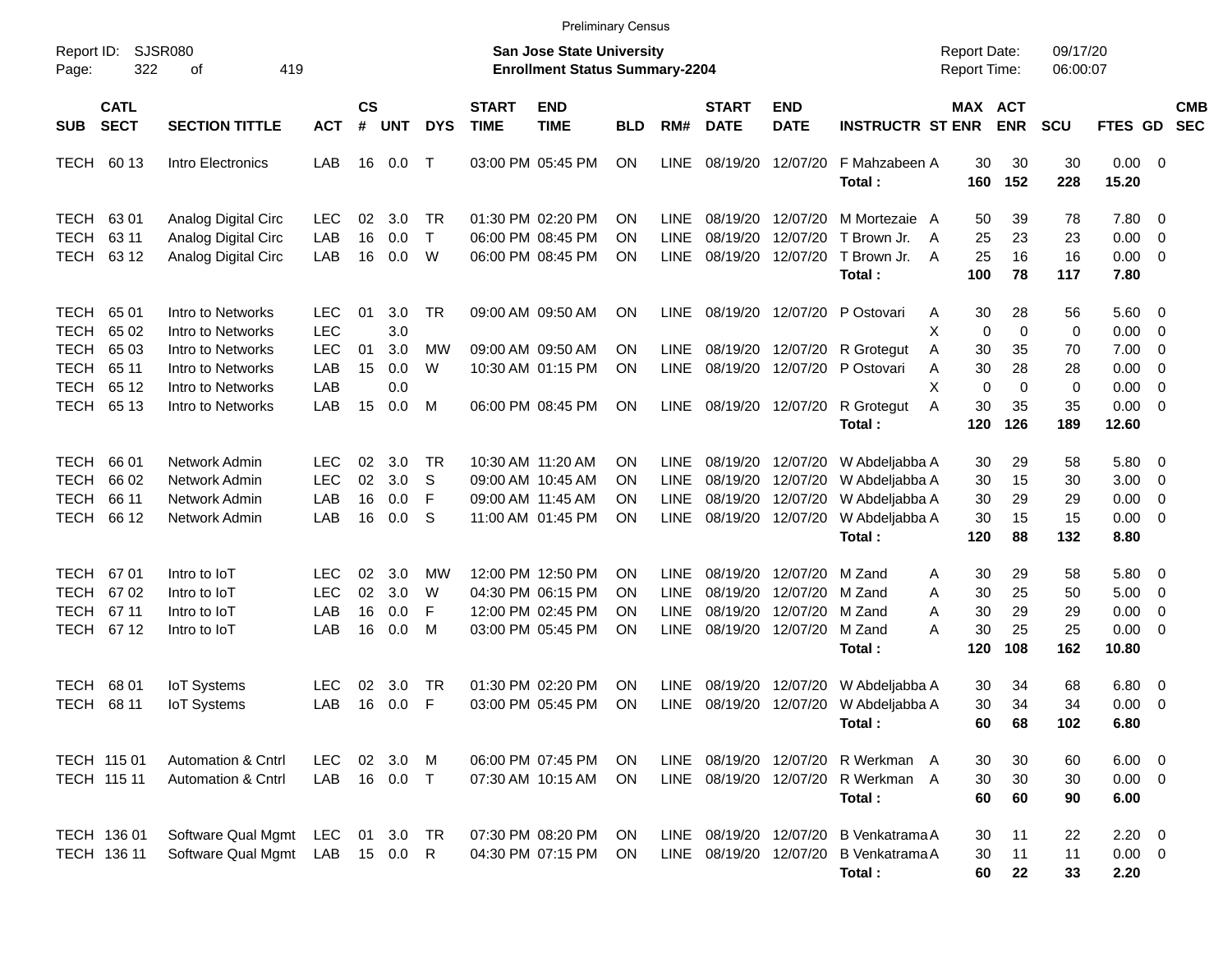|                                          |                                                               |                                                                                                                            |                                               |                                  |                                        |                                       |                             | <b>Preliminary Census</b>                                                                             |                                    |                                                                                  |                                                                      |                                                                            |                                                                                                                     |                                                             |                                                  |                               |                                              |                                                                                                   |                          |
|------------------------------------------|---------------------------------------------------------------|----------------------------------------------------------------------------------------------------------------------------|-----------------------------------------------|----------------------------------|----------------------------------------|---------------------------------------|-----------------------------|-------------------------------------------------------------------------------------------------------|------------------------------------|----------------------------------------------------------------------------------|----------------------------------------------------------------------|----------------------------------------------------------------------------|---------------------------------------------------------------------------------------------------------------------|-------------------------------------------------------------|--------------------------------------------------|-------------------------------|----------------------------------------------|---------------------------------------------------------------------------------------------------|--------------------------|
| Report ID:<br>Page:                      | 323                                                           | <b>SJSR080</b><br>419<br>οf                                                                                                |                                               |                                  |                                        |                                       |                             | <b>San Jose State University</b><br><b>Enrollment Status Summary-2204</b>                             |                                    |                                                                                  |                                                                      |                                                                            |                                                                                                                     | <b>Report Date:</b><br><b>Report Time:</b>                  |                                                  | 09/17/20<br>06:00:07          |                                              |                                                                                                   |                          |
| <b>SUB</b>                               | <b>CATL</b><br><b>SECT</b>                                    | <b>SECTION TITTLE</b>                                                                                                      | <b>ACT</b>                                    | $\mathsf{cs}$<br>#               | <b>UNT</b>                             | <b>DYS</b>                            | <b>START</b><br><b>TIME</b> | <b>END</b><br><b>TIME</b>                                                                             | <b>BLD</b>                         | RM#                                                                              | <b>START</b><br><b>DATE</b>                                          | <b>END</b><br><b>DATE</b>                                                  | <b>INSTRUCTR ST ENR</b>                                                                                             | MAX ACT                                                     | <b>ENR</b>                                       | <b>SCU</b>                    | FTES GD                                      |                                                                                                   | <b>CMB</b><br><b>SEC</b> |
| ME.<br><b>TECH</b><br>ME.<br>TECH<br>ME. | TECH 140 01<br>140 01<br>140 11<br>140 11<br>140 12<br>140 12 | Green Prod Design<br>Green Prod Design<br>Green Prod Design<br>Green Prod Design<br>Green Prod Design<br>Green Prod Design | <b>LEC</b><br>LEC<br>LAB<br>LAB<br>LAB<br>LAB | 02<br>02<br>16<br>16<br>16<br>16 | 3.0<br>3.0<br>0.0<br>0.0<br>0.0<br>0.0 | R<br>R<br>R<br>R<br>W<br>W            | 03:00 PM 04:45 PM           | 03:00 PM 04:45 PM<br>06:00 PM 08:45 PM<br>06:00 PM 08:45 PM<br>09:00 AM 11:45 AM<br>09:00 AM 11:45 AM | ΟN<br>OΝ<br>OΝ<br>ON<br>ON<br>OΝ   | LINE.<br><b>LINE</b><br><b>LINE</b><br><b>LINE</b><br><b>LINE</b><br><b>LINE</b> | 08/19/20<br>08/19/20<br>08/19/20<br>08/19/20<br>08/19/20<br>08/19/20 | 12/07/20 D Yan<br>12/07/20<br>12/07/20<br>12/07/20<br>12/07/20<br>12/07/20 | D Yan<br>D Yan<br>D Yan<br>D Yan<br>D Yan                                                                           | 40<br>Α<br>0<br>Α<br>Α<br>20<br>Α<br>0<br>20<br>Α<br>0<br>Α | 25<br>$\mathbf 1$<br>19<br>$\mathbf 1$<br>6<br>0 | 50<br>2<br>19<br>-1<br>6<br>0 | 5.00<br>0.20<br>0.00<br>0.00<br>0.00<br>0.00 | $0\,$ C<br>0 <sup>o</sup><br>0 <sup>o</sup><br>0 <sup>o</sup><br>0 <sup>o</sup><br>0 <sup>o</sup> |                          |
|                                          | TECH 145 01<br>TECH 146 01                                    | Lean Manufacturing<br>3D Printing & App                                                                                    | <b>LEC</b><br><b>LEC</b>                      | 03<br>04                         | 3.0<br>3.0                             | TR<br>M                               |                             | 07:30 PM 08:45 PM<br>06:00 PM 08:45 PM                                                                | ON<br>ON                           | <b>LINE</b><br><b>LINE</b>                                                       | 08/19/20<br>08/19/20                                                 | 12/07/20<br>12/07/20                                                       | Total:<br>K Suleman<br>Total:<br>T Langston                                                                         | 80<br>Α<br>50<br>50<br>30<br>A                              | 52<br>58<br>58<br>5                              | 78<br>174<br>174<br>15        | 5.20<br>11.60 0<br>11.60<br>$1.00 \t 0$      |                                                                                                   |                          |
|                                          | TECH 147 01<br>TECH 147 11                                    | Green Mfg Managemt LEC<br>Green Mfg Managemt LAB                                                                           |                                               | 02<br>16                         | 3.0<br>0.0                             | M<br>W                                |                             | 03:00 PM 04:45 PM<br>06:00 PM 08:45 PM                                                                | ΟN<br><b>ON</b>                    | LINE.<br><b>LINE</b>                                                             | 08/19/20<br>08/19/20                                                 | 12/07/20<br>12/07/20                                                       | Total:<br>S Obi<br>S Obi<br>Total:                                                                                  | 30<br>Α<br>40<br>A<br>40<br>80                              | 5<br>16<br>16<br>32                              | 15<br>32<br>16<br>48          | 1.00<br>3.20<br>0.00<br>3.20                 | $\overline{\mathbf{0}}$<br>$\overline{0}$                                                         |                          |
|                                          | TECH 165 01<br>TECH 165 11                                    | Wireless Comm Tech<br>Wireless Comm Tech                                                                                   | LEC<br>LAB                                    | 02<br>16                         | 3.0<br>0.0                             | TR<br>$\top$                          |                             | 10:30 AM 11:20 AM<br>01:30 PM 04:15 PM                                                                | ON<br><b>ON</b>                    | <b>LINE</b><br><b>LINE</b>                                                       | 08/19/20<br>08/19/20                                                 | 12/07/20<br>12/07/20                                                       | O Rashel<br>O Rashel<br>Total:                                                                                      | 40<br>A<br>A<br>40<br>80                                    | 40<br>40<br>80                                   | 80<br>40<br>120               | 8.00<br>0.00<br>8.00                         | $\overline{\phantom{0}}$<br>$\overline{\mathbf{0}}$                                               |                          |
|                                          | TECH 170 01<br>TECH 170 11                                    | Conn Products Apps<br>Conn Products Apps                                                                                   | LEC<br>LAB                                    | 02<br>16                         | 3.0<br>0.0                             | TR<br>$\top$                          |                             | 12:00 PM 12:50 PM<br>04:30 PM 07:15 PM                                                                | <b>ON</b><br>OΝ                    | <b>LINE</b><br><b>LINE</b>                                                       | 08/19/20<br>08/19/20                                                 | 12/07/20<br>12/07/20                                                       | W Abdeljabba A<br>W Abdeljabba A<br>Total:                                                                          | 30<br>30<br>60                                              | 38<br>38<br>76                                   | 76<br>38<br>114               | 7.60<br>0.00<br>7.60                         | $\overline{\mathbf{0}}$<br>$\overline{\mathbf{0}}$                                                |                          |
|                                          | TECH 171 01<br>TECH 171 02<br>TECH 171 11                     | Netwk Sec & Prev<br>Netwk Sec & Prev<br>Netwk Sec & Prev<br>TECH 171 12 Netwk Sec & Prev                                   | <b>LEC</b><br><b>LEC</b><br>LAB<br>LAB        | 02<br>02<br>16                   | 3.0<br>3.0<br>0.0                      | МW<br>S<br><b>TBA</b><br>16  0.0  TBA |                             | 06:00 PM 07:15 PM<br>08:00 AM 10:45 AM                                                                | OΝ<br>ON<br><b>ON</b><br><b>ON</b> | <b>LINE</b><br><b>LINE</b><br><b>LINE</b>                                        | 08/19/20<br>08/19/20<br>08/19/20                                     | 12/07/20<br>12/07/20<br>12/07/20                                           | <b>B</b> Venkatrama A<br><b>B</b> Venkatrama A<br>B Venkatrama A<br>LINE 08/19/20 12/07/20 B Venkatrama A<br>Total: | 30<br>30<br>30<br>30                                        | 29<br>30<br>29<br>30<br>120 118                  | 58<br>60<br>87<br>90<br>295   | 5.80<br>6.00<br>0.00<br>$0.00 \t 0$<br>11.80 | $\overline{\mathbf{0}}$<br>0<br>0                                                                 |                          |
|                                          | TECH 173 01                                                   | <b>Cloud Computing</b>                                                                                                     | LEC 02 3.0 MW                                 |                                  |                                        |                                       |                             | 10:30 AM 11:45 AM ON                                                                                  |                                    |                                                                                  |                                                                      |                                                                            | LINE 08/19/20 12/07/20 R Grotegut A<br>Total:                                                                       | 30<br>30                                                    | 40<br>40                                         | 120<br>120                    | $8.00 \t 0$<br>8.00                          |                                                                                                   |                          |
|                                          | TECH 174 01                                                   | <b>Blockchain Tech</b>                                                                                                     | LEC 02 3.0 TR                                 |                                  |                                        |                                       |                             | 01:30 PM 02:45 PM ON                                                                                  |                                    |                                                                                  |                                                                      |                                                                            | LINE 08/19/20 12/07/20 N Nabizadeh A<br>Total:                                                                      | 40<br>40                                                    | 11<br>11                                         | 33<br>33                      | $2.20 \t 0$<br>2.20                          |                                                                                                   |                          |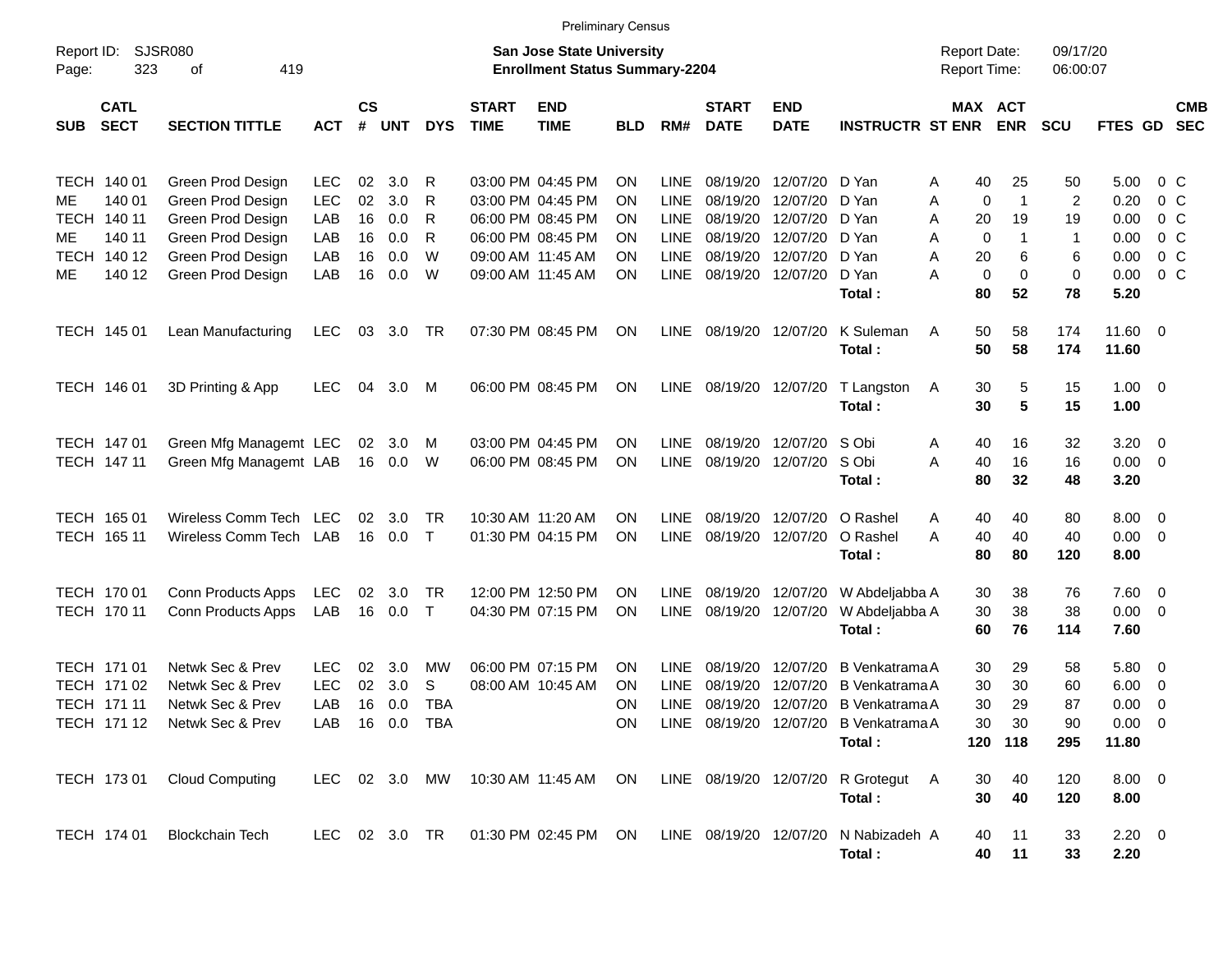|                                                           |                                                                                                 |                                                      |                             |                                      |                                               |                             | <b>Preliminary Census</b>                                                 |                      |                                                          |                                        |                                                                                                          |                                                          |                                            |                        |                                     |                                 |                                                                                |            |
|-----------------------------------------------------------|-------------------------------------------------------------------------------------------------|------------------------------------------------------|-----------------------------|--------------------------------------|-----------------------------------------------|-----------------------------|---------------------------------------------------------------------------|----------------------|----------------------------------------------------------|----------------------------------------|----------------------------------------------------------------------------------------------------------|----------------------------------------------------------|--------------------------------------------|------------------------|-------------------------------------|---------------------------------|--------------------------------------------------------------------------------|------------|
| Report ID: SJSR080<br>324<br>Page:                        | 419<br>οf                                                                                       |                                                      |                             |                                      |                                               |                             | <b>San Jose State University</b><br><b>Enrollment Status Summary-2204</b> |                      |                                                          |                                        |                                                                                                          |                                                          | <b>Report Date:</b><br><b>Report Time:</b> |                        | 09/17/20<br>06:00:07                |                                 |                                                                                |            |
| <b>CATL</b><br><b>SECT</b><br><b>SUB</b>                  | <b>SECTION TITTLE</b>                                                                           | <b>ACT</b>                                           | $\mathsf{cs}$<br>$\pmb{\#}$ | <b>UNT</b>                           | <b>DYS</b>                                    | <b>START</b><br><b>TIME</b> | <b>END</b><br><b>TIME</b>                                                 | <b>BLD</b>           | RM#                                                      | <b>START</b><br><b>DATE</b>            | <b>END</b><br><b>DATE</b>                                                                                | <b>INSTRUCTR ST ENR</b>                                  | MAX ACT                                    | <b>ENR</b>             | <b>SCU</b>                          | FTES GD SEC                     |                                                                                | <b>CMB</b> |
| TECH 175 01                                               | Industrial IoT                                                                                  | <b>LEC</b>                                           | $02\,$                      | 3.0                                  | TR                                            |                             | 03:00 PM 04:15 PM                                                         | ON                   | LINE                                                     | 08/19/20 12/07/20                      |                                                                                                          | A MaraghehmoA<br>Total:                                  | 40<br>40                                   | 14<br>14               | 42<br>42                            | 2.80 0<br>2.80                  |                                                                                |            |
| TECH 176 01<br>TECH 176 02                                | <b>Machine Learning</b><br><b>Machine Learning</b>                                              | <b>LEC</b><br><b>LEC</b>                             | 02                          | 3.0<br>3.0                           | MW                                            |                             | 07:30 PM 08:45 PM                                                         | ON                   |                                                          | LINE 08/19/20 12/07/20                 |                                                                                                          | A MaraghehmoA<br>Total :                                 | 0<br>X.<br>30<br>30                        | 0<br>19<br>19          | 0<br>57<br>57                       | $0.00 \t 0$<br>4.10<br>4.10     | $6\overline{6}$                                                                |            |
| TECH 179 01<br>TECH 179 02                                | <b>Cyber Security</b><br><b>Cyber Security</b>                                                  | LEC.<br><b>LEC</b>                                   | 02<br>02                    | 3.0<br>3.0                           | МW<br>S                                       |                             | 07:30 PM 08:45 PM<br>11:00 AM 01:45 PM                                    | ΟN<br>ON             | <b>LINE</b><br><b>LINE</b>                               | 08/19/20 12/07/20<br>08/19/20 12/07/20 |                                                                                                          | <b>B</b> Venkatrama A<br><b>B</b> Venkatrama A<br>Total: | 30<br>30<br>60                             | 30<br>30<br>60         | 90<br>90<br>180                     | $6.00 \quad 0$<br>6.00<br>12.00 | $\overline{\phantom{0}}$                                                       |            |
|                                                           | TECH 180A 01 Indiv St El Comtec                                                                 | <b>SUP</b>                                           | 36                          | 3.0                                  | TBA                                           |                             |                                                                           | <b>ON</b>            | LINE                                                     | 08/19/20 12/07/20                      |                                                                                                          | J Mokri<br>Total:                                        | Α<br>20<br>20                              | 0<br>0                 | 0<br>0                              | $0.00 \t 0$<br>0.00             |                                                                                |            |
|                                                           | TECH 180B 01 Indiv St Manufactg<br>TECH 180B 02 Indiv St Manufactg                              | <b>SUP</b><br><b>SUP</b>                             | 36<br>36                    | 3.0<br>1.0                           | <b>TBA</b><br><b>TBA</b>                      |                             |                                                                           | ΟN<br>ΟN             | LINE<br><b>LINE</b>                                      |                                        | 08/19/20 12/07/20 S Obi<br>08/19/20 12/07/20                                                             | S Obi<br>Total:                                          | 20<br>A<br>20<br>Α<br>40                   | 0<br>-1<br>$\mathbf 1$ | 0<br>$\overline{1}$<br>$\mathbf{1}$ | 0.00<br>$0.07$ 0<br>0.07        | $\overline{\phantom{0}}$                                                       |            |
|                                                           | TECH 190A 01 Senior Project I<br>TECH 190A 02 Senior Project I<br>TECH 190A 03 Senior Project I | SEM<br><b>SEM</b><br>SEM                             | 05<br>05<br>05              | 3.0<br>3.0<br>3.0                    | W<br>W<br>W                                   |                             | 01:30 PM 04:15 PM<br>01:30 PM 04:15 PM<br>01:30 PM 04:15 PM               | ON<br>ΟN<br>ON       | LINE<br><b>LINE</b><br>LINE                              | 08/19/20<br>08/19/20 12/07/20          | 08/19/20 12/07/20<br>12/07/20                                                                            | P Ostovari<br>D Yan<br>A Zargar<br>Total:                | A<br>30<br>30<br>Α<br>30<br>Α<br>90        | 32<br>30<br>31<br>93   | 96<br>90<br>93<br>279               | 6.40<br>6.00<br>6.20<br>18.60   | $\overline{\phantom{0}}$<br>$\overline{\mathbf{0}}$<br>$\overline{\mathbf{0}}$ |            |
| TECH 195 01                                               | Cooperative Intern                                                                              | <b>SUP</b>                                           | 36                          | 3.0                                  | TBA                                           |                             |                                                                           | <b>ON</b>            | <b>LINE</b>                                              | 08/19/20 12/07/20                      |                                                                                                          | S Obi<br>Total:                                          | Α<br>22<br>22                              | 2<br>$\mathbf{2}$      | 6<br>6                              | $0.40 \quad 0$<br>0.40          |                                                                                |            |
| TECH 198 80<br>CMPE 198 80<br>198 80<br>ME<br>ENGR 198 80 | Technology & Civil<br>Technology & Civil<br>Technology & Civil<br>Technology & Civil            | LEC.<br><b>LEC</b><br><b>LEC</b><br><b>LEC</b>       | 02<br>02<br>02              | 3.0<br>3.0<br>3.0<br>02 3.0          | TBA<br><b>TBA</b><br><b>TBA</b><br><b>TBA</b> |                             |                                                                           | ON<br>ΟN<br>ΟN<br>ΟN | <b>LINE</b><br><b>LINE</b><br><b>LINE</b><br><b>LINE</b> | 08/19/20<br>08/19/20<br>08/19/20       | 12/07/20<br>12/07/20<br>12/07/20<br>08/19/20 12/07/20 P Backer                                           | P Backer<br>P Backer<br>P Backer                         | A<br>40<br>0<br>Α<br>0<br>Α<br>0<br>Α      | 26<br>3<br>2<br>8      | 78<br>9<br>6<br>24                  | 5.20<br>0.60<br>0.40<br>1.60    | $0\,$ C<br>0 <sup>o</sup><br>0 <sup>C</sup><br>0 <sup>o</sup>                  |            |
| TECH 198 81<br>CMPE 198 81<br>19881<br>ME.<br>ENGR 198 81 | Technology & Civil<br>Technology & Civil<br>Technology & Civil<br>Technology & Civil            | LEC<br><b>LEC</b><br><b>LEC</b><br><b>LEC</b>        | 02                          | 3.0<br>02 3.0<br>02 3.0<br>02 3.0    | TBA<br><b>TBA</b><br><b>TBA</b><br><b>TBA</b> |                             |                                                                           | ON<br>ON<br>ON<br>ON | LINE<br>LINE<br>LINE<br>LINE                             |                                        | 08/19/20 12/07/20 L Zou<br>08/19/20 12/07/20 L Zou<br>08/19/20 12/07/20 L Zou<br>08/19/20 12/07/20 L Zou |                                                          | 40<br>Α<br>0<br>Α<br>0<br>Α<br>0<br>Α      | 34<br>0<br>-1          | 102<br>15<br>0<br>3                 | 6.80<br>1.00<br>0.00<br>0.20    | $0\,C$<br>0 <sup>o</sup><br>$0\,$ C<br>$0\,$ C                                 |            |
| TECH 198 82<br>CMPE 198 82<br>19882<br>ME.<br>ENGR 198 82 | Technology & Civil<br>Technology & Civil<br>Technology & Civil<br>Technology & Civil            | <b>LEC</b><br><b>LEC</b><br><b>LEC</b><br><b>LEC</b> |                             | 02 3.0<br>02 3.0<br>02 3.0<br>02 3.0 | <b>TBA</b><br><b>TBA</b><br><b>TBA</b><br>TBA |                             |                                                                           | ON<br>ON<br>ON<br>ON | LINE<br>LINE<br>LINE<br>LINE                             |                                        | 08/19/20 12/07/20 L Zou<br>08/19/20 12/07/20 L Zou<br>08/19/20 12/07/20 L Zou<br>08/19/20 12/07/20 L Zou |                                                          | 40<br>Α<br>0<br>Α<br>0<br>Α<br>0<br>Α      | 24<br>5<br>0<br>7      | 72<br>15<br>0<br>21                 | 4.80<br>1.00<br>0.00<br>1.40    | $0\,$ C<br>$0\,$ C<br>$0\,$ C<br>0 <sup>o</sup>                                |            |
|                                                           |                                                                                                 |                                                      |                             |                                      |                                               |                             |                                                                           |                      |                                                          |                                        |                                                                                                          | Total:                                                   |                                            | 120 115                | 345                                 | 23.00                           |                                                                                |            |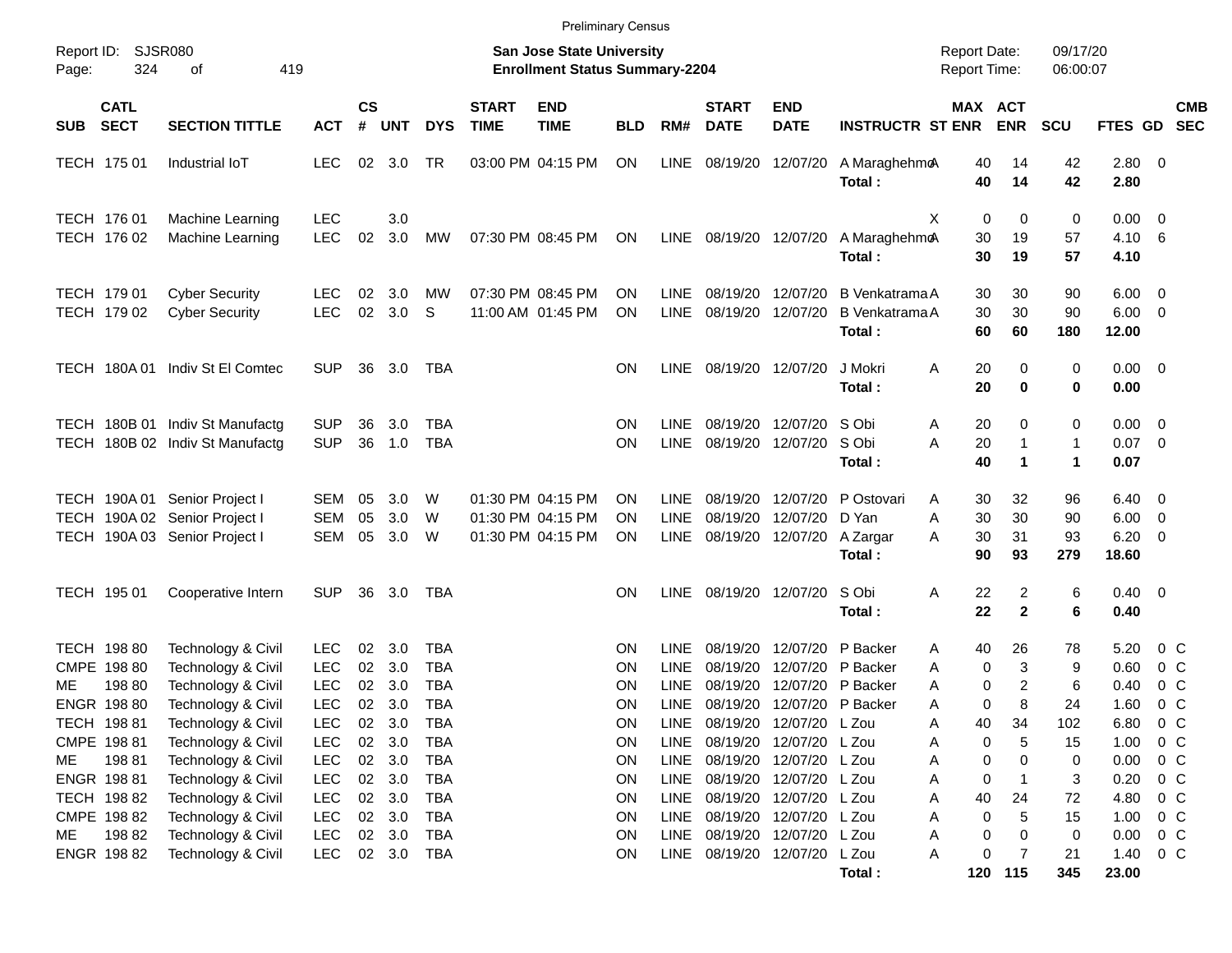| Report ID:<br>325<br>Page:               | SJSR080<br>419<br>οf     |              |                |            |            |                             | <b>Preliminary Census</b><br><b>San Jose State University</b><br><b>Enrollment Status Summary-2204</b> |            |             |                             |                                                  |                                                       | <b>Report Date:</b><br><b>Report Time:</b> |                                  | 09/17/20<br>06:00:07        |                                    |                          |
|------------------------------------------|--------------------------|--------------|----------------|------------|------------|-----------------------------|--------------------------------------------------------------------------------------------------------|------------|-------------|-----------------------------|--------------------------------------------------|-------------------------------------------------------|--------------------------------------------|----------------------------------|-----------------------------|------------------------------------|--------------------------|
| <b>CATL</b><br><b>SECT</b><br><b>SUB</b> | <b>SECTION TITTLE</b>    | <b>ACT</b>   | <b>CS</b><br># | <b>UNT</b> | <b>DYS</b> | <b>START</b><br><b>TIME</b> | <b>END</b><br><b>TIME</b>                                                                              | <b>BLD</b> | RM#         | <b>START</b><br><b>DATE</b> | <b>END</b><br><b>DATE</b>                        | <b>INSTRUCTR ST ENR</b>                               | MAX ACT                                    | <b>ENR</b>                       | <b>SCU</b>                  | FTES GD                            | <b>CMB</b><br><b>SEC</b> |
| TECH 199A01                              | SpecialTopics CNSM       | SEM 05 3.0 R |                |            |            |                             | 03:00 PM 05:45 PM                                                                                      | ON         | <b>LINE</b> |                             | 08/19/20 12/07/20                                | F Barez<br>A<br>Total:                                | 30<br>30                                   | 15<br>15                         | 45<br>45                    | $3.00 \ 0$<br>3.00                 |                          |
| TECH 200 01                              | Research for Engr        | SEM 05       |                | 3.0        | <b>TR</b>  |                             | 04:30 PM 05:45 PM                                                                                      | ON         | LINE        | 08/19/20 12/07/20           |                                                  | F Davoudi Ka A<br>Total:                              | 30<br>30                                   | 16<br>16                         | 48<br>48                    | 4.00 16<br>4.00                    |                          |
| TECH 230 01                              | Cont Impr Syst Mgt       | SEM          | 05             | 3.0        | MW         |                             | 04:30 PM 05:45 PM                                                                                      | ON         | <b>LINE</b> | 08/19/20                    | 12/07/20                                         | F Davoudi Ka A<br>Total:                              | 35<br>35                                   | $\overline{7}$<br>$\overline{7}$ | 21<br>21                    | $1.70\ 6$<br>1.70                  |                          |
| TECH 231 01                              | Syst Rel & Maint         | SEM          | 05             | 3.0        | <b>TR</b>  |                             | 06:00 PM 07:15 PM                                                                                      | ON         | LINE        | 08/19/20                    | 12/07/20                                         | Y Lee<br>A<br>Total:                                  | 30<br>30                                   | 15<br>15                         | 45<br>45                    | 3.75 15<br>3.75                    |                          |
| TECH 234 01                              | <b>ISO Qual Syst Mgt</b> | SEM          | 05             | 3.0        | <b>MW</b>  |                             | 06:00 PM 07:15 PM                                                                                      | ON         | <b>LINE</b> | 08/19/20                    | 12/07/20                                         | K Suleman<br>A<br>Total:                              | 35<br>35                                   | 8<br>8                           | 24<br>24                    | 2.00 8<br>2.00                     |                          |
| TECH 239 01                              | Des Assur Prod Dev       | SEM          | 05             | 3.0        | <b>TR</b>  |                             | 07:30 PM 08:45 PM                                                                                      | ON         | <b>LINE</b> | 08/19/20                    | 12/07/20                                         | F Mahzabeen A<br>Total:                               | 30<br>30                                   | 16<br>16                         | 48<br>48                    | 4.00 16<br>4.00                    |                          |
| Department :                             | <b>Technology</b>        |              |                |            |            |                             |                                                                                                        |            |             |                             | <b>Lower Division:</b><br><b>Upper Division:</b> | <b>Department Total:</b><br><b>Graduate Division:</b> | 2132<br>830<br>1172<br>130                 | 1695<br>760<br>889<br>46         | 3531<br>1270<br>2123<br>138 | 230.88<br>84.67<br>134.77<br>11.45 |                          |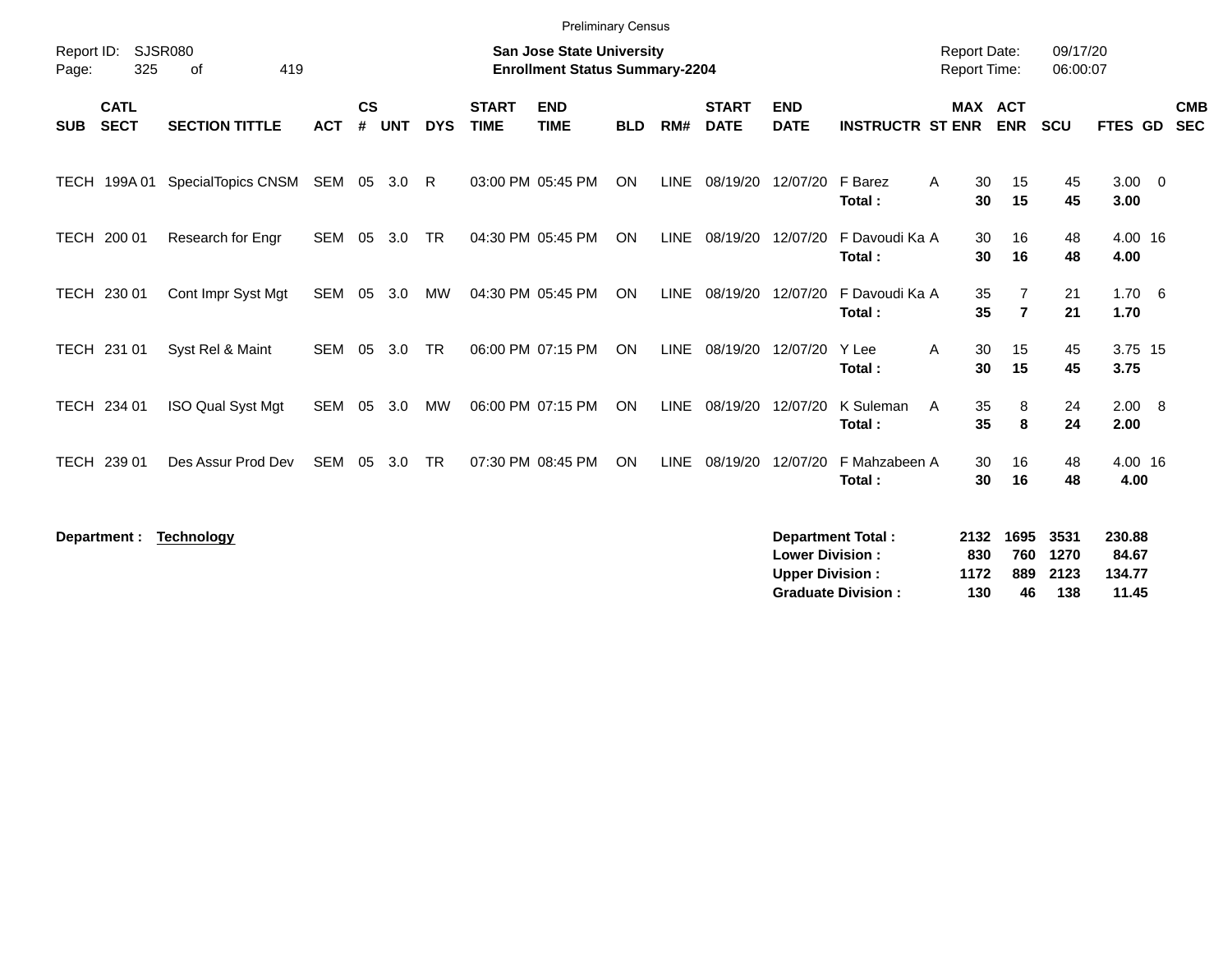| SJSR080<br>09/17/20<br>Report ID:<br><b>San Jose State University</b><br><b>Report Date:</b><br><b>Enrollment Status Summary-2204</b><br><b>Report Time:</b><br>326<br>419<br>06:00:07<br>Page:<br>οf<br><b>CS</b><br>MAX ACT<br><b>CATL</b><br><b>START</b><br><b>END</b><br><b>START</b><br><b>END</b><br><b>SECT</b><br># UNT<br><b>ENR</b><br><b>SECTION TITTLE</b><br><b>ACT</b><br><b>DYS</b><br><b>TIME</b><br><b>TIME</b><br>RM#<br><b>DATE</b><br><b>DATE</b><br><b>INSTRUCTR ST ENR</b><br><b>SCU</b><br>FTES GD<br><b>SUB</b><br><b>BLD</b><br>College<br><b>Engineering</b><br><b>Materials Engineering</b><br>Department :<br>25 01<br><b>LEC</b><br>01<br>3.0<br>9.80<br>MATE<br>Intro to Materials<br>MW<br>04:30 PM 05:45 PM<br>08/19/20<br>12/07/20 M Oye<br>49<br>147<br><b>ON</b><br>LINE.<br>A<br>65<br><b>MATE</b><br>25 02<br><b>LEC</b><br>01<br>3.0<br><b>TR</b><br>08/19/20<br>12/07/20<br>11.05<br>Intro to Materials<br>09:00 AM 10:15 AM<br><b>LINE</b><br>D Oh<br>65<br>55<br>165<br>ON<br>A<br>25 03<br><b>LEC</b><br>01<br><b>TR</b><br>12/07/20<br>E Ishida<br>11.25<br><b>MATE</b><br>Intro to Materials<br>3.0<br>01:30 PM 02:45 PM<br><b>LINE</b><br>08/19/20<br>65<br>56<br>168<br>0N<br>A<br>25 04<br><b>LEC</b><br>01<br>3.0<br><b>MW</b><br>01:30 PM 02:45 PM<br>08/19/20<br>12/07/20<br>S KC<br>65<br>10.80<br><b>MATE</b><br>Intro to Materials<br><b>LINE</b><br>54<br>162<br>ON<br>A<br><b>LEC</b><br>0.00<br><b>MATE</b><br>25 05<br>01<br>3.0<br>12/07/20<br>40<br>0<br>0<br>Intro to Materials<br>MW<br>09:00 AM 10:15 AM<br><b>LINE</b><br>08/19/20<br>A<br>0N<br>214<br>642<br>42.90<br>Total:<br>300<br>02<br>29<br>87<br>5.95<br>MATE 115 01<br>Struc/Prop Solids<br><b>LEC</b><br>3.0<br>TR<br>09:00 AM 10:15 AM<br><b>ON</b><br>LINE 08/19/20<br>12/07/20<br>O Keles<br>40<br>A<br>40<br>29<br>87<br>5.95<br>Total:<br><b>LEC</b><br>3.0<br>Χ<br>0<br>0.00 0<br>MATE 131 01<br>AM & 3D Printing<br>0<br>0<br>0<br>$\mathbf 0$<br>0<br>0.00<br>Total:<br>MATE 143 01<br>0<br>0<br>0<br>0.00<br>Prin Scng Micrscpy<br>LAB<br>1.0<br>Χ<br>A<br>15<br>LAB<br>16<br>1.0<br>$\mathsf{T}$<br>LINE 08/19/20 12/07/20<br>C Peters<br>12<br>12<br>0.83<br>MATE 143 02<br>Prin Scng Micrscpy<br>10:30 AM 01:15 PM<br><b>ON</b><br>15<br>12<br>12<br>0.83<br>Total:<br>XRD Lab<br>Χ<br>0<br>$0.00 \t 0$<br>MATE 144 01<br>LAB<br>1.0<br>0<br>0 | <b>CMB</b><br><b>SEC</b><br>- 0<br>-1<br>-1<br>0<br>- 0<br>$\overline{\mathbf{3}}$<br>$\overline{0}$<br>$\overline{2}$ |
|----------------------------------------------------------------------------------------------------------------------------------------------------------------------------------------------------------------------------------------------------------------------------------------------------------------------------------------------------------------------------------------------------------------------------------------------------------------------------------------------------------------------------------------------------------------------------------------------------------------------------------------------------------------------------------------------------------------------------------------------------------------------------------------------------------------------------------------------------------------------------------------------------------------------------------------------------------------------------------------------------------------------------------------------------------------------------------------------------------------------------------------------------------------------------------------------------------------------------------------------------------------------------------------------------------------------------------------------------------------------------------------------------------------------------------------------------------------------------------------------------------------------------------------------------------------------------------------------------------------------------------------------------------------------------------------------------------------------------------------------------------------------------------------------------------------------------------------------------------------------------------------------------------------------------------------------------------------------------------------------------------------------------------------------------------------------------------------------------------------------------------------------------------------------------------------------------------------------------------------------------------------------------------------------------------------------------------------------------------------------------------------|------------------------------------------------------------------------------------------------------------------------|
|                                                                                                                                                                                                                                                                                                                                                                                                                                                                                                                                                                                                                                                                                                                                                                                                                                                                                                                                                                                                                                                                                                                                                                                                                                                                                                                                                                                                                                                                                                                                                                                                                                                                                                                                                                                                                                                                                                                                                                                                                                                                                                                                                                                                                                                                                                                                                                                        |                                                                                                                        |
|                                                                                                                                                                                                                                                                                                                                                                                                                                                                                                                                                                                                                                                                                                                                                                                                                                                                                                                                                                                                                                                                                                                                                                                                                                                                                                                                                                                                                                                                                                                                                                                                                                                                                                                                                                                                                                                                                                                                                                                                                                                                                                                                                                                                                                                                                                                                                                                        |                                                                                                                        |
|                                                                                                                                                                                                                                                                                                                                                                                                                                                                                                                                                                                                                                                                                                                                                                                                                                                                                                                                                                                                                                                                                                                                                                                                                                                                                                                                                                                                                                                                                                                                                                                                                                                                                                                                                                                                                                                                                                                                                                                                                                                                                                                                                                                                                                                                                                                                                                                        |                                                                                                                        |
|                                                                                                                                                                                                                                                                                                                                                                                                                                                                                                                                                                                                                                                                                                                                                                                                                                                                                                                                                                                                                                                                                                                                                                                                                                                                                                                                                                                                                                                                                                                                                                                                                                                                                                                                                                                                                                                                                                                                                                                                                                                                                                                                                                                                                                                                                                                                                                                        |                                                                                                                        |
|                                                                                                                                                                                                                                                                                                                                                                                                                                                                                                                                                                                                                                                                                                                                                                                                                                                                                                                                                                                                                                                                                                                                                                                                                                                                                                                                                                                                                                                                                                                                                                                                                                                                                                                                                                                                                                                                                                                                                                                                                                                                                                                                                                                                                                                                                                                                                                                        |                                                                                                                        |
|                                                                                                                                                                                                                                                                                                                                                                                                                                                                                                                                                                                                                                                                                                                                                                                                                                                                                                                                                                                                                                                                                                                                                                                                                                                                                                                                                                                                                                                                                                                                                                                                                                                                                                                                                                                                                                                                                                                                                                                                                                                                                                                                                                                                                                                                                                                                                                                        |                                                                                                                        |
|                                                                                                                                                                                                                                                                                                                                                                                                                                                                                                                                                                                                                                                                                                                                                                                                                                                                                                                                                                                                                                                                                                                                                                                                                                                                                                                                                                                                                                                                                                                                                                                                                                                                                                                                                                                                                                                                                                                                                                                                                                                                                                                                                                                                                                                                                                                                                                                        |                                                                                                                        |
|                                                                                                                                                                                                                                                                                                                                                                                                                                                                                                                                                                                                                                                                                                                                                                                                                                                                                                                                                                                                                                                                                                                                                                                                                                                                                                                                                                                                                                                                                                                                                                                                                                                                                                                                                                                                                                                                                                                                                                                                                                                                                                                                                                                                                                                                                                                                                                                        |                                                                                                                        |
|                                                                                                                                                                                                                                                                                                                                                                                                                                                                                                                                                                                                                                                                                                                                                                                                                                                                                                                                                                                                                                                                                                                                                                                                                                                                                                                                                                                                                                                                                                                                                                                                                                                                                                                                                                                                                                                                                                                                                                                                                                                                                                                                                                                                                                                                                                                                                                                        |                                                                                                                        |
|                                                                                                                                                                                                                                                                                                                                                                                                                                                                                                                                                                                                                                                                                                                                                                                                                                                                                                                                                                                                                                                                                                                                                                                                                                                                                                                                                                                                                                                                                                                                                                                                                                                                                                                                                                                                                                                                                                                                                                                                                                                                                                                                                                                                                                                                                                                                                                                        |                                                                                                                        |
|                                                                                                                                                                                                                                                                                                                                                                                                                                                                                                                                                                                                                                                                                                                                                                                                                                                                                                                                                                                                                                                                                                                                                                                                                                                                                                                                                                                                                                                                                                                                                                                                                                                                                                                                                                                                                                                                                                                                                                                                                                                                                                                                                                                                                                                                                                                                                                                        |                                                                                                                        |
|                                                                                                                                                                                                                                                                                                                                                                                                                                                                                                                                                                                                                                                                                                                                                                                                                                                                                                                                                                                                                                                                                                                                                                                                                                                                                                                                                                                                                                                                                                                                                                                                                                                                                                                                                                                                                                                                                                                                                                                                                                                                                                                                                                                                                                                                                                                                                                                        |                                                                                                                        |
|                                                                                                                                                                                                                                                                                                                                                                                                                                                                                                                                                                                                                                                                                                                                                                                                                                                                                                                                                                                                                                                                                                                                                                                                                                                                                                                                                                                                                                                                                                                                                                                                                                                                                                                                                                                                                                                                                                                                                                                                                                                                                                                                                                                                                                                                                                                                                                                        |                                                                                                                        |
|                                                                                                                                                                                                                                                                                                                                                                                                                                                                                                                                                                                                                                                                                                                                                                                                                                                                                                                                                                                                                                                                                                                                                                                                                                                                                                                                                                                                                                                                                                                                                                                                                                                                                                                                                                                                                                                                                                                                                                                                                                                                                                                                                                                                                                                                                                                                                                                        |                                                                                                                        |
|                                                                                                                                                                                                                                                                                                                                                                                                                                                                                                                                                                                                                                                                                                                                                                                                                                                                                                                                                                                                                                                                                                                                                                                                                                                                                                                                                                                                                                                                                                                                                                                                                                                                                                                                                                                                                                                                                                                                                                                                                                                                                                                                                                                                                                                                                                                                                                                        |                                                                                                                        |
|                                                                                                                                                                                                                                                                                                                                                                                                                                                                                                                                                                                                                                                                                                                                                                                                                                                                                                                                                                                                                                                                                                                                                                                                                                                                                                                                                                                                                                                                                                                                                                                                                                                                                                                                                                                                                                                                                                                                                                                                                                                                                                                                                                                                                                                                                                                                                                                        |                                                                                                                        |
|                                                                                                                                                                                                                                                                                                                                                                                                                                                                                                                                                                                                                                                                                                                                                                                                                                                                                                                                                                                                                                                                                                                                                                                                                                                                                                                                                                                                                                                                                                                                                                                                                                                                                                                                                                                                                                                                                                                                                                                                                                                                                                                                                                                                                                                                                                                                                                                        |                                                                                                                        |
|                                                                                                                                                                                                                                                                                                                                                                                                                                                                                                                                                                                                                                                                                                                                                                                                                                                                                                                                                                                                                                                                                                                                                                                                                                                                                                                                                                                                                                                                                                                                                                                                                                                                                                                                                                                                                                                                                                                                                                                                                                                                                                                                                                                                                                                                                                                                                                                        |                                                                                                                        |
|                                                                                                                                                                                                                                                                                                                                                                                                                                                                                                                                                                                                                                                                                                                                                                                                                                                                                                                                                                                                                                                                                                                                                                                                                                                                                                                                                                                                                                                                                                                                                                                                                                                                                                                                                                                                                                                                                                                                                                                                                                                                                                                                                                                                                                                                                                                                                                                        |                                                                                                                        |
| 0<br>$\mathbf 0$<br>0<br>0.00<br>Total:                                                                                                                                                                                                                                                                                                                                                                                                                                                                                                                                                                                                                                                                                                                                                                                                                                                                                                                                                                                                                                                                                                                                                                                                                                                                                                                                                                                                                                                                                                                                                                                                                                                                                                                                                                                                                                                                                                                                                                                                                                                                                                                                                                                                                                                                                                                                                |                                                                                                                        |
|                                                                                                                                                                                                                                                                                                                                                                                                                                                                                                                                                                                                                                                                                                                                                                                                                                                                                                                                                                                                                                                                                                                                                                                                                                                                                                                                                                                                                                                                                                                                                                                                                                                                                                                                                                                                                                                                                                                                                                                                                                                                                                                                                                                                                                                                                                                                                                                        |                                                                                                                        |
| Χ<br>0<br>$0.00 \t 0$<br>MATE 145 01<br><b>Princ Scnng Probes</b><br>LAB<br>1.0<br>0<br>0                                                                                                                                                                                                                                                                                                                                                                                                                                                                                                                                                                                                                                                                                                                                                                                                                                                                                                                                                                                                                                                                                                                                                                                                                                                                                                                                                                                                                                                                                                                                                                                                                                                                                                                                                                                                                                                                                                                                                                                                                                                                                                                                                                                                                                                                                              |                                                                                                                        |
| 0<br>$\mathbf 0$<br>0<br>0.00<br>Total:                                                                                                                                                                                                                                                                                                                                                                                                                                                                                                                                                                                                                                                                                                                                                                                                                                                                                                                                                                                                                                                                                                                                                                                                                                                                                                                                                                                                                                                                                                                                                                                                                                                                                                                                                                                                                                                                                                                                                                                                                                                                                                                                                                                                                                                                                                                                                |                                                                                                                        |
| MATE 153 01<br>3.0<br>S KC<br><b>EO&amp;M Props Solids</b><br><b>LEC</b><br>02<br>MW<br>12:00 PM 12:50 PM<br><b>LINE</b><br>08/19/20<br>12/07/20<br>66<br>6.60<br><b>ON</b><br>A<br>55<br>33                                                                                                                                                                                                                                                                                                                                                                                                                                                                                                                                                                                                                                                                                                                                                                                                                                                                                                                                                                                                                                                                                                                                                                                                                                                                                                                                                                                                                                                                                                                                                                                                                                                                                                                                                                                                                                                                                                                                                                                                                                                                                                                                                                                           | $\overline{\mathbf{0}}$                                                                                                |
| 153 02<br><b>EO&amp;M Props Solids</b><br><b>LEC</b><br>02<br>3.0<br>08/19/20<br>12/07/20<br>65<br>60<br>120<br>12.05<br>MATE<br>TR<br>04:30 PM 05:20 PM<br><b>LINE</b><br>0N<br>M Oye<br>A                                                                                                                                                                                                                                                                                                                                                                                                                                                                                                                                                                                                                                                                                                                                                                                                                                                                                                                                                                                                                                                                                                                                                                                                                                                                                                                                                                                                                                                                                                                                                                                                                                                                                                                                                                                                                                                                                                                                                                                                                                                                                                                                                                                            | $\mathbf 1$                                                                                                            |
| 153 03<br>LAB<br>16<br>12/07/20<br>0<br>0.00<br><b>MATE</b><br><b>EO&amp;M Props Solids</b><br>0.0<br>W<br>10:30 AM 01:15 PM<br><b>LINE</b><br>08/19/20<br>16<br>0<br>0N<br>A                                                                                                                                                                                                                                                                                                                                                                                                                                                                                                                                                                                                                                                                                                                                                                                                                                                                                                                                                                                                                                                                                                                                                                                                                                                                                                                                                                                                                                                                                                                                                                                                                                                                                                                                                                                                                                                                                                                                                                                                                                                                                                                                                                                                          | 0                                                                                                                      |
| 15304<br>16<br>12/07/20<br><b>MATE</b><br><b>EO&amp;M Props Solids</b><br>LAB<br>0.0<br>W<br>06:00 PM 08:45 PM<br>LINE<br>08/19/20<br>D Mashaleh<br>13<br>0.00<br>0N<br>A<br>16<br>13                                                                                                                                                                                                                                                                                                                                                                                                                                                                                                                                                                                                                                                                                                                                                                                                                                                                                                                                                                                                                                                                                                                                                                                                                                                                                                                                                                                                                                                                                                                                                                                                                                                                                                                                                                                                                                                                                                                                                                                                                                                                                                                                                                                                  | 0                                                                                                                      |
| MATE 153 05<br>LAB<br>16<br>$\mathsf T$<br>12/07/20 S Duorah<br>15<br>0.00<br><b>EO&amp;M Props Solids</b><br>0.0<br>01:30 PM 04:15 PM<br>ON<br><b>LINE</b><br>08/19/20<br>16<br>15<br>A                                                                                                                                                                                                                                                                                                                                                                                                                                                                                                                                                                                                                                                                                                                                                                                                                                                                                                                                                                                                                                                                                                                                                                                                                                                                                                                                                                                                                                                                                                                                                                                                                                                                                                                                                                                                                                                                                                                                                                                                                                                                                                                                                                                               | 0                                                                                                                      |
| MATE 153 06<br><b>EO&amp;M Props Solids</b><br>10:30 AM 01:15 PM<br>LINE 08/19/20 12/07/20 D Mashaleh<br>0.00<br>0.0<br>$\mathsf{R}$<br>LAB<br>16<br>15<br>15<br><b>ON</b><br>A<br>16                                                                                                                                                                                                                                                                                                                                                                                                                                                                                                                                                                                                                                                                                                                                                                                                                                                                                                                                                                                                                                                                                                                                                                                                                                                                                                                                                                                                                                                                                                                                                                                                                                                                                                                                                                                                                                                                                                                                                                                                                                                                                                                                                                                                  | $\blacksquare$ 1                                                                                                       |
| MATE 153 07<br><b>EO&amp;M Props Solids</b><br>16 0.0<br>LINE 08/19/20 12/07/20 C England<br>$0.00 \t 0$<br>LAB<br>R<br>01:30 PM 04:15 PM<br>16<br>16<br><b>ON</b><br>A<br>16                                                                                                                                                                                                                                                                                                                                                                                                                                                                                                                                                                                                                                                                                                                                                                                                                                                                                                                                                                                                                                                                                                                                                                                                                                                                                                                                                                                                                                                                                                                                                                                                                                                                                                                                                                                                                                                                                                                                                                                                                                                                                                                                                                                                          |                                                                                                                        |
| MATE 153 08<br><b>EO&amp;M Props Solids</b><br>LAB<br>16 0.0<br>LINE 08/19/20 12/07/20<br>0<br>$0.00 \t 0$<br>-F<br>09:00 AM 11:45 AM<br>16<br>0<br>ON.<br>A                                                                                                                                                                                                                                                                                                                                                                                                                                                                                                                                                                                                                                                                                                                                                                                                                                                                                                                                                                                                                                                                                                                                                                                                                                                                                                                                                                                                                                                                                                                                                                                                                                                                                                                                                                                                                                                                                                                                                                                                                                                                                                                                                                                                                           |                                                                                                                        |
| MATE 153 09<br><b>EO&amp;M Props Solids</b><br>LAB<br>16 0.0<br>LINE 08/19/20 12/07/20 B Serrano<br>$0.00 \t 0$<br>-F<br>12:00 PM 02:45 PM<br>16<br>ON.<br>A<br>14<br>14                                                                                                                                                                                                                                                                                                                                                                                                                                                                                                                                                                                                                                                                                                                                                                                                                                                                                                                                                                                                                                                                                                                                                                                                                                                                                                                                                                                                                                                                                                                                                                                                                                                                                                                                                                                                                                                                                                                                                                                                                                                                                                                                                                                                               |                                                                                                                        |
| MATE 153 10<br><b>EO&amp;M Props Solids</b><br>16 0.0<br>06:00 PM 08:45 PM<br>LINE 08/19/20 12/07/20 T Pan<br>$0.00 \t 0$<br>LAB<br>M<br>Α<br>16<br>16<br>16<br>ON.                                                                                                                                                                                                                                                                                                                                                                                                                                                                                                                                                                                                                                                                                                                                                                                                                                                                                                                                                                                                                                                                                                                                                                                                                                                                                                                                                                                                                                                                                                                                                                                                                                                                                                                                                                                                                                                                                                                                                                                                                                                                                                                                                                                                                    |                                                                                                                        |
| MATE 153 11<br>EO&M Props Solids<br>LAB<br>16  0.0  R<br>01:30 PM 04:15 PM<br>LINE 08/19/20 12/07/20 C Pereira<br>12<br>4<br>$0.00 \t 0$<br>$\overline{a}$<br>ON.<br>A                                                                                                                                                                                                                                                                                                                                                                                                                                                                                                                                                                                                                                                                                                                                                                                                                                                                                                                                                                                                                                                                                                                                                                                                                                                                                                                                                                                                                                                                                                                                                                                                                                                                                                                                                                                                                                                                                                                                                                                                                                                                                                                                                                                                                 |                                                                                                                        |
| 260<br>18.65<br>Total:<br>186<br>279                                                                                                                                                                                                                                                                                                                                                                                                                                                                                                                                                                                                                                                                                                                                                                                                                                                                                                                                                                                                                                                                                                                                                                                                                                                                                                                                                                                                                                                                                                                                                                                                                                                                                                                                                                                                                                                                                                                                                                                                                                                                                                                                                                                                                                                                                                                                                   |                                                                                                                        |
| $\mathbf 0$<br>$0.00 \t 0$<br>MATE 165 01<br>Photovoltaic Lab<br>LAB<br>1.0<br>$\mathbf 0$<br>0<br>X                                                                                                                                                                                                                                                                                                                                                                                                                                                                                                                                                                                                                                                                                                                                                                                                                                                                                                                                                                                                                                                                                                                                                                                                                                                                                                                                                                                                                                                                                                                                                                                                                                                                                                                                                                                                                                                                                                                                                                                                                                                                                                                                                                                                                                                                                   |                                                                                                                        |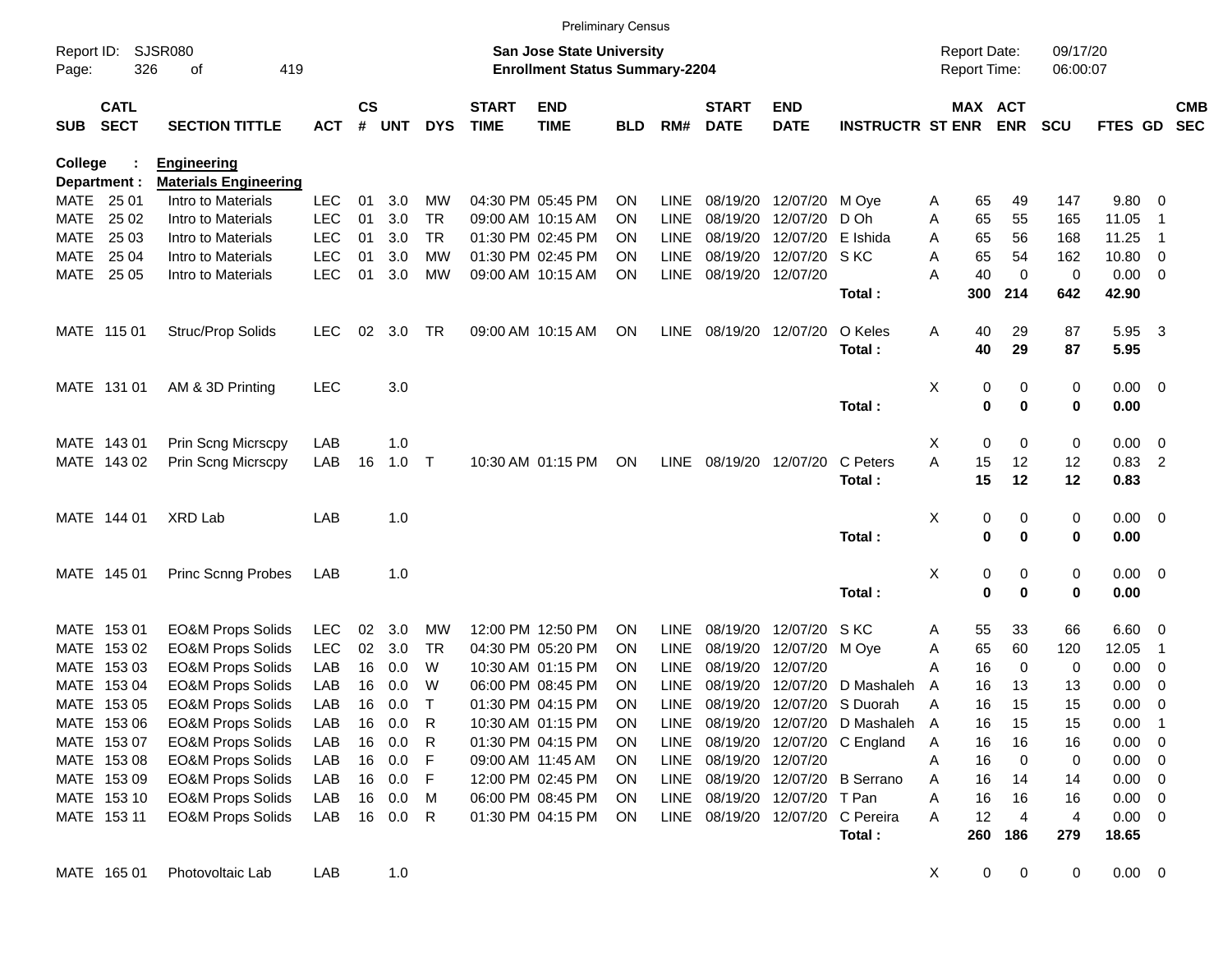|                     |                            |                             |              |                    |            |              |                             |                                                                    | <b>Preliminary Census</b> |             |                                |                           |                                |                                     |                       |                      |             |                          |
|---------------------|----------------------------|-----------------------------|--------------|--------------------|------------|--------------|-----------------------------|--------------------------------------------------------------------|---------------------------|-------------|--------------------------------|---------------------------|--------------------------------|-------------------------------------|-----------------------|----------------------|-------------|--------------------------|
| Report ID:<br>Page: | 327                        | SJSR080<br>419<br>оf        |              |                    |            |              |                             | San Jose State University<br><b>Enrollment Status Summary-2204</b> |                           |             |                                |                           |                                | <b>Report Date:</b><br>Report Time: |                       | 09/17/20<br>06:00:07 |             |                          |
| <b>SUB</b>          | <b>CATL</b><br><b>SECT</b> | <b>SECTION TITTLE</b>       | <b>ACT</b>   | $\mathsf{cs}$<br># | <b>UNT</b> | <b>DYS</b>   | <b>START</b><br><b>TIME</b> | <b>END</b><br><b>TIME</b>                                          | <b>BLD</b>                | RM#         | <b>START</b><br><b>DATE</b>    | <b>END</b><br><b>DATE</b> | <b>INSTRUCTR ST ENR</b>        |                                     | MAX ACT<br><b>ENR</b> | <b>SCU</b>           | FTES GD     | <b>CMB</b><br><b>SEC</b> |
| EE                  | 165 01                     | Photovoltaic Lab            | LAB          |                    | 1.0        |              |                             |                                                                    |                           |             |                                |                           |                                | Х                                   | 0<br>0                | 0                    | 0.00        | - 0                      |
| <b>MATE</b>         | 165 02                     | Photovoltaic Lab            | LAB          |                    | 1.0        |              |                             |                                                                    |                           |             |                                |                           |                                | X                                   | 0<br>0                | 0                    | 0.00        | - 0                      |
| EE.                 | 165 02                     | Photovoltaic Lab            | LAB          |                    | 1.0        |              |                             |                                                                    |                           |             |                                |                           |                                | X                                   | 0<br>0                | 0                    | 0.00        | - 0                      |
|                     |                            |                             |              |                    |            |              |                             |                                                                    |                           |             |                                |                           | Total:                         |                                     | $\bf{0}$<br>0         | 0                    | 0.00        |                          |
| MATE                | 180 01                     | <b>Ind Studies</b>          | <b>SUP</b>   | 36                 | 1.0        | <b>TBA</b>   |                             |                                                                    | ON                        | LINE.       | 08/19/20                       | 12/07/20                  | W Chung                        | 36<br>A                             | 0                     | 0                    | 0.00        | - 0                      |
| MATE                | 180 02                     | <b>Ind Studies</b>          | <b>SUP</b>   | 36                 | 2.0        | <b>TBA</b>   |                             |                                                                    | <b>ON</b>                 | <b>LINE</b> | 08/19/20                       | 12/07/20                  | W Chung                        | Α<br>36                             | 0                     | 0                    | 0.00        | $\overline{\phantom{0}}$ |
|                     | MATE 180 03                | Ind Studies                 | <b>SUP</b>   | 36                 | 3.0        | <b>TBA</b>   |                             |                                                                    | ΟN                        | <b>LINE</b> | 08/19/20                       | 12/07/20                  | W Chung                        | A<br>36                             | 0                     | 0                    | 0.00        | - 0                      |
|                     |                            |                             |              |                    |            |              |                             |                                                                    |                           |             |                                |                           | Total:                         | 108                                 | 0                     | 0                    | 0.00        |                          |
|                     | MATE 185 01                | Ceramics                    | SEM          | 05                 | 3.0        | MW           |                             | 09:00 AM 10:15 AM                                                  | ON                        | LINE        | 08/19/20                       | 12/07/20                  | D Chafey                       | A<br>40                             | 18                    | 54                   | 3.70        | $\overline{\phantom{a}}$ |
|                     |                            |                             |              |                    |            |              |                             |                                                                    |                           |             |                                |                           | Total:                         | 40                                  | 18                    | 54                   | 3.70        |                          |
|                     | MATE 186 01                | Polymers                    | SEM          | 05                 | 3.0        | TR           |                             | 04:30 PM 05:45 PM                                                  | ON                        | LINE        | 08/19/20                       | 12/07/20                  | Y Schneider A                  | 40                                  | 24                    | 72                   | 4.95        | -3                       |
|                     |                            |                             |              |                    |            |              |                             |                                                                    |                           |             |                                |                           | Total:                         | 40                                  | 24                    | 72                   | 4.95        |                          |
| MATE                | 195 01                     | <b>Mech Bhyr Matls</b>      | <b>SEM</b>   | 04                 | 3.0        | МW           |                             | 12:00 PM 12:50 PM                                                  | ON                        | <b>LINE</b> | 08/19/20                       | 12/07/20                  | T Pan                          | 30<br>A                             | 27                    | 54                   | 5.95 11     |                          |
| MATE                | 195 02                     | Mech Bhyr Matls             | LAB          | 16                 | 0.0        | $\mathsf{T}$ |                             | 06:00 PM 08:45 PM                                                  | ΟN                        | <b>LINE</b> | 08/19/20                       | 12/07/20                  | T Pan                          | Α<br>15                             | 11                    | 11                   | 0.00        | - 5                      |
|                     | MATE 195 03                | <b>Mech Bhyr Matls</b>      | LAB          | 16                 | 0.0        | W            |                             | 01:30 PM 04:15 PM                                                  | ΟN                        | <b>LINE</b> | 08/19/20                       | 12/07/20                  | T Pan                          | A<br>15                             | 16                    | 16                   | 0.00        | - 6                      |
|                     |                            |                             |              |                    |            |              |                             |                                                                    |                           |             |                                |                           | Total:                         | 60                                  | 54                    | 81                   | 5.95        |                          |
| MATE                | 198A 01                    | Sr Design Proj              | <b>LEC</b>   | 02                 | 2.0        | F            |                             | 09:00 AM 09:50 AM                                                  | ON                        | <b>LINE</b> | 08/19/20                       | 12/07/20                  | W Chung                        | A<br>25                             | 16                    | 16                   | 2.13        | $\overline{\phantom{0}}$ |
|                     |                            | MATE 198A 02 Sr Design Proj | LAB          | 16                 | 0.0        | F            |                             | 10:00 AM 12:45 PM                                                  | ON                        | LINE        | 08/19/20                       | 12/07/20                  | W Chung                        | A<br>25                             | 16                    | 16                   | 0.00        | $\overline{\phantom{0}}$ |
|                     |                            |                             |              |                    |            |              |                             |                                                                    |                           |             |                                |                           | Total:                         | 50                                  | 32                    | 32                   | 2.13        |                          |
|                     | MATE 205 01                | Adv Theory Behav            | SEM          | 05                 | 3.0        | M            |                             | 06:00 PM 08:45 PM                                                  | ON                        | LINE        | 08/19/20                       | 12/07/20                  | Y Fu                           | A<br>40                             | 23                    | 69                   | 5.75 23     |                          |
|                     |                            |                             |              |                    |            |              |                             |                                                                    |                           |             |                                |                           | Total:                         | 40                                  | 23                    | 69                   | 5.75        |                          |
|                     | MATE 260 01                | <b>Theory Semic Matls</b>   | SEM          | 05                 | 3.0        | $\top$       |                             | 06:00 PM 08:50 PM                                                  | ON                        | LINE        | 08/19/20                       | 12/07/20                  | C England                      | A<br>40                             | 13                    | 39                   | 3.25 13     |                          |
|                     |                            |                             |              |                    |            |              |                             |                                                                    |                           |             |                                |                           | Total:                         | 40                                  | 13                    | 39                   | 3.25        |                          |
|                     | MATE 280 01                | <b>Graduate Research</b>    | <b>SUP</b>   | 25                 | 3.0        | -F           |                             | 03:00 PM 05:45 PM                                                  | <b>ON</b>                 |             | LINE 08/19/20 12/07/20 O Keles |                           |                                | 10<br>A                             | 0                     | 0                    | $0.00 \t 0$ |                          |
|                     | MATE 280 02                | <b>Graduate Research</b>    | <b>SUP</b>   | 25                 | 3.0        | E            |                             | 03:00 PM 05:45 PM                                                  | <b>ON</b>                 | LINE        | 08/19/20                       | 12/07/20                  | D Oh                           | 10<br>Α                             | 0                     | 0                    | $0.00 \t 0$ |                          |
|                     | MATE 280 03                | Graduate Research           | <b>SUP</b>   |                    | 25 3.0 F   |              |                             | 03:00 PM 05:45 PM                                                  | ON                        |             | LINE 08/19/20 12/07/20 SKC     |                           |                                | A<br>10                             | 0                     | 0                    | $0.00 \t 0$ |                          |
|                     |                            |                             |              |                    |            |              |                             |                                                                    |                           |             |                                |                           | Total:                         | 30                                  | 0                     | 0                    | 0.00        |                          |
|                     | MATE 2801 01               | Graduate Research I         | <b>SUP</b>   |                    | 25 1.0 F   |              |                             | 03:00 PM 05:45 PM                                                  | <b>ON</b>                 |             |                                |                           | LINE 08/19/20 12/07/20 W Chung | 10<br>A                             | 0                     | 0                    | $0.00 \t 0$ |                          |
|                     | MATE 2801 02               | Graduate Research I         | <b>SUP</b>   |                    | 25 2.0     | - F          |                             | 03:00 PM 05:45 PM                                                  | <b>ON</b>                 |             |                                |                           | LINE 08/19/20 12/07/20 W Chung | 10<br>Α                             | 0                     | 0                    | $0.00 \t 0$ |                          |
|                     | MATE 280I 03               | Graduate Research I         | SUP 25 3.0 F |                    |            |              |                             | 03:00 PM 05:45 PM                                                  | ON                        |             |                                |                           | LINE 08/19/20 12/07/20 W Chung | 10<br>Α                             | 0                     | 0                    | $0.00 \t 0$ |                          |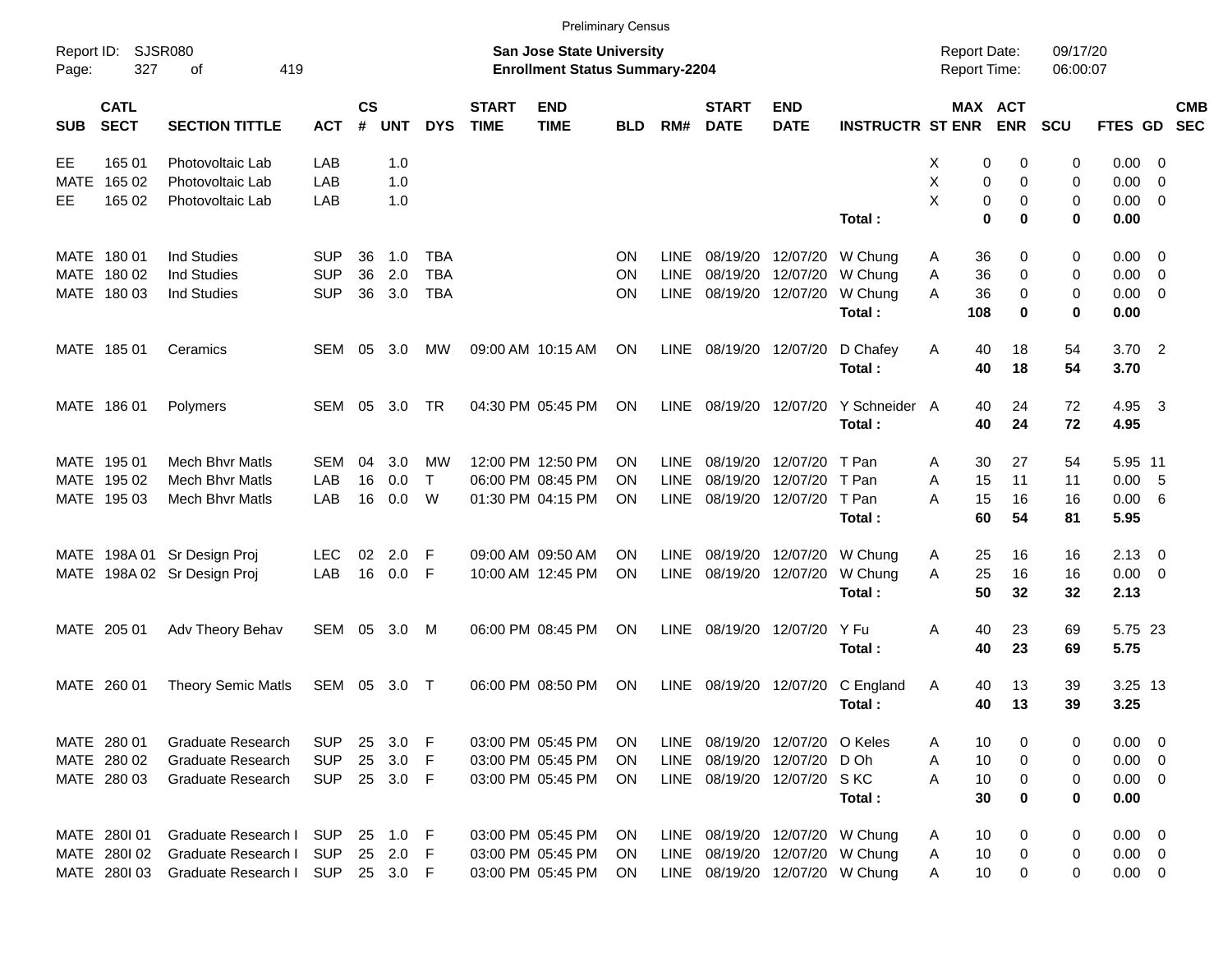|                             |                            |                                                                         |                                        |                    |                   |                               |                             | <b>Preliminary Census</b>                                                 |                 |                                           |                                  |                                                  |                                  |                                            |                                      |                      |                                         |                  |                          |
|-----------------------------|----------------------------|-------------------------------------------------------------------------|----------------------------------------|--------------------|-------------------|-------------------------------|-----------------------------|---------------------------------------------------------------------------|-----------------|-------------------------------------------|----------------------------------|--------------------------------------------------|----------------------------------|--------------------------------------------|--------------------------------------|----------------------|-----------------------------------------|------------------|--------------------------|
| Report ID:<br>Page:         | 328                        | <b>SJSR080</b><br>419<br>of                                             |                                        |                    |                   |                               |                             | <b>San Jose State University</b><br><b>Enrollment Status Summary-2204</b> |                 |                                           |                                  |                                                  |                                  | <b>Report Date:</b><br><b>Report Time:</b> |                                      | 09/17/20<br>06:00:07 |                                         |                  |                          |
| <b>SUB</b>                  | <b>CATL</b><br><b>SECT</b> | <b>SECTION TITTLE</b>                                                   | <b>ACT</b>                             | $\mathsf{cs}$<br># | <b>UNT</b>        | <b>DYS</b>                    | <b>START</b><br><b>TIME</b> | <b>END</b><br><b>TIME</b>                                                 | <b>BLD</b>      | RM#                                       | <b>START</b><br><b>DATE</b>      | <b>END</b><br><b>DATE</b>                        | <b>INSTRUCTR ST ENR</b>          |                                            | <b>MAX ACT</b><br><b>ENR</b>         | <b>SCU</b>           | FTES GD                                 |                  | <b>CMB</b><br><b>SEC</b> |
| MATE                        | 280104                     | Graduate Research I                                                     | <b>SUP</b>                             | 25                 | 2.0               | <b>TBA</b>                    |                             |                                                                           | ON              | <b>LINE</b>                               | 08/19/20                         | 12/07/20                                         | D Oh<br>Total:                   | 10<br>Α<br>40                              | 0<br>$\bf{0}$                        | 0<br>$\bf{0}$        | $0.00 \t 0$<br>0.00                     |                  |                          |
| MATE<br>CHE                 | 281 01<br>281 01           | Thesis Prep Sem<br>Thesis Prep Sem                                      | LAB<br>LAB                             | 16<br>16           | 1.0<br>1.0        | -F<br>-F                      |                             | 03:00 PM 05:45 PM<br>03:00 PM 05:45 PM                                    | ON<br>ON        | <b>LINE</b><br><b>LINE</b>                | 08/19/20<br>08/19/20             | 12/07/20<br>12/07/20                             | C England<br>C England<br>Total: | 40<br>A<br>$\mathbf 0$<br>A<br>40          | 7<br>11<br>18                        | 7<br>11<br>18        | 0.58<br>1.50                            | 7 C<br>0.92 11 C |                          |
| MATE<br><b>MATE</b><br>MATE | 298 01<br>298 02<br>298 03 | <b>MS Res Project</b><br><b>MS Res Project</b><br><b>MS Res Project</b> | <b>SUP</b><br><b>SUP</b><br><b>SUP</b> | 25<br>25<br>25     | 1.0<br>2.0<br>2.0 | <b>TBA</b><br><b>TBA</b><br>F |                             | 03:00 PM 05:45 PM                                                         | ON<br>ON<br>ON  | <b>LINE</b><br><b>LINE</b><br><b>LINE</b> | 08/19/20<br>08/19/20<br>08/19/20 | 12/07/20 X Sinha<br>12/07/20 X Sinha<br>12/07/20 | X Sinha<br>Total:                | 10<br>A<br>10<br>A<br>10<br>A<br>30        | $\Omega$<br>2<br>$\overline{2}$<br>4 | 0<br>4<br>4<br>8     | $0.00 \t 0$<br>0.33<br>$0.33$ 2<br>0.67 | $\overline{2}$   |                          |
|                             | MATE 298101                | <b>MS Project Intern</b>                                                | <b>SUP</b>                             | 25                 | 2.0               | -F                            |                             | 03:00 PM 05:45 PM                                                         | ON              | LINE                                      | 08/19/20                         | 12/07/20                                         | X Sinha<br>Total:                | 40<br>Α<br>40                              | 0<br>0                               | 0<br>0               | $0.00 \t 0$<br>0.00                     |                  |                          |
| MATE<br>MATE                | 299 01<br>299 02           | <b>Master's Thesis</b><br><b>Master's Thesis</b>                        | <b>SUP</b><br><b>SUP</b>               | 25<br>25           | 3.0<br>3.0        | <b>TBA</b><br>F               |                             | 03:00 PM 05:45 PM                                                         | ON<br><b>ON</b> | <b>LINE</b><br><b>LINE</b>                | 08/19/20<br>08/19/20             | 12/07/20<br>12/07/20                             | X Sinha<br>X Sinha<br>Total:     | 10<br>Α<br>10<br>A<br>20                   | 0                                    | 0<br>3<br>3          | $0.00 \t 0$<br>0.25<br>0.25             | - 1              |                          |
| <b>MATE</b>                 | 299101                     | <b>MS Thesis Intern</b>                                                 | <b>SUP</b>                             | 25                 | 3.0               | -F                            |                             | 03:00 PM 05:45 PM                                                         | ON              | LINE                                      | 08/19/20                         | 12/07/20                                         | X Sinha<br>Total:                | 20<br>Α<br>20                              | 0<br>0                               | 0<br>0               | $0.00 \t 0$<br>0.00                     |                  |                          |
|                             | Department :               | <b>Materials Engineering</b>                                            |                                        |                    |                   |                               |                             |                                                                           |                 |                                           |                                  |                                                  | <b>Department Total:</b>         | 1213                                       | 628                                  | 1396                 | 96.48                                   |                  |                          |

| <b>Lower Division:</b>    | 300 | -214    | 642 | 42.90 |
|---------------------------|-----|---------|-----|-------|
| <b>Upper Division:</b>    | 613 | 355 617 |     | 42.17 |
| <b>Graduate Division:</b> | 300 | 59.     | 137 | 11.42 |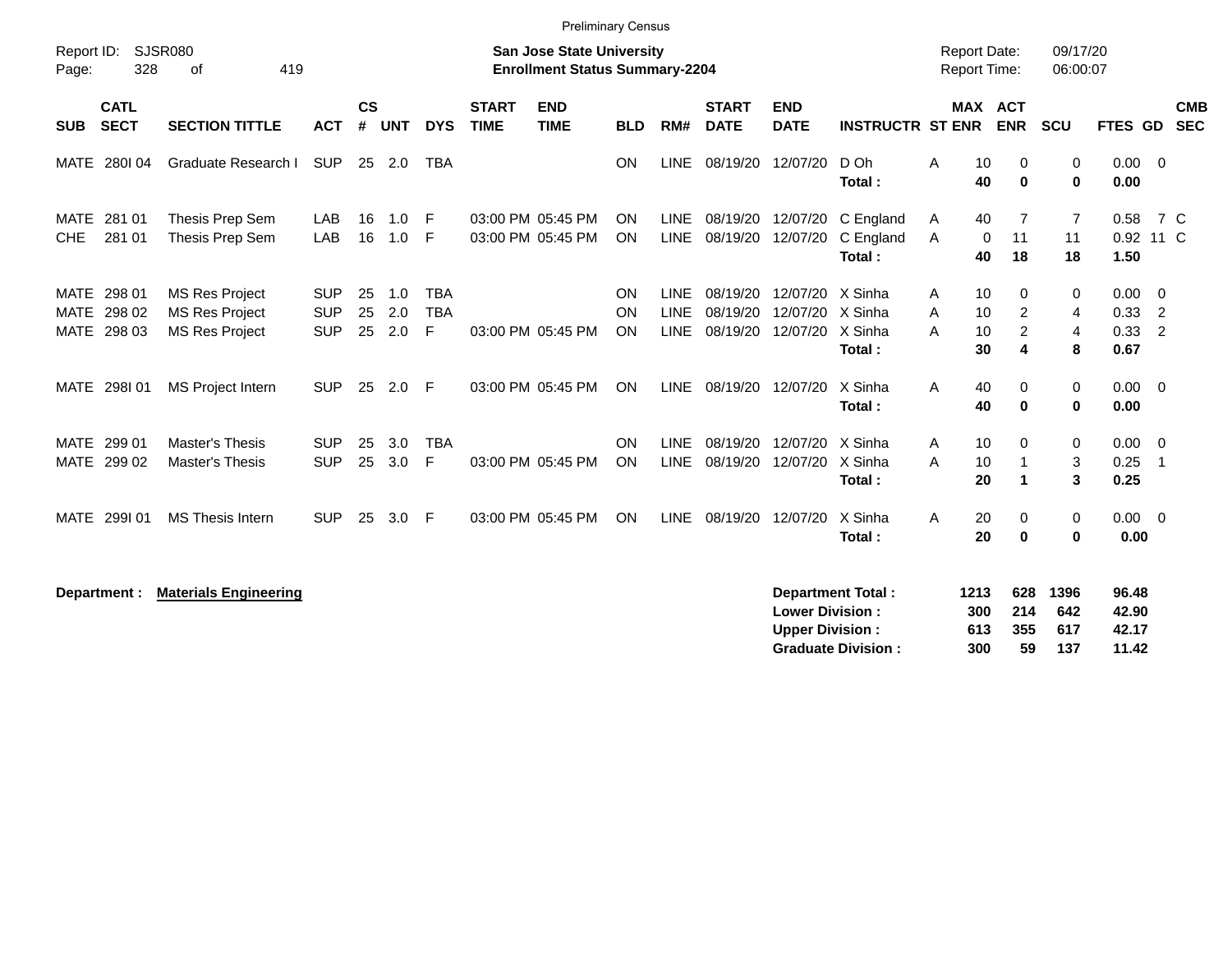|                     |                            |                               |            |                    |            |              |                             | <b>Preliminary Census</b>                                                 |                |             |                             |                           |                         |   |                                     |                |                      |             |                |                          |
|---------------------|----------------------------|-------------------------------|------------|--------------------|------------|--------------|-----------------------------|---------------------------------------------------------------------------|----------------|-------------|-----------------------------|---------------------------|-------------------------|---|-------------------------------------|----------------|----------------------|-------------|----------------|--------------------------|
| Report ID:<br>Page: | 329                        | SJSR080<br>419<br>οf          |            |                    |            |              |                             | <b>San Jose State University</b><br><b>Enrollment Status Summary-2204</b> |                |             |                             |                           |                         |   | <b>Report Date:</b><br>Report Time: |                | 09/17/20<br>06:00:07 |             |                |                          |
| <b>SUB</b>          | <b>CATL</b><br><b>SECT</b> | <b>SECTION TITTLE</b>         | <b>ACT</b> | $\mathsf{cs}$<br># | <b>UNT</b> | <b>DYS</b>   | <b>START</b><br><b>TIME</b> | <b>END</b><br><b>TIME</b>                                                 | <b>BLD</b>     | RM#         | <b>START</b><br><b>DATE</b> | <b>END</b><br><b>DATE</b> | <b>INSTRUCTR ST ENR</b> |   | MAX ACT                             | <b>ENR</b>     | <b>SCU</b>           | <b>FTES</b> | <b>GD</b>      | <b>CMB</b><br><b>SEC</b> |
| <b>College</b>      |                            | Engineering                   |            |                    |            |              |                             |                                                                           |                |             |                             |                           |                         |   |                                     |                |                      |             |                |                          |
|                     | Department :               | <b>Mechanical Engineering</b> |            |                    |            |              |                             |                                                                           |                |             |                             |                           |                         |   |                                     |                |                      |             |                |                          |
| ME.                 | 20 01                      | Design & Graphics             | SEM        | 05                 | 2.0        | W            |                             | 09:00 AM 09:50 AM                                                         | ΟN             | <b>LINE</b> | 08/19/20                    | 12/07/20                  | K Youssefi              | A | 168                                 | 159            | 159                  | 21.20       | 0              |                          |
| <b>ME</b>           | 20 02                      | Design & Graphics             | LAB        | 16                 | 0.0        | м            |                             | 10:00 AM 12:45 PM                                                         | ΟN             | <b>LINE</b> | 08/19/20                    | 12/07/20                  | L Hoang                 | Α | 28                                  | 26             | 26                   | 0.00        | 0              |                          |
| <b>ME</b>           | 20 03                      | Design & Graphics             | LAB        | 16                 | 0.0        | м            |                             | 01:30 PM 04:15 PM                                                         | ΟN             | LINE        | 08/19/20                    | 12/07/20                  | A Bose                  | A | 28                                  | 26             | 26                   | 0.00        | 0              |                          |
| <b>ME</b>           | 20 04                      | Design & Graphics             | LAB        | 16                 | 0.0        | $\mathsf{T}$ |                             | 09:00 AM 11:45 AM                                                         | ΟN             | <b>LINE</b> | 08/19/20                    | 12/07/20                  | S Chitati               | A | 28                                  | 28             | 28                   | 0.00        | 0              |                          |
| <b>ME</b>           | 20 05                      | Design & Graphics             | LAB        | 16                 | 0.0        | W            |                             | 10:00 AM 12:45 PM                                                         | ΟN             | <b>LINE</b> | 08/19/20                    | 12/07/20                  | A Bose                  | Α | 28                                  | 29             | 29                   | 0.00        | 0              |                          |
| <b>ME</b>           | 20 06                      | Design & Graphics             | LAB        | 16                 | 0.0        | R            |                             | 01:30 PM 04:15 PM                                                         | ΟN             | LINE        | 08/19/20                    | 12/07/20                  | S Chitati               | Α | 28                                  | 27             | 27                   | 0.00        | 0              |                          |
| <b>ME</b>           | 20 07                      | Design & Graphics             | LAB        | 16                 | 0.0        | F            |                             | 09:00 AM 11:45 AM                                                         | ΟN             | <b>LINE</b> | 08/19/20                    | 12/07/20                  | R Khasgiwala A          |   | 28                                  | 23             | 23                   | 0.00        | $\mathbf 0$    |                          |
|                     |                            |                               |            |                    |            |              |                             |                                                                           |                |             |                             |                           | Total:                  |   | 336                                 | 318            | 318                  | 21.20       |                |                          |
| ME.                 | 30 01                      | <b>Comp Applications</b>      | <b>SEM</b> | 05                 | 2.0        | M            |                             | 12:00 PM 12:50 PM                                                         | ΟN             | <b>LINE</b> | 08/19/20                    | 12/07/20                  | S Ahsan                 | A | 125                                 | 118            | 118                  | 15.73       | 0              |                          |
| МE                  | 30 02                      | <b>Comp Applications</b>      | LAB        | 16                 | 0.0        | M            |                             | 01:30 PM 04:15 PM                                                         | ΟN             | <b>LINE</b> | 08/19/20                    | 12/07/20                  | S Ahsan                 | A | 27                                  | 25             | 25                   | 0.00        | 0              |                          |
| <b>ME</b>           | 30 03                      | <b>Comp Applications</b>      | LAB        | 16                 | 0.0        | $\top$       |                             | 01:30 PM 04:15 PM                                                         | ΟN             | <b>LINE</b> | 08/19/20                    | 12/07/20                  | R Bumb                  | A | 27                                  | 25             | 25                   | 0.00        | 0              |                          |
| <b>ME</b>           | 30 04                      | <b>Comp Applications</b>      | LAB        | 16                 | 0.0        | R            |                             | 09:00 AM 11:45 AM                                                         | ΟN             | <b>LINE</b> | 08/19/20                    | 12/07/20                  | K Patel                 | A | 27                                  | 27             | 27                   | 0.00        | 0              |                          |
| <b>ME</b>           | 30 05                      | <b>Comp Applications</b>      | LAB        | 16                 | 0.0        | F            |                             | 09:00 AM 11:45 AM                                                         | ΟN             | <b>LINE</b> | 08/19/20                    | 12/07/20                  | R Bumb                  | A | 27                                  | 26             | 26                   | 0.00        | 0              |                          |
| <b>ME</b>           | 30 06                      | <b>Comp Applications</b>      | LAB        | 16                 | 0.0        | $\top$       |                             | 09:00 AM 11:45 AM                                                         | ΟN             | <b>LINE</b> | 08/19/20                    | 12/07/20                  | K Patel                 | A | 25                                  | 15             | 15                   | 0.00        | 0              |                          |
|                     |                            |                               |            |                    |            |              |                             |                                                                           |                |             |                             |                           | Total:                  |   | 258                                 | 236            | 236                  | 15.73       |                |                          |
| МE                  | 100 80                     | ME Career Dev                 | <b>LEC</b> | 04                 | 1.0        | M            |                             | 03:00 PM 03:50 PM                                                         | <b>ON</b>      | LINE        | 08/19/20                    | 12/07/20                  | D Caires                | A | 35                                  | 19             | 19                   | 1.28        | $\overline{1}$ |                          |
|                     |                            |                               |            |                    |            |              |                             |                                                                           |                |             |                             |                           | Total:                  |   | 35                                  | 19             | 19                   | 1.28        |                |                          |
|                     |                            |                               |            |                    |            |              |                             |                                                                           |                |             |                             |                           |                         |   |                                     |                |                      |             |                |                          |
| ME.                 | 101 01                     | <b>Dynamics</b>               | <b>SEM</b> |                    | 3.0        |              |                             |                                                                           |                |             |                             |                           |                         | Χ | 0                                   | 0              | 0                    | 0.00        | 0              |                          |
| МE                  | 101 02                     | Dynamics                      | <b>SEM</b> |                    | 3.0        |              |                             |                                                                           |                |             |                             |                           |                         | Χ | 0                                   | 0              | 0                    | 0.00        | 0              |                          |
| МE                  | 101 03                     | Dynamics                      | <b>SEM</b> | 04                 | 3.0        | MW           |                             | 10:30 AM 11:45 AM                                                         | ΟN             | <b>LINE</b> | 08/19/20                    | 12/07/20                  | <b>B</b> Furman         | A | 30                                  | 31             | 93                   | 6.20        | 0              |                          |
| <b>ME</b>           | 101 04                     | Dynamics                      | <b>SEM</b> | 04                 | 3.0        | <b>TR</b>    |                             | 10:30 AM 11:45 AM                                                         | ON             | <b>LINE</b> | 08/19/20                    | 12/07/20                  | A Boylan-Ash A          |   | 35                                  | 36             | 108                  | 7.20        | $\mathbf 0$    |                          |
| <b>ME</b>           | 101 05                     | Dynamics                      | <b>SEM</b> | 04                 | 3.0        | <b>TR</b>    |                             | 03:00 PM 04:15 PM                                                         | ON             | LINE        | 08/19/20                    | 12/07/20                  | A Boylan-Ash A          |   | 35                                  | 36             | 108                  | 7.20        | 0              |                          |
| МE                  | 101 06                     | Dynamics                      | <b>SEM</b> | 04                 | 3.0        | <b>TR</b>    |                             | 12:00 PM 01:15 PM                                                         | ΟN             | LINE        | 08/19/20                    | 12/07/20                  | R Tsou                  | A | 40                                  | 40             | 120                  | 8.00        | 0              |                          |
| <b>ME</b>           | 101 07                     | Dynamics                      | <b>SEM</b> | 04                 | 3.0        | <b>TR</b>    |                             | 10:30 AM 11:45 AM                                                         | ΟN             | <b>LINE</b> | 08/19/20                    | 12/07/20                  | R Agarwal               | Α | 30                                  | 26             | 78                   | 5.25        | $\overline{1}$ |                          |
| <b>ME</b>           | 101 08                     | Dynamics                      | <b>SEM</b> | 04                 | 3.0        | <b>TR</b>    |                             | 01:30 PM 02:45 PM                                                         | ON             | <b>LINE</b> | 08/19/20                    | 12/07/20                  | R Agarwal               | A | 30                                  | 14             | 42                   | 2.80        | $\mathbf 0$    |                          |
|                     |                            |                               |            |                    |            |              |                             |                                                                           |                |             |                             |                           | Total:                  |   |                                     | 200 183        | 549                  | 36.65       |                |                          |
| ME                  | 106 01                     | Fund Mechatro Engr            | SEM 04     |                    | 3.0        | <b>MW</b>    |                             | 12:00 PM 12:50 PM                                                         | ON             |             | LINE 08/19/20 12/07/20      |                           | W Du                    | A | 90                                  | 72             | 144                  | 14.75       | 7 C            |                          |
| EE                  | 106 01                     | Fund Mechatro Engr            | <b>SEM</b> |                    | 04 3.0     | MW           |                             | 12:00 PM 12:50 PM                                                         | ON             |             | LINE 08/19/20               | 12/07/20                  | W Du                    | Α | 0                                   | $\sqrt{2}$     | 4                    | 0.45        | 1 C            |                          |
| ME                  | 106 02                     | Fund Mechatro Engr            | LAB        |                    | 16 0.0     | M            |                             | 01:30 PM 04:15 PM                                                         | ENG 125        |             | 08/19/20                    | 12/07/20                  | W Du                    | Α | 20                                  | 18             | 18                   | 0.00        | 1 C            |                          |
| EE                  | 106 02                     | Fund Mechatro Engr            | LAB        |                    | 16 0.0     | M            |                             | 01:30 PM 04:15 PM                                                         | <b>ENG 125</b> |             | 08/19/20                    | 12/07/20                  | W Du                    | Α | 0                                   | $\overline{1}$ | $\mathbf{1}$         | 0.00        |                | $0\quad C$               |
| ME                  | 106 03                     | Fund Mechatro Engr            | LAB        |                    | 16 0.0     | Τ            |                             | 01:30 PM 04:15 PM                                                         | <b>ENG 125</b> |             | 08/19/20                    | 12/07/20                  | T Bejaoui               | A | 20                                  | 20             | 20                   | 0.00        |                | $0\quad C$               |
| EE                  | 106 03                     | Fund Mechatro Engr            | LAB        |                    | 16 0.0     | T            |                             | 01:30 PM 04:15 PM                                                         | ENG            | 125         | 08/19/20                    | 12/07/20                  | T Bejaoui               | A | 0                                   | $\mathbf 0$    | 0                    | 0.00        |                | $0\quad C$               |
| ME                  | 106 04                     | Fund Mechatro Engr            | LAB        |                    | 16  0.0    | W            |                             | 06:00 PM 08:45 PM                                                         | <b>ENG 125</b> |             |                             | 08/19/20 12/07/20 W Du    |                         | A | 20                                  | 15             | 15                   | 0.00        | 2 C            |                          |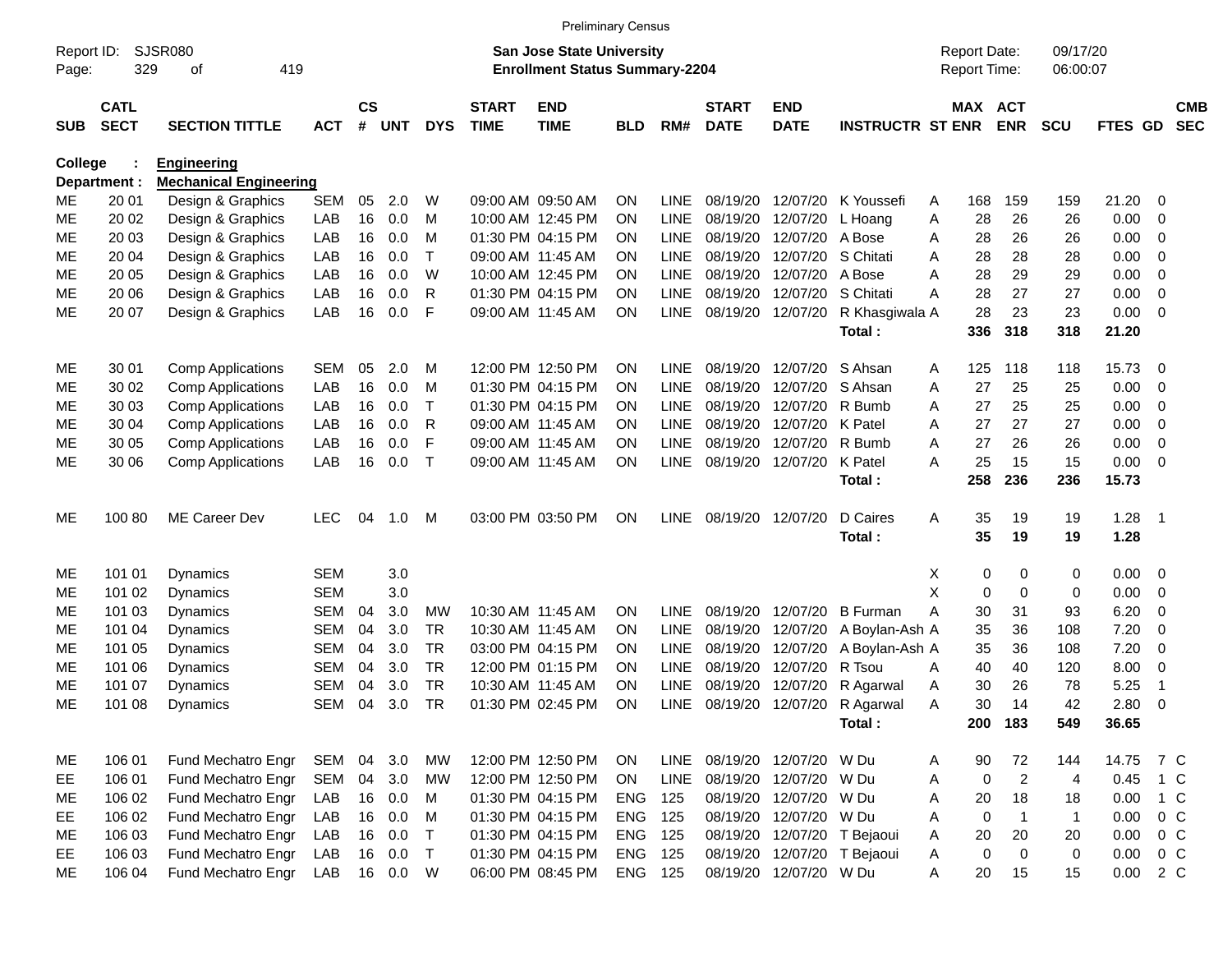| <b>Preliminary Census</b> |  |
|---------------------------|--|
|---------------------------|--|

| Page:      | <b>SJSR080</b><br>Report ID:<br>330<br>419<br>оf |                       |            |                    |            |            |                             | San Jose State University<br><b>Enrollment Status Summary-2204</b> |            |             |                                 |                           |                                  |   | <b>Report Date:</b><br><b>Report Time:</b> |                | 09/17/20<br>06:00:07 |             |                          |                          |
|------------|--------------------------------------------------|-----------------------|------------|--------------------|------------|------------|-----------------------------|--------------------------------------------------------------------|------------|-------------|---------------------------------|---------------------------|----------------------------------|---|--------------------------------------------|----------------|----------------------|-------------|--------------------------|--------------------------|
| <b>SUB</b> | <b>CATL</b><br><b>SECT</b>                       | <b>SECTION TITTLE</b> | <b>ACT</b> | $\mathsf{cs}$<br># | <b>UNT</b> | <b>DYS</b> | <b>START</b><br><b>TIME</b> | <b>END</b><br><b>TIME</b>                                          | <b>BLD</b> | RM#         | <b>START</b><br><b>DATE</b>     | <b>END</b><br><b>DATE</b> | <b>INSTRUCTR ST ENR</b>          |   | MAX ACT                                    | <b>ENR</b>     | <b>SCU</b>           | FTES GD     |                          | <b>CMB</b><br><b>SEC</b> |
| EE         | 106 04                                           | Fund Mechatro Engr    | LAB        | 16                 | 0.0        | W          |                             | 06:00 PM 08:45 PM                                                  | <b>ENG</b> | 125         | 08/19/20                        | 12/07/20                  | W Du                             | Α | 0                                          | 0              | 0                    | 0.00        | 0 C                      |                          |
| MЕ         | 106 05                                           | Fund Mechatro Engr    | LAB        | 16                 | 0.0        |            |                             |                                                                    |            |             | 08/19/20                        | 12/07/20                  |                                  | X | 0                                          | 0              | 0                    | 0.00        | $\overline{0}$           |                          |
| EE         | 106 05                                           | Fund Mechatro Engr    | LAB        |                    | 0.0        |            |                             |                                                                    |            |             |                                 |                           |                                  | X | $\pmb{0}$                                  | 0              | 0                    | 0.00        | $\overline{0}$           |                          |
| MЕ         | 106 06                                           | Fund Mechatro Engr    | LAB        | 16                 | 0.0        | F          |                             | 09:00 AM 11:45 AM                                                  | <b>ENG</b> | 125         | 08/19/20                        | 12/07/20                  | G Baweia                         | Α | 20                                         | 14             | 14                   | 0.00        | 3 C                      |                          |
| EE         | 106 06                                           | Fund Mechatro Engr    | LAB        | 16                 | 0.0        | F          |                             | 09:00 AM 11:45 AM                                                  | <b>ENG</b> | 125         | 08/19/20                        | 12/07/20                  | G Baweja                         | Α | 0                                          | 0              | 0                    | 0.00        | 0 <sup>o</sup>           |                          |
| MЕ         | 106 07                                           | Fund Mechatro Engr    | LAB        | 16                 | 0.0        | R          |                             | 06:00 PM 08:45 PM                                                  | <b>ENG</b> | 125         | 08/19/20                        | 12/07/20                  | W Du                             | Α | 20                                         | 5              | 5                    | 0.00        | 1 C                      |                          |
| EE         | 106 07                                           | Fund Mechatro Engr    | LAB        | 16                 | 0.0        | R          |                             | 06:00 PM 08:45 PM                                                  | <b>ENG</b> | 125         | 08/19/20                        | 12/07/20                  | W Du                             | A | $\pmb{0}$                                  | $\mathbf{1}$   | $\overline{1}$       | 0.00        | 1 C                      |                          |
|            |                                                  |                       |            |                    |            |            |                             |                                                                    |            |             |                                 |                           | Total:                           |   | 190                                        | 148            | 222                  | 15.20       |                          |                          |
| ME         | 110 01                                           | Mfg Processes         | <b>LEC</b> | 04                 | 3.0        | <b>MW</b>  |                             | 12:00 PM 01:15 PM                                                  | ON         | <b>LINE</b> | 08/19/20                        | 12/07/20                  | S Lee                            | A | 35                                         | 34             | 102                  | 6.80        | 0 C                      |                          |
| <b>ISE</b> | 110 01                                           | Mfg Processes         | <b>LEC</b> | 04                 | 3.0        | MW         |                             | 12:00 PM 01:15 PM                                                  | ON         | <b>LINE</b> | 08/19/20                        | 12/07/20                  | S Lee                            | Α | 0                                          | $\overline{c}$ | 6                    | 0.40        | 0 <sup>o</sup>           |                          |
| MЕ         | 110 02                                           | Mfg Processes         | <b>LEC</b> | 04                 | 3.0        | <b>TR</b>  |                             | 07:30 PM 08:45 PM                                                  | 0N         | <b>LINE</b> | 08/19/20                        | 12/07/20                  | E Cydzik                         | A | 42                                         | 41             | 123                  | 8.25        | 1 C                      |                          |
| <b>ISE</b> | 110 02                                           | Mfg Processes         | <b>LEC</b> | 04                 | 3.0        | <b>TR</b>  |                             | 07:30 PM 08:45 PM                                                  | 0N         | LINE        | 08/19/20                        | 12/07/20                  | E Cydzik                         | A | 0                                          | $\mathbf{1}$   | 3                    | 0.20        | $0\,C$                   |                          |
| MЕ         | 110 03                                           | Mfg Processes         | <b>LEC</b> | 04                 | 3.0        | <b>TR</b>  |                             | 04:30 PM 05:45 PM                                                  | 0N         | LINE        | 08/19/20                        | 12/07/20                  | E Cydzik                         | Α | 30                                         | 28             | 84                   | 5.75        |                          | 3 <sup>C</sup>           |
| <b>ISE</b> | 110 03                                           | Mfg Processes         | <b>LEC</b> | 04                 | 3.0        | <b>TR</b>  |                             | 04:30 PM 05:45 PM                                                  | ON         | LINE        | 08/19/20                        | 12/07/20                  | E Cydzik                         | A | $\pmb{0}$                                  | 0              | 0                    | 0.00        | 0 <sup>o</sup>           |                          |
|            |                                                  |                       |            |                    |            |            |                             |                                                                    |            |             |                                 |                           | Total:                           |   | 107                                        | 106            | 318                  | 21.40       |                          |                          |
| ME         | 111 01                                           | <b>Fluid Mech</b>     | <b>SEM</b> |                    | 3.0        |            |                             |                                                                    |            |             |                                 |                           |                                  | х | 0                                          | 0              | 0                    | 0.00        | $\overline{\phantom{0}}$ |                          |
| MЕ         | 111 02                                           | <b>Fluid Mech</b>     | <b>SEM</b> |                    | 3.0        |            |                             |                                                                    |            |             |                                 |                           |                                  | Χ | 0                                          | 0              | 0                    | 0.00        | $\overline{\phantom{0}}$ |                          |
| MЕ         | 111 03                                           | <b>Fluid Mech</b>     | <b>SEM</b> | 04                 | 3.0        | <b>MW</b>  |                             | 07:30 PM 08:45 PM                                                  | ON         | <b>LINE</b> | 08/19/20                        | 12/07/20                  | H Kabbani                        | Α | 44                                         | 46             | 138                  | 9.20        | $\overline{\phantom{0}}$ |                          |
| MЕ         | 111 04                                           | <b>Fluid Mech</b>     | <b>SEM</b> | 04                 | 3.0        | TR         |                             | 04:30 PM 05:45 PM                                                  | ON         | <b>LINE</b> | 08/19/20                        | 12/07/20                  | P Kutler                         | Α | 49                                         | 50             | 150                  | 10.00       | $\overline{\phantom{0}}$ |                          |
| MЕ         | 111 05                                           | <b>Fluid Mech</b>     | <b>SEM</b> | 04                 | 3.0        | M          |                             | 07:30 PM 09:00 PM                                                  | ON         | <b>LINE</b> | 08/19/20                        | 12/07/20                  | C Han                            | Α | 44                                         | 45             | 135                  | 9.00        | $\overline{0}$           |                          |
| MЕ         | 111 06                                           | <b>Fluid Mech</b>     | <b>SEM</b> | 04                 | 3.0        | W          |                             | 07:30 PM 09:00 PM                                                  | ON         | <b>LINE</b> | 08/19/20                        | 12/07/20                  | C Han                            | Α | 44                                         | 44             | 132                  | 8.85        | $\overline{1}$           |                          |
|            |                                                  |                       |            |                    |            |            |                             |                                                                    |            |             |                                 |                           | Total:                           |   | 181                                        | 185            | 555                  | 37.05       |                          |                          |
| ME         | 11301                                            | Thermodynamics        | <b>SEM</b> | 04                 | 4.0        | <b>TR</b>  |                             | 08:30 AM 10:10 AM                                                  | ON         | LINE.       | 08/19/20                        | 12/07/20                  | S Zaidi                          | A | 70                                         | 61             | 244                  | 16.27       | $\overline{\phantom{0}}$ |                          |
| МE         | 113 02                                           | Thermodynamics        | SEM        | 04                 | 4.0        | <b>TR</b>  |                             | 08:00 AM 09:40 AM                                                  | 0N         | <b>LINE</b> | 08/19/20                        | 12/07/20                  | A Tabrizi                        | A | 35                                         | 40             | 160                  | 10.67       | $\overline{\mathbf{0}}$  |                          |
| MЕ         | 11303                                            | Thermodynamics        | <b>SEM</b> | 04                 | 4.0        | <b>MW</b>  |                             | 10:30 AM 12:10 PM                                                  | ON         | <b>LINE</b> | 08/19/20                        | 12/07/20                  | A Tohidi                         | A | 35                                         | 34             | 136                  | 9.07        | $\overline{\phantom{0}}$ |                          |
|            |                                                  |                       |            |                    |            |            |                             |                                                                    |            |             |                                 |                           | Total:                           |   | 140                                        | 135            | 540                  | 36.00       |                          |                          |
| MЕ         | 114 01                                           | <b>Heat Transfer</b>  | SEM        | 04                 | 3.0        | TBA        |                             |                                                                    | OΝ         | LINE.       | 08/19/20                        | 12/07/20                  | K Hardikar                       | Α | 70                                         | 34             | 102                  | 6.85        | $\overline{1}$           |                          |
|            |                                                  |                       |            |                    |            |            |                             |                                                                    |            |             |                                 |                           | Total:                           |   | 70                                         | 34             | 102                  | 6.85        |                          |                          |
| ME         | 115 01                                           | Thermal Eng Lab       | LAB        | 16                 | 1.0        | M          |                             | 10:30 AM 01:15 PM                                                  | ON         |             |                                 |                           | LINE 08/19/20 12/07/20 I Tyukhov | A | 17                                         | 19             | 19                   | $1.27 \t 0$ |                          |                          |
| MЕ         | 115 02                                           | Thermal Eng Lab       | LAB        |                    | 16 1.0     | M          |                             | 01:30 PM 04:15 PM                                                  | <b>ON</b>  |             |                                 |                           | LINE 08/19/20 12/07/20 I Tyukhov | A | 17                                         | 17             | 17                   | $1.13 \ 0$  |                          |                          |
| MЕ         | 115 03                                           | Thermal Eng Lab       | LAB        | 16                 | 1.0        | $\top$     |                             | 10:30 AM 01:15 PM                                                  | ON         |             | LINE 08/19/20 12/07/20 S Zaidi  |                           |                                  | Α | 17                                         | 20             | 20                   | $1.33 \ 0$  |                          |                          |
| ME         | 115 04                                           | Thermal Eng Lab       | LAB        |                    | 16 1.0     | R          |                             | 01:30 PM 04:15 PM                                                  | <b>ON</b>  |             | LINE 08/19/20 12/07/20 A Tohidi |                           |                                  | A | 17                                         | 17             | 17                   | $1.13 \ 0$  |                          |                          |
|            |                                                  |                       |            |                    |            |            |                             |                                                                    |            |             |                                 |                           | Total:                           |   | 68                                         | 73             | 73                   | 4.87        |                          |                          |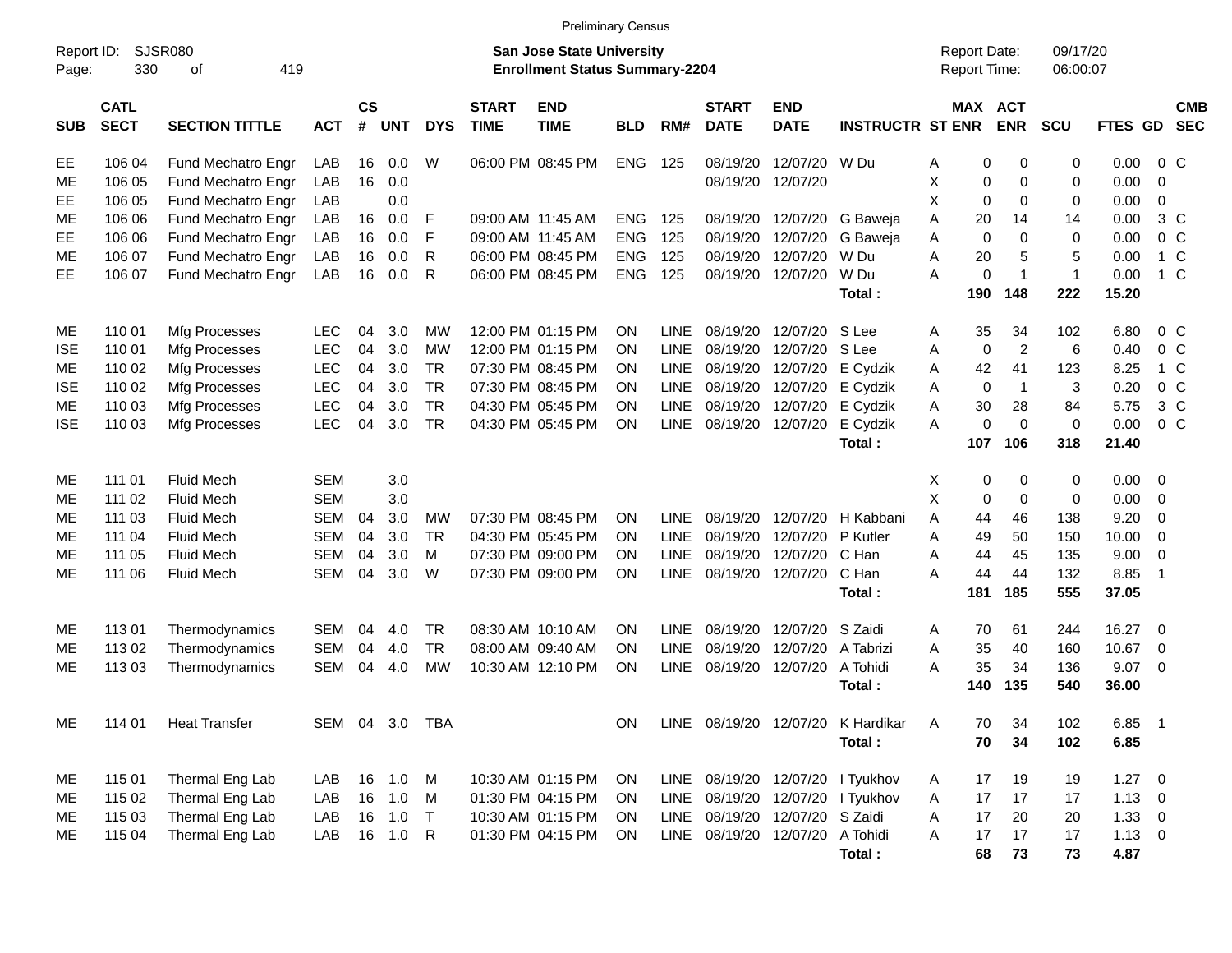|                     |                            |                             |                |                         |            |            |                             |                                                                    | <b>Preliminary Census</b> |             |                             |                           |                         |   |                                     |            |                      |            |    |                          |
|---------------------|----------------------------|-----------------------------|----------------|-------------------------|------------|------------|-----------------------------|--------------------------------------------------------------------|---------------------------|-------------|-----------------------------|---------------------------|-------------------------|---|-------------------------------------|------------|----------------------|------------|----|--------------------------|
| Report ID:<br>Page: | 331                        | <b>SJSR080</b><br>419<br>оf |                |                         |            |            |                             | San Jose State University<br><b>Enrollment Status Summary-2204</b> |                           |             |                             |                           |                         |   | <b>Report Date:</b><br>Report Time: |            | 09/17/20<br>06:00:07 |            |    |                          |
| <b>SUB</b>          | <b>CATL</b><br><b>SECT</b> | <b>SECTION TITTLE</b>       | <b>ACT</b>     | <b>CS</b><br>$\pmb{\#}$ | <b>UNT</b> | <b>DYS</b> | <b>START</b><br><b>TIME</b> | <b>END</b><br><b>TIME</b>                                          | <b>BLD</b>                | RM#         | <b>START</b><br><b>DATE</b> | <b>END</b><br><b>DATE</b> | <b>INSTRUCTR ST ENR</b> |   | MAX ACT                             | <b>ENR</b> | <b>SCU</b>           | FTES GD    |    | <b>CMB</b><br><b>SEC</b> |
| ME                  | 120 01                     | <b>Experimental Meths</b>   | <b>SEM</b>     | 04                      | 2.0        | M          |                             | 09:00 AM 09:50 AM                                                  | ON                        | LINE        | 08/19/20                    | 12/07/20                  | A Mysore                | A | 120                                 | 96         | 96                   | 12.80      | 0  |                          |
| MЕ                  | 120 02                     | <b>Experimental Meths</b>   | LAB            | 16                      | 0.0        | M          |                             | 10:30 AM 01:15 PM                                                  | <b>ENG</b>                | 133         | 08/19/20                    | 12/07/20                  | A Mysore                | Α | 9                                   | 9          | 9                    | 0.00       | 0  |                          |
| MЕ                  | 120 03                     | <b>Experimental Meths</b>   | LAB            | 16                      | 0.0        | M          |                             | 01:30 PM 04:15 PM                                                  | <b>ENG</b>                | 133         | 08/19/20                    | 12/07/20                  | A Mysore                | A | 9                                   | 9          | 9                    | 0.00       | 0  |                          |
| MЕ                  | 120 04                     | <b>Experimental Meths</b>   | LAB            | 16                      | 0.0        | M          |                             | 06:00 PM 08:45 PM                                                  | <b>ENG</b>                | 133         | 08/19/20                    | 12/07/20                  | A Mysore                | A | 9                                   | 8          | 8                    | 0.00       | 0  |                          |
| MЕ                  | 120 05                     | <b>Experimental Meths</b>   | LAB            | 16                      | 0.0        | т          |                             | 10:30 AM 01:15 PM                                                  | <b>ENG</b>                | 133         | 08/19/20                    | 12/07/20                  | A Mysore                | Α | 9                                   | 9          | 9                    | 0.00       | 0  |                          |
| MЕ                  | 120 06                     | <b>Experimental Meths</b>   | LAB            | 16                      | 0.0        | т          |                             | 01:30 PM 04:15 PM                                                  | <b>ENG</b>                | 133         | 08/19/20                    | 12/07/20                  | A Mysore                | Α | 9                                   | 9          | 9                    | 0.00       | 0  |                          |
| MЕ                  | 120 07                     | <b>Experimental Meths</b>   | LAB            | 16                      | 0.0        | R          |                             | 10:30 AM 01:15 PM                                                  | <b>ENG</b>                | 133         | 08/19/20                    | 12/07/20                  | A Mysore                | Α | 9                                   | 8          | 8                    | 0.00       | 0  |                          |
| MЕ                  | 120 08                     | <b>Experimental Meths</b>   | LAB            | 16                      | 0.0        | R          |                             | 01:30 PM 04:15 PM                                                  | <b>ENG</b>                | 133         | 08/19/20                    | 12/07/20                  | A Mysore                | Α | 9                                   | 9          | 9                    | 0.00       | 0  |                          |
| MЕ                  | 120 09                     | <b>Experimental Meths</b>   | LAB            | 16                      | 0.0        | R          |                             | 04:30 PM 07:15 PM                                                  | <b>ENG</b>                | 133         | 08/19/20                    | 12/07/20                  | S Ahsan                 | Α | 9                                   | 8          | 8                    | 0.00       | 0  |                          |
| MЕ                  | 120 10                     | <b>Experimental Meths</b>   | LAB            | 16                      | 0.0        | Τ          |                             | 06:00 PM 08:45 PM                                                  | <b>ENG</b>                | 113         | 08/19/20                    | 12/07/20                  | A Mysore                | Α | 9                                   | 9          | 9                    | 0.00       | 0  |                          |
| MЕ                  | 120 11                     | <b>Experimental Meths</b>   | LAB            | 16                      | 0.0        | W          |                             | 09:00 AM 11:45 AM                                                  | <b>ENG</b>                | 133         | 08/19/20                    | 12/07/20                  | S Zaidi                 | Α | 9                                   | 9          | 9                    | 0.00       | 0  |                          |
| MЕ                  | 120 12                     | <b>Experimental Meths</b>   | LAB            | 16                      | 0.0        | W          |                             | 06:00 PM 08:45 PM                                                  | <b>ENG</b>                | 133         | 08/19/20                    | 12/07/20                  | A Mysore                | Α | 9                                   | 9          | 9                    | 0.00       | 0  |                          |
| ME                  | 120 13                     | <b>Experimental Meths</b>   | LAB            |                         | 0.0        |            |                             |                                                                    |                           |             |                             |                           |                         | X | 0                                   | 0          | 0                    | 0.00       | 0  |                          |
|                     |                            |                             |                |                         |            |            |                             |                                                                    |                           |             |                             |                           | Total:                  |   | 219                                 | 192        | 192                  | 12.80      |    |                          |
| ME                  | 130 01                     | Appl Engr Analysis          | <b>LEC</b>     |                         | 3.0        |            |                             |                                                                    |                           |             |                             |                           |                         | X | 0                                   | 0          | 0                    | 0.00       | 0  |                          |
| MЕ                  | 130 02                     | Appl Engr Analysis          | LEC            | 04                      | 3.0        | MW         |                             | 06:00 PM 07:15 PM                                                  | <b>ON</b>                 | LINE        |                             | 08/19/20 12/07/20         | H Kabbani               | A | 35                                  | 47         | 141                  | 9.40       | 0  |                          |
| MЕ                  | 130 03                     | Appl Engr Analysis          | LEC            | 04                      | 3.0        | <b>TR</b>  |                             | 07:30 AM 08:45 AM                                                  | <b>ON</b>                 | LINE        |                             | 08/19/20 12/07/20         | Y Shabany               | Α | 35                                  | 19         | 57                   | 3.80       | 0  |                          |
|                     |                            |                             |                |                         |            |            |                             |                                                                    |                           |             |                             |                           | Total:                  |   | 70                                  | 66         | 198                  | 13.20      |    |                          |
| ME                  | 147 01                     | Dyn Sys Vibs Cntrl          | <b>SEM</b>     | 04                      | 3.0        | TR         |                             | 09:00 AM 10:15 AM                                                  | <b>ON</b>                 | LINE        | 08/19/20                    | 12/07/20                  | L Lu                    | Α | 40                                  | 30         | 90                   | 6.00       | 0  |                          |
| ME                  | 147 02                     | Dyn Sys Vibs Cntrl          | <b>SEM</b>     | 04                      | 3.0        | <b>TR</b>  |                             | 06:00 PM 07:15 PM                                                  | <b>ON</b>                 | LINE        | 08/19/20                    | 12/07/20                  | S Bashash               | A | 45                                  | 37         | 111                  | 7.55       | 3  |                          |
|                     |                            |                             |                |                         |            |            |                             |                                                                    |                           |             |                             |                           | Total:                  |   | 85                                  | 67         | 201                  | 13.55      |    |                          |
| ME                  | 154 01                     | Mech Engr Design            | <b>SEM</b>     | 04                      | 4.0        | TR         |                             | 01:30 PM 03:10 PM                                                  |                           |             | 08/19/20                    | 12/07/20                  | V Cherickal             | A | 40                                  | 39         | 156                  | 10.47      | -1 |                          |
| ME                  | 154 02                     | Mech Engr Design            | <b>SEM</b>     | 04                      | 4.0        | MW         |                             | 03:00 PM 04:40 PM                                                  |                           |             |                             | 08/19/20 12/07/20         | K Youssefi              | Α | 50                                  | 23         | 92                   | 6.33       | 3  |                          |
|                     |                            |                             |                |                         |            |            |                             |                                                                    |                           |             |                             |                           | Total:                  |   | 90                                  | 62         | 248                  | 16.80      |    |                          |
| MЕ                  | 15701                      | Mech System Design          | <b>SEM</b>     |                         | 3.0        |            |                             |                                                                    |                           |             |                             |                           |                         | Χ | 0                                   | 0          | 0                    | 0.00       | 0  |                          |
| ME                  | 15702                      | Mech System Design          | SEM            | 04                      | 3.0        | <b>TBA</b> |                             |                                                                    | <b>ON</b>                 | <b>LINE</b> |                             | 08/19/20 12/07/20         | A Ghazanfari A          |   | 70                                  | 75         | 225                  | 15.15      | 3  |                          |
|                     |                            |                             |                |                         |            |            |                             |                                                                    |                           |             |                             |                           | Total:                  |   | 70                                  | 75         | 225                  | 15.15      |    |                          |
| ME                  | 160 01                     | <b>Finite Ele Methods</b>   | SEM 04 3.0 TBA |                         |            |            |                             |                                                                    | <b>ON</b>                 |             | LINE 08/19/20 12/07/20      |                           | A Ghazanfari A          |   | 35                                  | 17         | 51                   | $3.40 \ 0$ |    |                          |
|                     |                            |                             |                |                         |            |            |                             |                                                                    |                           |             |                             |                           | Total:                  |   | 35                                  | 17         | 51                   | 3.40       |    |                          |
| ME                  | 165 01                     | Com Aid Des in ME           | SEM 04 3.0 M   |                         |            |            |                             | 01:30 PM 04:15 PM                                                  | ON                        |             | LINE 08/19/20 12/07/20      |                           | S Bowley                | Α | 35                                  | 20         | 60                   | 4.10 2     |    |                          |
|                     |                            |                             |                |                         |            |            |                             |                                                                    |                           |             |                             |                           | Total:                  |   | 35                                  | 20         | 60                   | 4.10       |    |                          |
| ME                  | 170 01                     | Solar Energy Eng            | SEM 04 3.0 MW  |                         |            |            |                             | 04:30 PM 05:45 PM ON LINE 08/19/20 12/07/20 I Tyukhov              |                           |             |                             |                           |                         | A | 40                                  | 17         | 51                   | 3.80 8     |    |                          |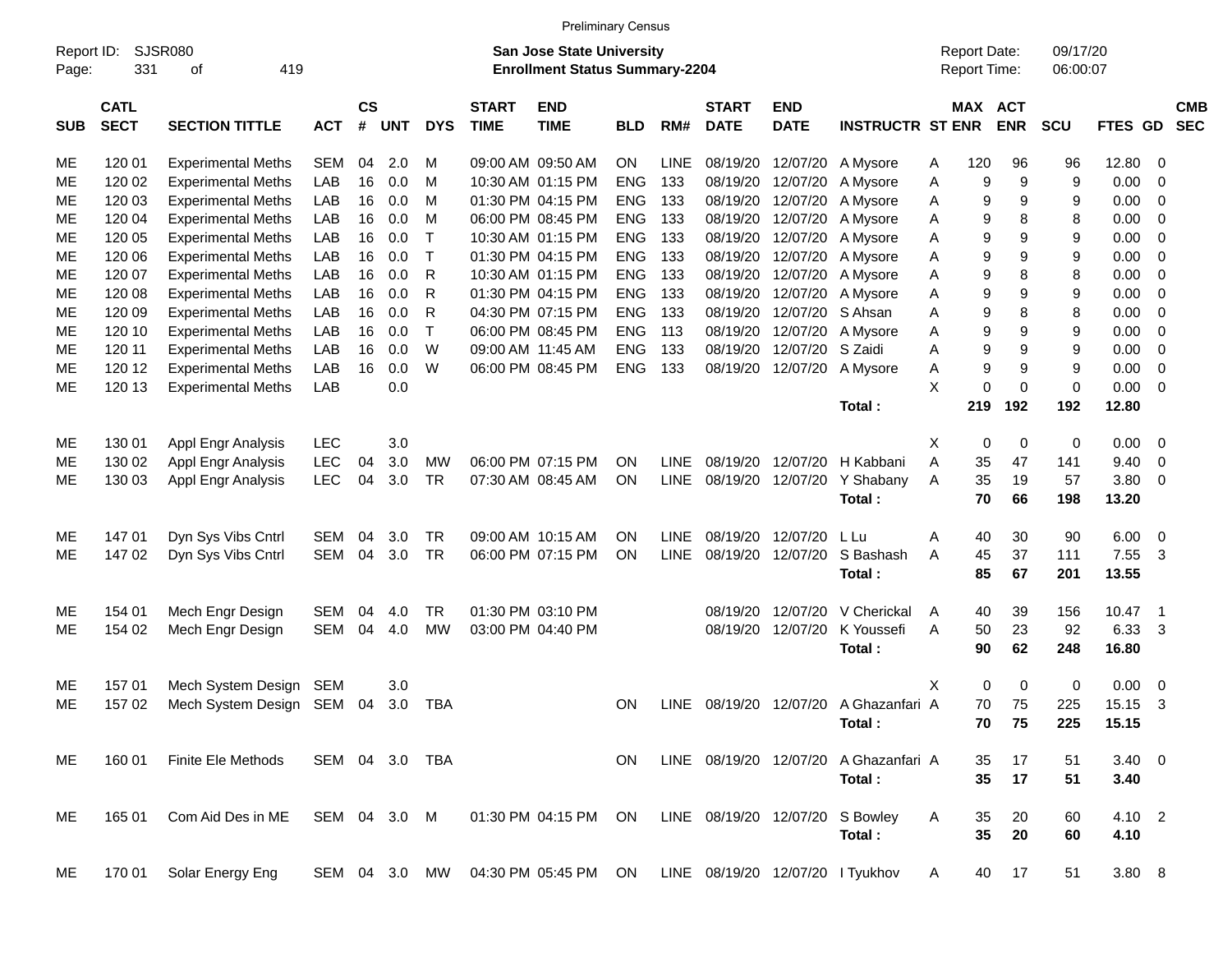|                                                           | <b>Preliminary Census</b>  |                                                       |            |                                                                    |            |              |                             |                           |            |             |                             |                           |                                       |                                                             |                            |            |                  |                          |                          |
|-----------------------------------------------------------|----------------------------|-------------------------------------------------------|------------|--------------------------------------------------------------------|------------|--------------|-----------------------------|---------------------------|------------|-------------|-----------------------------|---------------------------|---------------------------------------|-------------------------------------------------------------|----------------------------|------------|------------------|--------------------------|--------------------------|
| <b>SJSR080</b><br>Report ID:<br>332<br>Page:<br>of<br>419 |                            |                                                       |            | San Jose State University<br><b>Enrollment Status Summary-2204</b> |            |              |                             |                           |            |             |                             |                           |                                       | 09/17/20<br><b>Report Date:</b><br>Report Time:<br>06:00:07 |                            |            |                  |                          |                          |
| <b>SUB</b>                                                | <b>CATL</b><br><b>SECT</b> | <b>SECTION TITTLE</b>                                 | <b>ACT</b> | $\mathsf{cs}$<br>#                                                 | <b>UNT</b> | <b>DYS</b>   | <b>START</b><br><b>TIME</b> | <b>END</b><br><b>TIME</b> | <b>BLD</b> | RM#         | <b>START</b><br><b>DATE</b> | <b>END</b><br><b>DATE</b> | <b>INSTRUCTR ST ENR</b>               |                                                             | MAX ACT<br><b>ENR</b>      | <b>SCU</b> | FTES GD          |                          | <b>CMB</b><br><b>SEC</b> |
|                                                           |                            |                                                       |            |                                                                    |            |              |                             |                           |            |             |                             |                           | Total:                                | 40                                                          | 17                         | 51         | 3.80             |                          |                          |
| МE                                                        | 180 01                     | <b>Indiv Studies</b>                                  | <b>SUP</b> | 36                                                                 | 1.0        | TBA          |                             |                           | ΟN         | LINE        | 08/19/20                    | 12/07/20                  | N Okamoto                             | 15<br>A                                                     | 4                          | 4          | 0.27             | $\overline{\phantom{0}}$ |                          |
| MЕ                                                        | 180 02                     | <b>Indiv Studies</b>                                  | <b>SUP</b> | 36                                                                 | 3.0        | <b>TBA</b>   |                             |                           | <b>ON</b>  | LINE        | 08/19/20                    | 12/07/20                  | N Okamoto                             | 15<br>Α                                                     | $\mathbf{1}$               | 3          | 0.20             | $\overline{\phantom{0}}$ |                          |
| ME                                                        | 180 03                     | <b>Indiv Studies</b>                                  | <b>SUP</b> | 36                                                                 | 1.0        | <b>TBA</b>   |                             |                           |            |             | 08/19/20                    | 12/07/20                  | N Okamoto                             | A                                                           | 70<br>55                   | 55         | 3.73             | $\overline{4}$           |                          |
| ME                                                        | 180 04                     | <b>Indiv Studies</b>                                  | <b>SUP</b> | 36                                                                 | 3.0        | <b>TBA</b>   |                             |                           |            |             |                             | 08/19/20 12/07/20         | T Hsu                                 | 30<br>А                                                     | 6                          | 18         | 1.25             | -1                       |                          |
|                                                           |                            |                                                       |            |                                                                    |            |              |                             |                           |            |             |                             |                           | Total:                                | 130                                                         | 66                         | 80         | 5.45             |                          |                          |
| ME                                                        | 18201                      | Thermal System Desig SEM 04 3.0 TR                    |            |                                                                    |            |              |                             | 12:00 PM 01:15 PM         | ON         | <b>LINE</b> | 08/19/20 12/07/20           |                           | E Thurlow<br>Total:                   | 50<br>Α<br>50                                               | 28<br>28                   | 84<br>84   | $5.60$ 0<br>5.60 |                          |                          |
| ME                                                        | 186 01                     | Automotive Engineeri SEM 04 3.0                       |            |                                                                    |            | W            |                             | 06:00 PM 08:45 PM         | ΟN         | LINE        | 08/19/20 12/07/20           |                           | S Zaidi<br>Total:                     | 35<br>Α<br>35                                               | 17<br>17                   | 51<br>51   | 3.80 8<br>3.80   |                          |                          |
| ME                                                        | 190 01                     | Mecha Sys Design                                      | <b>SEM</b> | 04                                                                 | 3.0        | TR           |                             | 01:30 PM 02:20 PM         | ΟN         | <b>LINE</b> | 08/19/20                    | 12/07/20                  | S Bashash                             | 60<br>Α                                                     | 66                         | 132        | 13.45            | - 5                      |                          |
| ME                                                        | 190 02                     | Mecha Sys Design                                      | LAB        | 16                                                                 | 0.0        | $\mathsf{T}$ |                             | 02:30 PM 05:15 PM         | ΟN         | LINE        | 08/19/20                    |                           | 12/07/20 S Bashash                    | 20<br>A                                                     | 22                         | 22         | 0.00             | $\overline{2}$           |                          |
| ME                                                        | 190 03                     | Mecha Sys Design                                      | LAB        | 16                                                                 | 0.0        | R            |                             | 02:30 PM 05:15 PM         | ΟN         | LINE        | 08/19/20                    |                           | 12/07/20 S Bashash                    | 20<br>A                                                     | 21                         | 21         | 0.00             | - 0                      |                          |
| ME                                                        | 190 04                     | Mecha Sys Design                                      | LAB        | 16                                                                 | 0.0        | R            |                             | 10:30 AM 12:45 PM         | ΟN         | <b>LINE</b> |                             | 08/19/20 12/07/20         | S Bashash                             | 20<br>A                                                     | 23                         | 23         | 0.00             | -3                       |                          |
|                                                           |                            |                                                       |            |                                                                    |            |              |                             |                           |            |             |                             |                           | Total:                                | 120                                                         | 132                        | 198        | 13.45            |                          |                          |
| ME                                                        |                            | 195A 01 Sr Dsgn Project I                             | <b>SEM</b> | 05                                                                 | 3.0        | W            |                             | 01:30 PM 04:15 PM         |            |             | 08/19/20                    | 12/07/20                  | R Agarwal                             | 30<br>Α                                                     | 29                         | 87         | 5.80 0           |                          |                          |
| ME                                                        |                            | 195A 02 Sr Dsgn Project I                             | <b>SEM</b> | 05                                                                 | 3.0        | W            |                             | 01:30 PM 04:15 PM         |            |             | 08/19/20                    | 12/07/20 R Yee            |                                       | 30<br>Α                                                     | 23                         | 69         | $4.60$ 0         |                          |                          |
| ME                                                        |                            | 195A 03 Sr Dsgn Project I                             | <b>SEM</b> |                                                                    | 3.0        |              |                             |                           |            |             |                             |                           |                                       | X                                                           | $\mathbf 0$<br>$\mathbf 0$ | 0          | 0.00             | - 0                      |                          |
| ME                                                        |                            | 195A 04 Sr Dsgn Project I                             | <b>SEM</b> | 05                                                                 | 3.0        | W            |                             | 01:30 PM 04:15 PM         |            |             | 08/19/20                    | 12/07/20                  | <b>B</b> Furman                       | Α<br>30                                                     | 28                         | 84         | 5.60             | $\overline{\phantom{0}}$ |                          |
| ME                                                        |                            | 195A 05 Sr Dsgn Project I                             | <b>SEM</b> | 05                                                                 | 3.0        | W            |                             | 01:30 PM 04:15 PM         |            |             | 08/19/20                    |                           | 12/07/20 V Cherickal                  | 30<br>A                                                     | 29                         | 87         | 5.80             | $\overline{\phantom{0}}$ |                          |
| ME                                                        |                            | 195A 06 Sr Dsgn Project I                             | <b>SEM</b> | 05                                                                 | 3.0        | W            |                             | 01:30 PM 04:15 PM         |            |             | 08/19/20                    | 12/07/20                  | J Mokri                               | 30<br>Α                                                     | 30                         | 90         | 6.00             | $\overline{\mathbf{0}}$  |                          |
| ME                                                        |                            | 195A 07 Sr Dsgn Project I                             | <b>SEM</b> | 05                                                                 | 3.0        | W            |                             | 01:30 PM 04:15 PM         |            |             | 08/19/20                    | 12/07/20 S Zaidi          |                                       | 30<br>Α                                                     | 24                         | 72         | 4.80             | $\overline{\phantom{0}}$ |                          |
|                                                           |                            |                                                       |            |                                                                    |            |              |                             |                           |            |             |                             |                           | Total:                                | 180                                                         | 163                        | 489        | 32.60            |                          |                          |
| ME                                                        | 201 01                     | <b>Project Planning</b>                               | <b>LEC</b> | 02                                                                 | 3.0        | TR           |                             | 04:30 PM 05:45 PM         | ON         | <b>LINE</b> |                             | 08/19/20 12/07/20 S Lee   |                                       | 30<br>Α                                                     | 30                         | 90         | 7.50 30          |                          |                          |
|                                                           |                            |                                                       |            |                                                                    |            |              |                             |                           |            |             |                             |                           | Total:                                |                                                             | 30<br>30                   | 90         | 7.50             |                          |                          |
| ME                                                        | 210 01                     | Adv Thermodynamics SEM 05 3.0 MW 07:30 PM 08:45 PM ON |            |                                                                    |            |              |                             |                           |            |             |                             |                           | LINE 08/19/20 12/07/20 Y Shabany      | 35<br>A                                                     | 14                         | 42         | 3.50 14          |                          |                          |
|                                                           |                            |                                                       |            |                                                                    |            |              |                             |                           |            |             |                             |                           | Total:                                | 35                                                          | 14                         | 42         | 3.50             |                          |                          |
| ME                                                        | 230 01                     | Ad Mech Eng Analys SEM 05 3.0 MW 06:00 PM 07:15 PM ON |            |                                                                    |            |              |                             |                           |            |             |                             |                           | LINE 08/19/20 12/07/20 Y Shabany      | A                                                           | 50<br>50                   | 150        | 12.50 50         |                          |                          |
|                                                           |                            |                                                       |            |                                                                    |            |              |                             |                           |            |             |                             |                           | Total:                                |                                                             | 50<br>50                   | 150        | 12.50            |                          |                          |
| ME                                                        | 243 01                     | Vib of Mech System SEM 05 3.0 TR                      |            |                                                                    |            |              |                             | 04:30 PM 05:45 PM ON      |            |             |                             |                           | LINE 08/19/20 12/07/20 F Amirkulova A |                                                             | 35<br>14                   | 42         | 3.50 14          |                          |                          |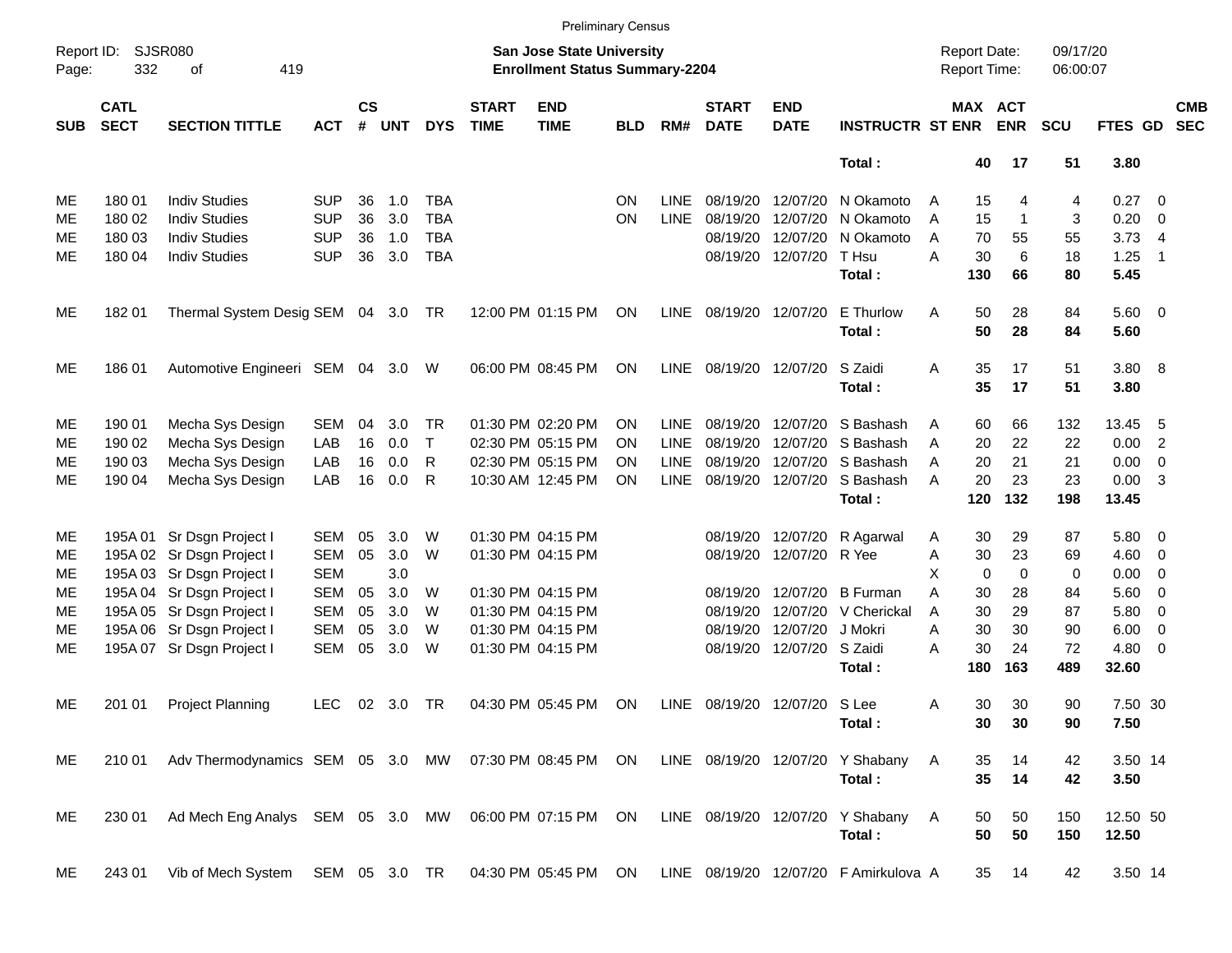|                                                 | <b>Preliminary Census</b>  |                                                |                          |                    |                                                                    |                          |                             |                           |            |                            |                                |                           |                                       |                                                                    |                       |            |                     |                                  |                          |
|-------------------------------------------------|----------------------------|------------------------------------------------|--------------------------|--------------------|--------------------------------------------------------------------|--------------------------|-----------------------------|---------------------------|------------|----------------------------|--------------------------------|---------------------------|---------------------------------------|--------------------------------------------------------------------|-----------------------|------------|---------------------|----------------------------------|--------------------------|
| Report ID: SJSR080<br>333<br>419<br>Page:<br>οf |                            |                                                |                          |                    | San Jose State University<br><b>Enrollment Status Summary-2204</b> |                          |                             |                           |            |                            |                                |                           |                                       | 09/17/20<br><b>Report Date:</b><br><b>Report Time:</b><br>06:00:07 |                       |            |                     |                                  |                          |
| SUB                                             | <b>CATL</b><br><b>SECT</b> | <b>SECTION TITTLE</b>                          | <b>ACT</b>               | $\mathsf{cs}$<br># | <b>UNT</b>                                                         | <b>DYS</b>               | <b>START</b><br><b>TIME</b> | <b>END</b><br><b>TIME</b> | <b>BLD</b> | RM#                        | <b>START</b><br><b>DATE</b>    | <b>END</b><br><b>DATE</b> | <b>INSTRUCTR ST ENR</b>               |                                                                    | MAX ACT<br><b>ENR</b> | <b>SCU</b> | FTES GD             |                                  | <b>CMB</b><br><b>SEC</b> |
|                                                 |                            |                                                |                          |                    |                                                                    |                          |                             |                           |            |                            |                                |                           | Total:                                |                                                                    | 35<br>14              | 42         | 3.50                |                                  |                          |
| ME                                              | 273 01                     | Finite El Meth Eng                             | SEM                      |                    | 04 3.0                                                             | TR                       |                             | 06:00 PM 07:15 PM         | ON         | LINE                       | 08/19/20 12/07/20              |                           | E Chan<br>Total:                      | Α                                                                  | 40<br>37<br>40<br>37  | 111<br>111 | 9.25 37<br>9.25     |                                  |                          |
| ME                                              | 274 01                     | Adv FEM in Engr                                | <b>LEC</b>               | 04                 | 3.0 TR                                                             |                          |                             | 07:30 PM 08:45 PM         | ON         | LINE                       | 08/19/20 12/07/20              |                           | E Chan<br>Total:                      | 35<br>A<br>35                                                      | 18<br>18              | 54<br>54   | 4.50 18<br>4.50     |                                  |                          |
| MЕ                                              | 280 01                     | Auto Control Engr                              | SEM 05 3.0               |                    |                                                                    | МW                       |                             | 07:30 PM 08:45 PM         | ON         | LINE                       | 08/19/20 12/07/20              |                           | N Hemati<br>Total:                    | A                                                                  | 40<br>43<br>40<br>43  | 129<br>129 | 10.60 40<br>10.60   |                                  |                          |
| ME                                              | 283 01                     | Mfg Proc Control                               | SEM                      | 04                 | 3.0                                                                | MW                       |                             | 06:00 PM 07:15 PM         | <b>ON</b>  | LINE                       | 08/19/20 12/07/20              |                           | S Lee<br>Total:                       | 35<br>A<br>35                                                      | 31<br>31              | 93<br>93   | 7.75 31<br>7.75     |                                  |                          |
| MЕ                                              | 295A 01                    | ME Project I                                   | <b>SUP</b>               | 25                 | 3.0                                                                | TBA                      |                             |                           | OΝ         | LINE.                      |                                | 08/19/20 12/07/20         | R Agarwal                             | A                                                                  | 10<br>0               | 0          | $0.00 \t 0$         |                                  |                          |
| MЕ                                              |                            | 295A 02 ME Project I                           | <b>SUP</b>               | 25                 | 3.0                                                                | <b>TBA</b>               |                             |                           | ΟN         | <b>LINE</b>                | 08/19/20                       |                           | 12/07/20 A Ghazanfari A               |                                                                    | 10<br>$\Omega$        | 0          | $0.00 \t 0$         |                                  |                          |
| MЕ                                              |                            | 295A 03 ME Project I                           | <b>SUP</b>               | 25                 | 3.0                                                                | <b>TBA</b>               |                             |                           | ΟN         | <b>LINE</b>                | 08/19/20                       | 12/07/20                  | F Amirkulova A                        |                                                                    | 10<br>4               | 12         | 1.004               |                                  |                          |
| MЕ                                              |                            | 295A 04 ME Project I                           | <b>SUP</b>               | 25                 | 3.0                                                                | <b>TBA</b>               |                             |                           | ΟN         | <b>LINE</b>                | 08/19/20                       | 12/07/20 F Barez          |                                       | A                                                                  | 10<br>5               | 15         | 1.25                | -5                               |                          |
| MЕ                                              |                            | 295A 05 ME Project I                           | <b>SUP</b>               | 25                 | 3.0                                                                | <b>TBA</b>               |                             |                           | ΟN         | <b>LINE</b>                | 08/19/20                       |                           | 12/07/20 S Bashash                    | A                                                                  | 6<br>10               | 18         | 1.50                | - 6                              |                          |
| MЕ                                              |                            | 295A 06 ME Project I                           | <b>SUP</b>               | 25                 | 3.0                                                                | <b>TBA</b>               |                             |                           | ΟN         | <b>LINE</b>                | 08/19/20                       | 12/07/20                  | W Du                                  | А                                                                  | 10<br>1               | 3          | 0.25                | $\overline{1}$                   |                          |
| MЕ                                              |                            | 295A 07 ME Project I                           | <b>SUP</b>               | 25                 | 3.0                                                                | <b>TBA</b>               |                             |                           | ΟN         | <b>LINE</b>                | 08/19/20                       | 12/07/20                  | <b>B</b> Furman                       | A                                                                  | 2<br>10               | 6          | 0.50                | $\overline{2}$                   |                          |
| MЕ                                              |                            | 295A 08 ME Project I                           | <b>SUP</b>               | 25                 | 3.0                                                                | <b>TBA</b>               |                             |                           | ΟN         | <b>LINE</b>                | 08/19/20                       | 12/07/20 C Han            |                                       | А                                                                  | $\Omega$<br>10        | 0          | 0.00                | - 0                              |                          |
| MЕ                                              | 295A09                     | ME Project I                                   | <b>SUP</b>               | 25                 | 3.0                                                                | <b>TBA</b>               |                             |                           | ΟN         | <b>LINE</b>                | 08/19/20                       | 12/07/20                  | F Kazemifar                           | A                                                                  | 10<br>$\Omega$        | 0          | $0.00 \quad 0$      |                                  |                          |
| MЕ                                              |                            | 295A 10 ME Project I                           | <b>SUP</b>               | 25                 | 3.0                                                                | <b>TBA</b>               |                             |                           | ΟN         | <b>LINE</b>                | 08/19/20                       | 12/07/20                  | S Lee                                 | A                                                                  | 10<br>$\Omega$        | 0          | $0.00 \t 0$         |                                  |                          |
| MЕ                                              | 295A 11                    | ME Project I                                   | <b>SUP</b>               | 25                 | 3.0                                                                | <b>TBA</b>               |                             |                           | ΟN         | <b>LINE</b>                | 08/19/20                       | 12/07/20                  | T Hsu                                 | A                                                                  | 10<br>$\Omega$        | 0          | 0.00                | $\overline{\phantom{0}}$         |                          |
| MЕ                                              |                            | 295A 12 ME Project I<br>295A 13 ME Project I   | <b>SUP</b><br><b>SUP</b> | 25<br>25           | 3.0<br>3.0                                                         | <b>TBA</b><br><b>TBA</b> |                             |                           | ΟN<br>ΟN   | <b>LINE</b><br><b>LINE</b> | 08/19/20<br>08/19/20           | 12/07/20                  | N Okamoto<br>12/07/20 V Cherickal     | A<br>A                                                             | 2<br>10<br>2<br>10    | 6<br>6     | 0.50<br>0.50        | $\overline{2}$<br>$\overline{2}$ |                          |
| MЕ<br>ME                                        |                            | 295A 14 ME Project I                           | <b>SUP</b>               | 25                 | 3.0                                                                | <b>TBA</b>               |                             |                           | ON         | <b>LINE</b>                |                                | 08/19/20 12/07/20         | R Yee                                 | А<br>10                                                            | $\mathbf{1}$          | 3          | 0.25                | $\overline{\phantom{1}}$         |                          |
|                                                 |                            |                                                |                          |                    |                                                                    |                          |                             |                           |            |                            |                                |                           | Total:                                | 140                                                                | 23                    | 69         | 5.75                |                                  |                          |
|                                                 |                            |                                                |                          |                    |                                                                    |                          |                             |                           |            |                            |                                |                           |                                       |                                                                    |                       |            |                     |                                  |                          |
| ME                                              |                            | 295B 01 ME Project II                          | SUP                      |                    | 25 3.0                                                             | TBA                      |                             |                           | ON         |                            |                                |                           | LINE 08/19/20 12/07/20 R Agarwal      | A                                                                  | 10<br>0               | 0          | $0.00 \t 0$         |                                  |                          |
| ME                                              |                            | 295B 02 ME Project II                          | <b>SUP</b>               | 25                 | 3.0                                                                | TBA                      |                             |                           | ON         | LINE                       |                                |                           | 08/19/20 12/07/20 A Ghazanfari A      |                                                                    | 10<br>2               | 6          | $0.50$ 2            |                                  |                          |
| ME                                              |                            | 295B 03 ME Project II                          | <b>SUP</b><br><b>SUP</b> |                    | 25 3.0<br>25 3.0                                                   | <b>TBA</b>               |                             |                           | ON<br>ON   |                            | LINE 08/19/20 12/07/20 F Barez |                           | LINE 08/19/20 12/07/20 F Amirkulova A |                                                                    | 10<br>0<br>10         | 0<br>3     | $0.00 \t 0$<br>0.25 |                                  |                          |
| ME                                              |                            | 295B 04 ME Project II<br>295B 05 ME Project II | <b>SUP</b>               |                    | 3.0                                                                | TBA<br><b>TBA</b>        |                             |                           | <b>ON</b>  | LINE                       |                                |                           | 08/19/20 12/07/20 S Bashash           | A<br>A                                                             | 10<br>6               |            | 1.50 6              | $\overline{\phantom{0}}$         |                          |
| ME<br>ME                                        |                            | 295B 06 ME Project II                          | <b>SUP</b>               | 25<br>25           | 3.0                                                                | TBA                      |                             |                           | <b>ON</b>  | LINE                       |                                | 08/19/20 12/07/20 W Du    |                                       | A                                                                  | 10<br>3               | 18<br>9    | $0.75$ 3            |                                  |                          |
| ME                                              |                            | 295B 07 ME Project II                          | <b>SUP</b>               |                    | 25 3.0                                                             | TBA                      |                             |                           | ON         | LINE                       |                                |                           | 08/19/20 12/07/20 B Furman            | A                                                                  | 10<br>4               | 12         | 1.004               |                                  |                          |
| ME                                              |                            | 295B 08 ME Project II                          | <b>SUP</b>               |                    | 25 3.0                                                             | TBA                      |                             |                           | ON         |                            | LINE 08/19/20 12/07/20 C Han   |                           |                                       | Α                                                                  | 10                    | 3          | $0.25$ 1            |                                  |                          |
| ME                                              |                            | 295B 09 ME Project II                          | <b>SUP</b>               |                    |                                                                    | 25 3.0 TBA               |                             |                           | <b>ON</b>  |                            |                                |                           | LINE 08/19/20 12/07/20 F Kazemifar A  |                                                                    | 10<br>0               | 0          | $0.00 \t 0$         |                                  |                          |
|                                                 |                            |                                                |                          |                    |                                                                    |                          |                             |                           |            |                            |                                |                           |                                       |                                                                    |                       |            |                     |                                  |                          |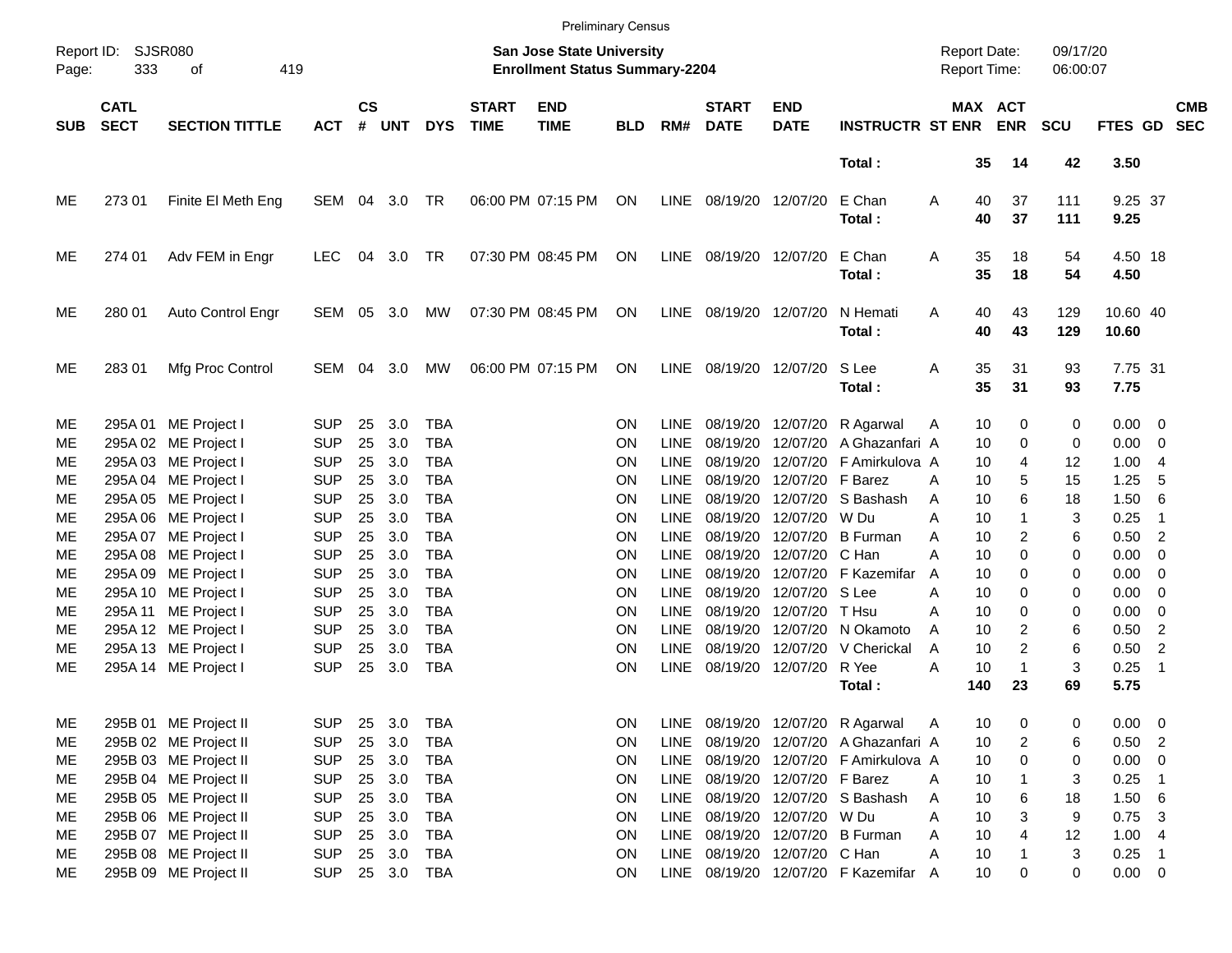|                                                    | <b>Preliminary Census</b>  |                                                                                                                   |                                                                    |                                                                           |                                 |                                                             |                             |                                        |                                   |                                                                         |                                                          |                                                          |                                                               |                       |                                   |                                |                              |                                              |                               |                          |
|----------------------------------------------------|----------------------------|-------------------------------------------------------------------------------------------------------------------|--------------------------------------------------------------------|---------------------------------------------------------------------------|---------------------------------|-------------------------------------------------------------|-----------------------------|----------------------------------------|-----------------------------------|-------------------------------------------------------------------------|----------------------------------------------------------|----------------------------------------------------------|---------------------------------------------------------------|-----------------------|-----------------------------------|--------------------------------|------------------------------|----------------------------------------------|-------------------------------|--------------------------|
| SJSR080<br>Report ID:<br>419<br>334<br>οf<br>Page: |                            |                                                                                                                   |                                                                    | <b>San Jose State University</b><br><b>Enrollment Status Summary-2204</b> |                                 |                                                             |                             |                                        |                                   |                                                                         |                                                          |                                                          | <b>Report Date:</b><br><b>Report Time:</b>                    |                       |                                   | 09/17/20<br>06:00:07           |                              |                                              |                               |                          |
| <b>SUB</b>                                         | <b>CATL</b><br><b>SECT</b> | <b>SECTION TITTLE</b>                                                                                             | <b>ACT</b>                                                         | $\mathsf{cs}$<br>#                                                        | <b>UNT</b>                      | <b>DYS</b>                                                  | <b>START</b><br><b>TIME</b> | <b>END</b><br><b>TIME</b>              | <b>BLD</b>                        | RM#                                                                     | <b>START</b><br><b>DATE</b>                              | <b>END</b><br><b>DATE</b>                                | <b>INSTRUCTR ST ENR</b>                                       |                       | <b>MAX</b>                        | <b>ACT</b><br><b>ENR</b>       | <b>SCU</b>                   | FTES GD                                      |                               | <b>CMB</b><br><b>SEC</b> |
| ME<br>МE<br>ME<br>ME<br>ME                         | 295B 11                    | 295B 10 ME Project II<br>ME Project II<br>295B 12 ME Project II<br>295B 13 ME Project II<br>295B 14 ME Project II | <b>SUP</b><br><b>SUP</b><br><b>SUP</b><br><b>SUP</b><br><b>SUP</b> | 25<br>25<br>25<br>25<br>25                                                | 3.0<br>3.0<br>3.0<br>3.0<br>3.0 | <b>TBA</b><br><b>TBA</b><br>TBA<br><b>TBA</b><br><b>TBA</b> |                             |                                        | ON<br><b>ON</b><br>ON<br>ON<br>ON | <b>LINE</b><br><b>LINE</b><br><b>LINE</b><br><b>LINE</b><br><b>LINE</b> | 08/19/20<br>08/19/20<br>08/19/20<br>08/19/20<br>08/19/20 | 12/07/20<br>12/07/20<br>12/07/20<br>12/07/20<br>12/07/20 | S Lee<br>T Hsu<br>N Okamoto<br>V Cherickal<br>R Yee<br>Total: | A<br>A<br>A<br>A<br>A | 10<br>10<br>10<br>10<br>10<br>140 | 0<br>0<br>4<br>3<br>-1<br>25   | 0<br>0<br>12<br>9<br>3<br>75 | 0.00<br>0.00<br>1.00<br>0.75<br>0.25<br>6.25 | - 0<br>- 0<br>-4<br>-3<br>- 1 |                          |
| ME<br>ME                                           | 297 01<br>297 02           | Special Topics Mech<br>Special Topics Mech                                                                        | SEM<br>SEM                                                         | 04<br>04                                                                  | 3.0<br>3.0                      | MW<br>$\mathsf{T}$                                          |                             | 04:30 PM 05:20 PM<br>06:00 PM 07:20 PM |                                   |                                                                         | 08/19/20<br>08/19/20                                     | 12/07/20<br>12/07/20                                     | Total:                                                        | A<br>A                | 35<br>25<br>60                    | 39<br>5<br>44                  | 117<br>15<br>132             | 9.75 39<br>1.20<br>10.95                     | - 4                           |                          |
| ME<br>МE                                           | 298 01<br>298 02           | Special Project ME<br><b>Special Project ME</b>                                                                   | <b>SUP</b><br><b>SUP</b>                                           | 25<br>25                                                                  | 1.0<br>3.0                      | <b>TBA</b><br><b>TBA</b>                                    |                             |                                        | <b>ON</b><br>ON                   | <b>LINE</b><br><b>LINE</b>                                              | 08/19/20<br>08/19/20                                     | 12/07/20<br>12/07/20                                     | N Okamoto<br>N Okamoto<br>Total:                              | A<br>A                | 15<br>10<br>25                    | 0<br>0<br>$\mathbf{0}$         | 0<br>0<br>$\mathbf 0$        | 0.00<br>0.00<br>0.00                         | - 0<br>- 0                    |                          |
| ME.                                                | 299 01                     | <b>Master's Thesis</b>                                                                                            | <b>SUP</b>                                                         | 25                                                                        | 3.0                             | <b>TBA</b>                                                  |                             |                                        | ON                                | <b>LINE</b>                                                             | 08/19/20                                                 | 12/07/20                                                 | S Lee<br>Total:                                               | A                     | 10<br>10                          | $\overline{2}$<br>$\mathbf{2}$ | 6<br>6                       | $0.50$ 2<br>0.50                             |                               |                          |
|                                                    | Department :               | <b>Mechanical Engineering</b>                                                                                     |                                                                    |                                                                           |                                 |                                                             |                             |                                        |                                   |                                                                         |                                                          |                                                          | <b>Department Total:</b>                                      |                       | 3419                              | 2690                           | 6053                         | 422.48                                       |                               |                          |

**Lower Division : 594 554 554 36.93 Upper Division : 2150 1805 4506 303.00 Graduate Division : 675 331 993 82.55**